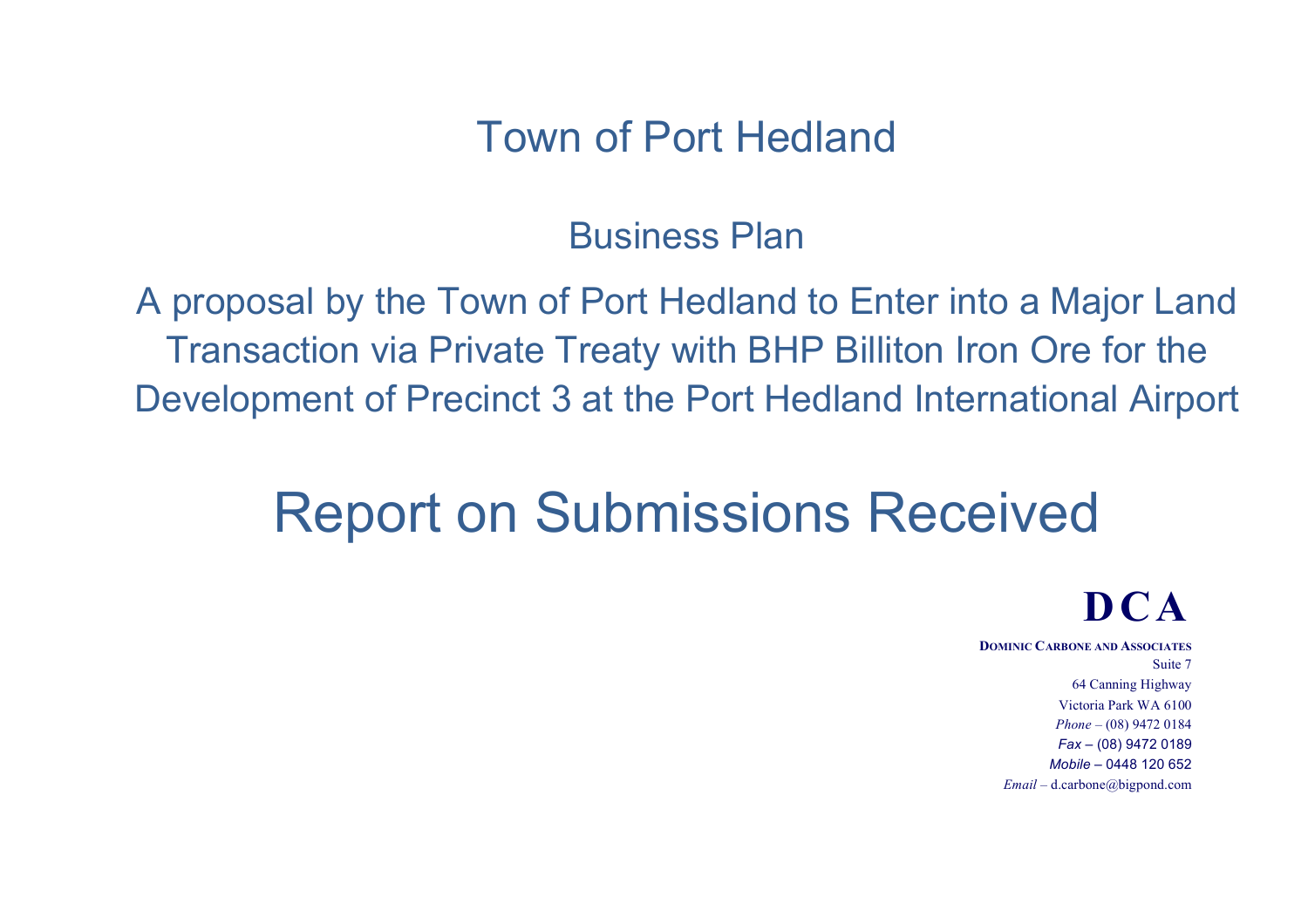### **TABLE OF CONTENTS**

|     | 1.3 |  |  |  |  |  |  |
|-----|-----|--|--|--|--|--|--|
| 2.0 |     |  |  |  |  |  |  |
|     |     |  |  |  |  |  |  |
|     |     |  |  |  |  |  |  |
|     |     |  |  |  |  |  |  |
|     | 4.2 |  |  |  |  |  |  |
| 5.0 |     |  |  |  |  |  |  |
|     | 5.1 |  |  |  |  |  |  |
|     | 5.2 |  |  |  |  |  |  |
|     | 5.3 |  |  |  |  |  |  |
|     | 5.4 |  |  |  |  |  |  |
|     |     |  |  |  |  |  |  |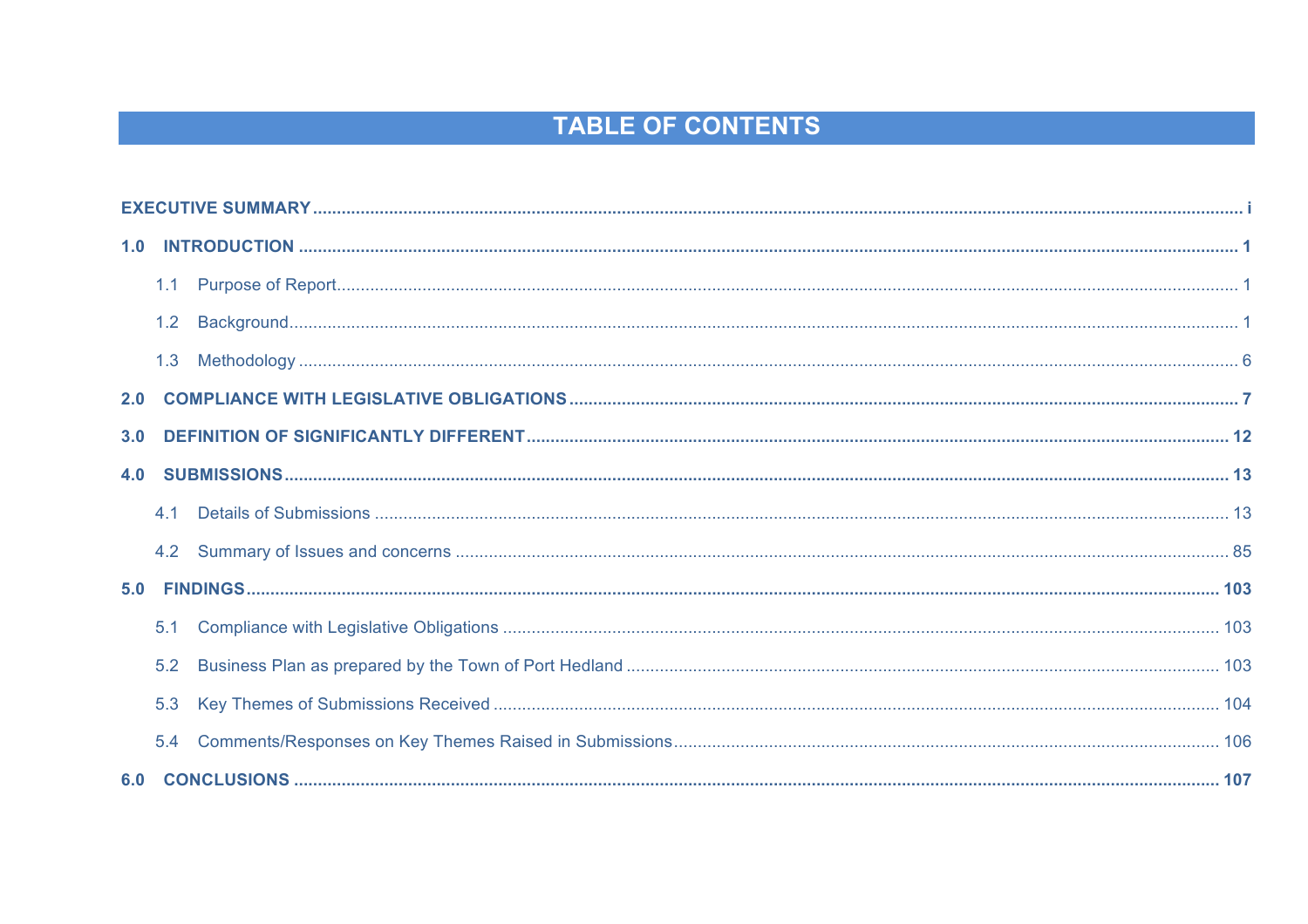### **EXECUTIVE SUMMARY**

The Town of Port Hedland (ToPH) prepared a business plan in accordance with Section 3.59 of the Local Government to enter into a Major Land Transaction. The proposal contained in the Plan involves the Town entering into a private treaty arrangement to undertake a major land transaction with BHP Billiton (BHPB). The agreement will facilitate the following:

- " Subdivision of portion of "Precinct 3" by BHPB to create 40 lots. 39 of which will be serviced lots, with 38 retained by the ToPH (the balance lot will not be serviced and will be incorporated into the rest of the Airport Land).
- ! The Lease of proposed lot 35 to BHPB to facilitate the development of a 6,000 bed TWA (Transient Workforce Accommodation) facility for a construction workforce.
- ! Newly created lots to be used for bulky goods, light industrial and commercial uses, with four (4) additional TWA sites which may be used for non-resource related projects.
- ! Balance lot, future investigations to be undertaken to develop options for key worker housing.

The purpose of this Report is to give consideration to the submissions received and on whether the Business Plan requires amendment, and whether such amendment will be a significant change to the Plan.

#### **Methodology**

The following methodology was adopted in preparing this Report:

Executive Summary

- 1. Introduction
	- 1.1 Purpose of Report
	- 1.2 Background
	- 1.3 Methodology
- 2. Compliance with Legislative Obligations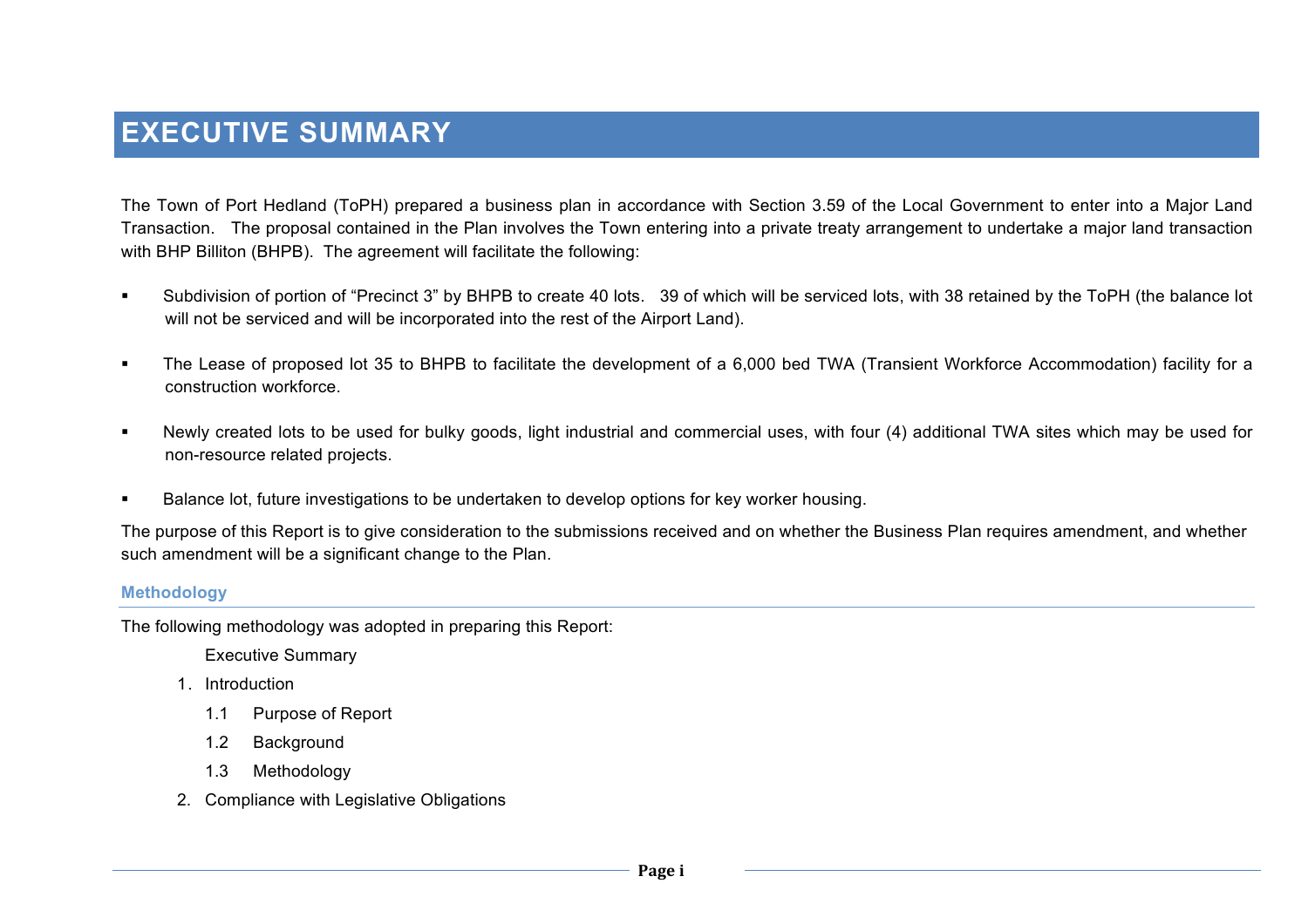- 3. Definition of Significantly Different
- 4. Submissions
	- 4.1. Details of Significantly Different
	- 4.2. Summary of Issues and Concerns
- 5. Findings
	- 5.1. Compliance with Legislative Obligations
	- 5.2. Business Plan as prepared by the Town of Port Hedland
	- 5.3. Key Themes of Submissions Received
	- 5.4. Comments/Responses on Key Themes Raised in Submissions
- 6. Conclusions

#### **Compliance with Legislative Obligations**

Section 2.0 of this Report confirms that the Town of Port Hedland has complied with the legislative requirements as per the Local Government Act 1995 and its regulations, in relation to the preparation of a business plan to enter into a major land transaction.

#### **Definition of Significantly Different**

Section 3.59 (5) of the Local Government Act 1995 states:

*"After the last day for submissions, the local government is to consider any submissions made and may decide to proceed with the undertaking or transaction as proposed or so that it is not significantly different from what was proposed."*

*(A decision of Council requires an absolute majority.)*

The local Government Act 1995 does not define "significantly different"; however a local government could consider any change to the proposal in terms of its intent, extent and affect.

#### **Submissions**

At the closure of the submission period on 28 December 2011, the Town of Port Hedland had received 20 submissions. Full details of the submissions can be found in Section 4.0 of this Report.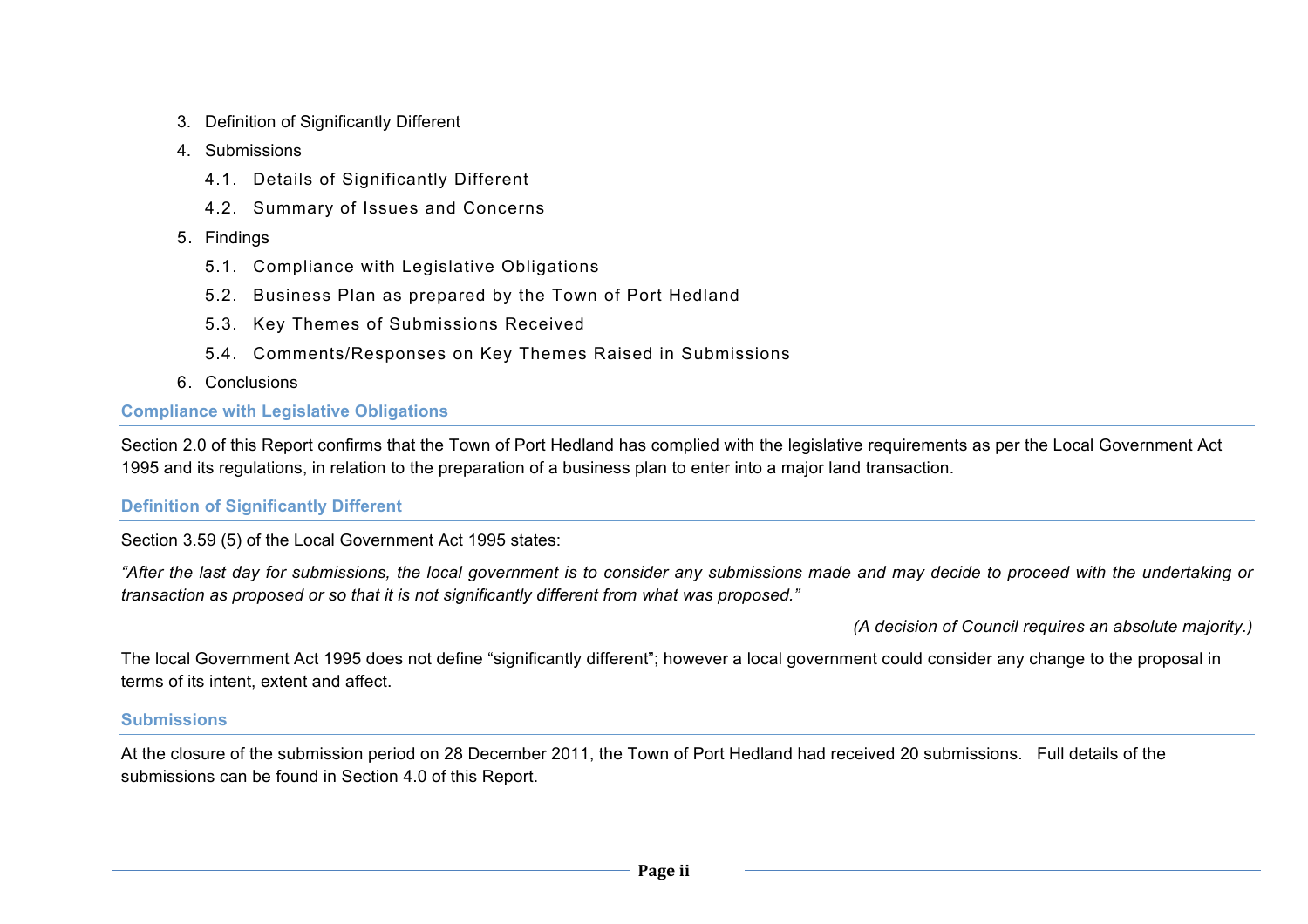#### **Findings**

The submissions were analysed and the following key themes emerged:

- 1. Creation of Bulk Goods/Light Industrial/Commercial lots:
	- (a) General support for the development on airport land.
	- (b) General support for lease rather than sale of land.
- 2. Airport Redevelopment
	- (a) General support for the redevelopment.
	- (b) View that there is a greater benefit to be derived by the mining companies and not the general public.
- 3. Transient Workers Accommodation (TWA) Facility
	- (a) Opposition to the proposal on the airport land for the following reasons:
		- (i) TWA needs to be located in close proximity to existing facilities, businesses and community infrastructure.
		- (ii) Unclear what the proposed use of the facility will be after the expiry of the lease.
		- (iii) There is no mechanism to limit the use of the TWA to its intended purpose.
		- (iv) The proposed scale of the development will discourage public and private sector development in Port and South Hedland.
		- (v) The proposal has the potential to change the population base from local residents to a majority of transient workers.
		- (vi) The TWA proposal will lead to an oversupply of short stay accommodation, negatively impacting on existing private providers.
		- (vii) The TWA's located in isolation from existing communities, which will create social and physical problems.
		- (viii) The TWA proposal will further disperse the population to another significant population centre, namely the 'airport'.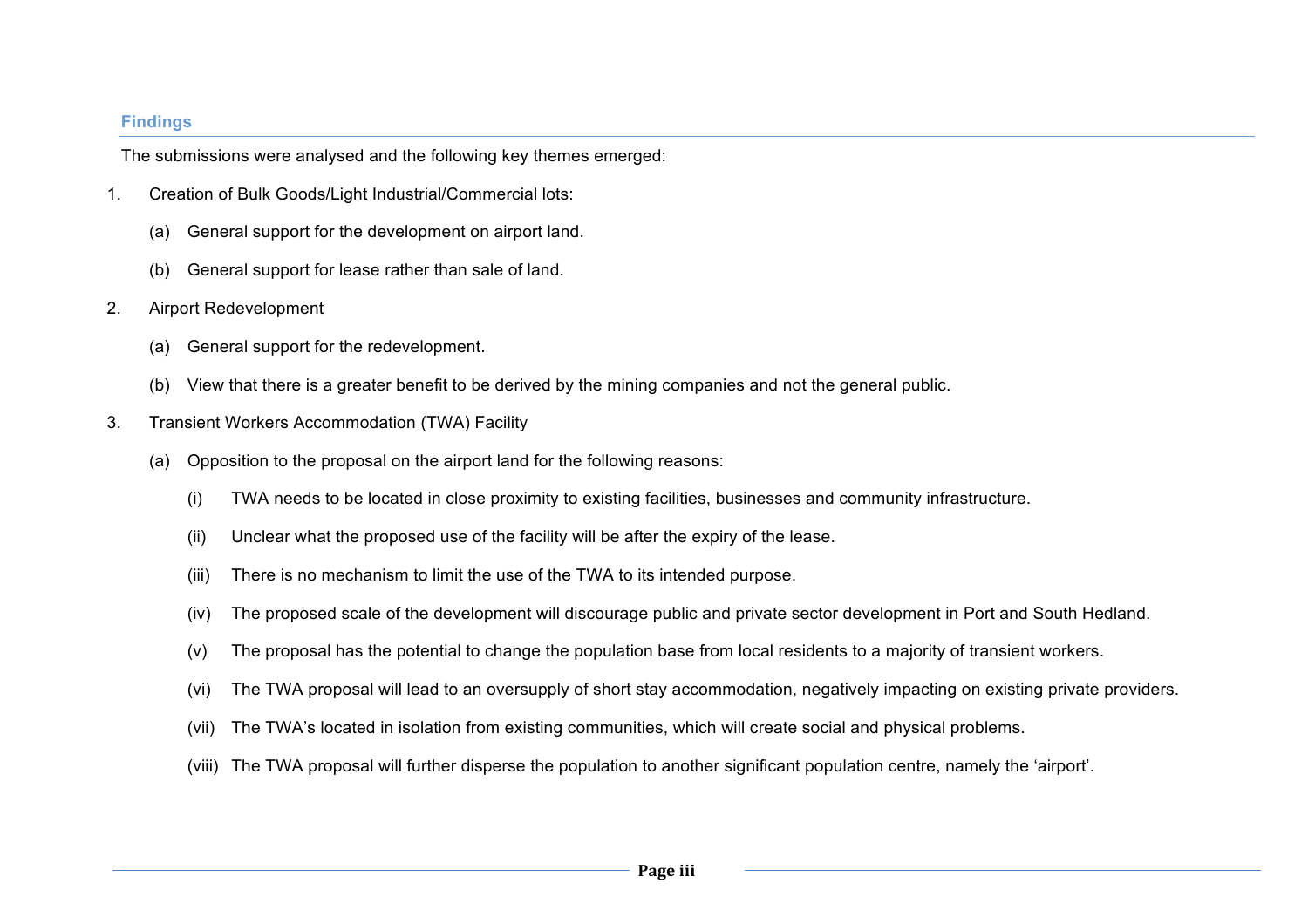- (ix) A 6,000 bed TWA facility is too large for such a confined area.
- (x) TWA's are to be of a temporary nature; a 25 year lease is considered too long.
- (xi) It is unclear what facilities will be provided on Lot 35 and the potential negative impacts on local businesses.
- (xii) It is unclear what the adverse impacts on road infrastructure and traffic management problems will be.
- (b) Economic impact assessment has not taken into account costs of the project and focuses on potential benefits, and does not quantify negative economic and social impacts.
- (c) Will local businesses be given priority to service TWA.
- (d) No opportunities identified for local indigenous people to be trained and employed on the construction site or in the provision of services to the TWA.
- (e) Soil type/water table in the area is unsuitable for septic tank discharge.
- (f) Refuse disposal needs to be addressed.
- (g) Equitable treatment of other companies requiring accommodation.
- (h) Management strategy for TWA to be incorporated in a Local Planning Policy or Scheme Amendment.
- 4. Other
	- (a) Lack of consultation by the ToPH in the development of the business plan.
	- (b) A revised business plan to be prepared with greater detail and clarification into all the effects that will burden the Town.
	- (c) Land valuations detailed in the proposal grossly misrepresent the true commercial property market value.
	- (d) Public access to TWA facilities.
	- (e) Need to conduct a social impact assessment.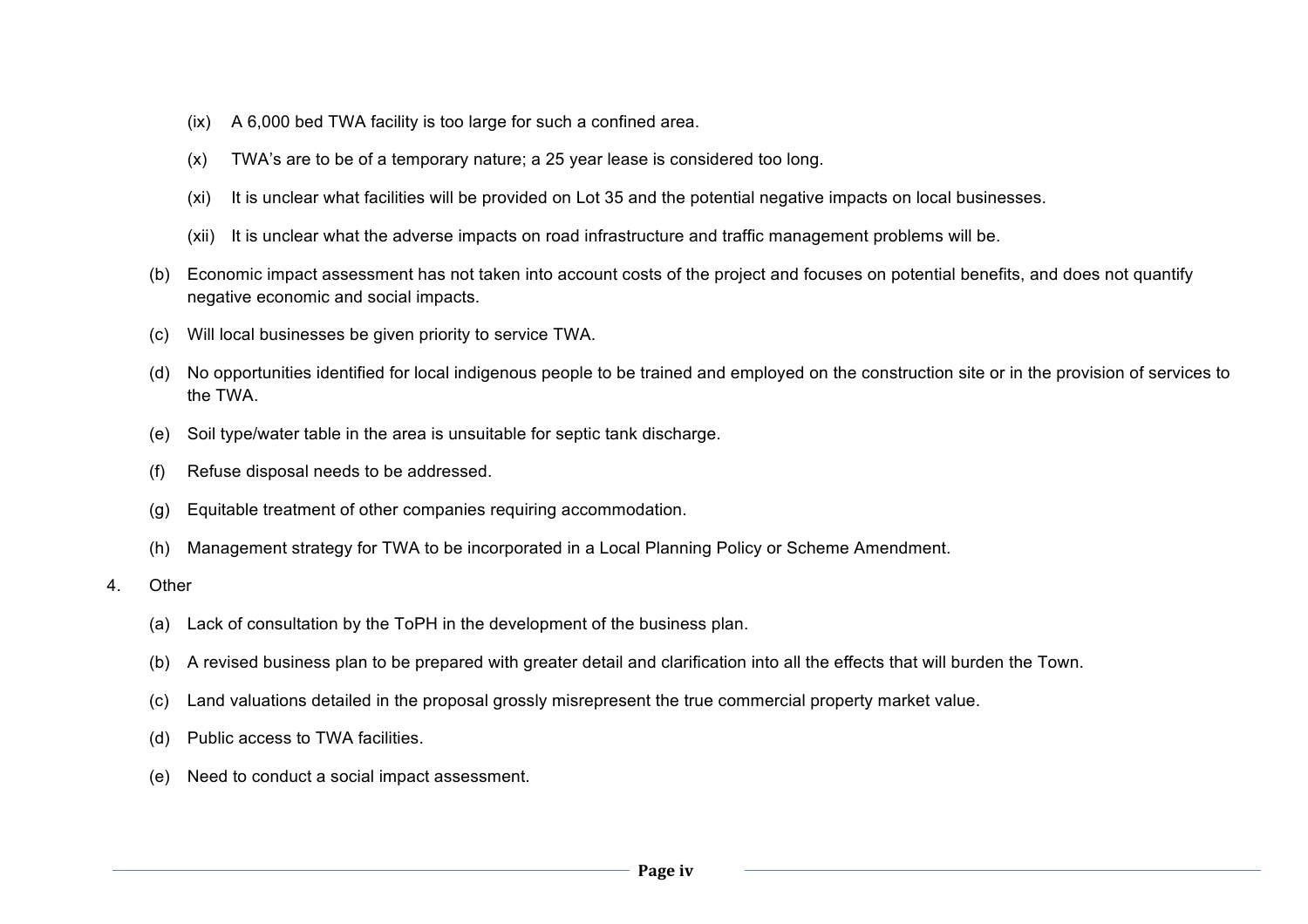An analysis of the business plan was also undertaken and the following issues were identified:

- 1. The projected financial benefits to the Town of Port Hedland detailed on Page 19 of the business plan have not taken into account the potential life cycle costs in relation to the infrastructure that the Town of Port Hedland will be responsible for (refer page  $8 - 2.2.6(2)$  and (3)), therefore the anticipated returns may be overstated.
- 2. In relation to the lease of proposed lot 35 to BHPB, and the subsequent creation of a 6,000 bed TWA by BHPB, the business plan does not address whether the land and the built infrastructure will revert back to the Town at the end of the lease term; or whether BHPB will be required to return the land back to the Town in its natural state. This may also impact on potential lifecycle costs.
- 3. In Section 2.1 of the Business Plan, the Town of Port Hedland acquired the Port Hedland International Airport, including the subject site, in 1985. The Town may give consideration to utilising the Margin Scheme in accordance with Section 75-15 of the Goods and Services Tax Act 1999, which allows for an apportionment. Subdivision is defined as the creation of new rights and title in substitution of the original rights and title so that what is transferred following the subdivision may be different real property owned before subdivision.

If the Shire chooses to sell the land under the Margin Scheme, the property needs to be valued based on one of the following methods:

"The market value (as at 1 July 2000) determined and in writing by a professional valuer".

"The most recent value set by a State or Territory Government for rating or land tax purposes (made before the valuation date)".

Both the buyer and seller must agree in writing to apply the Margin Scheme for a contract of sale made after 29 June 2005. This agreement to use the Margin Scheme must be reached by the time the property is supplied (usually at settlement). This may form part of the Sales **Contract** 

Comments in relation to the key issues and concerns raised in submissions have been incorporated into Section 4.0 of the Report. These comments have been provided by the following:

- 1. Dominic Carbone and Associates;
- 2. Town of Port Hedland;
- 3. AEC Group Ltd; and
- 4. David Liggins, Valuer.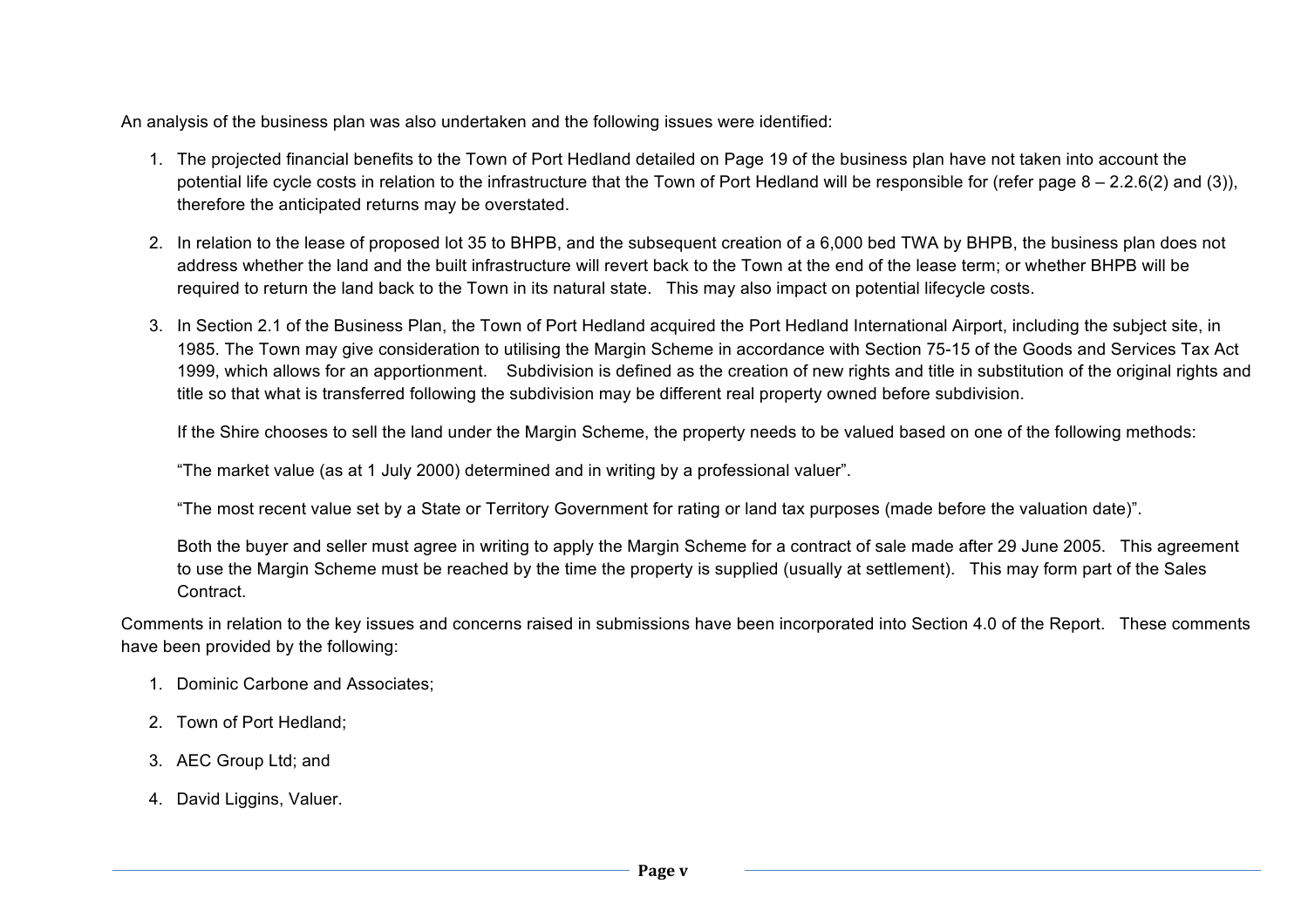#### **Conclusions**

1. The proposal within the business plan is in line with the intentions of the draft PPCGP, which states:

Key development opportunities within Precinct 7 (which includes Precinct 3 detailed in the business plan) are:

- (I) Highway Commercial/Light Industrial.
- (II) Facilitate short term development of Construction Workforce, and in responding to demand:
	- (a) To consolidate existing area on Great Northern Highway and deliver legacy infrastructure.
	- (b) To facilitate development progression within a defined area of Light Industry precinct.

The PPCGP also examines a series of 'Quick Wins', or projects that can be progressed immediately (0-2 years), including three identified within Precinct 7, (which includes Precinct 3 detailed in the business plan):

- (1) TWA developments for construction workforce (performance based ensuring limited lifetime on TWA).
- (2) Expansion of Airport.
- (3) Development of Industrial and Commercial land.
- 2. In relation to the issues and concerns contained in the submissions received, and consideration of them, the Council may wish to consider the following:
	- (I) Development of Lots for Bulky Goods/Industrial/Commercial Uses

There is general support for the lease of Lot 34 rather than its sale to BHPB.

In order that Council may give consideration to the above, the following analysis has been undertaken in order to conclude as to whether such a change to the business plan could be deemed to be significantly different. Reference is made to Section 2.0 of this Report. When considering any change to the proposal, the following factors are to be taken into account in terms of Lot 34 specifically and the overall proposal contained in the business plan: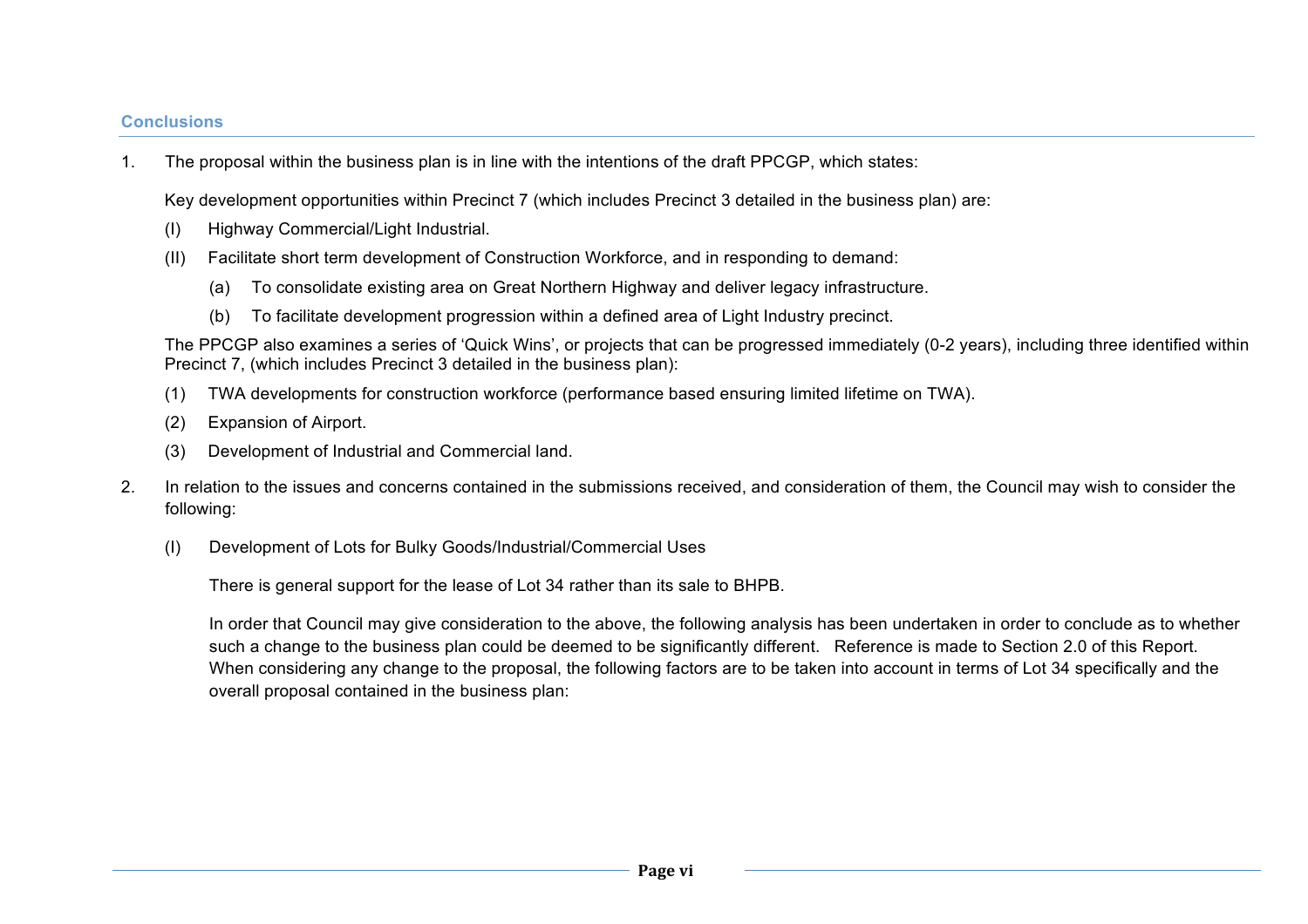#### (a) Lot 34

(i) Intent

The intent is to change the disposal method of Lot 34 from sale to lease.

Sale of freehold title involves the Town of Port Hedland relinquishing ownership of the underlying Lot, diminishing the size and control of the Town's landholdings.

Ground lease involves the lessee obtaining exclusive use of the Lot for an up front price, or a combination of an up front price and an annual ground rental, however the lessee (BHPB) will be in control of the development. The Town will remain the underlying owner of the Lot, albeit with limited rights and access to the Lot during the lease period.

(ii) Extent

The extent of the change from sale to lease will impact solely on Lot 34 in relation to the proposal detailed in the business plan.

(iii) Affect

The affect of the change from sale to lease is deemed to be significant on the basis that disposal by way of lease will result in the Town remaining the underlying owners of Lot 34.

There may be an additional impact in relation to the potential financial return over a ten year period should the method of disposal change, either negatively or positively.

DCA has concluded that this change would be deemed to be significantly different.

- (b) Overall Proposal in Business Plan
	- (i) Intent

The intent is to change the disposal method of Lot 34 from sale to lease.

Sale of freehold title involves the Town of Port Hedland relinquishing ownership of the underlying Lot, diminishing the size and control of the Town's landholdings.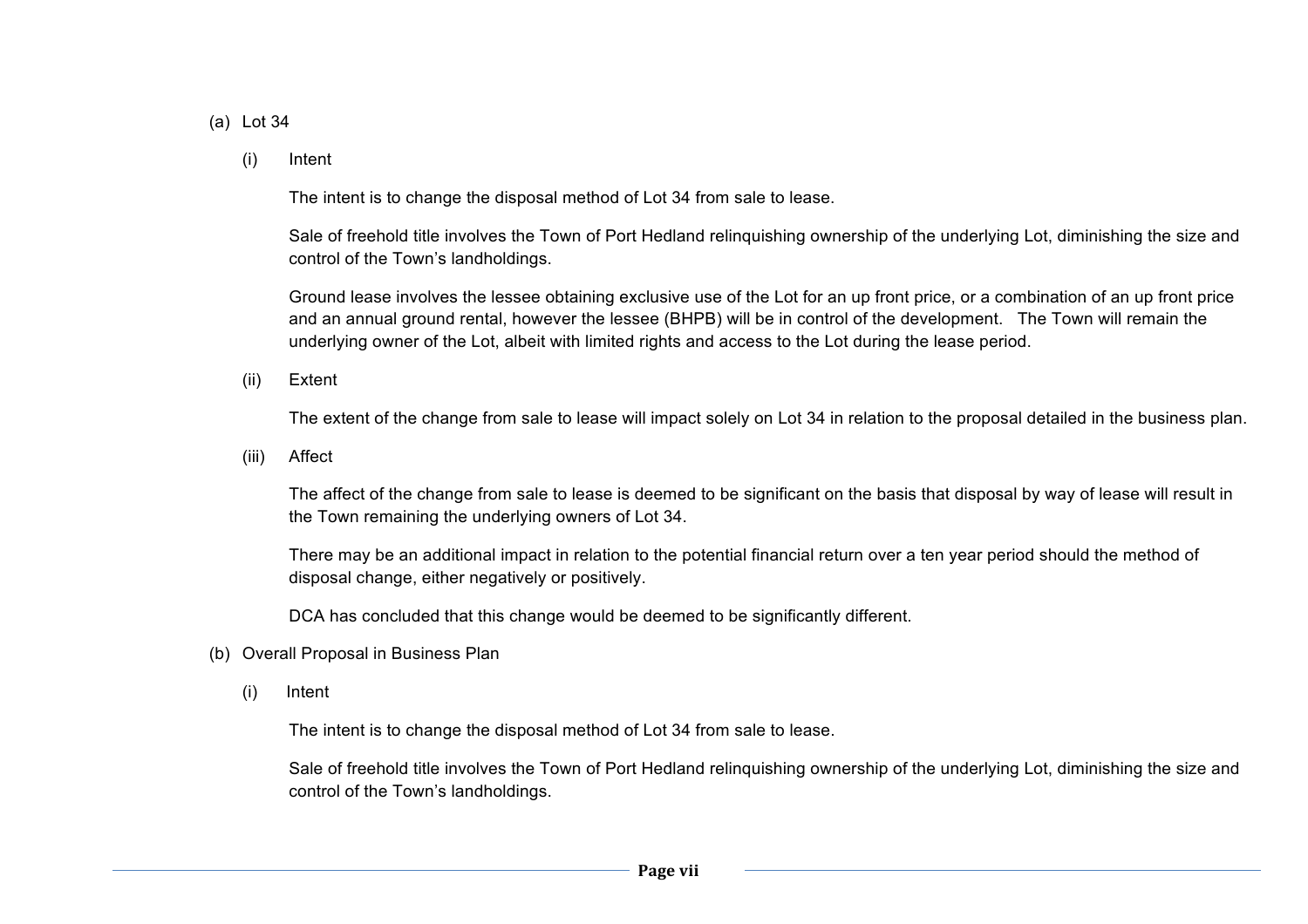Ground lease involves the lessee obtaining exclusive use of the Lot for an up front price, or a combination of an up front price and an annual ground rental, however the lessee (BHPB) will be in control of the development. The Town will remain the underlying owner of the Lot, albeit with limited rights and access to the Lot during the lease period.

(ii) Extent

The extent of the change from sale to lease will impact only Lot 34, being only 1 of 39 lots being developed within the business plan. In context of area, Lot 34 represents 100,000m<sup>2</sup> of a total area of 1,829,458m<sup>2</sup> to be developed, which represents 5.5% of the land area to be developed.

(iii) Affect

The assumption used in preparation of the projected financial benefits, detailed on Page 19 of the business plan, is that lot sizes smaller than 1ha will be sold, and lot sizes in excess of 1ha will be leased.

The change in disposal method involves only 1 lot, being Lot 34, which represents only 2.5% of the properties.

There may be an additional impact in relation to the potential financial return over a ten year period should the method of disposal change, either negatively or positively. Depending on the magnitude of this impact, this may have a significant affect of the financial projections.

DCA has concluded that a further assessment of the financial impacts resulting from the change of disposal method from sale to lease for Lot 34 needs to be undertaken before an assessment of significantly different could be performed.

(II) Development of Lots for TWA Facilities

The major concerns and issues raised in submissions that directly affect the proposal contained in the business plan are as follows:

- (a) The proposed use of the facility after the expiry of the lease.
	- (i) Intent

It is not clear in the business plan as to whether the facilities will revert to the Town of Port Hedland, or whether BHPB will be required to return the land to its natural state, or a negotiated position somewhere in between these two options.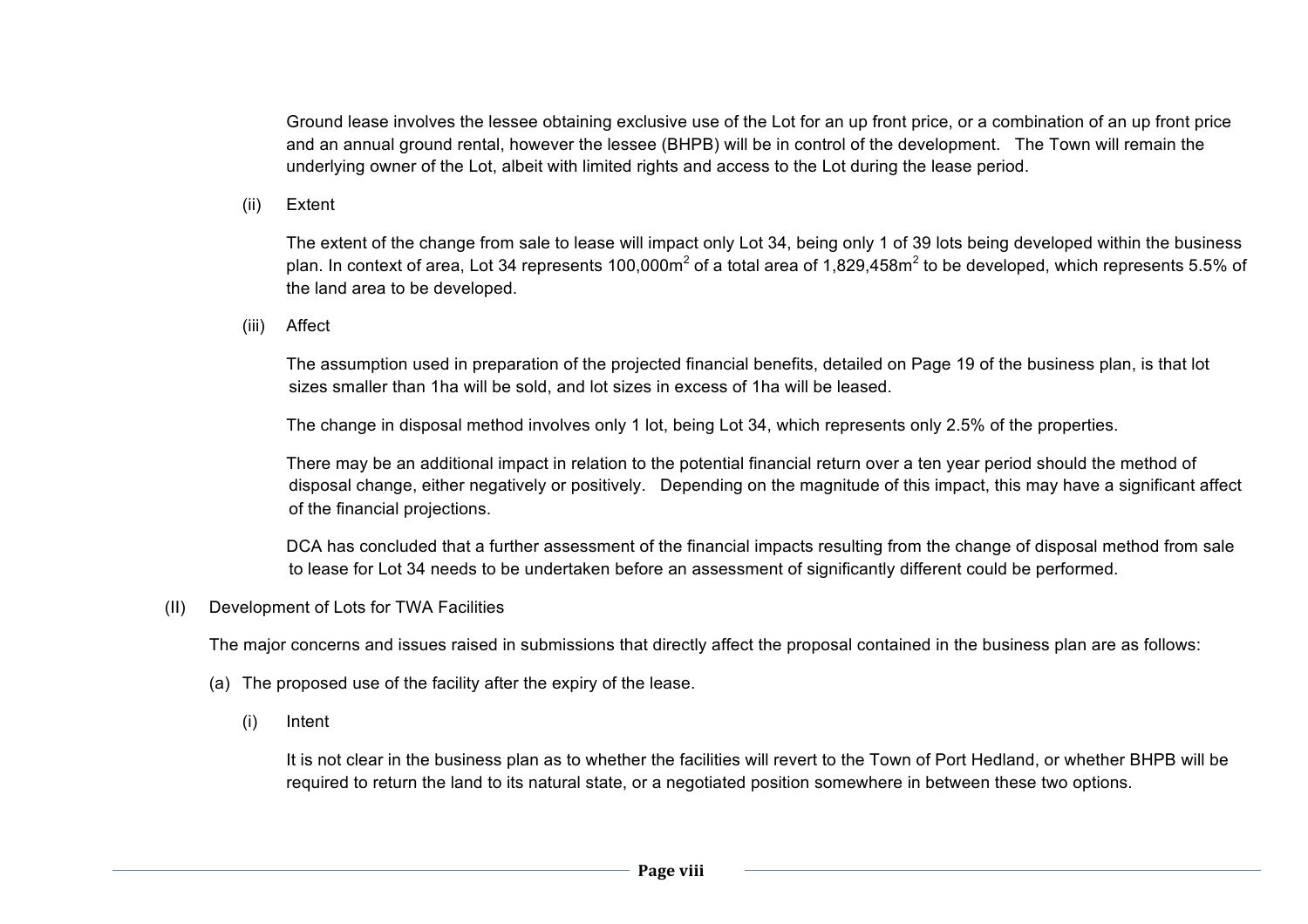It is our understanding from Town of Port Hedland current planning documents, the medium to long term development aim for the land is to revert it back to Industrial/Commercial purposes.

(ii) Extent

The extent is no change to the proposal, as it is the objective of the Town to ensure that the land reverts back to Industrial/Commercial purposes in the medium to longer term.

(iii) Affect

The proposed use of the facility after the expiry of the lease is an important issue and should be addressed in the ground lease agreement, but does not affect the proposal in the business plan.

DCA has concluded that any changes to address this issue would be insignificant.

- (b) The length of term of the lease, potentially having a life period of 25 years if all extension options are exercised.
	- (i) Intent

The business plan currently provides for an initial 10 year lease, with 3 options of 5 year extensions, providing for the potential of a 25 year lease time period.

The business plan modelling only considers the financial effects for the initial 10 year term (as detailed on Page 19).

Any alteration to the terms of the ground lease (such as reducing the options for extension) may have the potential to impact on the total financial consideration paid by BHPB for the lease of the land. Whilst the Paxon Group have prepared a number of options in its commercial viability study, it is noted that the business plan only incorporates a 10 year financial model (as detailed on Page 19) ,and therefore any financial impacts would be beyond the 10 year financial projections contained in the business plan. The final terms and conditions of the lease would be subject to negotiation between the Town and BHPB.

(ii) Extent

The extent is to reduce one or more options for extension that are currently proposed within the business plan.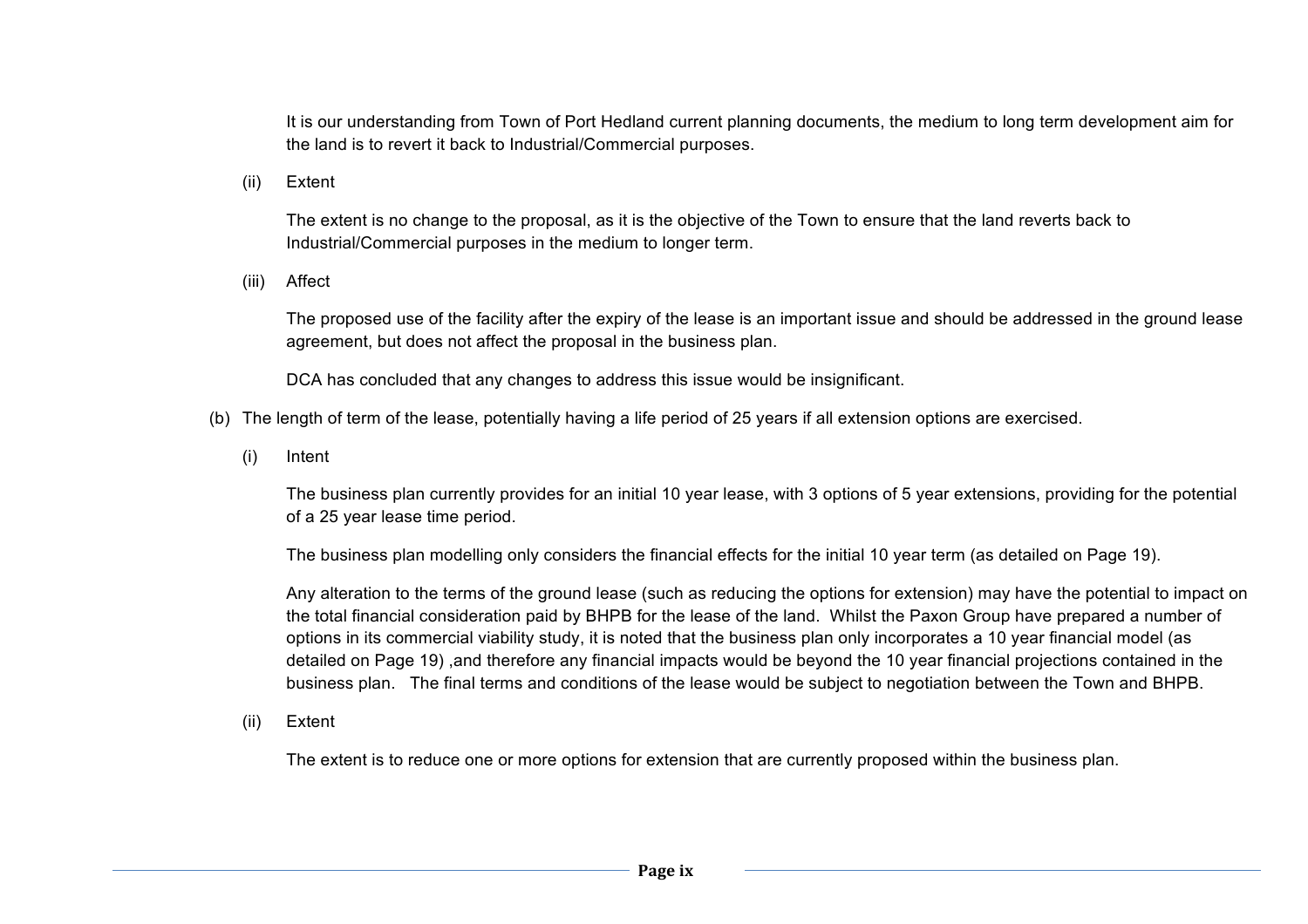(iii) Affect

A reduction in one or more options for extension will have no impact on the assumptions and projections detailed in the business plan, as it only examines the impacts for the initial 10 year term.

However, a reduction in one or more options for extension may adversely impact on the financial viability or attractiveness of the investment proposal for BHPB.

DCA has concluded that, for the initial 10 year lease term, the change would be deemed to NOT be significantly different.

- (c) A 6,000 TWA bed facility is considered to be too large and could have a negative impact on existing service providers.
	- (i) Intent

The business plan provides for a TWA facility with the capacity for up to 6,000 beds.

BHPB proposes to build 2,000 beds by 2013-14 in stage 1, with further development to proceed in two stages leading to a total number of 6,000 persons on site by 2016-17.

The intent of the change would be to reduce the number of beds available at the facility.

(ii) Extent

The extent of the change would be to limit the bed capacity of the TWA facility.

(iii) Affect

The affect of such a change would impact on the viability of undertaking the TWA facility and may result in a reduced land area requirement, giving a lower ground rental yield.

Furthermore this could impact on the overall viability of the major land transaction proposal.

DCA has concluded that any change to the capacity of the facility would require further information and analysis to ascertain if the financial impacts of the change resulted in a proposal that is significantly different from that which was advertised.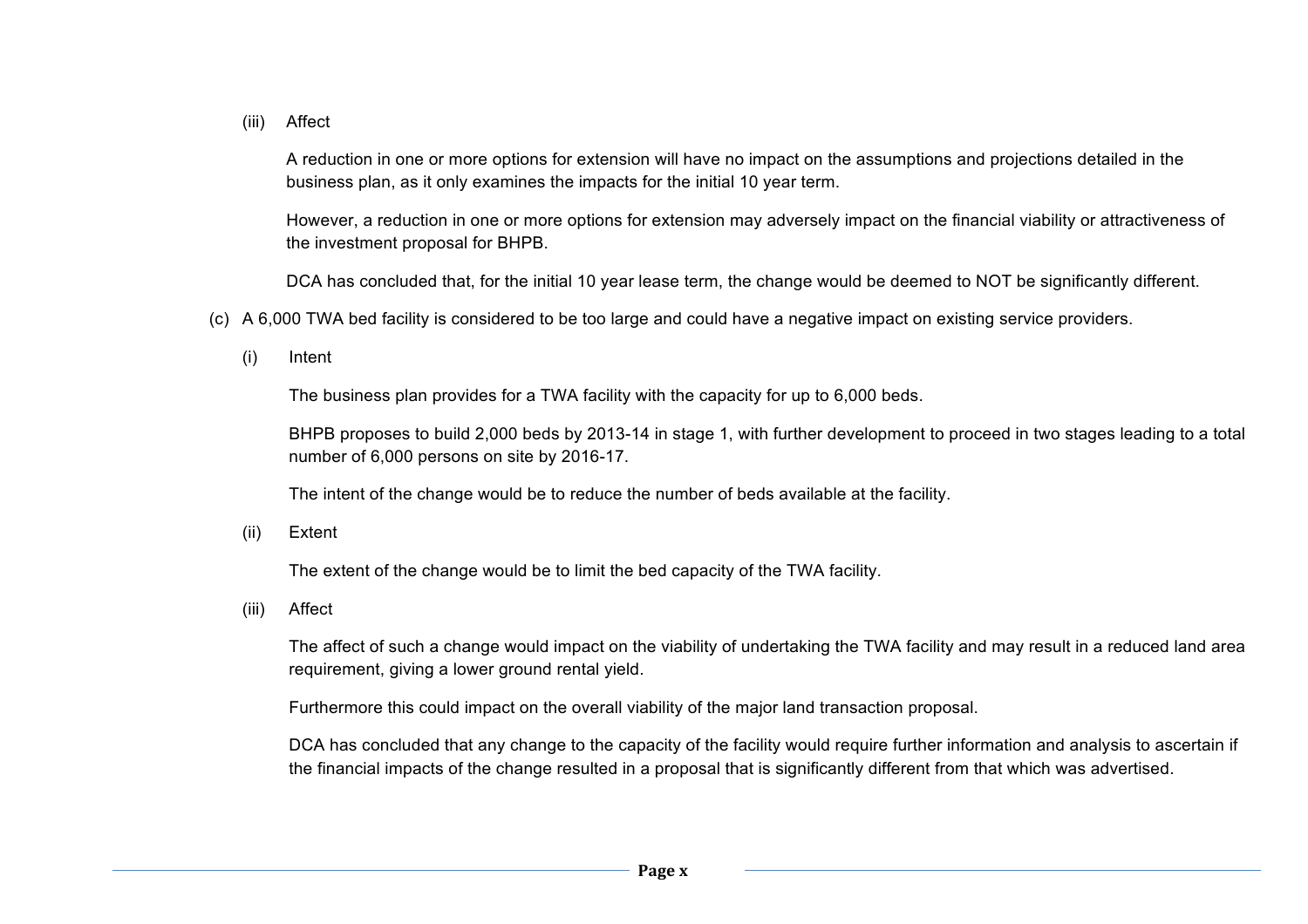- (d) There is no mechanism to limit the TWA to its intended use.
	- (i) Intent

The business plan provides that prior to BHPB exercising their rights to take up any of the 5 year options, BHPB must demonstrate to the Council of the day that the TWA facility is required for their construction workforce only.

The intent is to limit the TWA facility for use by BHPB construction workers only, and not made available for the permanent operational workforce.

(ii) Extent

The extent is to limit the use of the TWA facility to its intended use, being for the BHPB construction workforce only.

(iii) Affect

The business plan details that the TWA facility is to be used only for BHPB's construction workforce, therefore any mechanisms introduced will have no affect of the overall intent of the proposal contained in the business plan. The introduction of planning mechanisms to limit the TWA facility to its intended use will assist the Town with its planning compliance function.

DCA has concluded that the introduction of mechanisms to limit the TWA facility to its intended use would result in a proposal that is NOT significantly different.

- (e) The need for a social impact assessment to be prepared examining the potential impacts of the proposed TWA facility.
	- (i) Intent

The business plan provides for the establishment of a Community Integration Committee that will investigate and oversee all activities to minimise the negative impacts of the proposed TWA facility and to maximise community and business integration opportunities. BHPB will provide \$200,000 towards integration and development studies for this committee. A community and small business integration strategy will be commissioned after the initial BHPB TWA development of 2,000 construction workers, and prior to commissioning of additional stages of development within the BHPB TWA.

The intent is to have a Social Impact Assessment conducted before the TWA facility is developed.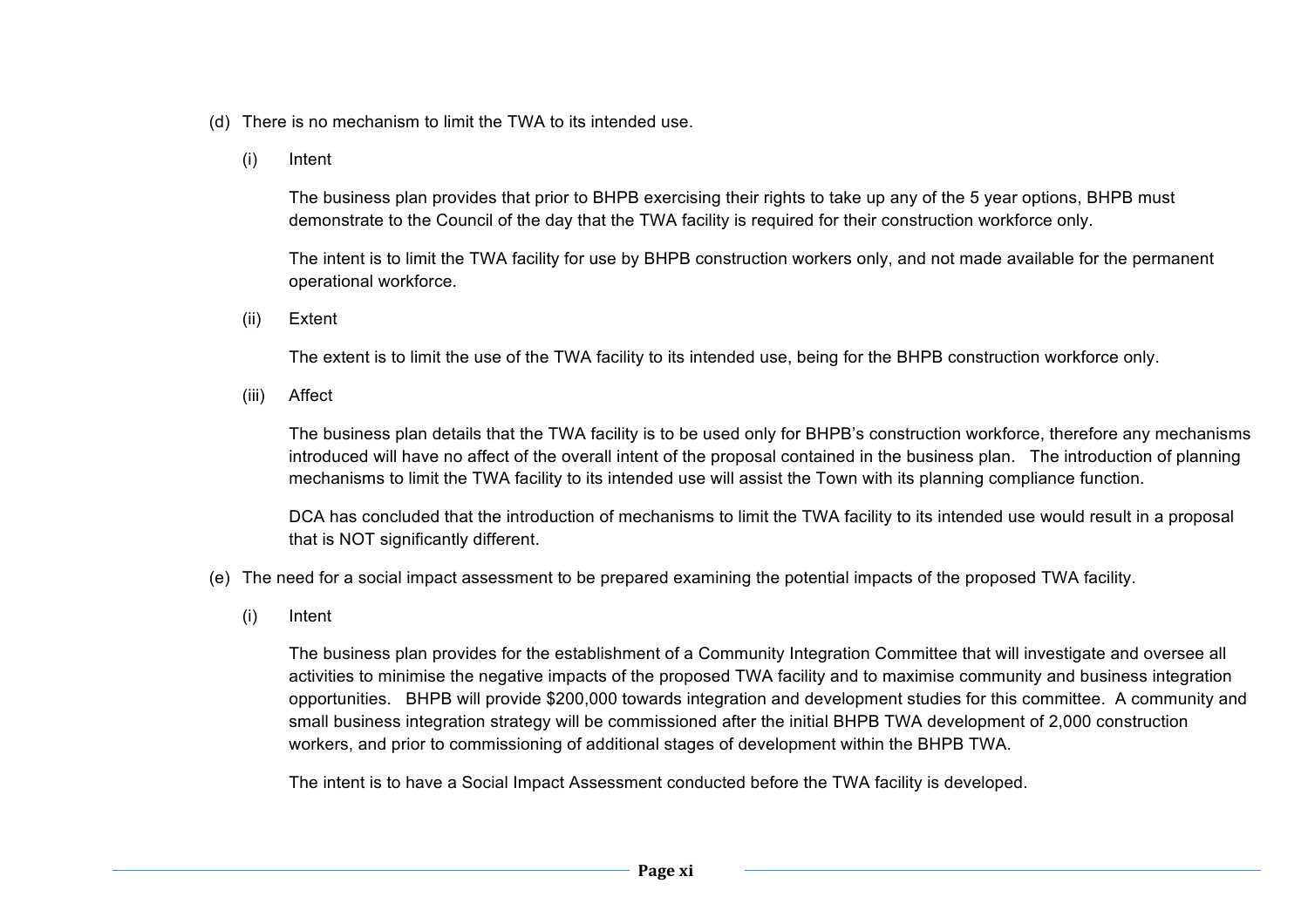#### (ii) Extent

The extent of the change is to require a Social Impact Assessment to be prepared before the major land transaction proceeds.

Advice received from the Town of Port Hedland is that the State Agreement with BHPB for the Outer Harbour expansion will require the preparation of a Social Impact Assessment and Local Content Plan.

(iii) Affect

The business plan details that a study will be prepared to examine the impact of the proposed TWA facility and endeavour to maximise community and business integration opportunities.

DCA believes that the business plan addresses the issue identified, the only matter in question is the timing of when the study should take place.

DCA has concluded that the timing of a Social Impact Assessment/Study of the TWA facility would result in a proposal that is NOT significantly different.

(f) No traffic modelling prepared to measure the impact of increased vehicle movements (passenger and heavy vehicles) on Great Northern Highway as a result of the construction of the proposed TWA facility.

This matter does not require an assessment of significantly different on the basis that an assessment of the subdivision application will determine conditions to be imposed on the development, of which a Traffic Management Study could be one.

3. Section 3.59(5) and (6) enables the Town of Port Hedland to proceed with the major land transaction, without modification, after giving consideration to submissions received; or it may proceed with the major land transaction on the basis that any changes to the proposal are not significantly different, as illustrated above.

The responsibility for assessing whether a potential change from what was proposed in the business plan is a significant change rests with the local government. It is important that the Town of Port Hedland document its reasons as to whether it deems a change to the proposal as significant or not.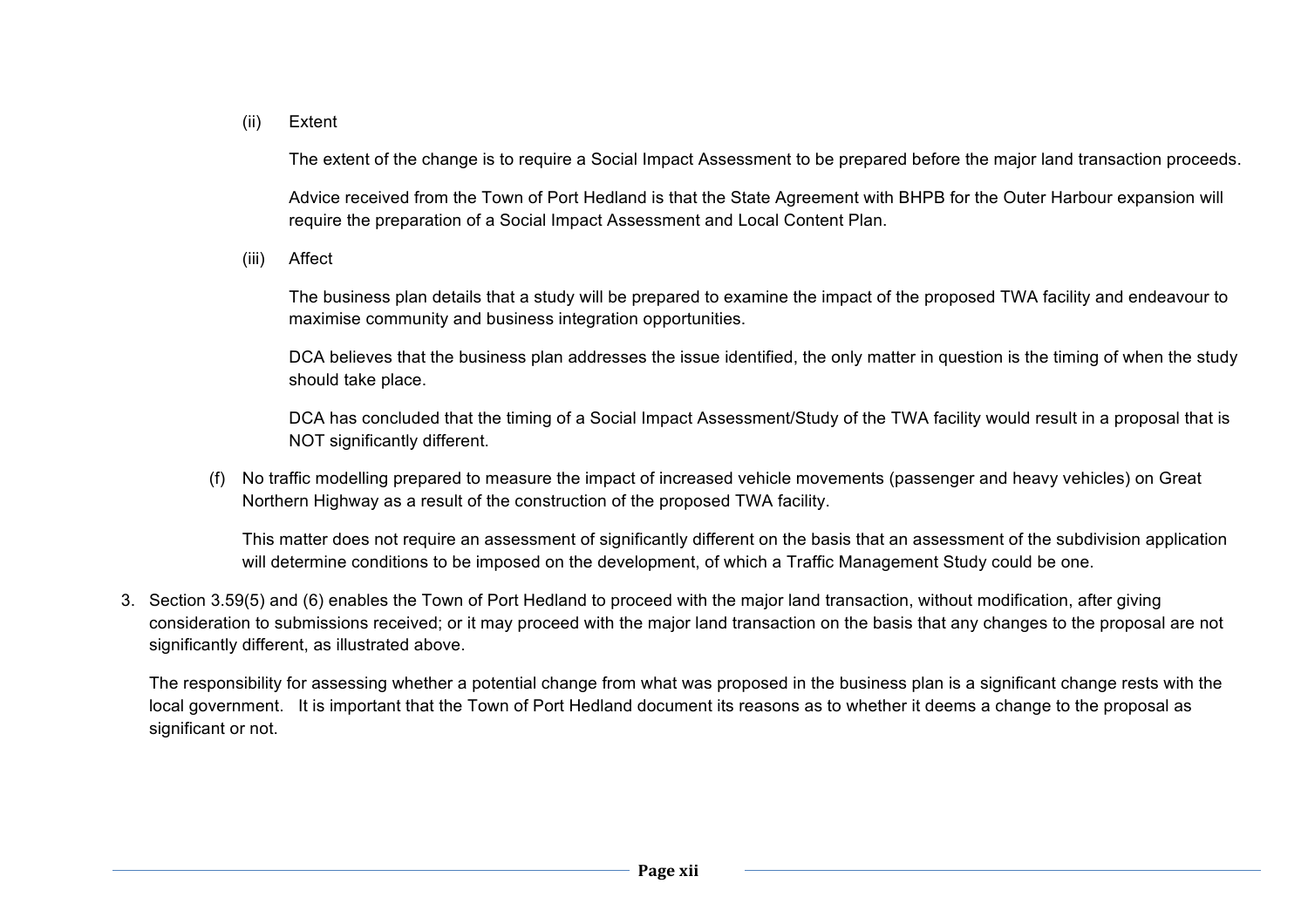- 4. It is the opinion of Dominic Carbone and Associates that should the Town of Port Hedland resolve to:
	- (a) change the method of disposal for Lot 34 from sale to lease; and/or
	- (b) limit the bed capacity of the TWA facility;

the financial impacts of either of these changes may result in a proposal that is significantly different from that which was advertised.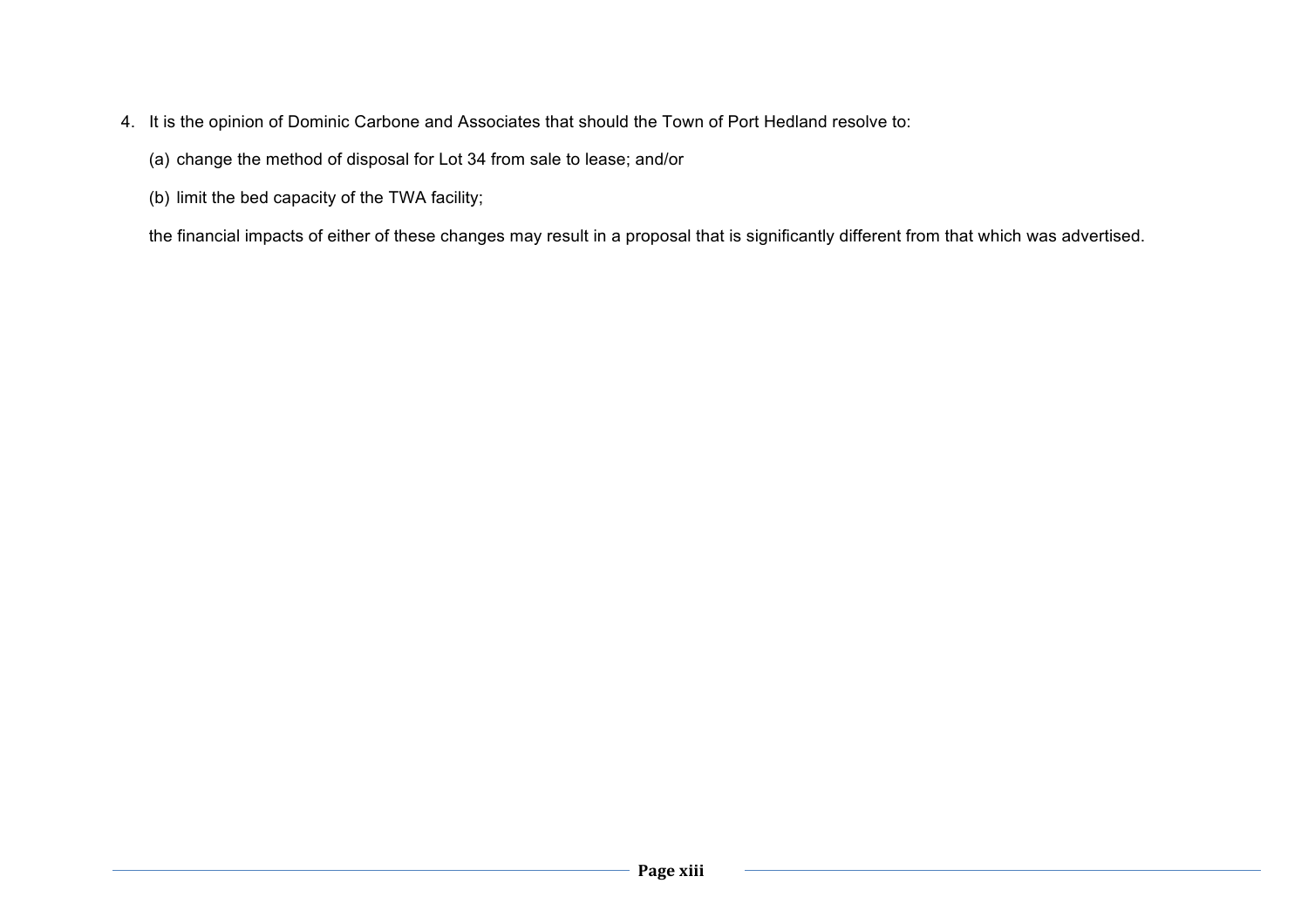## **1.0 INTRODUCTION**

#### **1.1 PURPOSE OF REPORT**

Dominic Carbone and Associates were appointed by the Town of Port Hedland to prepare a report in response to public submissions that may be received in relation to a business plan - "A Proposal By The Town of Port Hedland To Enter Into A Major Land Transaction Via Public Treaty With BHP Billiton Iron Ore For The Development Of Precinct 3 At The Port Hedland International Airport".

The scope of works involved the drafting of a report in relation to providing responses and/or comments on submissions received, on whether the business plan requires amendment, and whether such amendment is considered a significant change to the Plan.

#### **1.2 BACKGROUND**

#### **1.2.1 General**

The Town of Port Hedland prepared a business plan in accordance with Section 3.59 of the Local Government Act 1995 to enter into a major land transaction. As part of the business plan, the Town proposes to dispose of property; namely the proposed newly created lots 34 and 35 to BHP Billiton. As the Business Plan addresses the requirements of Regulation 30 (2a)(c) of the Local Government (Functions and General) Regulations 1996, the Town of Port Hedland is exempt from the provisions of Section 3.58 of the Local Government Act 1995 in relation to the disposition of property.

The Town of Port Hedland (ToPH) will enter into an exclusive private treaty arrangement to 'undertake a major land transaction with BHP Billiton (BHPB). The agreement will facilitate the following:

- " Subdivision of portion of "Precinct 3" by BHPB to create 40 lots. 39 of which will be serviced lots, with 38 retained by the ToPH (the balance lot will not be serviced and will be incorporated into the rest of the Airport Land).
- "The Lease of proposed lot 35 to BHPB to facilitate the development of a 6,000 bed TWA (Transient Workforce Accommodation) facility for a construction workforce.
- The sale of proposed Lot 34 to BHPB for a warehouse facility.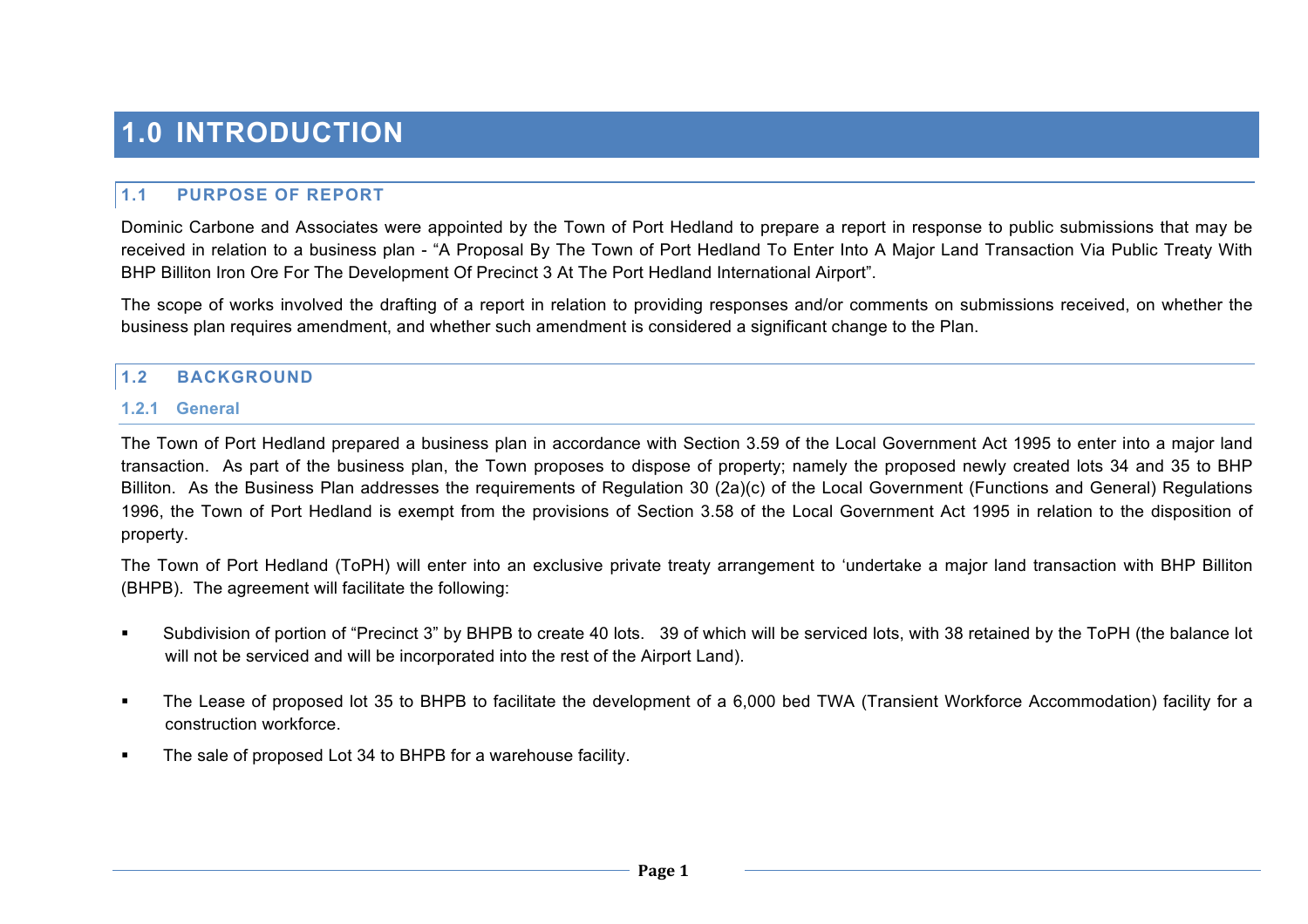- ! Newly created lots to be used for bulky goods, light industrial and commercial uses, with four (4) additional TWA sites which may be used for non-resource related projects.
- ! Balance lot future investigations to be undertaken to develop options for key worker housing.

The subject land is located on the Great Northern Highway, approximately 13 kilometres south of Port Hedland townsite, adjoining the south-west side of the Port Hedland International Airport (PHIA). It was acquired by the ToPH from the Commonwealth Government. The site is currently zoned "Airport" under the TOPH Town Planning Scheme No. 5 (TPS 5) and the development of a TWA facility is a permitted use subject to Council approval. The ToPH has also initiated an amendment to TPS 5 to allow for the additional use of industrial/commercial.

#### **1.2.2 Pilbara Port City Growth Plan (PPCGP)**

The Town of Port Hedland has prepared a draft Pilbara's Port City Growth Plan (PPCGP), which has been released for public comment. The introduction of the PPCGP $1$  provides the following-

*The underlying direction and vision for the PPCGP has been determined at both local and state government levels. Importantly, the Town of Port Hedland's (ToPH) aspirations have been well articulated in key strategic documents such as the Port Hedland Land Use Master Plan; Strategic Plan 2010-2015; Hedland's Future Today 2010; as well as the Port Hedland Land Availability Plan and Housing Capacity Study. Similarly, under the Pilbara Cities framework, the State Government has previously announced its vision to revitalise Pilbara towns, including developing Port Hedland as "Pilbara's Port City".*

The PPCGP will see the town become a regional city and realise the Pilbara Cities vision. The PPCGP is aimed at addressing underlying social, economic and environmental issues in a defined area to achieve a 'sustainable city' where increased economic diversity, more private and public sector investment and improved infrastructure coordination are priorities linked to improving quality of life and vitality of the Town.

The PPCGP is not exclusively a land use planning strategy; it takes into account both spatial and non-spatial challenges to the expansion of Port Hedland into a sustainable city. The City Growth Plan identifies where a population of up to 50,000 can reasonably be accommodated, what additional civil infrastructure and transport services are required, how community aspirations can be accommodated and how the environment, indigenous and non- indigenous heritage should be protected and celebrated.

The PPCGP comprises two components - a City Growth Plan and a City Implementation Plan. An overarching Sustainability Assessment has also been undertaken.

<sup>&</sup>lt;sup>1</sup> Pilbara's Port City Growth Plan sourced from http://www.porthedland.wa.gov.au/Councillnitiative/pilbaras-port-city-growth-plan/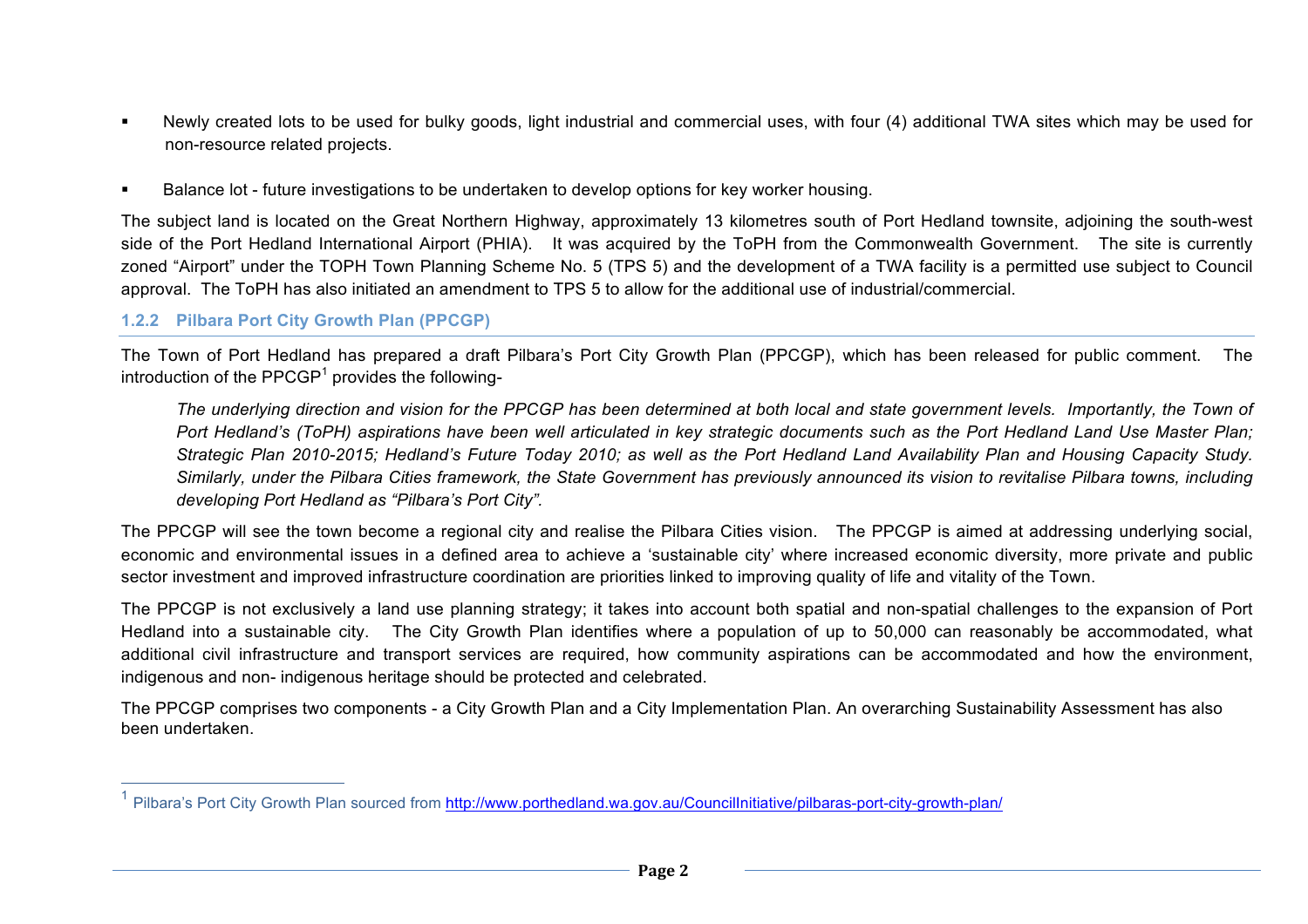The PPCGP is divided into 6 sections:

- 1. Introduction
- 2. Vision for Pilbara's Port City (including 5 themes)
- 3. Challenges and Opportunities for Growth
- 4. City Growth Scenarios
- 5. City Growth Strategy (including strategies across 5 themes and precinct plans).
- 6. Summary and Implementation (summary/guide to second document)

Section 5.0 of the Plan provides a growth strategy for the ToPH, which is broken down into 16 precincts. The PPCGP<sup>2</sup> provides the following in relation to Precincts:

*Each precinct has its own place within Pilbara's Port City, its urban or industrial character and therefore the influences that will shape its development. Ultimately, work will be required to see development in these areas take place, including local level structure planning and detailed site planning. Variations to the precinct plans in the way our city grows will occur as new opportunities and challenges are faced, but importantly, the Growth Plan provides this framework for expansion and planning.* 

Precinct 7 (which includes Precinct 3 detailed in the business plan) incorporates the development of the 'Airport and surrounds'. Key development opportunities identified in Precinct 7 include:

- 1. Highway Commercial/Light Industrial.
- 2. Facilitate short term development of Construction Workforce, and in responding to demand:
	- (a) To consolidate existing area on Great Northern Highway and deliver legacy infrastructure.
	- (b) To facilitate development progression within a defined area of Light Industry precinct.

Section 6.0 of the Plan provides further details on the purpose and objectives of the Implementation Plan, which is currently being prepared. The Implementation Plan will need to be read in conjunction with the PPCGP. Section 6.0 also examines a series of 'Quick Wins', or projects that can be progressed immediately (0-2 years), including three identified within Precinct 7:

1. TWA developments for construction workforce (performance based ensuring limited lifetime on TWA).

 <sup>2</sup> Page 94 of Pilbara's Port City Growth Plan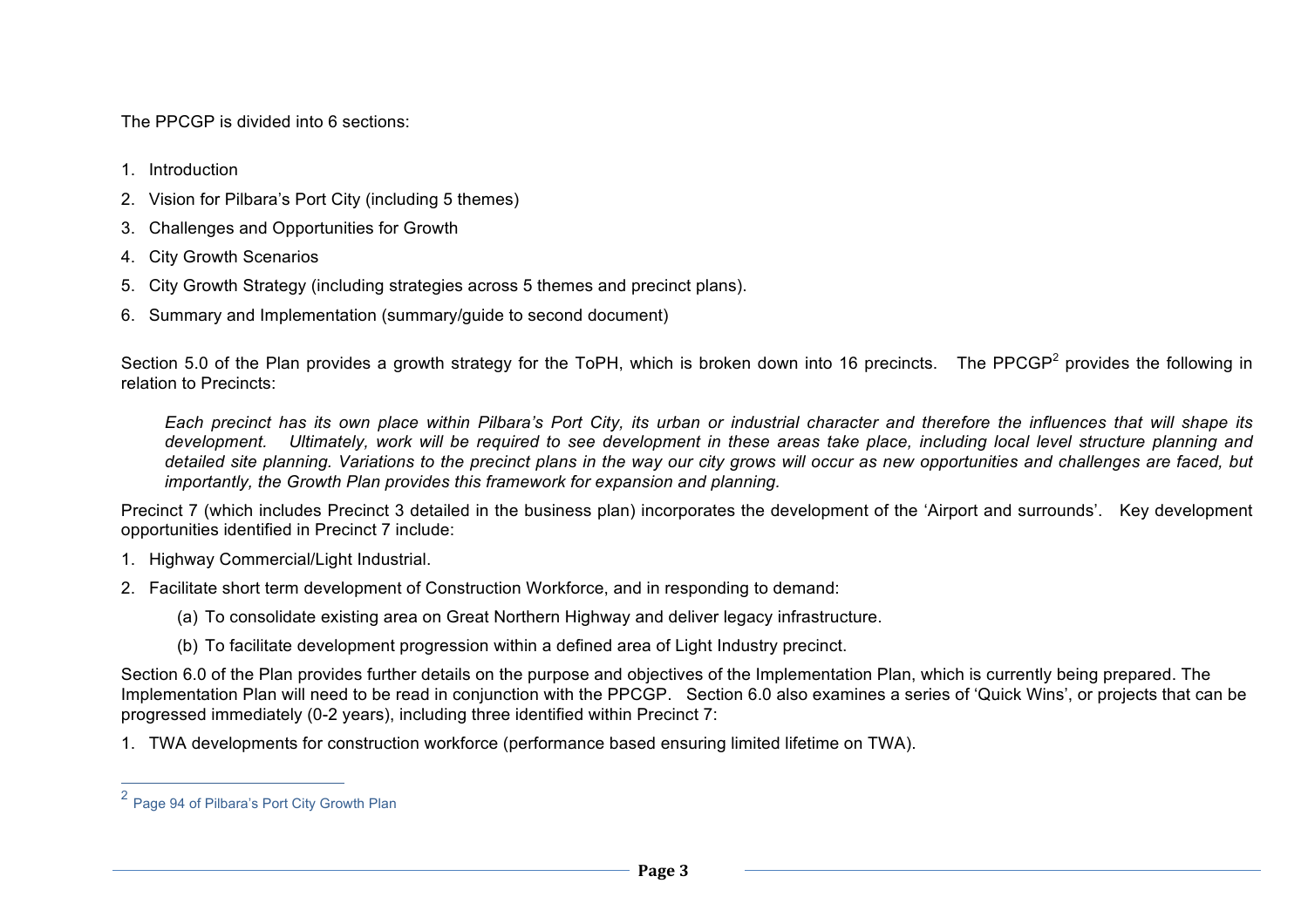- 2. Expansion of Airport.
- 3. Development of Industrial and Commercial land.
- **1.2.3 Port Hedland International Airport Master Plan (Revision 2.2) 3**

The following has been directly extracted from the Port Hedland International Airport Master Plan.

*The Port Hedland International Airport (PHIA) is located between the settlements of Port Hedland and South Hedland, on over 900ha of land that is predominantly owned by the Town of Port Hedland ToPH).*

*Increased development pressure with the townsites in recent years, due a number of factors, has provided the impetus to develop airport land, which is largely vacant with the exception of airport infrastructure and related commercial use around the terminal. The requirement for a preparation of the Master Plan was therefore determined to ensure that development of any land within the airport occurs on a planned, orderly and rational basis.*

*The Master Plan is divided into logical Precincts that are defined by both geography and preferred land use. There are four land use precincts, which have been identified as having subdivision and land use potential, and a fifth 'airport' precinct, which contains existing airport land uses – no Master Plan has been prepared for this last precinct. The four land use precincts are identified as follows:*

*1. Precinct 1 – Terminal Precinct*

*Precinct 1 is the most developed component of the Airport and includes a variety of existing land uses. Most are directly or incidentally related to the function of the runway and terminal uses, and include car hire, terminal services, Royal Flying Doctor Service and Bureau of Meteorology, as well as freight and General Aviation.* 

*2. Precinct 2 – Eastern Precinct*

*Precinct 2 has been predominantly developed with two Transient Workforce Accommodation developments; Auzcorp's Mia Mia site, and the 2000+ person Port Haven site. ASA's navigation and communications infrastructure is also located within this precinct, consisting of the NDB and a High Frequency Radio Antenna Array. The State Emergency Service depot is also located within the precinct, to the south-east of the Mia Mia encampment.*

*Development within this precinct must recognise existing land uses to ensure that conflicts are minimised. Additionally, it is recommended that long term use of the land is embargoed to ensure that any long term requirement for the use of this land for airport* 

 <sup>3</sup> Port Hedland International Airport Master Plan, published by Town of Port Hedland, September 2010.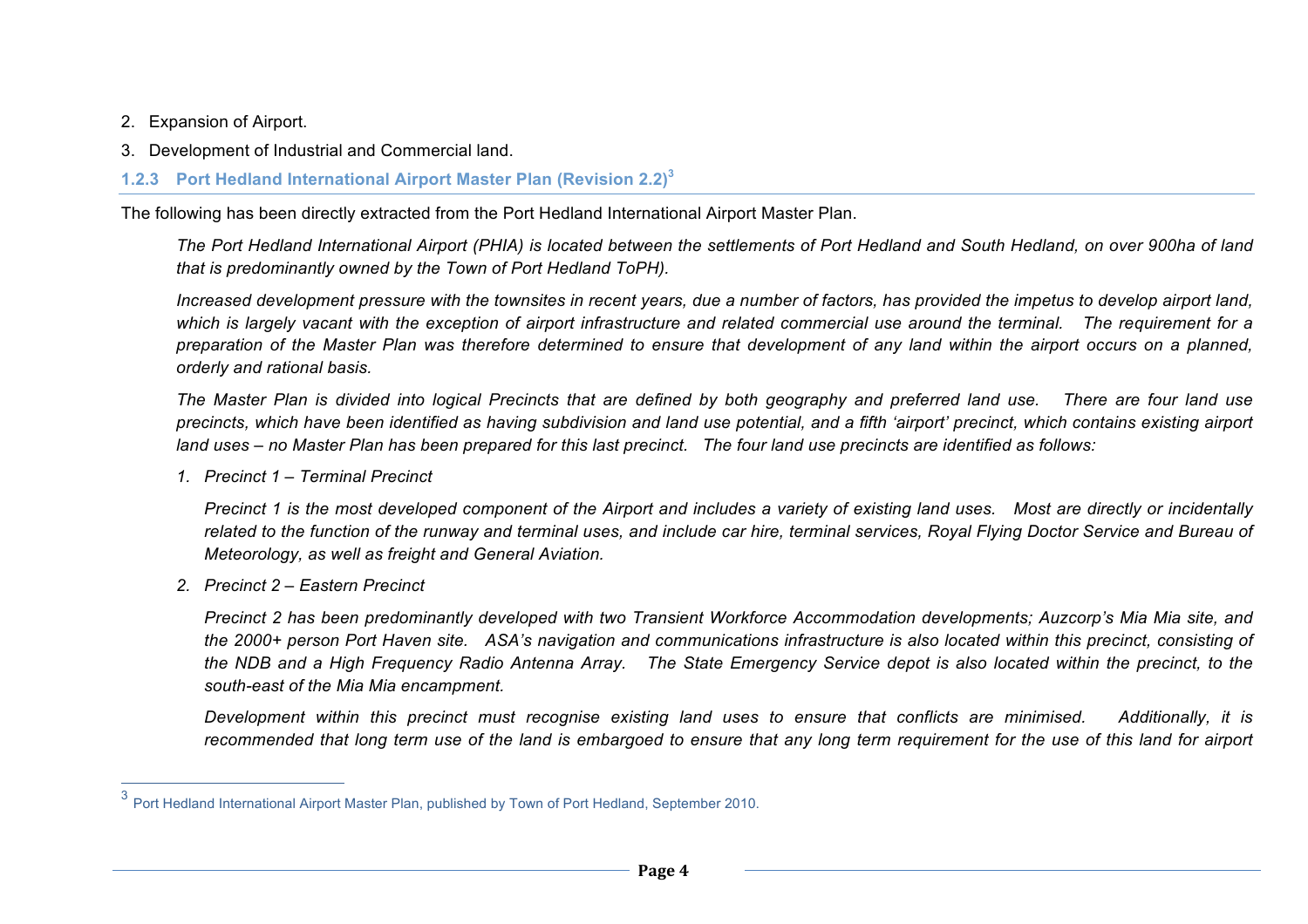*related uses can be pursued. Accordingly, it is recommended that this land, even if subdivided, should be leased, and not sold to developers. This will ensure that the land is protected for the long term.*

*3. Precinct 3 – South Western Precinct*

*Precinct three, while constrained by height limits from DVOR and DME infrastructure [see Section 3.4], has significant potential for subdivision and development. This precinct can yield over 250 lots, ranging in size from 2,000 square metres to over 20 hectares. Restrictions to land uses will be required to ensure that the operating parameters of the DVOE and DME are not detrimentally affected. This is discussed further in Section 7 of the Airport Master Plan.*

*Subdivision of this precinct will require access from GNH. Limited points are available to access the ToPH land due to UCL lot 253 and the cemetery site consuming the majority of the frontage to GNH. As a result only one location for access is available, situated on the northern side of the ToPH cemetery.*

*The subdivision of Precinct 3 is a logical expansion of the Wedgefield Industrial Area and the TDZ currently being planned for by LandCorp. Additionally, the presence of the runways and railway lines further limit the potential for this land to be developed for anything other than Industrial purposes.*

*The existing ToPH Incinerator and ASA Fire Training Module currently located within this precinct will be required to be relocated. These pieces of Infrastructure are not considered to be significant, and alternative locations should be able to be readily identified. Given that Precinct 4 is constrained by access and hydrology issues, these may be able to be relocated to this precinct, although other suitable locations should be able to be readily determined.*

Logical use and development of this land is to extend and integrate industrial and transport uses, both existing within the adjacent *Wedgefield Industrial Area as well as proposed as part of LandCorp*'*s TDZ [providing specifically for transport laydown, vehicle break down and storage areas]. The expansion of industrial uses into this land was also identified within the Airport LUMP (Land Use Master Plan).*

*The substantial available developable land area of Precinct 3 presents the potential to provide for a considerable range of lot sizes that cannot be provided in other areas of the township capable of being developed for Industrial land use purposes. Significantly, it can provide for larger lots in the range of 10 to 20 hectares should market demand require.*

*However, land uses within this precinct, specifically those with the ToPH land, will be constrained by heights restrictions, as identified in Section 3.4 of the Airport Master Plan. Detailed analysis in this regard should be undertaken by, or in conjunction with, CASA and ASA, to ensure the necessary land use controls are implemented – discussed further in Section 7 of the Airport Master Plan.*

*4. Precinct 4 – North Western Precinct*

*The North Western Precinct is located at the junction of Great Northern Highway (GNH) and Port Hedland Road. This precinct is bounded by the GNH, which effectively* ʻ*wraps*' *around the precinct, and both runways. This land has some clear physical characteristics [discussed*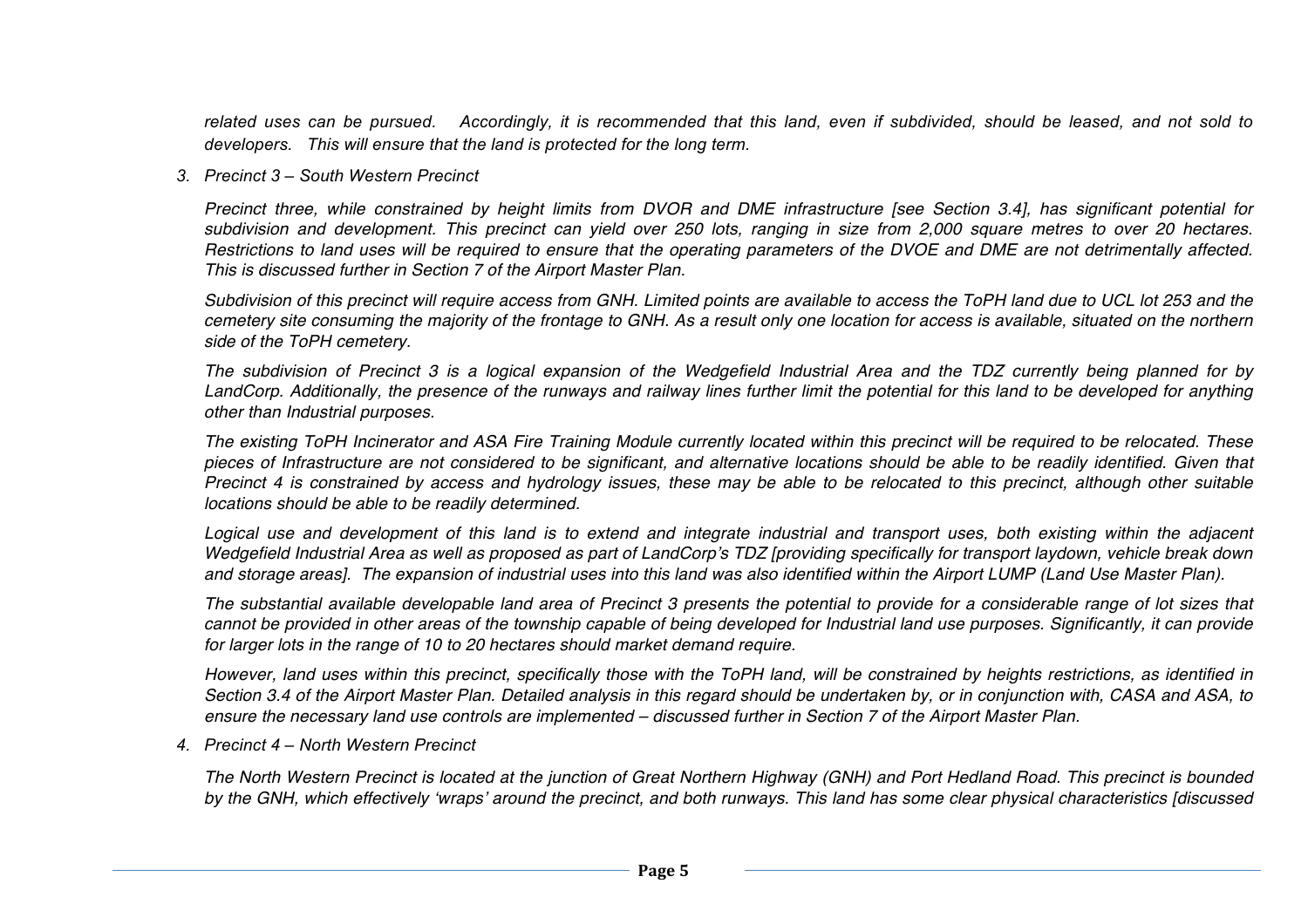*in detail in Section 3.5 of the Airport Master Plan] that result in the land likely being subject to inundation. Combined with buffers and access issues due to its locational constraints, this Precinct is the most prohibited for development potential.*

#### **1.3 METHODOLOGY**

The following methodology was adopted in preparing this Report:

Executive Summary

- 1. Introduction
	- 1.1. Purpose of Report
	- 1.2. Background
	- 1.3. Methodology
- 2. Compliance with Legislative Obligations
- 3. Definition of Significantly Different
- 4. Submissions
	- 4.1. Details of Submissions
	- 4.2. Summary of Issues and Concerns
- 5. Findings
	- 5.1. Compliance with Legislative Obligations
	- 5.2. Business Plan as prepared by the Town of Port Hedland
	- 5.3. Key themes of Submissions Received
	- 5.4. Comments/Responses on Key Themes Raised in Submissions
- 6. Conclusions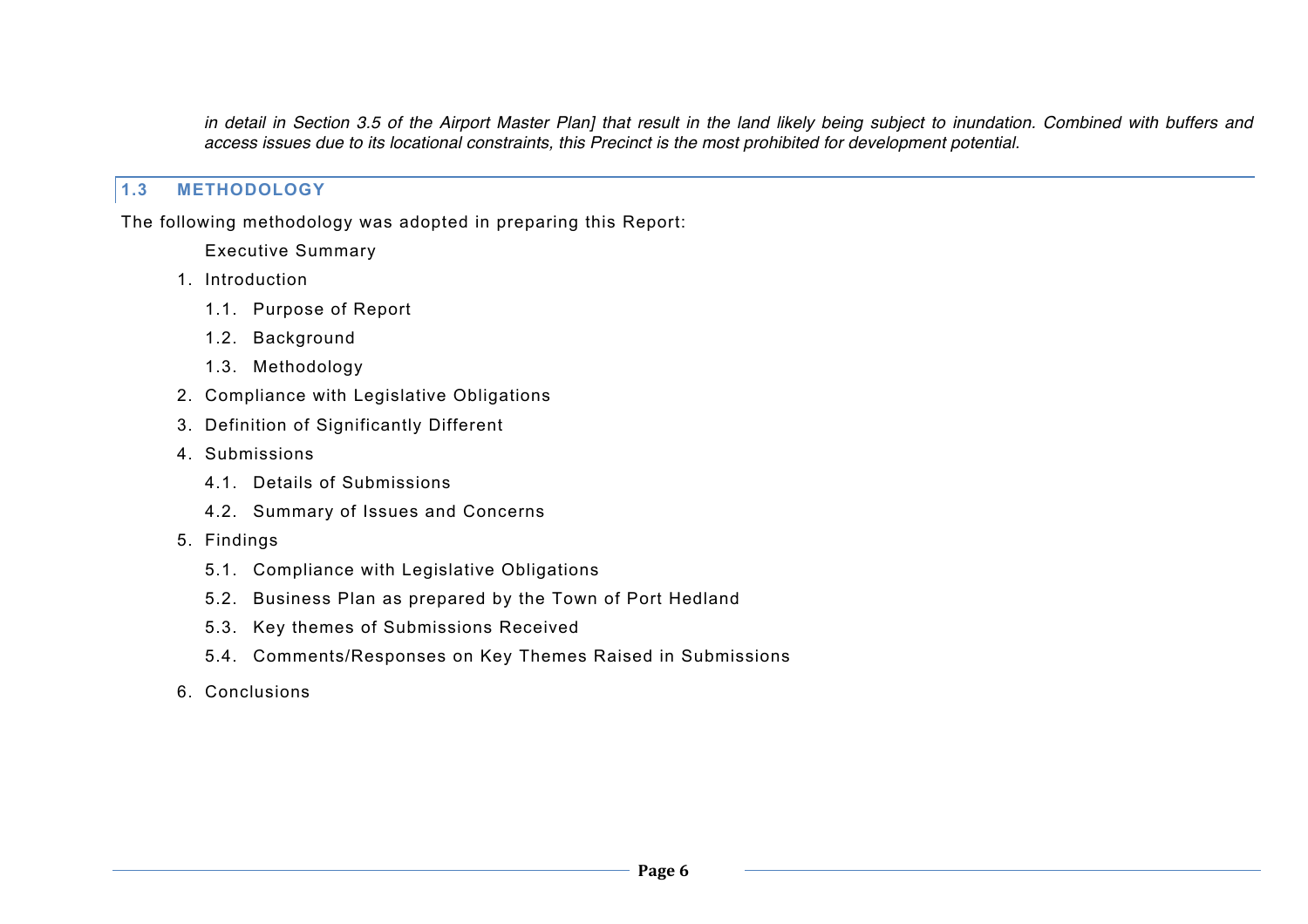## **2.0 COMPLIANCE WITH LEGISLATIVE OBLIGATIONS**

The following checklist has been compiled to provide an assessment as to whether the ToPH has complied with legislative requirements as per the Local Government Act 1995 and its Regulations.

| Section/      | Legislation                                                                                                              |            | Compliance |     | <b>Comment</b>                     |
|---------------|--------------------------------------------------------------------------------------------------------------------------|------------|------------|-----|------------------------------------|
| <b>Clause</b> | <b>Local Government Act 1995</b>                                                                                         | <b>Yes</b> | <b>No</b>  | N/A |                                    |
| 3.59(2)(b)    | Before it enters into a major land transaction a local government is to prepare a business<br>plan.                      | ☑          |            |     |                                    |
| 3.59(3)       | The business plan is to include an overall assessment of the major land transaction and is<br>to include details of :    |            |            |     |                                    |
|               | (a) Its expected effect on the provision of facilities and services by the Local Government.                             | ☑          |            |     | Refer to 4.3 of the Business Plan. |
|               | (b) Its expected effect on other persons providing facilities and services in the district.                              | ☑          |            |     | Refer to 4.4 of the Business Plan. |
|               | Its expected financial effect on the local government.<br>(C)                                                            | ☑          |            |     | Refer to 4.5 of the Business Plan. |
|               | Its expected effect on matters referred to in the local government's current plan<br>(d)<br>prepared under section 5.56. | ☑          |            |     | Refer to 4.6 of the Business Plan. |
|               | 5.56 (1) A Local Government is to plan for the future of the district.                                                   |            |            |     |                                    |
|               | The ability of the local government to manage the undertaking or performance of the<br>(e)<br>transaction.               | ☑          |            |     | Refer to 4.7 of the Business Plan. |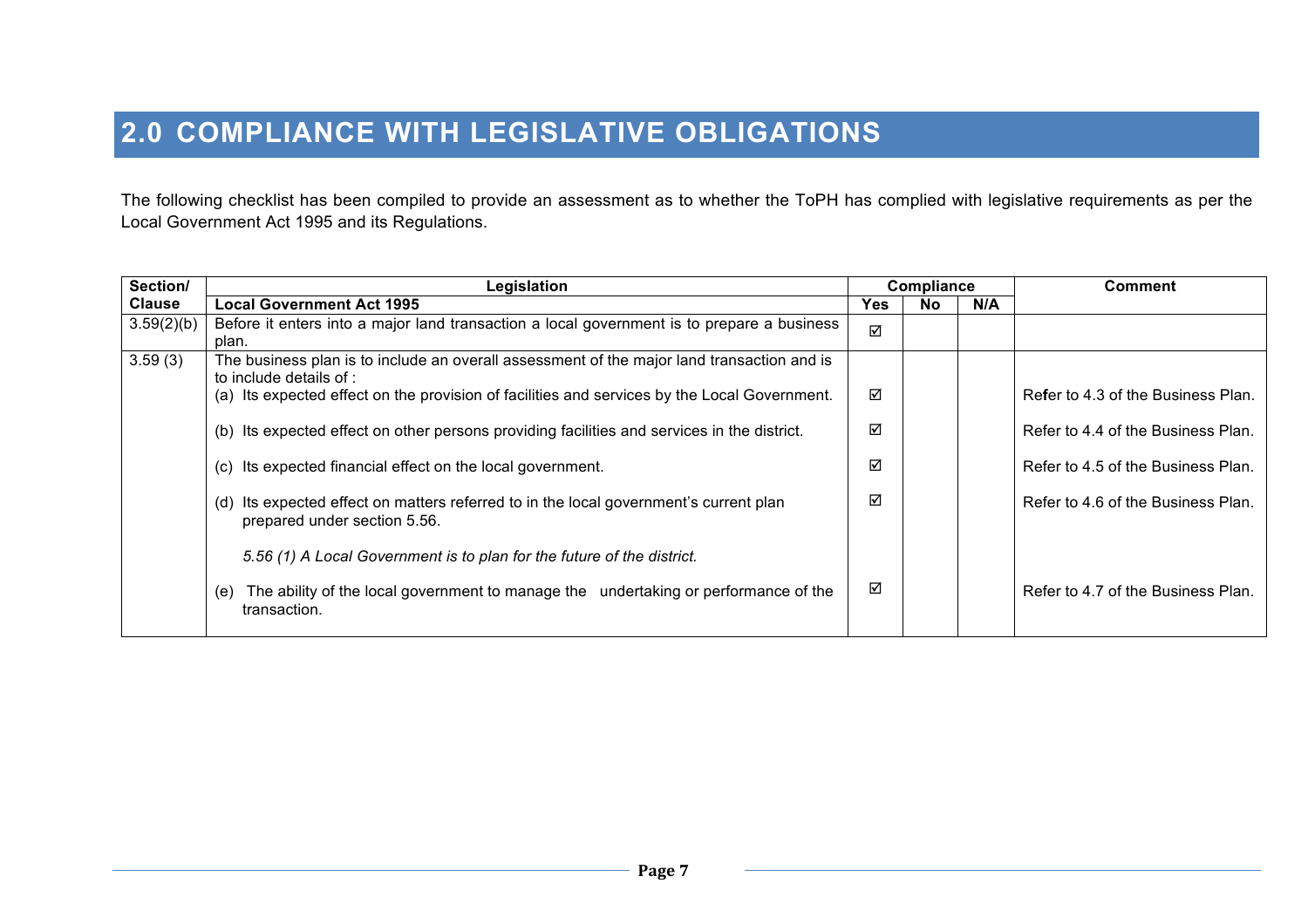| Section/<br><b>Clause</b> | Legislation                                                                                                                                                                                                                                                            | Compliance |           |     | <b>Comment</b>                                                                                                                                                                   |
|---------------------------|------------------------------------------------------------------------------------------------------------------------------------------------------------------------------------------------------------------------------------------------------------------------|------------|-----------|-----|----------------------------------------------------------------------------------------------------------------------------------------------------------------------------------|
|                           | <b>Local Government Act 1995</b>                                                                                                                                                                                                                                       | <b>Yes</b> | <b>No</b> | N/A |                                                                                                                                                                                  |
| 3.59(4)(a)                | (i) The local government is to give state wide public notice.                                                                                                                                                                                                          | ☑          |           |     | Advert placed in West Australian<br>Newspaper on Wednesday 16 November<br>2011. The business plan was available on<br>the ToPH website from 12 November                          |
|                           | A copy of the business plan may be inspected or obtained at any place specified in the notice.<br>(ii)                                                                                                                                                                 | ☑          |           |     | 2011.                                                                                                                                                                            |
|                           | (iii) Submissions may be made to the local government before a day specified in the notice not less<br>than 6 weeks.                                                                                                                                                   | ☑          |           |     | Copy of the Business Plan was available<br>at the Town of Port Hedland<br>Administration Centre, Port Hedland and<br>South Hedland libraries and on its<br>website.              |
|                           |                                                                                                                                                                                                                                                                        |            |           |     | The formal submission period was for 43<br>days from Wednesday 16 <sup>th</sup> November to<br>Wednesday 28 <sup>th</sup> December 2011.                                         |
| 3.59(4)(b)                | The local government is to make a copy of the business plan available for public inspection in<br>accordance with the notice.                                                                                                                                          | ☑          |           |     | Copy of the Business Plan was available<br>at the Town of Port Hedland                                                                                                           |
|                           | Notice is referring to the notice given under 3.59(4)(a) above.                                                                                                                                                                                                        |            |           |     | Administration Centre, Port Hedland and<br>South Hedland libraries and on its<br>website.                                                                                        |
| 3.59(5)                   | After the last day of submissions the local government is to consider submissions made decide to<br>proceed with the undertaking or transaction as proposed or as that it is not significantly different from<br>what was proposed.                                    | ☑          |           |     | The Council will formally consider<br>submissions received on 11 <sup>th</sup> January<br>2011. Council may decide to proceed with<br>the proposal with or without modification. |
| 3.59(5a)                  | A notice under subsection (4) is also to be published and exhibited as if it were a local public notice                                                                                                                                                                | ☑          |           |     | Advert placed in North West Telegraph on<br>16 November 2011 and placed on all<br>notice boards on 14 November 2011.                                                             |
| 3.59(6)                   | If a local government wishes to commence an undertaking or transaction that is significantly different<br>from what was proposed it can only do so after it has complied with this section in respect of its new<br>proposal.                                          |            |           | ☑   |                                                                                                                                                                                  |
| 3.59(9)                   | A local government can enter into an agreement or do anything else, as a result of which a land<br>transaction would become a major land transaction if it has complied with the requirements of this<br>section that apply to entering into a major land transaction. |            |           | ☑   |                                                                                                                                                                                  |
| 3.58(1)                   | "dispose" includes sell, lease or otherwise dispose of, whether absolutely or not.                                                                                                                                                                                     | ☑          |           |     |                                                                                                                                                                                  |
|                           | "property" includes the whole or any part of the interest of a local government in property but does<br>not include money.                                                                                                                                             |            |           |     |                                                                                                                                                                                  |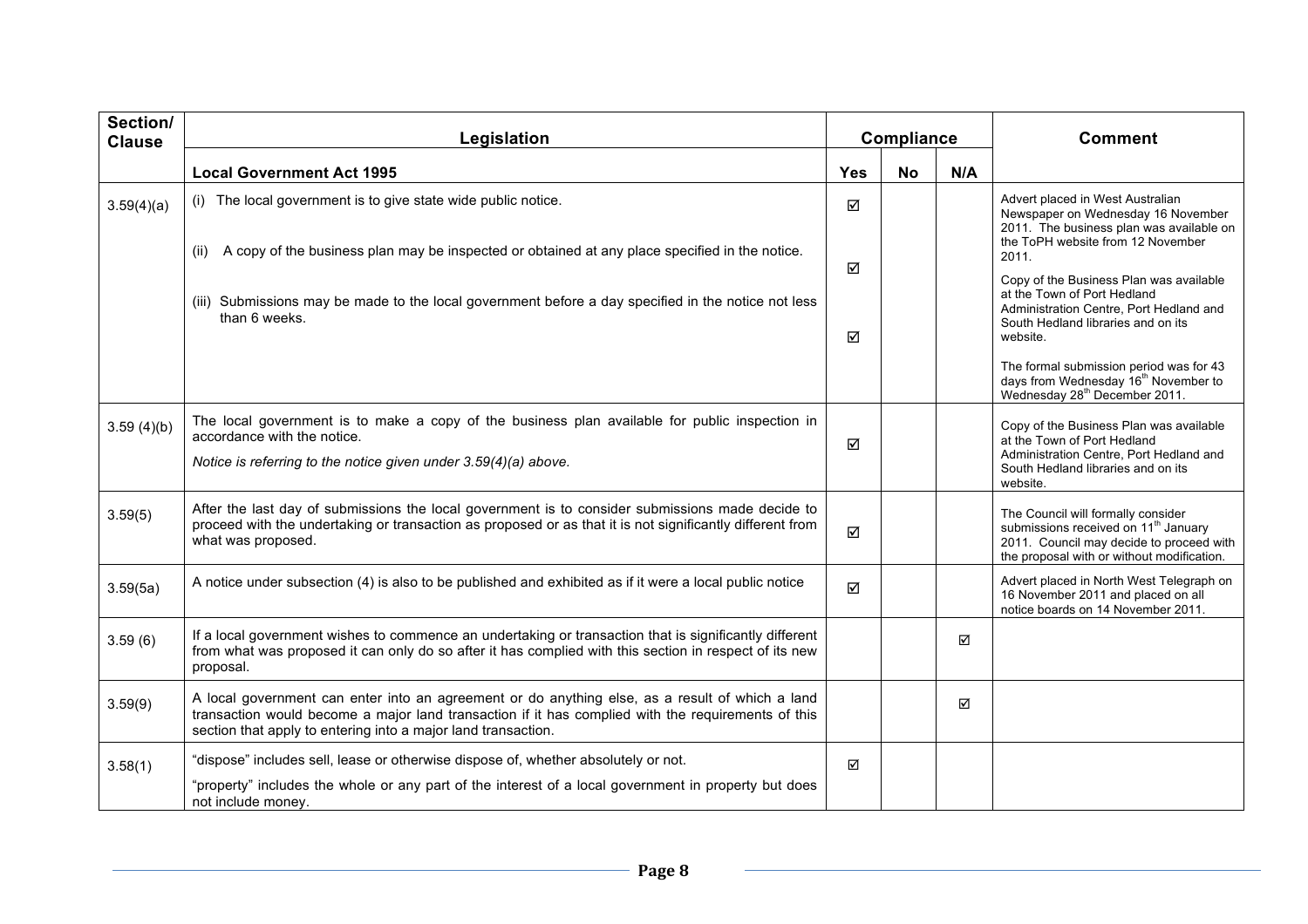| Section/<br><b>Clause</b> | Legislation                                                                                                                                                                                                                                                                                                                                                                                                                                                                                                                                                                                                                                                                                                                                         | <b>Compliance</b> |           | <b>Comment</b> |                                                                                                                                                                                                                                 |
|---------------------------|-----------------------------------------------------------------------------------------------------------------------------------------------------------------------------------------------------------------------------------------------------------------------------------------------------------------------------------------------------------------------------------------------------------------------------------------------------------------------------------------------------------------------------------------------------------------------------------------------------------------------------------------------------------------------------------------------------------------------------------------------------|-------------------|-----------|----------------|---------------------------------------------------------------------------------------------------------------------------------------------------------------------------------------------------------------------------------|
|                           | <b>Local Government Act 1995</b>                                                                                                                                                                                                                                                                                                                                                                                                                                                                                                                                                                                                                                                                                                                    | <b>Yes</b>        | <b>No</b> | N/A            |                                                                                                                                                                                                                                 |
| 3.58(2)                   | Except as stated in this section a local government can only dispose of property to:                                                                                                                                                                                                                                                                                                                                                                                                                                                                                                                                                                                                                                                                |                   |           | ☑              |                                                                                                                                                                                                                                 |
|                           | (a) The highest bidder at public auction.<br>The person who at a public tender called by the local government makes what is in the opinion<br>of the local government the most acceptable tender.                                                                                                                                                                                                                                                                                                                                                                                                                                                                                                                                                   |                   |           |                |                                                                                                                                                                                                                                 |
| 3.58(3)                   | A local government can dispose of property other than subsection (2) if, before agreeing to dispose<br>of the property:<br>It gives local public notice of the proposed disposition.<br>(a)<br>Describing the property concerned<br>(i)<br>Giving details of the proposed disposition<br>(ii)<br>(iii) Inviting submissions to be made to the local government before a date to be specified in<br>the notice, being a date not less than 2 weeks of the notice is first given.<br>It considers submissions made to it before the date specified in a notice and if its decision is<br>(b)<br>made by the Council or a committee, the decision and the reasons for it are recorded in the minutes<br>of the meeting at which the decision was made. |                   |           | ☑              | Refer to Regulation 30 of the Local<br>Government (Functions and General)<br>Regulations - exempts the Local<br>Government from having to comply with<br>this section if it has compiled a business<br>plan under Section 3.59. |
| 3.58(4)                   | The details of a proposed disposition that are required by subsection $(3)(a)(ii)$ .<br>The names of all other parties.<br>(a)                                                                                                                                                                                                                                                                                                                                                                                                                                                                                                                                                                                                                      |                   |           | ☑              | Refer to Clause 30 of the Local<br>Government (Functions and General)<br>Regulations exempts the Local<br>Government from having to comply with<br>this section.                                                                |
|                           | The consideration to be received by the local government for the disposition.<br>(b)                                                                                                                                                                                                                                                                                                                                                                                                                                                                                                                                                                                                                                                                |                   |           | ☑              | Valuation undertaken by David Liggins                                                                                                                                                                                           |
|                           | The market value of the disposition as ascertained by a valuation carried out not more than 6<br>(C)<br>months before the proposed disposition.                                                                                                                                                                                                                                                                                                                                                                                                                                                                                                                                                                                                     | ☑                 |           |                | dated September 2011.                                                                                                                                                                                                           |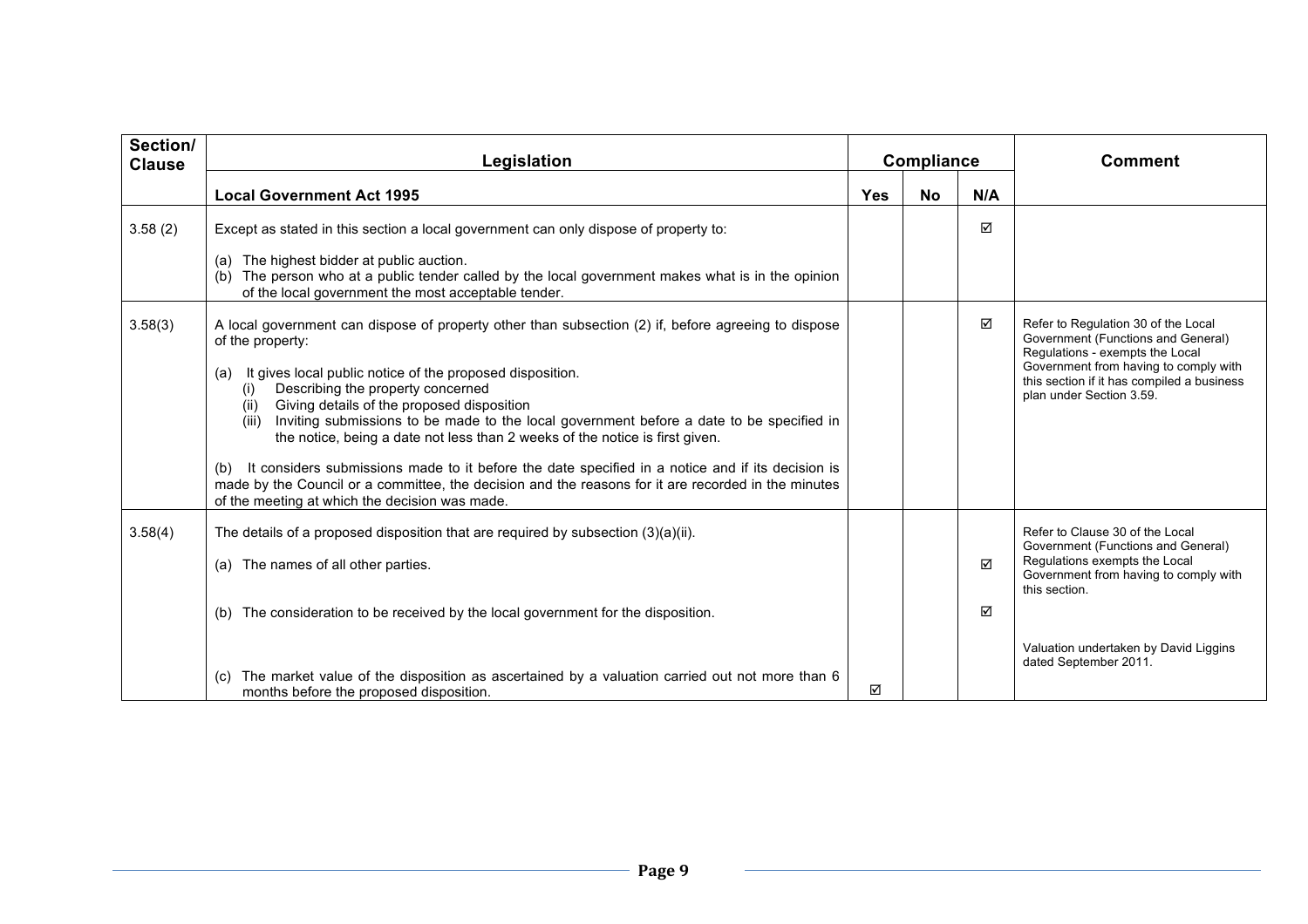| Section/<br><b>Clause</b> | Legislation                                                                                                                                                                                                                                                                                                                                                                                                                                                                                                                                                                                                                                                                                                    |     | <b>Compliance</b> |     | <b>Comment</b>                                                                                         |
|---------------------------|----------------------------------------------------------------------------------------------------------------------------------------------------------------------------------------------------------------------------------------------------------------------------------------------------------------------------------------------------------------------------------------------------------------------------------------------------------------------------------------------------------------------------------------------------------------------------------------------------------------------------------------------------------------------------------------------------------------|-----|-------------------|-----|--------------------------------------------------------------------------------------------------------|
|                           | <b>Local Government (Functions and</b><br><b>General) Regulations 1996</b>                                                                                                                                                                                                                                                                                                                                                                                                                                                                                                                                                                                                                                     | Yes | <b>No</b>         | N/A |                                                                                                        |
| 8A                        | Major land transactions and exempt land transactions - S3.59.<br>$(1)(a)$ If the land transaction is entered into by a local government the district of which is in the<br>metropolitan area or a major regional centre, the amount is the lesser of -<br>$(i)$ \$10,000,000<br>(ii) 10% of the operating expenditure incurred by the local government from its municipal fund<br>in the last completed financial year.<br>(1)(b) If the land transaction is entered into by any other local government, the amount that is the<br>lesser of -<br>$(i)$ \$2,000,000<br>(ii) 10% of the operating expenditure incurred by the local government from its municipal<br>fund in the last completed financial year. | ☑   |                   |     | The proposal detailed in the business plan<br>exceeds the limits set in the regulation<br>$8A(1)(b)$ . |
|                           | Major regional centre means a local government the district of which.<br>(1)<br>(a) Is not in the metropolitan area.<br>(b) Has more than 20,000 inhabitants.<br>Section 2.4 (6) of the Act applies to determine the number of inhabitants of a district for the<br>(2)<br>purposes of the definition of major regional centre.                                                                                                                                                                                                                                                                                                                                                                                |     |                   | ☑   |                                                                                                        |
| 8                         | Transactions that cannot be major land transactions.<br>(1)<br>A land transaction is an exempt land transaction for the purpose of section 3.59 of the Act if<br>the local government enters into it.<br>Without intending to produce a profit to itself and<br>(a)<br>Without intending that another person will be sold or given joint or exclusive use of, all or<br>(b)<br>any of the land involved in the transaction.                                                                                                                                                                                                                                                                                    |     |                   | ☑   |                                                                                                        |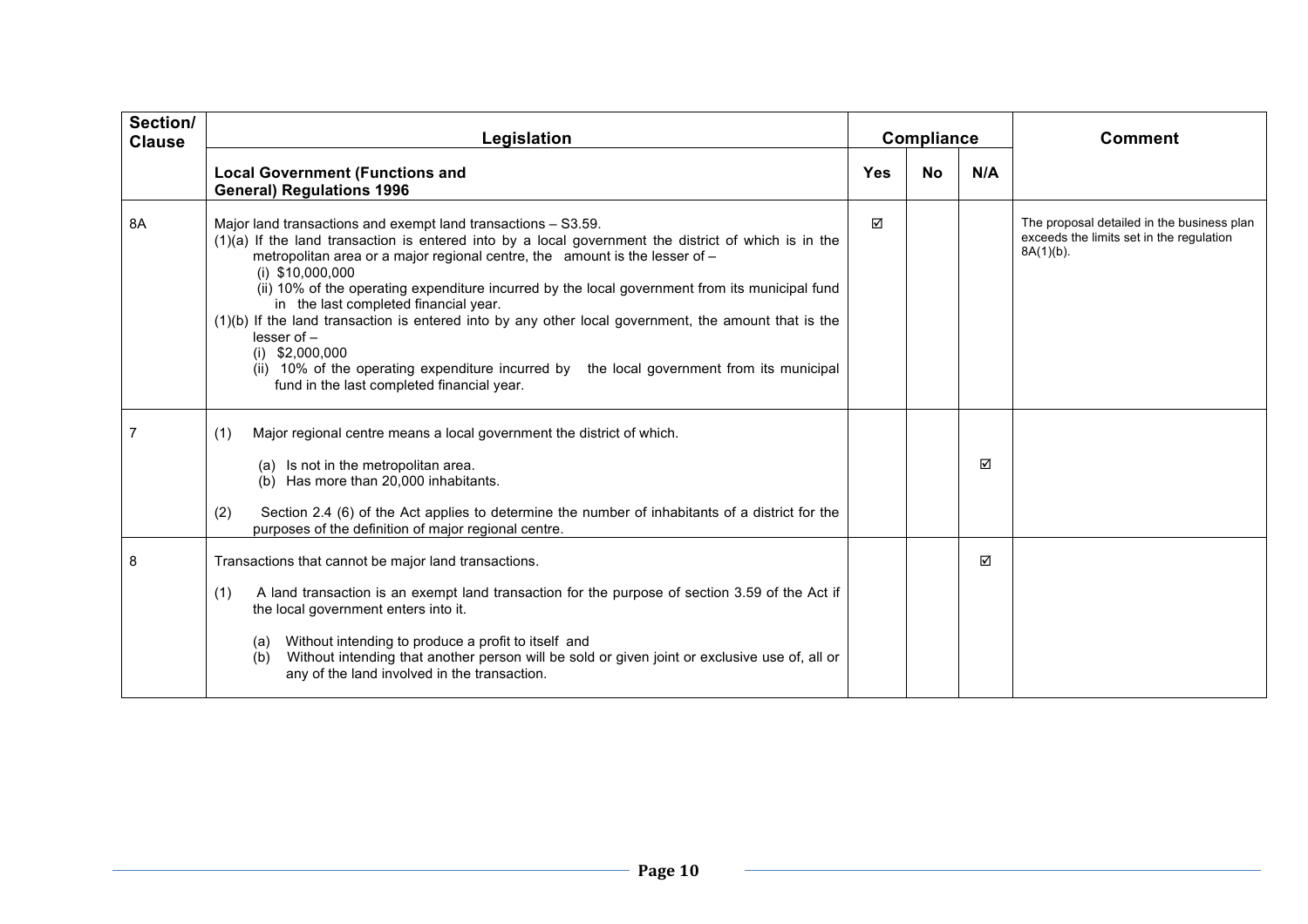| Section/<br><b>Clause</b> | Legislation                                                                                                                                                                                                                                                                                                                                                               |            | Compliance |     | <b>Comment</b>                                                                        |
|---------------------------|---------------------------------------------------------------------------------------------------------------------------------------------------------------------------------------------------------------------------------------------------------------------------------------------------------------------------------------------------------------------------|------------|------------|-----|---------------------------------------------------------------------------------------|
|                           | <b>Local Government Act 1995</b>                                                                                                                                                                                                                                                                                                                                          | <b>Yes</b> | <b>No</b>  | N/A |                                                                                       |
| 10                        | Other matters of which details to be given in a business plan.                                                                                                                                                                                                                                                                                                            |            |            |     | ToPH sought legal advice, which confirms<br>that the proposal is not a joint venture. |
|                           | (1)<br>If a local government is required to prepare a business plan because of a major trading<br>undertaking or major land transaction that is to carry on or enter into jointly with another<br>person.                                                                                                                                                                 |            |            |     |                                                                                       |
|                           | (a) The business plan is to include details of the whole undertaking or transaction even<br>though the local government is not the only joint venturer.                                                                                                                                                                                                                   |            |            | ☑   |                                                                                       |
|                           | The business plan is to include details of -<br>(b)                                                                                                                                                                                                                                                                                                                       |            |            | ☑   |                                                                                       |
|                           | The identity of each joint venturer other than the local government.<br>(i)<br>(ii)<br>The ownership of, and any other interests in property that is involved in, or<br>acquired in the course of, the joint venture.<br>(iii)<br>Any benefit to which a joint venturer other than the local government may<br>become entitled under or as a result of the joint venture. |            |            |     |                                                                                       |
|                           | Anything to which is the local government may become liable.<br>(iv)                                                                                                                                                                                                                                                                                                      |            |            |     |                                                                                       |
| 30                        | Dispositions of property to which section 3.58 of the Act does not apply.                                                                                                                                                                                                                                                                                                 |            |            |     |                                                                                       |
|                           | A disposition that is described in this regulation as an exempt disposition is excluded from the<br>(1)<br>application of section 3.58 of the Act.                                                                                                                                                                                                                        | ☑          |            |     |                                                                                       |
|                           | A disposition of property is an exempt disposition if the property is disposed of within 6 months<br>(2a)<br>after it has been -<br>(c) the subject of Statewide public notice under section 3.59(4) of the Act, and if the business<br>plan referred to in that notice described the property concerned and gave details of the<br>proposed disposition including:       | ☑          |            |     |                                                                                       |
|                           | The names of all other parties concerned.<br>(1)<br>The consideration to be received by the local government for the disposition and<br>(ii)<br>(iii)<br>The market value of the disposition as ascertained by a valuation carried out not<br>more than 12 months before the proposed disposition.                                                                        |            |            |     |                                                                                       |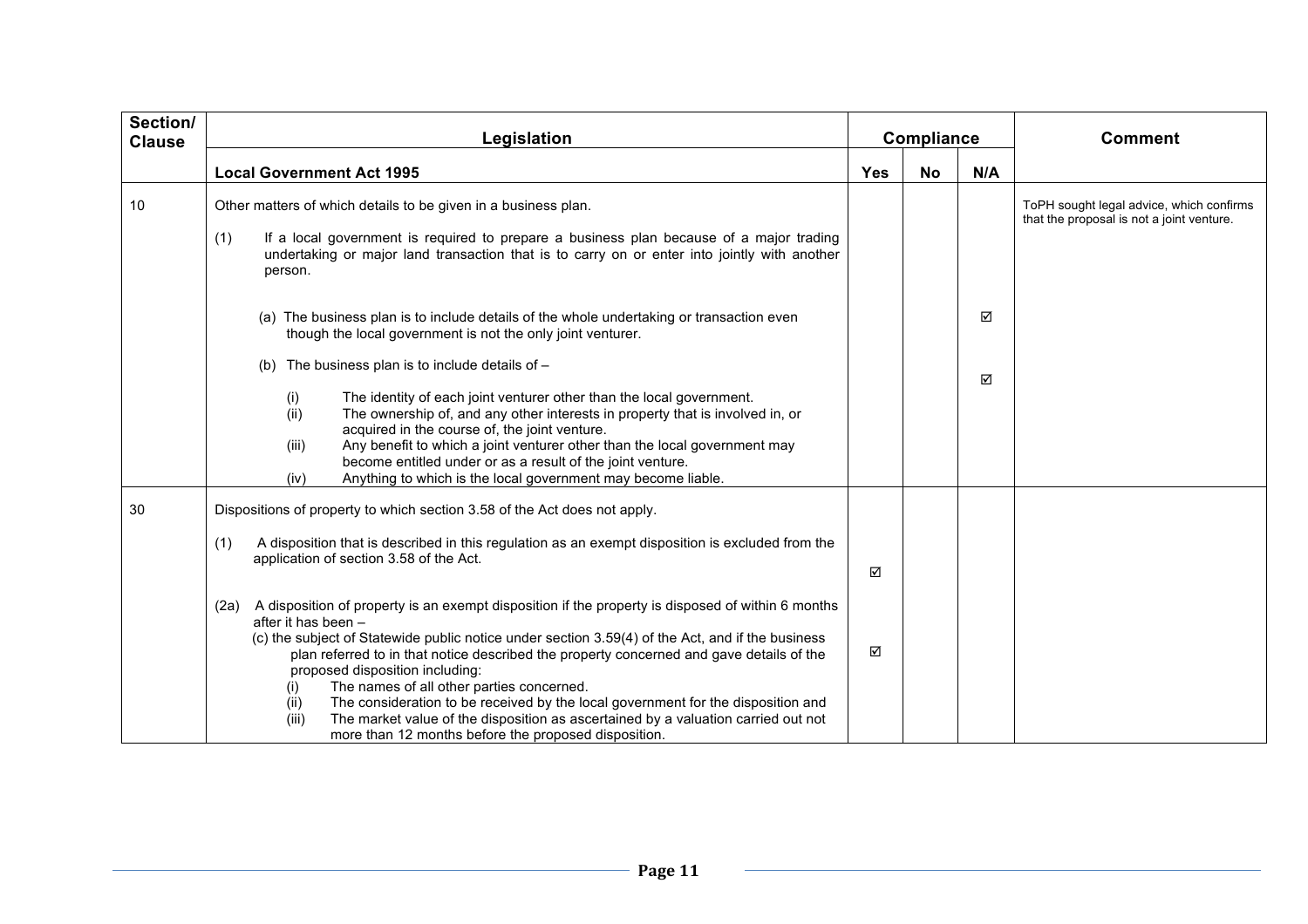## **3.0 DEFINITION OF SIGNIFICANTLY DIFFERENT**

Section 3.59 (5) of the Local Government Act 1995 states:

*"After the last day for submissions, the local government is to consider any submissions made and may decide to proceed with the undertaking or transaction as proposed or so that it is not significantly different from what was proposed."*

*(A decision of Council requires an absolute majority.)*

The local Government Act 1995 does not define "significantly different", however a local government could consider any change to the proposal in terms of its intent, extent and affect.

The meaning of the terms<sup>4</sup> stated above are as follows:-

| significantly - | considerably, markedly |
|-----------------|------------------------|
| different       | not the same           |
| intent          | purpose, aim           |
| extent          | scope, size or scale   |
| affect          | change in              |

The responsibility for initially assessing whether a potential change from what was proposed in the business plan is a significant change rests with the relevant local government body and involves a degree of judgement. In making a determination, the local government should consider the following:

- ! Has the change affected material issues?
- ! Has the change affected a significant proportion of the area covered by the proposal?
- ! Has the change affected a significant proportion of landowners?
- ! Has the change affected a matter that is of widespread public interest throughout the local government district?
- ! Has the change altered the level of assessment from that released for public consultation?
- ! Whether the proposal is quite different to that which was released for public consultation?

It's important that a local government document its reasoning so that its assessment of significantly different is defensible and can withstand scrutiny.

 <sup>4</sup> Definitions obtained from 'Statutory Guide, published by Queensland Department of Infrastructure and Planning, 25 November 2009.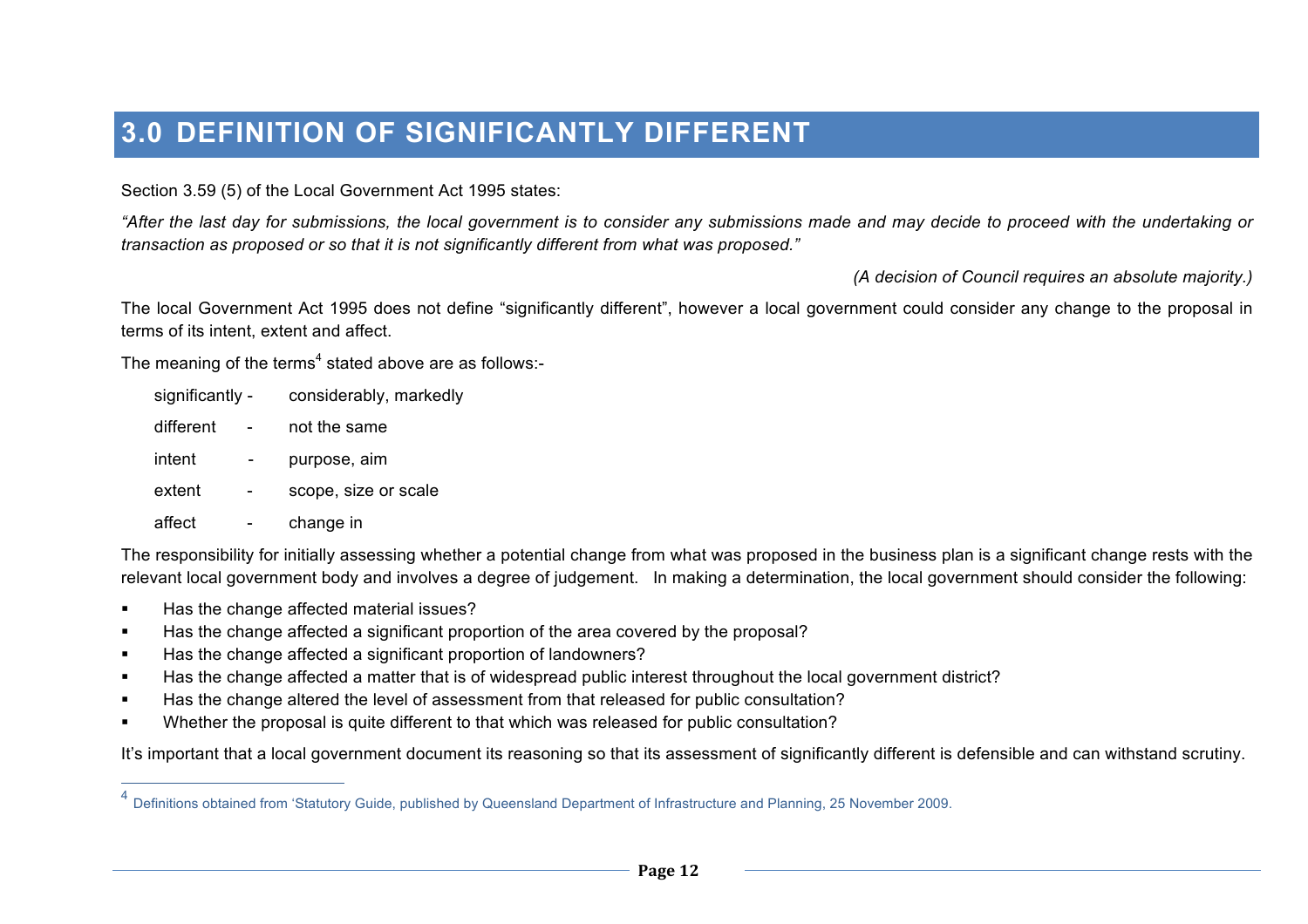## **4.0 SUBMISSIONS**

#### **4.1 DETAILS OF SUBMISSIONS**

The relevant text of all submissions received has been incorporated in this Report on a verbatim basis, inclusive of spelling and grammatical construct errors. The following submissions were received.

| <b>Name</b>                                                                              | <b>Matters Raised</b>                                                                                                                                                                                                                                                                                                                                                                                                                                                                                                                                                                                                                                                   | <b>Comment</b>                                                                                                                                                                                                                                                                                                                                                                                                                                                                                                                                                                                                                     |
|------------------------------------------------------------------------------------------|-------------------------------------------------------------------------------------------------------------------------------------------------------------------------------------------------------------------------------------------------------------------------------------------------------------------------------------------------------------------------------------------------------------------------------------------------------------------------------------------------------------------------------------------------------------------------------------------------------------------------------------------------------------------------|------------------------------------------------------------------------------------------------------------------------------------------------------------------------------------------------------------------------------------------------------------------------------------------------------------------------------------------------------------------------------------------------------------------------------------------------------------------------------------------------------------------------------------------------------------------------------------------------------------------------------------|
| Paul Brereton<br>P.O. Box 2629<br>South Hedland WA<br>Email:<br>paulemail@westnet.com.au | Proposal contains material that needs to be reviewed and assessed<br>(1)<br>by local stakeholders.<br>Timing of release is deemed to be inappropriate.<br>(2)<br>Closing period for submissions be extended.<br>(3)<br>The Town of Port Hedland chose the minimum submission period of 6<br>(4)<br>weeks as per section $3.59(4)(a)(iii)$ .<br>Questions $-$<br>Can the submission closing time in regard to "Business Plan for the re-<br>development of Precinct 3" be extended to Tuesday 31 January 2012?<br>Can the Town of Port Hedland please release a detailed "map" for the<br>proposal, outlining precinct 3 and it's locality to other town infrastructure? | The following response was provided to Mr Brereton:<br>"The Town has complied with the requirements"<br>as set out in the Local Government Act 1995 in<br>relation to the public submission period. The<br>submission period determined by the Town is<br>from Saturday 12 November to Wednesday 28<br>December 2011 or 47 days, the minimum period<br>is 42 days. It is not proposed to further extend<br>the period.<br>I have requested a detailed map from the Town<br>and once it's available will be forwarded to you.<br>I have attached an aerial map sourced from<br>Google maps for your information and<br>assistance." |
|                                                                                          |                                                                                                                                                                                                                                                                                                                                                                                                                                                                                                                                                                                                                                                                         | Additional maps supplied by the Town were<br>subsequently supplied.                                                                                                                                                                                                                                                                                                                                                                                                                                                                                                                                                                |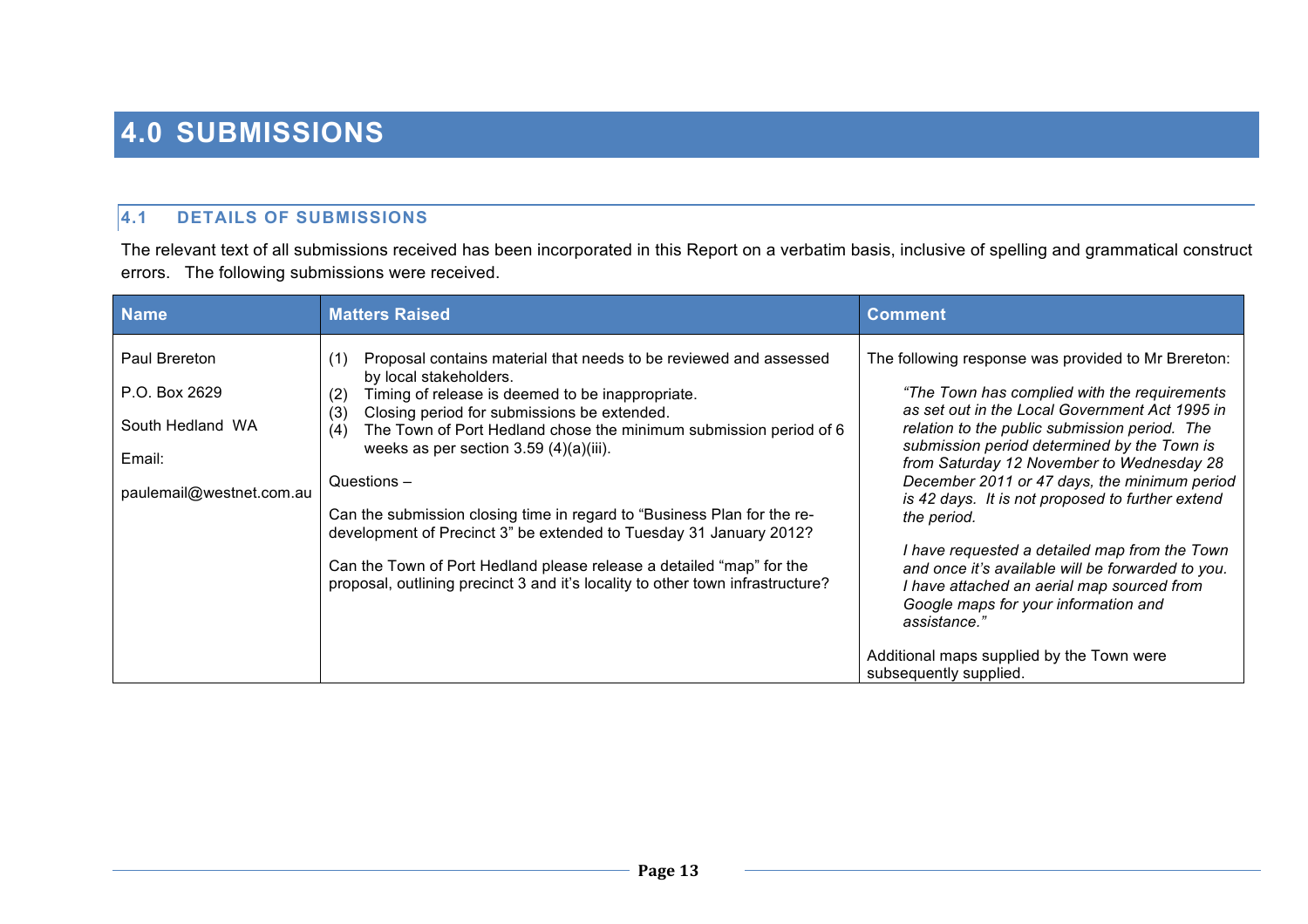| <b>Name</b>                                                                                        | <b>Matters Raised</b><br><b>Comment</b>                                                                                                                                                                                                                                                                                                                                                                                                                                                                                                                                                                                                                                                                                                                                                                                                                                                                                                                                                                                                                                                                                                                                                                                                                                                                                                                                                                                                                                                                                                                                                                                                 |                                                                                                                                                                                                                                                                                                                                                                                                                                                                                                                                                                                                                                                                                                                                                                                                                                                                                                                                                                                                                                                                                                                                                                                                                                                                                                                                       |  |
|----------------------------------------------------------------------------------------------------|-----------------------------------------------------------------------------------------------------------------------------------------------------------------------------------------------------------------------------------------------------------------------------------------------------------------------------------------------------------------------------------------------------------------------------------------------------------------------------------------------------------------------------------------------------------------------------------------------------------------------------------------------------------------------------------------------------------------------------------------------------------------------------------------------------------------------------------------------------------------------------------------------------------------------------------------------------------------------------------------------------------------------------------------------------------------------------------------------------------------------------------------------------------------------------------------------------------------------------------------------------------------------------------------------------------------------------------------------------------------------------------------------------------------------------------------------------------------------------------------------------------------------------------------------------------------------------------------------------------------------------------------|---------------------------------------------------------------------------------------------------------------------------------------------------------------------------------------------------------------------------------------------------------------------------------------------------------------------------------------------------------------------------------------------------------------------------------------------------------------------------------------------------------------------------------------------------------------------------------------------------------------------------------------------------------------------------------------------------------------------------------------------------------------------------------------------------------------------------------------------------------------------------------------------------------------------------------------------------------------------------------------------------------------------------------------------------------------------------------------------------------------------------------------------------------------------------------------------------------------------------------------------------------------------------------------------------------------------------------------|--|
| <b>Brendan Foley</b><br>172 Sixth Avenue,<br>Inglewood WA 6052<br>Email:<br>sleek_1988@hotmail.com | <b>Potential Practical Problems</b><br>А.<br>Many of the community's concerns surrounding TWA's seem to stem<br>A1.<br>from a long history of such uses being located in isolation from existing<br>communities which seem to have created social and physical barriers<br>to the workers from spending their free time and money in the local<br>community. Reflecting this is the widely known opinion in the wider<br>Port Hedland community that transient workers seem to see the town<br>as their own personal ATM machine, they come to the town, make<br>their money and leave without ever spending a cent of their money or<br>a second of their time adding value to the community.<br>A2. This is not a recent concern of the community, the Council even<br>created a guidance note to TWA developers to alleviate some of these<br>concerns within the community. It seems however, that the Council<br>has been blinded by the millions of dollars on offer by BHP, so much<br>so that officers seem to have lost focus on the bigger picture and have<br>absolutely failed to assess the suitableness of such a location for such<br>a large development.<br>A3. TWA's are meant to be temporary and for construction workforces<br>only, not for permanent residential or workforce accommodation. The<br>meaning of TWA in the advertised documents has been totally<br>manipulated in this instance, 10 years (or 15, 20 or 25 years with<br>exercisable options) should in no way be considered a temporary land<br>use, it is a small town and should be assessed as such (i.e. Not<br>suitable for the location.) | A1. BHPB has proposed establishing a Community<br>Integration Committee that will investigate and<br>oversee all activities to minimise the negative<br>impacts of the proposed TWA facility and to<br>maximise community and business integration<br>opportunities. With the assistance of the ToPH,<br>a community and small business integration<br>strategy will be commissioned after the initial<br>BHPB TWA development of 2,000 construction<br>workers, and prior to the commissioning of<br>additional stages of the TWA.<br>The Draft Port City Growth Plan, identifies one<br>of the "Quick Wins" for the subject area as<br>being:<br>TWA<br>developments<br>construction<br>for<br>workforce (performance based ensuring<br>limited lifetime on TWA)<br>The Pilbara Port City Growth Plan is still in draft<br>form, however it is our understanding that the<br>Plan has been subject to community<br>consultation and no objections were received in<br>regards to TWA developments within Precinct 7.<br>The TWA is required to accommodate the<br>A2.<br>construction workforce necessary to complete<br>major projects within the town. Key principles to<br>guide TWA developments have been<br>incorporated into the 'Guidance Note for<br>Transient Workers Accommodation adopted by<br>Council in August 2008. |  |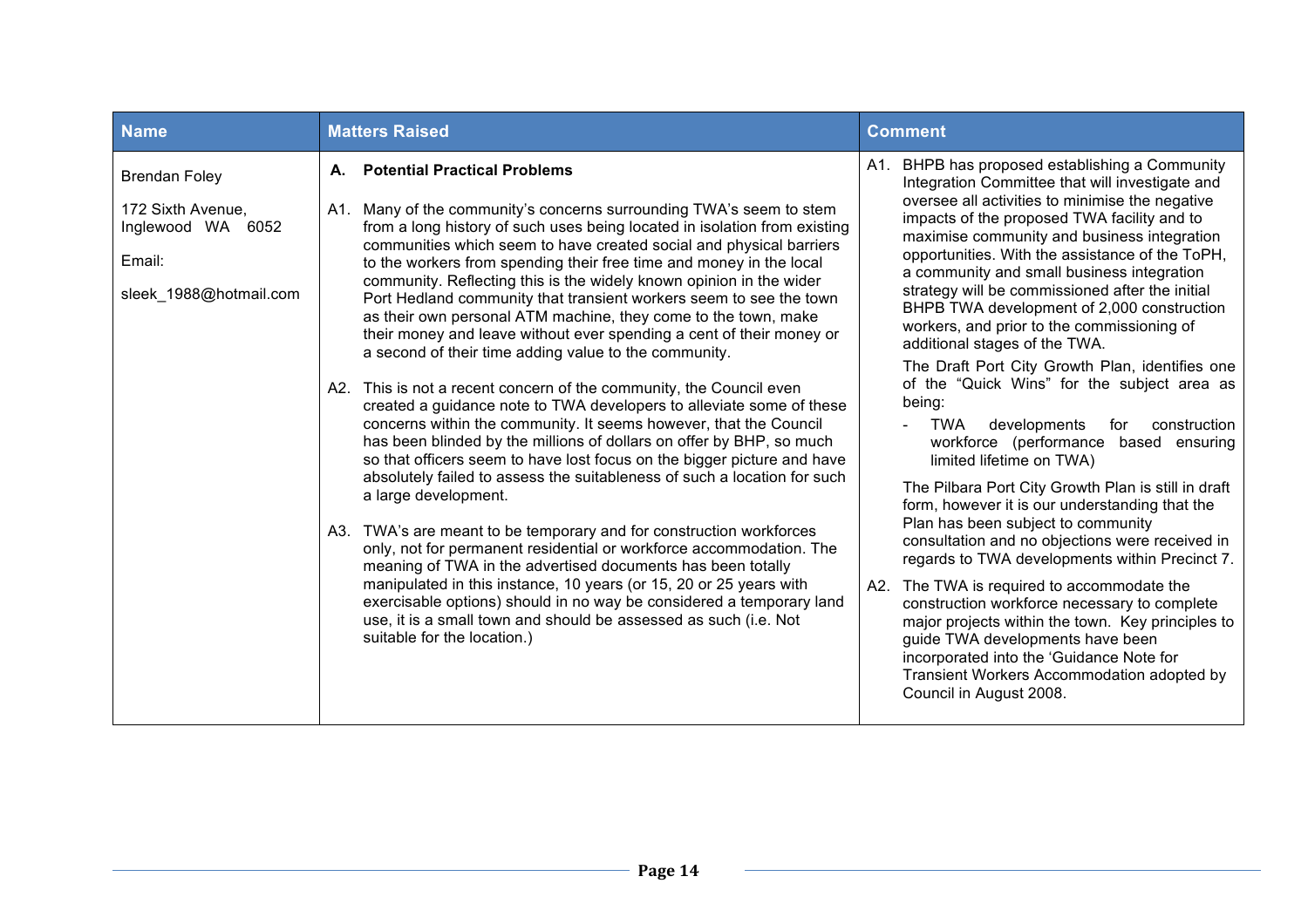| <b>Name</b>                            | <b>Matters Raised</b>                                                                                                                                                                                                                                      | <b>Comment</b>                                                                                                                                                                                                                                           |
|----------------------------------------|------------------------------------------------------------------------------------------------------------------------------------------------------------------------------------------------------------------------------------------------------------|----------------------------------------------------------------------------------------------------------------------------------------------------------------------------------------------------------------------------------------------------------|
| <b>Brendan Foley</b>                   | Similarly, the sheer scale and financial outlay for each stage of the<br>development is so large that it would be illogical to argue that the                                                                                                              | A4. The current 'Airport' zoning permits the<br>proposed use on this land.                                                                                                                                                                               |
| 172 Sixth Avenue,<br>Inglewood WA 6052 | 'TWA' as proposed is intended to be temporary.                                                                                                                                                                                                             | A5. The Plan for the Future states "Immediate"<br>Priorities" – complete the development of the                                                                                                                                                          |
| Email:                                 | A4. I fully support BHPB's proposal to subdivide the industrial area into<br>industrial lots on behalf of the Council and retain some lots at the end                                                                                                      | airport development plan and commence the<br>implementation of the key initiatives that are                                                                                                                                                              |
| sleek_1988@hotmail.com                 | in recognition of this significant outlay.                                                                                                                                                                                                                 | identified.<br>Under the Airport zoning, a TWA is an 'AA' land<br>A6.                                                                                                                                                                                    |
|                                        | A5. I also fully support the use of funds derived from the subdivision and<br>lease of the land to upgrade the Airport, this facility is in need of<br>upgrading and redevelopment.                                                                        | use, meaning that this style of development can<br>be approved with the consent of the Council. It<br>is acknowledged there will be noise emanating                                                                                                      |
|                                        | A6. I also supports BHPB's ambitious project to house up to 6000<br>temporary construction workers within the town, however I strongly<br>oppose the location of such a large permanent development for a<br>number of reasons as follows:                 | from the operational area of the airport. To<br>mitigate this acoustics certification will be<br>required to be submitted together with the<br>Building Licence. To demonstrate compliance<br>noise modelling should be undertaken to show               |
|                                        | i. It is isolated from town and its scale will mean that workers may<br>never spend a cent in the wider community.                                                                                                                                         | expected noise levels at closest sensitive<br>receptors.                                                                                                                                                                                                 |
|                                        | ii. The location of the proposed development is totally inappropriate<br>for 2 main health reasons:                                                                                                                                                        | The Port Hedland International Airport Land Use<br>Master Plan identifies Precinct 3 for inter alia<br>light industry and bulky goods retail (Big Box<br>Retail). Heavy Industrial (General Industry) is an                                              |
|                                        | Construction workers will work up to 12 hr shifts, the noisy<br>$\blacksquare$<br>location next to the airport is a major health concern to these<br>workers and should be a major consideration of BHPB and the<br>Town.                                  | "IP" use within the "Airport" zone, requiring such<br>use to be incidental to a main use. It is<br>anticipated that there will not be a high demand<br>for "Industry Light", as a result of the recent and<br>planed release by LandCorp in the short to |
|                                        | • The location of the TWA's is close to the heavy industrial area<br>and airport pollution will inevitably affect the health of workers.                                                                                                                   | medium term. It is anticipated that the lots<br>identified for bulky goods retail will be                                                                                                                                                                |
|                                        | A7. TWA accommodation is meant to be temporary and for construction<br>workforce only, this is clearly not the case in this proposed<br>development, 10-25 years of occupation is in no way temporary, 4<br>storey + developments are in no way temporary. | developed in the medium to long term. This use<br>has proven to be compatible with residential<br>type development and is evident in South<br>Hedland, where a bulky goods retailer is located<br>directly adjacent to a residential area.               |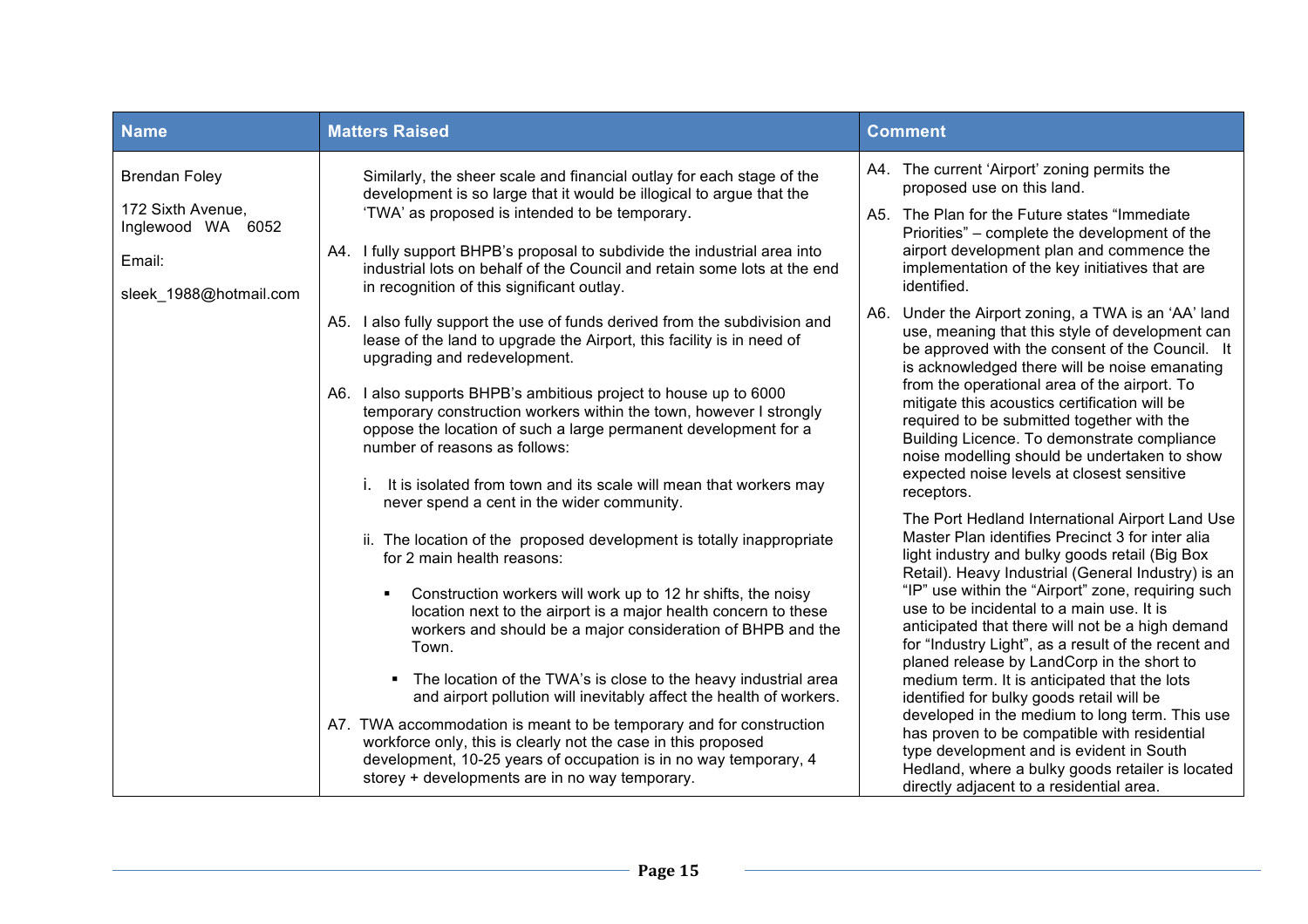| <b>Name</b>                                                                                        | <b>Matters Raised</b>                                                                                                                                                                                                                                                                                                                                                                                                                                                                                                                                                                                                                                                                                                                                                                                                                                                                                                                                                                                                                                  | <b>Comment</b> |
|----------------------------------------------------------------------------------------------------|--------------------------------------------------------------------------------------------------------------------------------------------------------------------------------------------------------------------------------------------------------------------------------------------------------------------------------------------------------------------------------------------------------------------------------------------------------------------------------------------------------------------------------------------------------------------------------------------------------------------------------------------------------------------------------------------------------------------------------------------------------------------------------------------------------------------------------------------------------------------------------------------------------------------------------------------------------------------------------------------------------------------------------------------------------|----------------|
| <b>Brendan Foley</b><br>172 Sixth Avenue,<br>Inglewood WA 6052<br>Email:<br>sleek_1988@hotmail.com | A8. The extremely high cost (estimated at \$900 million (AEC Group)) of<br>constructing so many rooms will be an absolute waste of money if<br>these have to be removed at the completion of the lease or when<br>construction of the outer harbour is complete. There are so many more<br>suitable locations, particularly in South Hedland, which would allow<br>long term transition of any proposed development to multiple dwelling<br>residential while at the same time these locations would significantly<br>allow for higher densities in close proximity to existing facilities,<br>businesses and community infrastructure adding long term value to the<br>town.                                                                                                                                                                                                                                                                                                                                                                          |                |
|                                                                                                    | A9. Many suitable locations for such a development have already been<br>identified in the city's growth plan, some that come to mind that would<br>be most suitable for a comprehensively designed accommodation<br>village suited to long term transition to residential would be the land to<br>the south of the South Hedland Town Centre, or land to the West of<br>North Circular Road (both UCL). A comprehensive design of these<br>sites would not compromise the accommodation aspirations of BHPB,<br>but would add significant value to the wider community instead of<br>having the money literally fly out the door.                                                                                                                                                                                                                                                                                                                                                                                                                      |                |
|                                                                                                    | A10. There seem to be absolutely no protection in place to ensure that the<br>'TWA' development is only used to accommodate construction workers<br>for the proposed outer harbour. The condition of lease renewal to the<br>satisfaction of the Council is wholly inadequate to achieve any<br>protection by the Council against such activities. If BHPB construct the<br>proposed accommodation, but then offer some or all of the rooms as<br>general accommodation this will absolutely devastate existing service<br>providers who have spent significant time and money developing their<br>sites in appropriate parts of the town and who have been and will<br>continue to provide then offer some or all of the rooms as general<br>accommodation this will absolutely devastate existing service<br>providers who have spent significant time and money developing their<br>sites in appropriate parts of the town and who have been and will<br>continue to provide opportunity for workers to interact and add value to<br>the community. |                |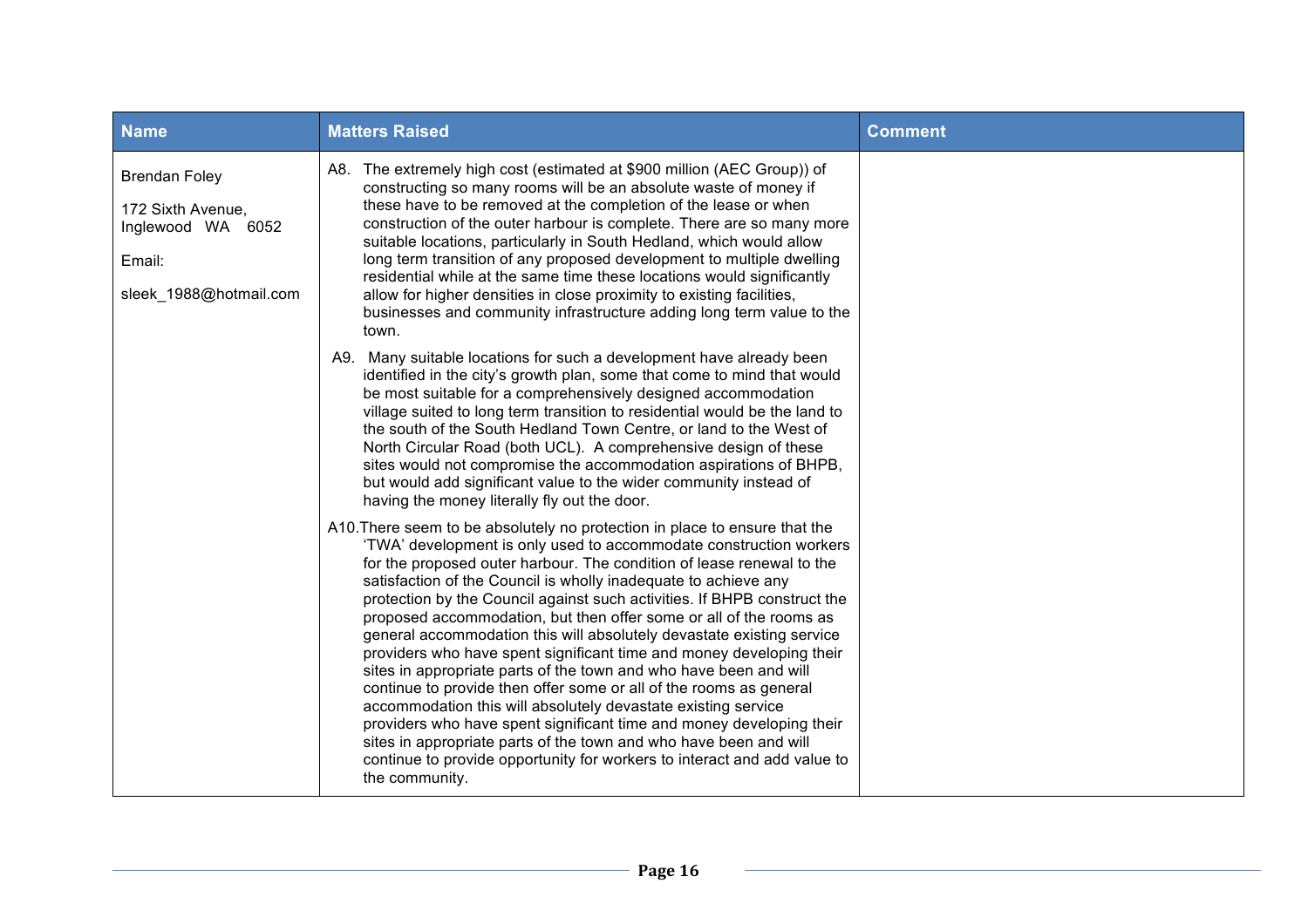| <b>Name</b>                               | <b>Matters Raised</b>                                                                                                                                                                                                                                                                                        | <b>Comment</b>                                                                                                                                                                                                                                                                                                                                                                           |
|-------------------------------------------|--------------------------------------------------------------------------------------------------------------------------------------------------------------------------------------------------------------------------------------------------------------------------------------------------------------|------------------------------------------------------------------------------------------------------------------------------------------------------------------------------------------------------------------------------------------------------------------------------------------------------------------------------------------------------------------------------------------|
| <b>Brendan Foley</b>                      | A11. Where has the assumption of the need for 6000 additional beds<br>actually come from? Has the city seen this modelling?                                                                                                                                                                                  | A11. The draft Pilbara Port City Growth Plan<br>(PPCGP) details the need for up to 7,000 TWA<br>beds, based on modelling prepared by AEC                                                                                                                                                                                                                                                 |
| 172 Sixth Avenue,<br>Inglewood WA<br>6052 | A12. Once the proposed outer harbour development has been completed<br>then what will the development be used for?                                                                                                                                                                                           | Group and RPS in 2011.                                                                                                                                                                                                                                                                                                                                                                   |
| Email:<br>sleek_1988@hotmail.com          | A13. The balance lot in the proposed subdivision has been identified as<br>future workers accommodation, this completely lacks vision and<br>foresight as the location is also not suitable for such development<br>based on same arguments as raised above.                                                 | A12. The business plan does not detail what will<br>happen to the development. ToPH planning<br>documents detail that ultimately the land will<br>revert to Commercial/Industrial use.<br>A13. The balance lot, being approx. 26.7ha will                                                                                                                                                |
|                                           | A14. The economic model used to predict benefit assumes increases of<br>population in increments of 2000/2000/2000 to a max of 6000, where<br>has this assumption come from and how does this compare to what is                                                                                             | remain unserviced and the ToPH will investigate<br>options to utilise the land for key worker housing<br>in the future.                                                                                                                                                                                                                                                                  |
|                                           | actually required under specific outer harbour construction workforce<br>modelling?                                                                                                                                                                                                                          | A14. For economic modelling purposes it has been<br>assumed that the initial stage of the BHPB TWA                                                                                                                                                                                                                                                                                       |
|                                           | A15. How must BHPB demonstrate that they are using the development for<br>construction workforce only to the Council of the day? (as required for<br>lease renewal) and what happens if they break this agreement? Is the<br>lease void, and if so who would retain control of the poorly located            | facility will house approx. 2,000 construction<br>workers by 2013-14. Additional stages of the<br>facility will be developed over 3-4 years to<br>house a maximum 6,000 workers by 2016-17.                                                                                                                                                                                              |
|                                           | accommodation?                                                                                                                                                                                                                                                                                               | A15. Conditions relating to development compliance<br>limiting the facility to its intended use will be                                                                                                                                                                                                                                                                                  |
|                                           | A16. The documents as advertise blindly assume the WAPC will approve<br>the subdivision in its current form, this is absolutely ridiculous and it is<br>clear that whoever drew up the plan has little concept of the practical<br>difficulties in developing in the area, particularly lack of drainage is  | detailed in the Planning Consent issued to<br>BHPB and also referenced in the lease<br>agreement between Council and BHPB for<br>proposed Lot 35.                                                                                                                                                                                                                                        |
|                                           | most frightening, this shows total lack of foresight and strategic<br>planning assessment by the Council.                                                                                                                                                                                                    | A16. The ToPH will submit a subdivision application<br>to WAPC for assessment, as WAPC is the                                                                                                                                                                                                                                                                                            |
|                                           | A17. The advertised documents promote that there will be 4 additional TWA<br>sites, these will also be poorly located and would be much better<br>adjacent to existing urban areas and designed for long term<br>conversion into residential rather than been isolated in a noisy,<br>polluted area of town. | approving authority in relation to subdivision<br>applications. The WAPC will assess the<br>application in relation to all development<br>requirements for the land. It is further noted<br>that the Port Hedland International Airport Land<br>Use Master Plan addresses the Hydrology and<br>Drainage impacts and other issues on Precinct<br>3 (which forms part of Precinct 7 in the |
|                                           |                                                                                                                                                                                                                                                                                                              | PPCGP).                                                                                                                                                                                                                                                                                                                                                                                  |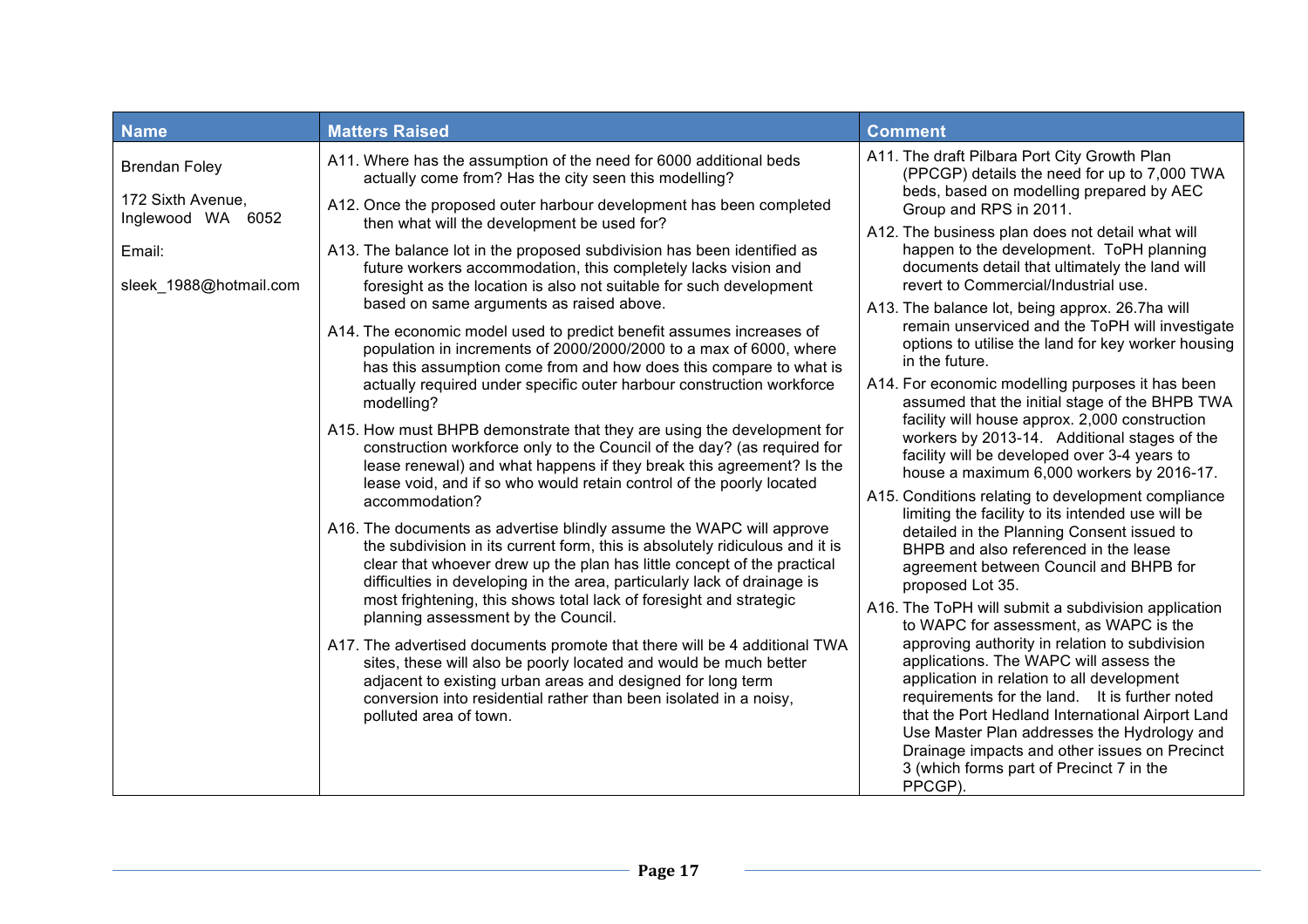| <b>Name</b>                                                                                           | <b>Matters Raised</b>                                                                                                                                                                                                                                                                                                                                                                                                                                                                                                                                                                                                                                                                                                                                                                                                                                                                                                                                                                                                                                                                                                                                                                                                                                                                                                                                                                                                                                                                                                                                                                                                                                                                                                                                                                                      | <b>Comment</b>                                                                                                                                                                                                                                                                                                                                                                                                                                                                                                                                                                                                                                                                                                                                                                                                                                                                                                                                                                                                                                                                                                                                                                                                                                                                                                                                                            |
|-------------------------------------------------------------------------------------------------------|------------------------------------------------------------------------------------------------------------------------------------------------------------------------------------------------------------------------------------------------------------------------------------------------------------------------------------------------------------------------------------------------------------------------------------------------------------------------------------------------------------------------------------------------------------------------------------------------------------------------------------------------------------------------------------------------------------------------------------------------------------------------------------------------------------------------------------------------------------------------------------------------------------------------------------------------------------------------------------------------------------------------------------------------------------------------------------------------------------------------------------------------------------------------------------------------------------------------------------------------------------------------------------------------------------------------------------------------------------------------------------------------------------------------------------------------------------------------------------------------------------------------------------------------------------------------------------------------------------------------------------------------------------------------------------------------------------------------------------------------------------------------------------------------------------|---------------------------------------------------------------------------------------------------------------------------------------------------------------------------------------------------------------------------------------------------------------------------------------------------------------------------------------------------------------------------------------------------------------------------------------------------------------------------------------------------------------------------------------------------------------------------------------------------------------------------------------------------------------------------------------------------------------------------------------------------------------------------------------------------------------------------------------------------------------------------------------------------------------------------------------------------------------------------------------------------------------------------------------------------------------------------------------------------------------------------------------------------------------------------------------------------------------------------------------------------------------------------------------------------------------------------------------------------------------------------|
| <b>Brendan Foley</b><br>172 Sixth Avenue,<br>Inglewood WA<br>6052<br>Email:<br>sleek_1988@hotmail.com | A18. What will be the purpose of the additional TWA site's, and what<br>control's will be in place to ensure these are used for construction<br>workforces only, if you want to house 7000+ workers within the town<br>they should be housed in appropriate locations.<br>A19. The town should not state (as they have in the advertised documents)<br>that the balance lot will not be serviced. Subdivision is a power of the<br>WAPC and any suggestion that the town has this power may<br>constitute negligent misrepresentation, which may leave the Council<br>open to litigation down the line.<br>A20. Similarly, any suggestion that BHPB will only have to pay for upgrades<br>directly related to immediate traffic demand created by the<br>development, as promoted by the advertised documents, may also<br>constitute negligent misrepresentation as the WAPC is the decision<br>maker, not the Council.<br>A21. Again, it is not up to the town to impose conditions of subdivision,<br>therefore any suggestion that BHPB will only have to construct a fence<br>along the boundary with the airport may also constitute negligent<br>misrepresentation.<br>A22. Under 5.4.1 of the Growth Plan it says 'short term demand to<br>accommodate short stay accommodation workforce needs is<br>considered in a large range of locations that offer the potential for<br>longer term legacy of infrastructure provision to the city.' The inability<br>to convert any proposal within the airport land to residential directly<br>contradicts this objective.<br>A23. The Growth Plan states that the Airport is suitable for new TWA<br>Accommodation however it stresses that this land use must be<br>TEMPORARY and that it is to be replaced by industrial uses over the<br>longer term. | A17. Proposed lots 36 to 39 will be retained by the<br>ToPH as TWA sites. Proposed Lot 36 is<br>proposed to be leased to a third party TWA<br>operator. The remaining lots can be developed<br>in order to supply TWA facilities for parties<br>undertaking building projects.<br>A18. See A17 above.<br>A19/A20. The balance lot can remain unserviced in<br>a staged approach to subdivision of land, and<br>will not require servicing until such time the<br>ToPH decides to develop the land and obtains<br>subdivision approval from the WAPC. The<br>Business Plan (page 10) refers to the<br>subdivision being "undertaken in accordance<br>with the standards and conditions as approved<br>by WAPC." While the servicing of the balance<br>lot is not the initial intention of the proposal, if<br>this was a requirement of the WAPC conditions,<br>then this would need to be considered.<br>A20. The local government will have the opportunity<br>to make comment on the subdivision proposal<br>and request the WAPC to consider imposing<br>conditions relating to road improvements<br>required as a result of the subdivision<br>development.<br>A21. The local government will have the opportunity<br>to make comment on the subdivision proposal<br>and request the WAPC to consider imposing<br>conditions relating to fencing of the airport land. |
|                                                                                                       |                                                                                                                                                                                                                                                                                                                                                                                                                                                                                                                                                                                                                                                                                                                                                                                                                                                                                                                                                                                                                                                                                                                                                                                                                                                                                                                                                                                                                                                                                                                                                                                                                                                                                                                                                                                                            | A22. Ref to A2 and A3.                                                                                                                                                                                                                                                                                                                                                                                                                                                                                                                                                                                                                                                                                                                                                                                                                                                                                                                                                                                                                                                                                                                                                                                                                                                                                                                                                    |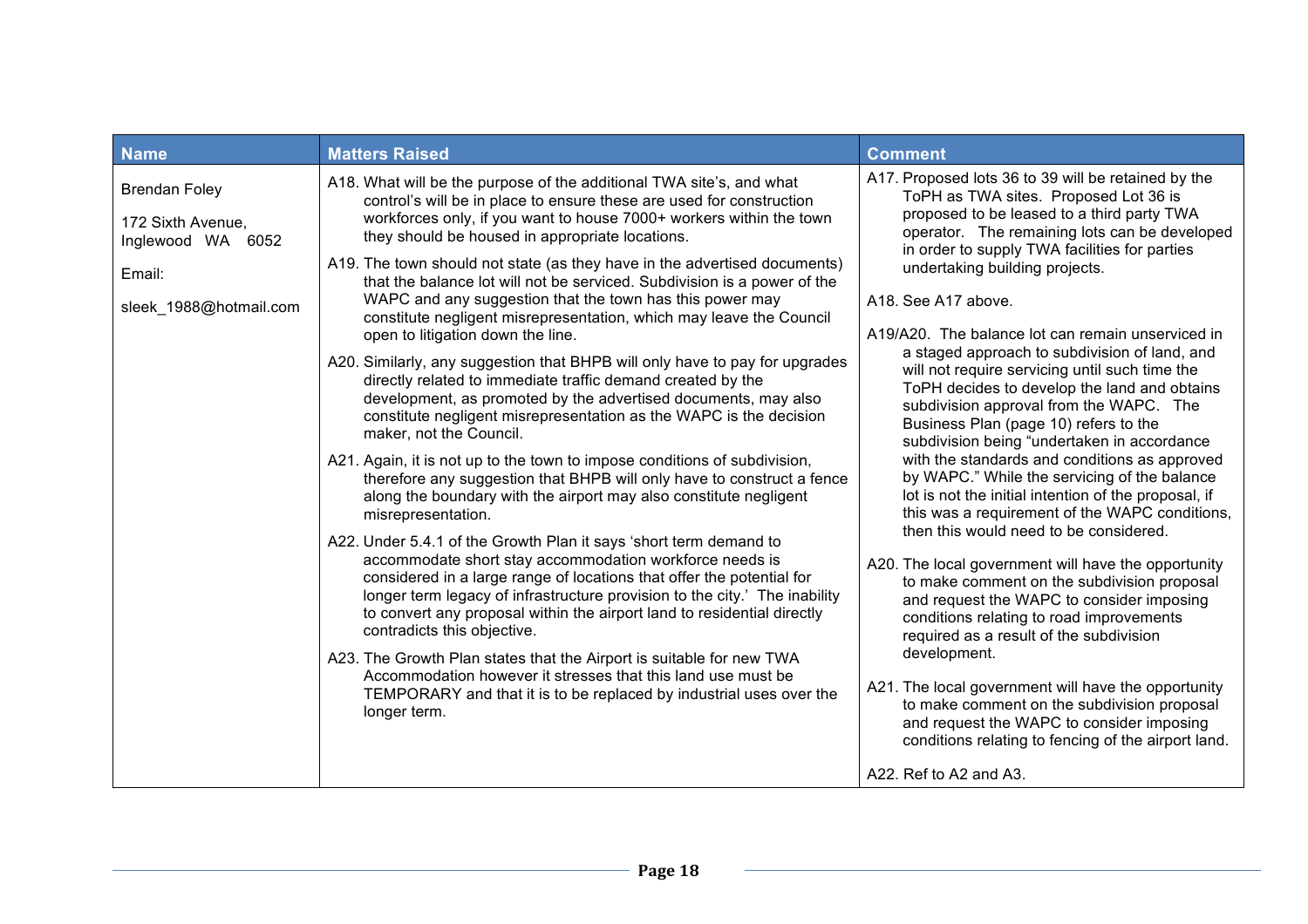| <b>Name</b>                                                                                           | <b>Matters Raised</b>                                                                                                                                                                                                                                                                                                                                                                                                                                                                                                                                                                                                                                                                                                                                                                                                                                                                                                                                                                                                                                                                                                                                                                                                                                                                                                                                                                                                                                                                                                                                                                                                                                                                                                                                                                                                                                                                                                                                                                                                                                                                               | <b>Comment</b>                                                                                                                                                                                                                                                                                                                                                                                                                                                                                                                                                                                                                                                                                                    |
|-------------------------------------------------------------------------------------------------------|-----------------------------------------------------------------------------------------------------------------------------------------------------------------------------------------------------------------------------------------------------------------------------------------------------------------------------------------------------------------------------------------------------------------------------------------------------------------------------------------------------------------------------------------------------------------------------------------------------------------------------------------------------------------------------------------------------------------------------------------------------------------------------------------------------------------------------------------------------------------------------------------------------------------------------------------------------------------------------------------------------------------------------------------------------------------------------------------------------------------------------------------------------------------------------------------------------------------------------------------------------------------------------------------------------------------------------------------------------------------------------------------------------------------------------------------------------------------------------------------------------------------------------------------------------------------------------------------------------------------------------------------------------------------------------------------------------------------------------------------------------------------------------------------------------------------------------------------------------------------------------------------------------------------------------------------------------------------------------------------------------------------------------------------------------------------------------------------------------|-------------------------------------------------------------------------------------------------------------------------------------------------------------------------------------------------------------------------------------------------------------------------------------------------------------------------------------------------------------------------------------------------------------------------------------------------------------------------------------------------------------------------------------------------------------------------------------------------------------------------------------------------------------------------------------------------------------------|
| <b>Brendan Foley</b><br>172 Sixth Avenue,<br>Inglewood WA<br>6052<br>Email:<br>sleek_1988@hotmail.com | A24. The subdivision plan is in itself flawed as it does not take into account<br>the development of surrounding pieces of land and there is no<br>provision for drainage infrastructure which may account for up to 25%<br>of the total land area, especially given the high% of sealed areas<br>within industrial precincts.<br>A25. The analysis by AEC group is flawed as it is based on a 10 year lease<br>when it is clear that BHPB will inevitably exercise a longer lease in<br>light of the significant cost to construct just 2000 beds (\$300 Million) or<br>the full 6000 beds (\$900 million) It is ridiculous for the Council and<br>BHPB to continue to promote the development as temporary in light of<br>these figures.<br>A26. The AEC Group report says 'TWA will operate in a similar fashion to<br>accommodation industry in terms of goods and services required' i.e. it<br>is a full blown hotel village in everything except by name.<br>A27. The AEC Group report assumes that the flow on demand of the<br>develop-development will be \$438 million; however this does not take<br>into account the greater benefit of an appropriately designed and<br>located development allowing for workers to actually spend their<br>money in the town.<br>A28. The total financial benefit of the proposal (in the AEC Group report)<br>will be similar if the development was situated in any location; however<br>the \$55 million value added figure for the local economy could<br>severely increase if the proposal was located appropriately adjacent to<br>existing facilities.<br>A29. The modelling by AEC Group actually states that 1000 beds will be<br>used to consolidate other BHP workforces. This totally contradicts the<br>promoted intention for the development as accommodation for the<br>outer harbor construction workforce. If this is the intention, this means<br>that BHPB have been misleading Council or Council and BHP have<br>been misleading the community regarding the use of the site for outer<br>harbour Construction workforce only. | A24. BHPB is to incur all development costs<br>associated with the subdivision of the land, such<br>servicing and infrastructure (including drainage),<br>for 39 of the 40 lots proposed. The local<br>government will request the WAPC to consider<br>imposing conditions on the subdivision relating<br>to infrastructure & servicing. Drainage and<br>traffic assessments will be required as part of<br>the Development Application approval process.<br>A25. Assumptions include that the full 10 year lease<br>is exercised and that the TWA is at capacity<br>during its lifetime.<br>A26. The AEC Group makes clear that it is only for<br>modelling purposes<br>A27. Refer to A26.<br>A28. Refer to A26. |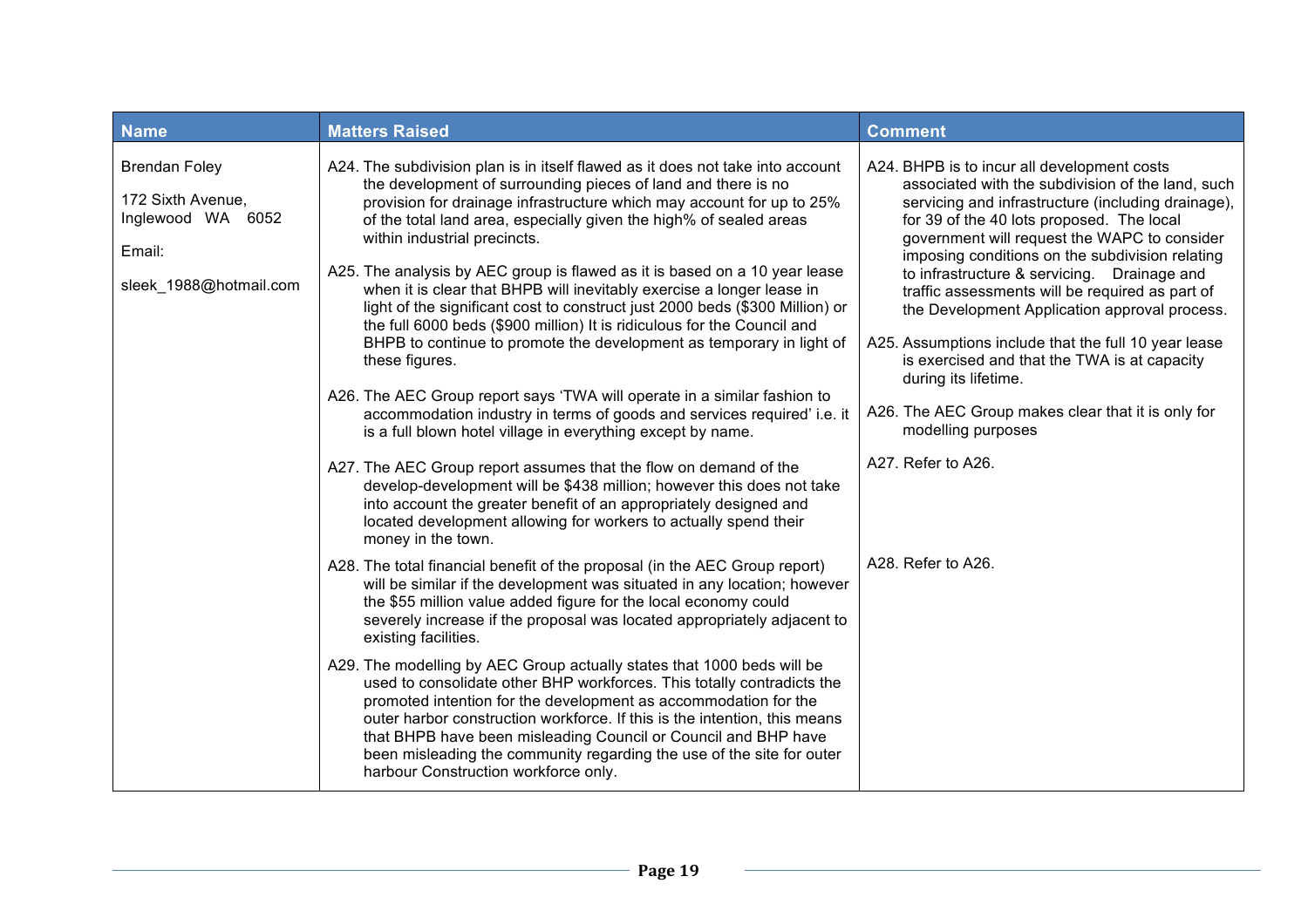| <b>Name</b>                                                                                        | <b>Matters Raised</b>                                                                                                                                                                                                                                                                                                                                                                                                                                                                        | <b>Comment</b>                                                                                                                                                                                                                   |
|----------------------------------------------------------------------------------------------------|----------------------------------------------------------------------------------------------------------------------------------------------------------------------------------------------------------------------------------------------------------------------------------------------------------------------------------------------------------------------------------------------------------------------------------------------------------------------------------------------|----------------------------------------------------------------------------------------------------------------------------------------------------------------------------------------------------------------------------------|
| <b>Brendan Foley</b><br>172 Sixth Avenue,<br>Inglewood WA 6052<br>Email:<br>sleek_1988@hotmail.com | A30. Where did the figures relied on in page 17 of the AEC Group report<br>come from, were these pulled from the sky to make the graph look<br>good?<br>A31. On page 16 of the AEC Group report the demand shown is the BHPB<br>operational workforce on top of the construction workforce, again<br>indicating that the community is may be misled by BHPB, Council or<br>both.<br>A32. The Paxon valuation of the land is also void and worthless as the                                   | A32. Refer to A16 above                                                                                                                                                                                                          |
|                                                                                                    | subdivision plan is not physically developable as it does not even have<br>any provision for drainage.                                                                                                                                                                                                                                                                                                                                                                                       |                                                                                                                                                                                                                                  |
|                                                                                                    | A33. NVP is usually assessed at 7% however Paxon Group has<br>manipulated the figures by arguing that 15-25% is more suitable due<br>to the 'high risk of land development' which un-coincidentally makes<br>the BHPB proposals seem better in comparison. This manipulation is<br>deceitful and potentially misleading. The notion that the short term<br>development of industrial land in Port Hedland is 'highly risky' is<br>absolute BS.                                               |                                                                                                                                                                                                                                  |
|                                                                                                    | <b>Potential Legal Problems</b><br>В.                                                                                                                                                                                                                                                                                                                                                                                                                                                        | B1. The Local Government Act 1995 clearly defines<br>the role of the Council, elected members,<br>President and CEO. Section 5.65 of the Act                                                                                     |
|                                                                                                    | <b>B1.</b> Administrative Law                                                                                                                                                                                                                                                                                                                                                                                                                                                                |                                                                                                                                                                                                                                  |
|                                                                                                    | i. Bias:                                                                                                                                                                                                                                                                                                                                                                                                                                                                                     | requires a member of Council to disclose the                                                                                                                                                                                     |
|                                                                                                    | The media statements released by the Mayor and CEO as<br>published on the Town of Port Hedland website clearly give rise to<br>a reason-able apprehension of bias on the part of the Council in<br>their assessment of the proposal. A reasonable apprehension of<br>bias arises when 'a fair minded lay observer might reasonable<br>apprehend that the decision maker might not bring an impartial<br>mind to the resolution of the question the decision maker is<br>required to decide.' | nature of an interest (financial, proximity or<br>impartiality). The declaration by elected<br>members states, in part, that the person "will<br>duly, faithfully, honestly and with integrity, fulfil<br>the duties of office". |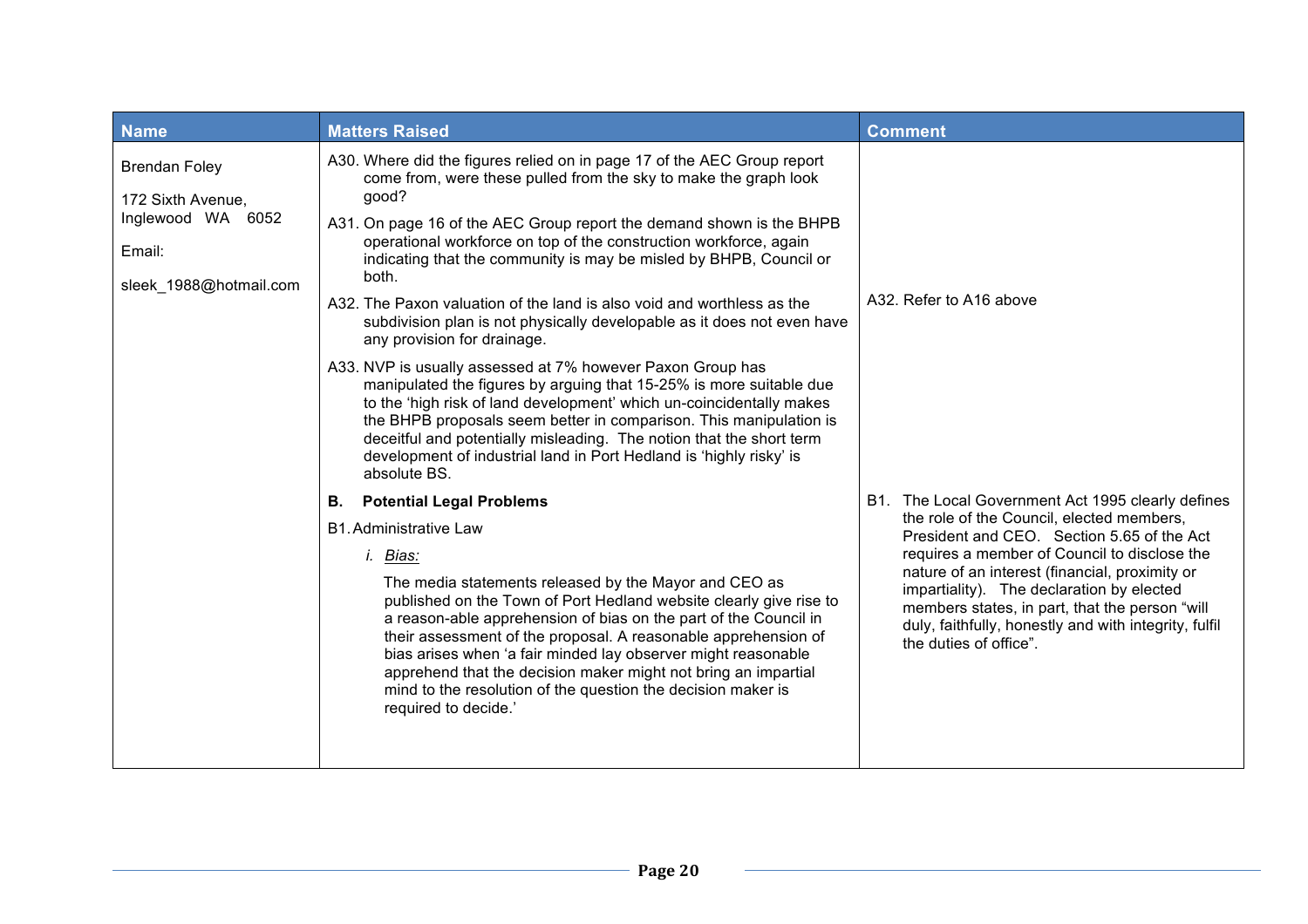| <b>Name</b>                                                                                        | <b>Matters Raised</b>                                                                                                                                                                                                                                                                                                                                                                                                                                                                                                                                                                                                                                                                                                                                                                                                                                                                                                                                                                                                                                                                                                                                                                            | <b>Comment</b>                                                                                                                                                                       |
|----------------------------------------------------------------------------------------------------|--------------------------------------------------------------------------------------------------------------------------------------------------------------------------------------------------------------------------------------------------------------------------------------------------------------------------------------------------------------------------------------------------------------------------------------------------------------------------------------------------------------------------------------------------------------------------------------------------------------------------------------------------------------------------------------------------------------------------------------------------------------------------------------------------------------------------------------------------------------------------------------------------------------------------------------------------------------------------------------------------------------------------------------------------------------------------------------------------------------------------------------------------------------------------------------------------|--------------------------------------------------------------------------------------------------------------------------------------------------------------------------------------|
| <b>Brendan Foley</b><br>172 Sixth Avenue,<br>Inglewood WA 6052<br>Email:<br>sleek_1988@hotmail.com | ii. Fettering of Discretion:<br>By agreeing to enter into a contract for the lease, development and<br>sale of land for a specific purpose, before that proposed land use or<br>development has been formally assessed or approved under the<br>Planning and Development Act, the Council is likely to be in breach<br>of the Non Fettering of Discretion Rule. This rule is enunciated as<br>'when-ever a decision is made there must be a real or genuine<br>exercise of discretion.' Explained further, if Council enter into a<br>contract to develop the land, any subsequent development<br>approval by the Council inevitably will be in accordance with their<br>initial contract (for fear of breach). This therefore means that any<br>proposal for use of the land will not truly be assessed on its merits<br>(in light of relevant legislation, policy, location, size, timeframe and<br>effect on the community) but will be approved solely on the<br>provisions of the proposed contract, blind of all reasonable<br>planning considerations. This is likely to be a clear breach of the<br>administrative law regarding non fettering of government discretion.<br>B2. Tort Law | The proposal is conditional, being subject to<br>ii.<br>subdivision approval. The business plan<br>clearly states that the WAPC will undertake the<br>assessment of the subdivision. |
|                                                                                                    | <i>i.</i> Misrepresentation.<br>If the non fettering of discretion rule as described above does not<br>apply in these circumstances, due to the fact that the Council is<br>unlikely to be the decision maker in any subsequent decisions<br>(noting that the WAPC will assess any subdivision proposal, and<br>the local DAP will assess any structure plan/DA) the wording<br>contained within the documents advertised give the impression that<br>the proposal for a 6000 person TWA and subdivision are a sure<br>thing if the contract is entered into.<br>This is simply not the case as the Council does not have the power<br>to assess those subsequent proposals. The Council should be very<br>careful about the wording in the proposed contract, as the wording<br>in the advertised documents leave Council wide open to financially<br>devastating negligent misrepresentation litigation by BHPB if the                                                                                                                                                                                                                                                                         | B2. It is not what the business plan states – refer to<br>section 2.2.6 (13) of the business plan.                                                                                   |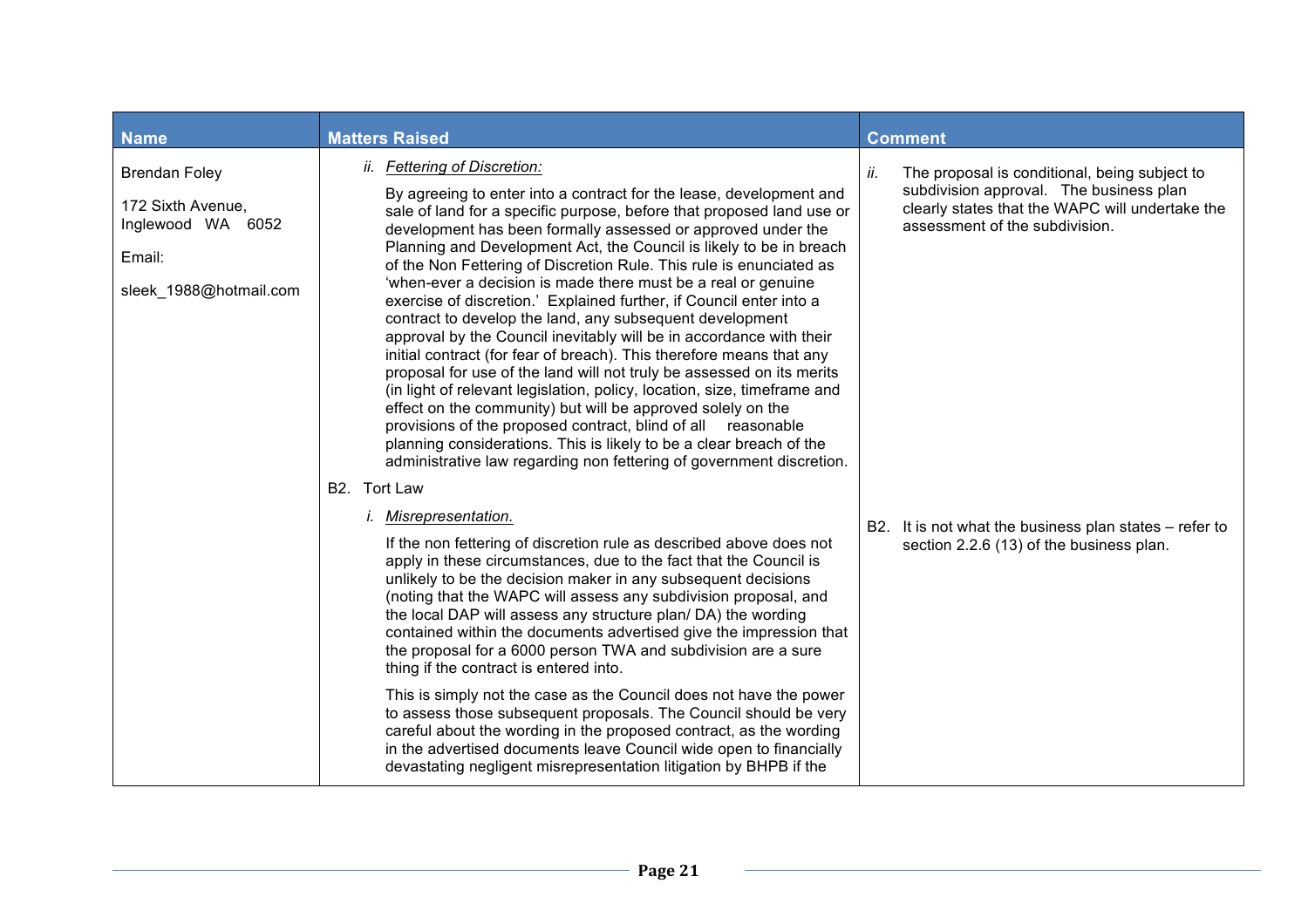| <b>Name</b>                                                    | <b>Matters Raised</b>                                                                                                                                                                                                                                                                                                                                                                                                                                                                                                                                                                                                                                                                                                                                                                                                                                            | <b>Comment</b> |
|----------------------------------------------------------------|------------------------------------------------------------------------------------------------------------------------------------------------------------------------------------------------------------------------------------------------------------------------------------------------------------------------------------------------------------------------------------------------------------------------------------------------------------------------------------------------------------------------------------------------------------------------------------------------------------------------------------------------------------------------------------------------------------------------------------------------------------------------------------------------------------------------------------------------------------------|----------------|
| <b>Brendan Foley</b><br>172 Sixth Avenue,<br>Inglewood WA 6052 | WAPC or local DAP choose not to approve the proposal, or<br>approve the proposal albeit in a modified state. This is particularly<br>pertinent given the shocking location for such a large and long term<br>accommodation facility.                                                                                                                                                                                                                                                                                                                                                                                                                                                                                                                                                                                                                             |                |
| Email:                                                         | Statutory and Contractual Interpretation<br>B3.                                                                                                                                                                                                                                                                                                                                                                                                                                                                                                                                                                                                                                                                                                                                                                                                                  |                |
| sleek 1988@hotmail.com                                         | <i>i.</i> Defining Construction Workforce<br>There is a lack of adequate controls and/or long term<br>management strategy to deal with the type and temporary nature<br>of the proposed TWA facility (i.e. restriction to construction<br>workers only, quality of accommodation and mechanism to<br>ensure closure or approval for change of use when the TWA is<br>closed or not needed). The advertised proposal provides no<br>protection to ensure that the development is only used to<br>accommodate 'construction workers' for the outer harbor as<br>proposed. The condition of lease renewal to the satisfaction of<br>the Council is similarly inadequate in achieving any protection on<br>the part of the Council against such activities as construction<br>worker is not defined.<br>While Transient Workforce Accommodation is defined under the |                |
|                                                                | Scheme, the current scheme provisions are inadequate to ensure<br>the proposed use and development of the TWA site will not be<br>exploited by BHPB. The Council should initiate a scheme<br>amendment as soon as possible, as well as include within any<br>contract provisions a definition of key terms such as 'transient<br>workforce' and 'construction workforce' to ensure the process is<br>not easily manipulated.                                                                                                                                                                                                                                                                                                                                                                                                                                     |                |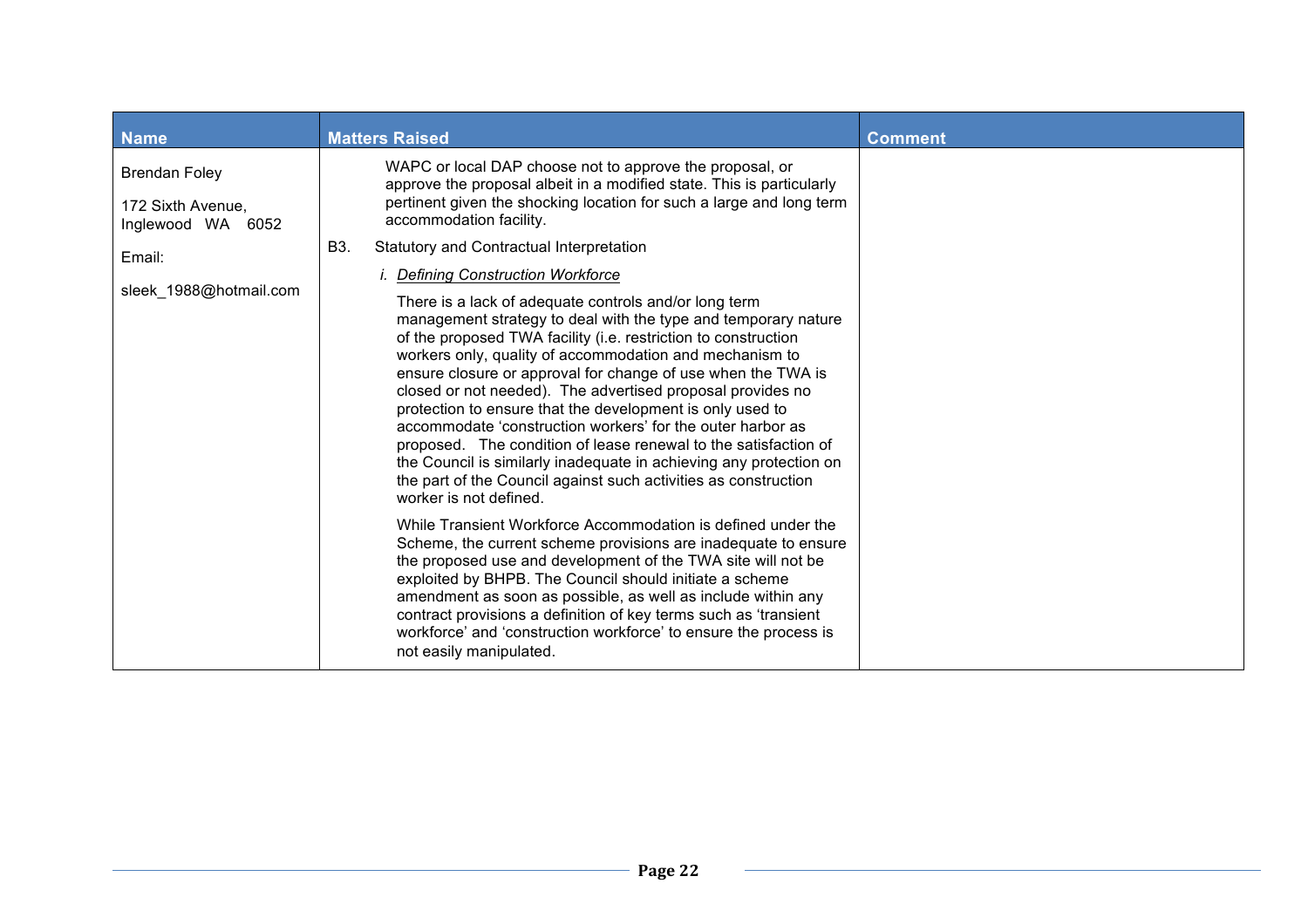| <b>Name</b>                                          | <b>Matters Raised</b>                                                                                                                                                                                                                                                                                                                                                                                                                                                                                                                                                                                                                                                                                                                                                                   | <b>Comment</b>                                                                                                                                                                                                                                                                                                                                                                                                                                                                                                                              |
|------------------------------------------------------|-----------------------------------------------------------------------------------------------------------------------------------------------------------------------------------------------------------------------------------------------------------------------------------------------------------------------------------------------------------------------------------------------------------------------------------------------------------------------------------------------------------------------------------------------------------------------------------------------------------------------------------------------------------------------------------------------------------------------------------------------------------------------------------------|---------------------------------------------------------------------------------------------------------------------------------------------------------------------------------------------------------------------------------------------------------------------------------------------------------------------------------------------------------------------------------------------------------------------------------------------------------------------------------------------------------------------------------------------|
| <b>Bob Neville</b><br><b>Chief Executive Officer</b> | Please accept this as the formal submission from Bloodwood Tree<br>Association Inc., in relation to the Precinct 3 proposed development.<br>Firstly, and following discussions with BHPB on this topic, we are of the                                                                                                                                                                                                                                                                                                                                                                                                                                                                                                                                                                   | The State Agreement with BHPB for the Outer<br>Harbour expansion will require the preparation of a<br>Social Impact Assessment and Local Content Plan.                                                                                                                                                                                                                                                                                                                                                                                      |
| <b>Bloodwood Tree</b><br>Association Inc.            | belief the actual site is on the east (RH) side of the Highway from South<br>Hedland following the Wedgefield turn-off towards the South Hedland<br>cemetery. The maps unfortunately do not appear to clearly point out the<br>site.                                                                                                                                                                                                                                                                                                                                                                                                                                                                                                                                                    | Outcomes of this assessment and planning, along<br>with the Port City Growth Plan will guide future<br>priorities and funding.                                                                                                                                                                                                                                                                                                                                                                                                              |
| Tele: 9172 3622                                      | 1. The main topic of discussion with the Board of Directors and the staff is<br>in relation to affordable housing and the lack of such within the Town of<br>Port Hedland. It is our opinion that any monetary benefits from the                                                                                                                                                                                                                                                                                                                                                                                                                                                                                                                                                        |                                                                                                                                                                                                                                                                                                                                                                                                                                                                                                                                             |
| Mob: 0419 853 160                                    | Precinct 3 proposal, if agreed to by Council, should be utilised in the<br>main to ensure that a number of affordable housing units are also<br>constructed along with any further FIFO accommodation, while a<br>number of rooms are also made available to the NGO and small<br>business community for temporary accommodation until time as such<br>affordable housing is constructed for the community. These units should<br>number upwards of 100 and be made available to both the not-for-profit<br>and the small business sectors on a case-by-case basis.                                                                                                                                                                                                                     |                                                                                                                                                                                                                                                                                                                                                                                                                                                                                                                                             |
|                                                      | 2. A commitment should be made for local people, and in particular local<br>indigenous people, to be trained and employed on the construction<br>site(s) at Precinct 3 and also for service provision jobs at the FIFO camp<br>(e.g. cleaners, kitchen hands as well as full hospitality training).                                                                                                                                                                                                                                                                                                                                                                                                                                                                                     | 2.<br>This is a matter for the ToPH to refer to BHPB<br>for consideration when BHPB prepare the Local<br>Content Plan for the Outer Harbour expansion.                                                                                                                                                                                                                                                                                                                                                                                      |
|                                                      | Support for local community service agencies should also be made<br>3.<br>available in a wide range of community services (child-care, education,<br>health, youth, training & employment services etc) to ensure they are<br>able to survive the economic situation within our town, and also to help<br>with capacity-building of the organisations for future sustainability. It is<br>felt that if the ToPH consider they will remain sustainable from this<br>venture, then the entire community and its invaluable services need to<br>also be self-sufficient and sustainable to ensure a true community<br>sustainable future.<br>Local business should be given priority to be able to expand their business<br>and services to the FIFO camp and other areas of the Precinct. | 3.<br>BHPB has proposed establishing a Community<br>Integration Committee that will investigate and<br>oversee all activities to minimise the negative<br>impacts of the proposed TWA facility and to<br>maximise community and business integration<br>opportunities. BHPB will provide \$200,000<br>towards integration and development studies for<br>this committee. With the assistance of the<br>ToPH, a community and small business<br>integration strategy will be commissioned after<br>the initial BHPB TWA development of 2,000 |
|                                                      | COMMENT: "but I do agree also that it creates profit for our town to<br>grow toobut I am strongly against it".                                                                                                                                                                                                                                                                                                                                                                                                                                                                                                                                                                                                                                                                          | construction workers, and prior to the<br>commissioning of additional stages of the TWA.                                                                                                                                                                                                                                                                                                                                                                                                                                                    |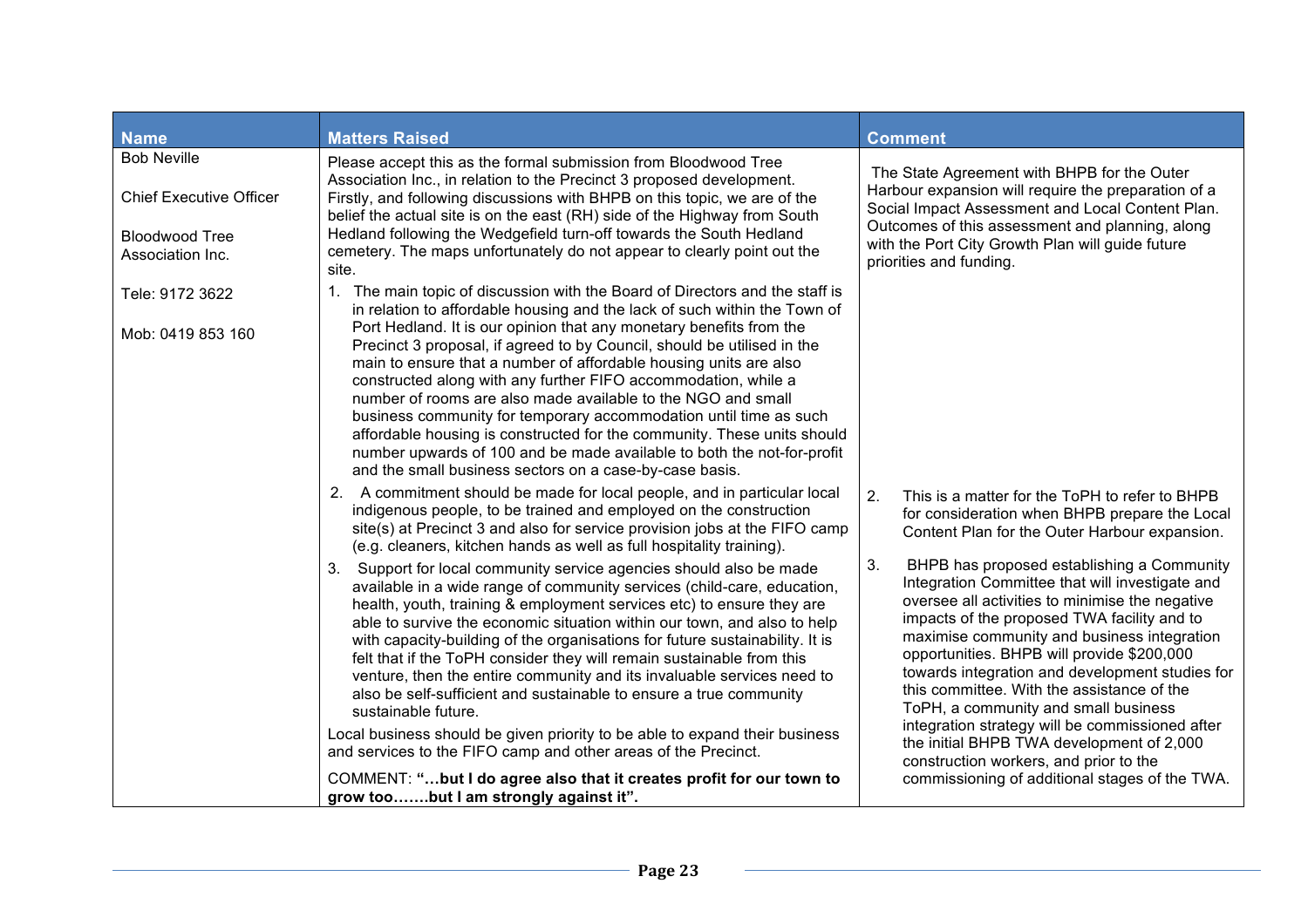| <b>Name</b>                                                      | <b>Matters Raised</b>                                                                                                                                                                                                                                                                                                                                                                                                                                                                                                                | <b>Comment</b> |
|------------------------------------------------------------------|--------------------------------------------------------------------------------------------------------------------------------------------------------------------------------------------------------------------------------------------------------------------------------------------------------------------------------------------------------------------------------------------------------------------------------------------------------------------------------------------------------------------------------------|----------------|
| <b>Bob Neville</b><br>Mob: 0419 853 160<br>Received: 15 December | My view on the Precinct 3 proposal is that it is a project that can bring a lot<br>of economic development to the community, while the use of a 6000-strong<br>FIFO construction workforce is obviously needed by BHPB to complete the<br>outer harbour development which can eventually take Port Hedland to<br>becoming a sustainable large community with a stable resident workforce.                                                                                                                                            |                |
| 2011                                                             | However the community over the past 7-8 years has suffered the<br>consequences of the current mining resources boom, and in particular the<br>rise of median rentals by some 500% and the cost of purchasing by more<br>than 300% in the housing market has left a lot of community people behind,<br>and the services sector only just able to deliver to the community as the<br>lack of staff and staff retention begins to make its mark.                                                                                        |                |
|                                                                  | With that in mind, I believe Council will need to make some very serious<br>decisions in relation to bringing about some tangible benefits to the real<br>community of Port Hedland, including those homeless people as well as<br>those within the community services and small business sectors.                                                                                                                                                                                                                                   |                |
|                                                                  | These benefits to the community need to be put "up front" in relation to any<br>decisions to approve the Precinct 3 project, and should be made available<br>in conjunction with the Precinct 3 project, and not just "planned" in the<br>medium to long term (3-5 years). After all, the 6000-bed facility will be built<br>within 18 months of the project go-ahead.                                                                                                                                                               |                |
|                                                                  | The upgrade of the Airport will mainly benefit the mining resources and<br>associated sectors, and will be required to accommodate an extra 6000<br>FIFO workers, so this should not be seen as an immediate "community"<br>benefit".<br>Benefits for the community will need to of the main include a sustainable<br>affordable housing project with the first stage up and running within 12-18<br>months, along with an emergency immediate accommodation measure to<br>ensure the services sectors can attract and retain staff. |                |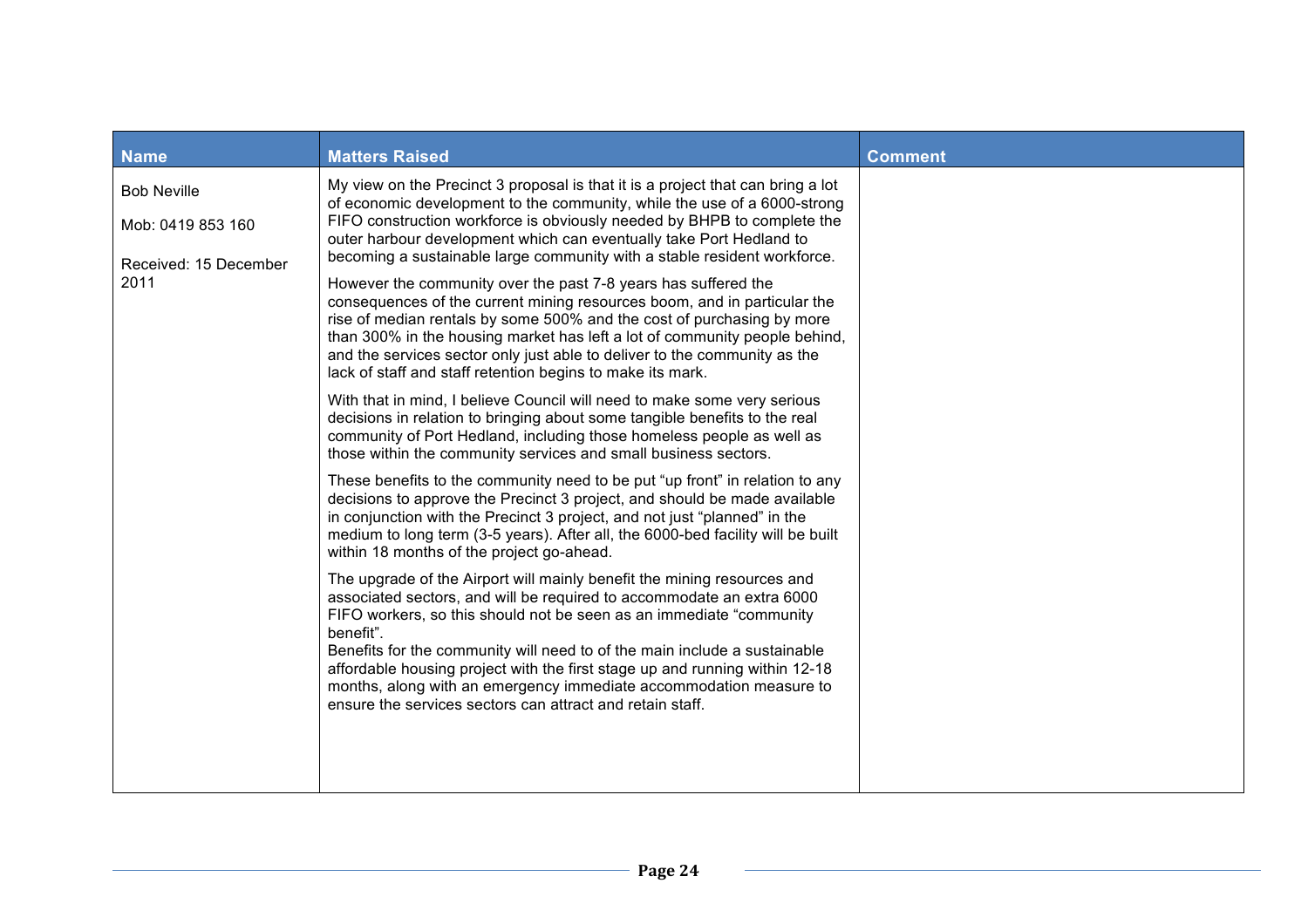| <b>Matters Raised</b>                                                                                                                                 | <b>Comment</b>                                                                                                         |
|-------------------------------------------------------------------------------------------------------------------------------------------------------|------------------------------------------------------------------------------------------------------------------------|
| The secondary issue is the one of recreation facilities, which in relation to<br>the Marie Marland Reserve have remained almost stagnant since it was | The ToPH has prepared a (draft) Active Open Space<br>Strategy that plans for the redevelopment of facilities           |
| opened in 1981, bar a small facility, upgrade of the existing and a four-bay<br>shed, plus the maintaining of the lighting system. The upgrade and    | at Marie Marland progressively between 2012 -<br>2018.                                                                 |
| expansion as depicted in the Active Open Space Strategy is one the sports                                                                             |                                                                                                                        |
| to the north of MM Reserve, and one which needs to be planned to be                                                                                   |                                                                                                                        |
|                                                                                                                                                       |                                                                                                                        |
|                                                                                                                                                       | users are keen to follow through on, utilising the recreation land immediately<br>completed within the next two years. |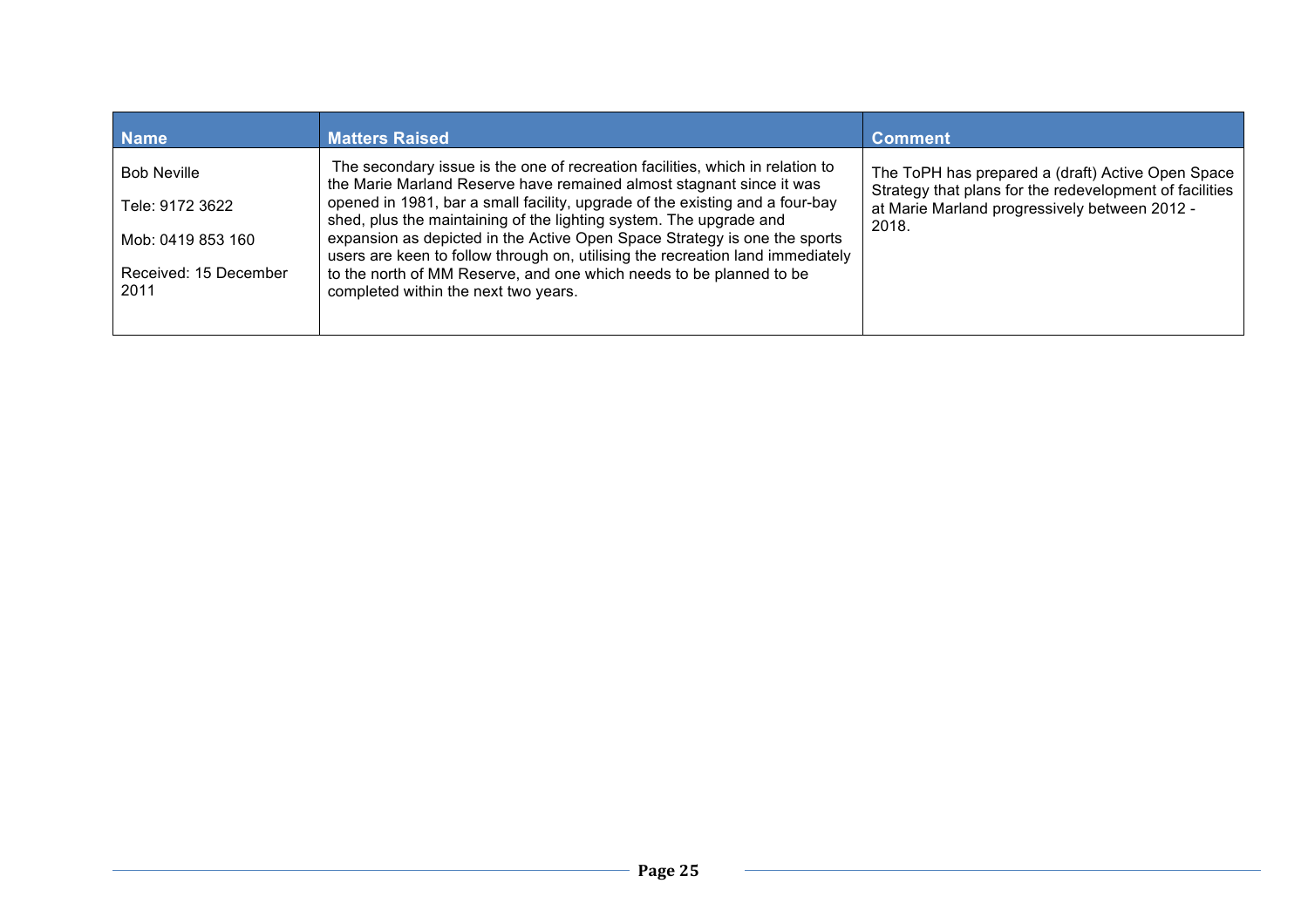| <b>Name</b>                                                    | <b>Matters Raised</b>                                                                                                                                                                                                                                                                                                                                                                                                                                                                                                                                                                                                                                                                         | <b>Comment</b>                                                                                                                                                                                                                                                                                                                                                                                                                     |
|----------------------------------------------------------------|-----------------------------------------------------------------------------------------------------------------------------------------------------------------------------------------------------------------------------------------------------------------------------------------------------------------------------------------------------------------------------------------------------------------------------------------------------------------------------------------------------------------------------------------------------------------------------------------------------------------------------------------------------------------------------------------------|------------------------------------------------------------------------------------------------------------------------------------------------------------------------------------------------------------------------------------------------------------------------------------------------------------------------------------------------------------------------------------------------------------------------------------|
| <b>Chris Adams</b><br>General Manager<br><b>Pilbara Cities</b> | I refer to the Business Plan to enter into a major land transaction with BHP<br>Billiton Iron Ore regarding the development of a Transient Workforce<br>Accommodation (TWA) facility and other associated industrial<br>developments on Precinct 3 at the Port Hedland International Airport.                                                                                                                                                                                                                                                                                                                                                                                                 |                                                                                                                                                                                                                                                                                                                                                                                                                                    |
| <b>Ground Floor</b><br>12 Hedland Place                        | The Pilbara Cities Office has reviewed the Business Plan and makes the<br>following comments:                                                                                                                                                                                                                                                                                                                                                                                                                                                                                                                                                                                                 |                                                                                                                                                                                                                                                                                                                                                                                                                                    |
| Karratha WA 6714<br>Tele: 1300 72 2255                         | <b>Community Legacy:</b><br>While the proposal creates a range of legacy benefits in the form of both<br>civil infrastructure and short term cash contributions that can be utilised<br>for community infrastructure, development at the Port Hedland<br>International Airport in the immediate term is not consistent with the<br>State and local government's expressed desire to concentrate<br>development activity in Port and South Hedland. While generating<br>legacy benefits from TWA accommodation is clearly a positive outcome<br>from the Business Plan proposal, greater focus should be placed on<br>concentrating those legacy benefits within the primary population areas. | The draft Pilbara Port City Growth Plan (PPCGP)<br>states:<br>"The approach offers the connectivity between"<br>South and Port Hedland through the early<br>development and expansion of Wedgefield and<br>Airport land".                                                                                                                                                                                                          |
|                                                                | Decentralisation of Population:<br>٠<br>If the proposal proceeds in the manner proposed the population profile<br>of the Town would be further dispersed with another significant<br>population centre (i.e. the Airport) being created in addition to the<br>primary centres of Port and South Hedland. Significant effort is being<br>made to transform the Town of Port Hedland into a regional city. To do<br>this, focus needs to remain on aggregation of population so that<br>investment in infrastructure, services and facilities by both the<br>government and the private sector is warranted.                                                                                    | The draft PPCGP also states:<br>"The key challenge is to provide increased<br>locational choice (particularly for general/light<br>industry and logistic operations) beyond the<br>existing estate areas, such as Wedgefield.<br>Additional industrial land supply, over and<br>above anticipated future demand, is required in<br>the medium to long term and clearly needs to be<br>provided in locations to maximise choice for |
|                                                                | Out of sequence development:<br>٠<br>The Business Plan indicates that the subdivided property will be utilised<br>as a 'much needed extension to the current Wedgefield Industrial<br>estate.' While the need for more industrial land is undisputed, the<br>rationale for this development in the context of other industrial<br>developments is not clear. In addition to the current industrial uses at<br>Wedgefield, Anderson Street Port Hedland, Bell Street Industrial Area,<br>Redbank and 12 Mile, progress is being made on the major industrial<br>developments at Hedland Junction, Lumsden Point and at Boodarie.                                                               | prospective tenants and encourage further<br>specialisation".                                                                                                                                                                                                                                                                                                                                                                      |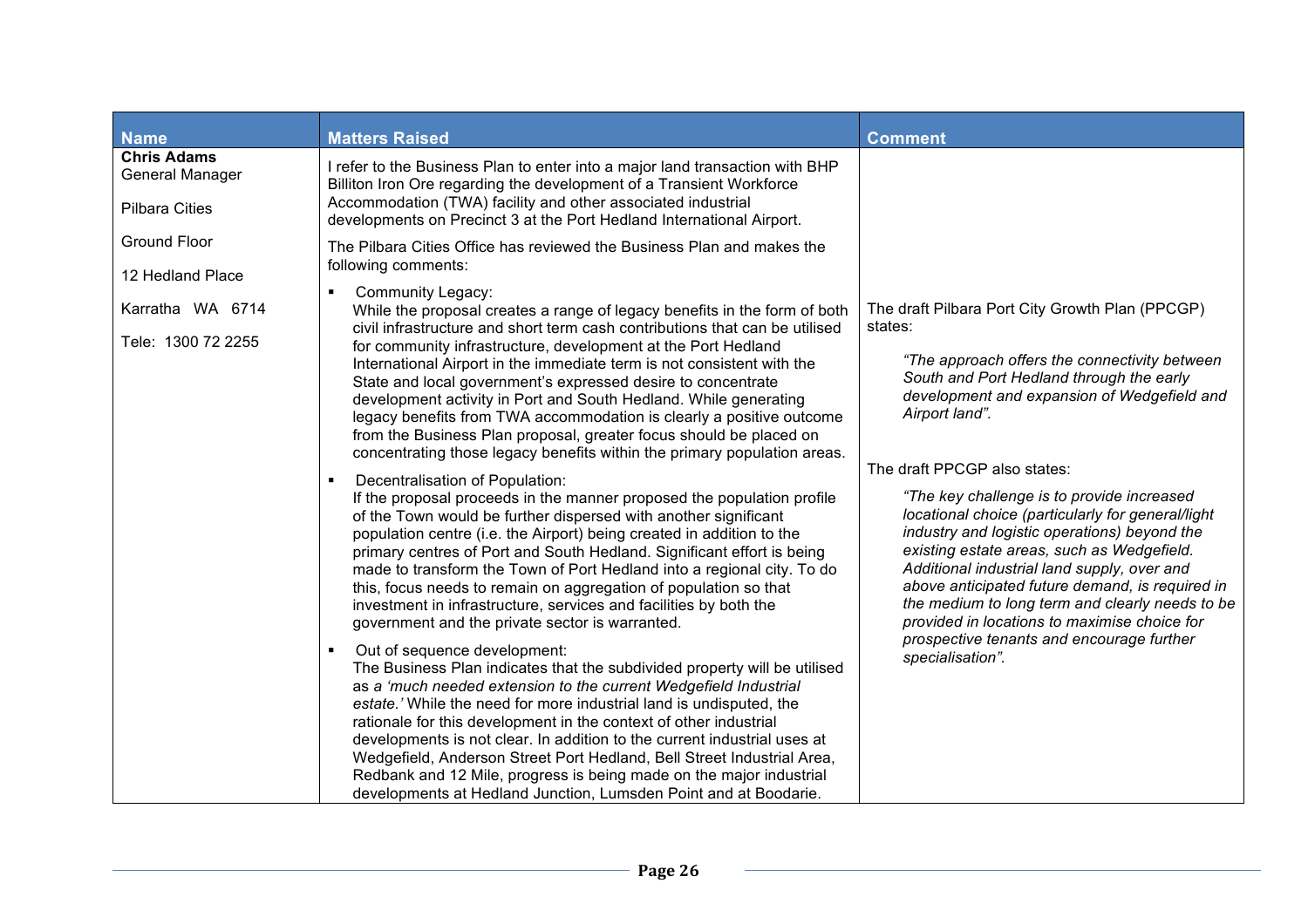| <b>Name</b>                                                                                                                                         | <b>Matters Raised</b>                                                                                                                                                                                                                                                                                                                                                                                                                                                                                                                                                                                                                                                                                                                                                                                                                                                                                                                                                                                                                                                                                                                                                                                                                                                                                                                                                                                                                                                                                                                                                                                                                                                                                                                                                                                                                                                                                                                              | <b>Comment</b>                                                                                                                                                                                                                                                                                                                                                                                                                                                                                                                                                                                          |
|-----------------------------------------------------------------------------------------------------------------------------------------------------|----------------------------------------------------------------------------------------------------------------------------------------------------------------------------------------------------------------------------------------------------------------------------------------------------------------------------------------------------------------------------------------------------------------------------------------------------------------------------------------------------------------------------------------------------------------------------------------------------------------------------------------------------------------------------------------------------------------------------------------------------------------------------------------------------------------------------------------------------------------------------------------------------------------------------------------------------------------------------------------------------------------------------------------------------------------------------------------------------------------------------------------------------------------------------------------------------------------------------------------------------------------------------------------------------------------------------------------------------------------------------------------------------------------------------------------------------------------------------------------------------------------------------------------------------------------------------------------------------------------------------------------------------------------------------------------------------------------------------------------------------------------------------------------------------------------------------------------------------------------------------------------------------------------------------------------------------|---------------------------------------------------------------------------------------------------------------------------------------------------------------------------------------------------------------------------------------------------------------------------------------------------------------------------------------------------------------------------------------------------------------------------------------------------------------------------------------------------------------------------------------------------------------------------------------------------------|
| <b>Chris Adams</b><br>General Manager<br><b>Pilbara Cities</b><br><b>Ground Floor</b><br>12 Hedland Place<br>Karratha WA 6714<br>Tele: 1300 72 2255 | The business plan does not make it clear how creating an additional<br>industrial land at a new site (i.e. the Airport) will be complementary to<br>current and planned industrial developments.<br>Permanency:<br>$\blacksquare$<br>The Business Plan indicates that the TWA facilities could remain for up<br>to 25 years. The Pilbara Cities Vision aims to develop permanent,<br>locally based workforces. While construction related TWA<br>facilities will undoubtedly be required, planning for TWA's to be present<br>for up to 25 years is not consistent with the State's long term vision for<br>the area.<br><b>Urban Amenity:</b><br>$\blacksquare$<br>In recent years the Town of Port Hedland and the State Government<br>has placed significant emphasis on improving the urban amenity<br>within its primary localities. Works done in this regard is changing the<br>perception of the Town. The development of a large TWA on a key<br>entrance point to the Town potentially exacerbates the industrial look<br>and feel of the Town and detracts from the vision of transforming Port<br>Hedland into a vibrant, attractive urban centre.<br>While the financial package that the Town has negotiated with BHP<br>Billion is significantly better than historical arrangements for TWA, it is<br>the view of the Pilbara Cities Office that the consolidation of such a<br>large facility at the Port Hedland International Airport potentially creates<br>an undesirable town planning and urban amenity outcome.<br>It is suggested that a 'hybrid model' for TWA facility development for<br>BHP Billiton and other resource related construction projects should be<br>progressed that includes:<br>Construction of TWA facilities in high amenity areas (such as<br>the Spoilbank and/or the South Hedland CBD) with these TWA<br>facilities transitioning into permanent dwellings post the<br>construction period; and | Further, the draft PPCGP outlines 'quick wins' that<br>can be progressed immediately (0-2 yrs) in relation to<br>Precinct 7 (Airport and surrounds), such as:<br>TWA developments for construction workforce<br>(performance based ensuring limited lifetime on<br>TWA).<br>Expansion of Airport.<br>$\blacksquare$<br>Development of industrial and commercial land.<br>In the short term the TWA may be visible from the<br>Great Northern Highway, but in the medium to long<br>term the development of bulky retail would screen the<br>TWA from vehicular traffic using Great Northern<br>Highway. |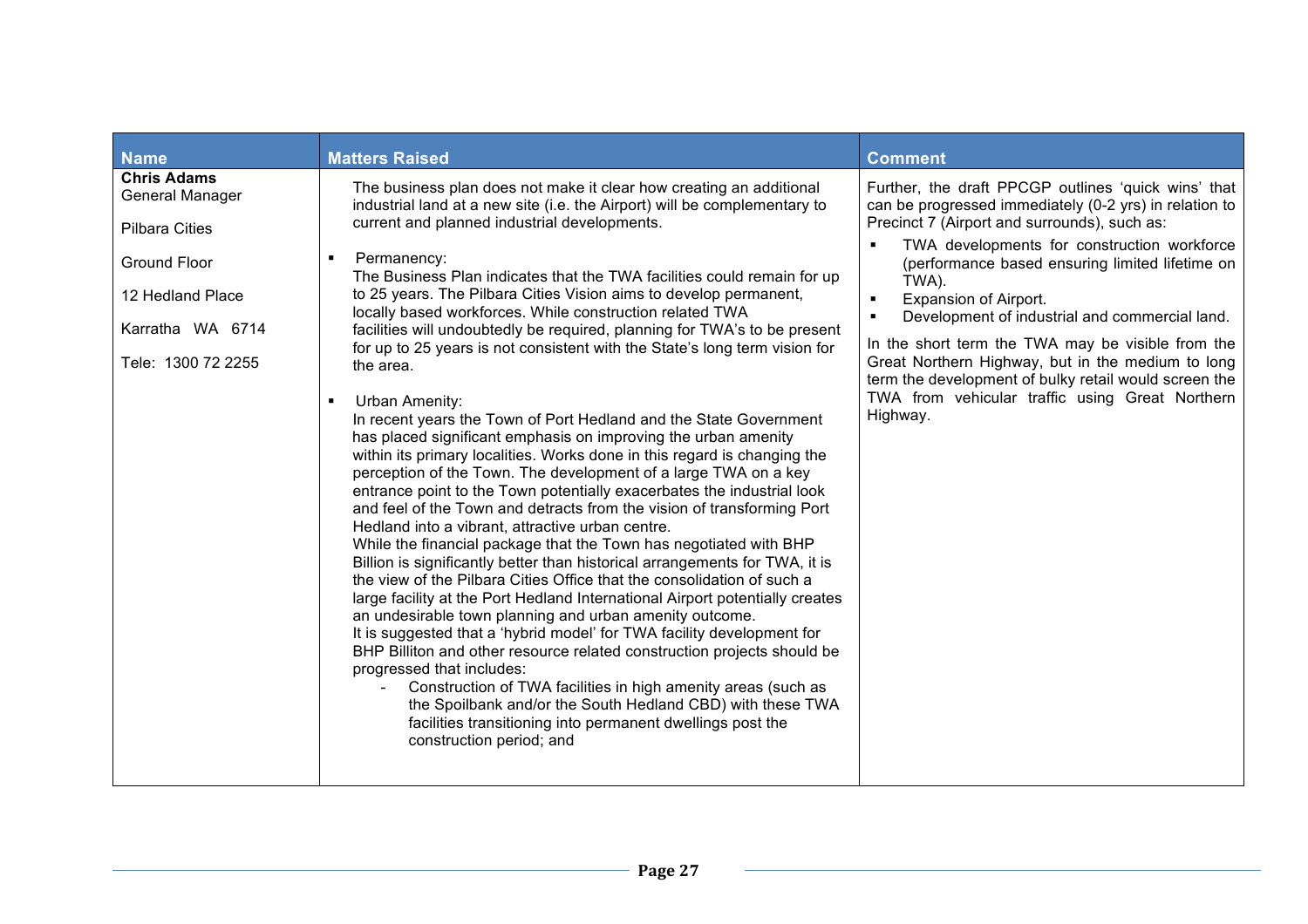| <b>Name</b>            | <b>Matters Raised</b>                                                                                                                                  | <b>Comment</b>                                                                                          |
|------------------------|--------------------------------------------------------------------------------------------------------------------------------------------------------|---------------------------------------------------------------------------------------------------------|
| <b>Chris Adams</b>     |                                                                                                                                                        |                                                                                                         |
| <b>General Manager</b> | The use/development of permanent buildings within planned                                                                                              | Recent planning studies undertaken by the ToPH<br>have identified an immediate need for TWA facilities. |
| <b>Pilbara Cities</b>  | residential projects as TWA/Serviced Apartments for<br>construction workers to underwrite such developments; and                                       | The location proposed in the business plan has been<br>identified in the draft PPCGP as a "Quick Win".  |
| Ground Floor           | A scaled down version of the Precinct 3 proposal being                                                                                                 |                                                                                                         |
| 12 Hedland Place       | progressed (either at Precinct 3 or another location) with a lower<br>volume of accommodation units and a shorter length of tenure                     |                                                                                                         |
| Karratha WA 6714       | being offered.                                                                                                                                         |                                                                                                         |
| Tele: 1300 72 2255     | Temporary, short term TWA 'fly-camp' buildings on State Agreement<br>Act Land for extreme peak construction employment periods.                        |                                                                                                         |
|                        | The Pilbara Cities Office is willing to work closely with the Town of Port<br>Hedland to achieve the hybrid suggestion listed above should it so wish. |                                                                                                         |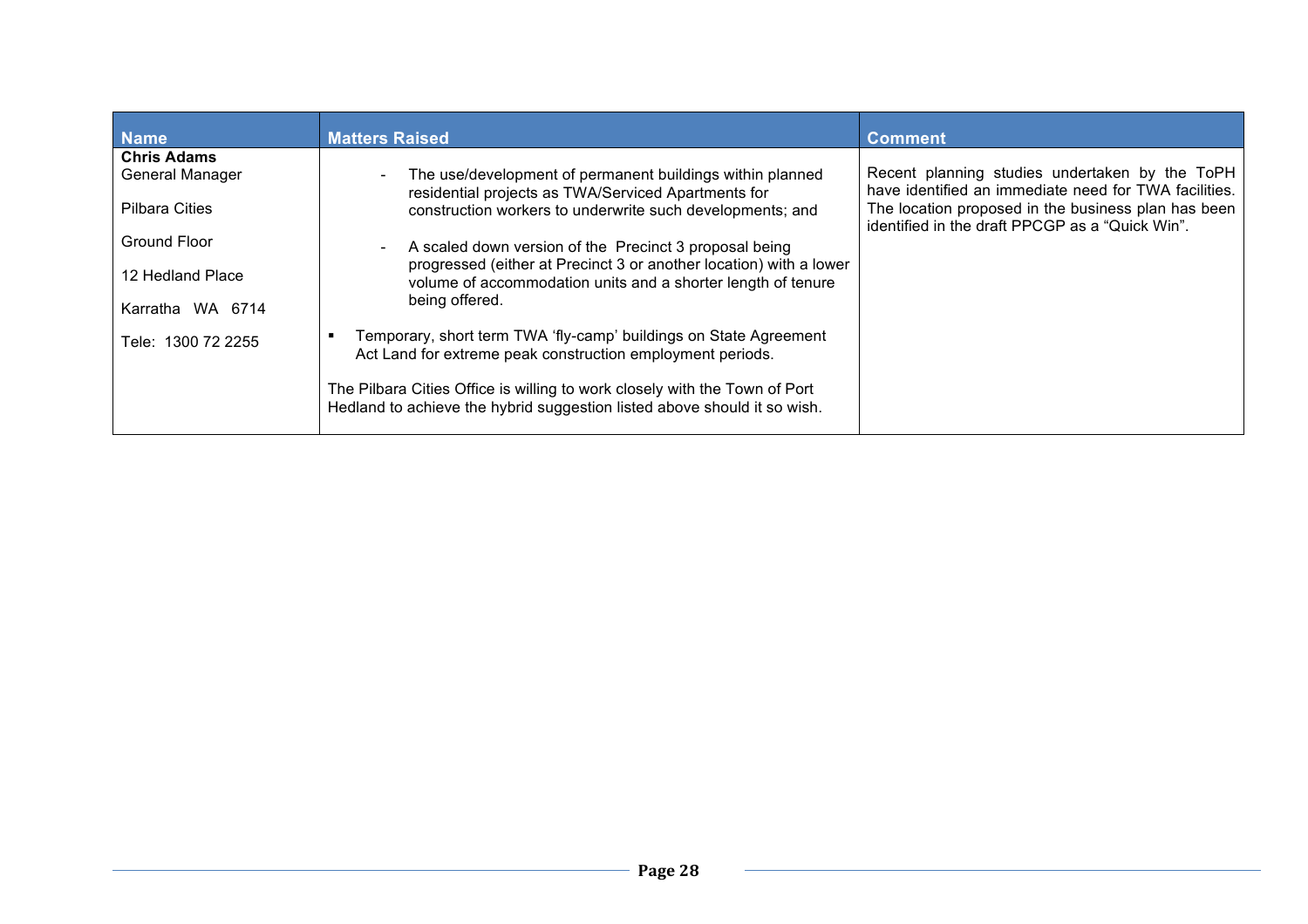| <b>Name</b>                                                                                                                       | <b>Matters Raised</b>                                                                                                                                                                                                                                                                                                                                                                                                                                                                                                                                                                                                                                                                                                                                                                                                                                                                                                                                                                                                                                                                                                 | <b>Comment</b>                                                                                                                                                                                             |  |  |
|-----------------------------------------------------------------------------------------------------------------------------------|-----------------------------------------------------------------------------------------------------------------------------------------------------------------------------------------------------------------------------------------------------------------------------------------------------------------------------------------------------------------------------------------------------------------------------------------------------------------------------------------------------------------------------------------------------------------------------------------------------------------------------------------------------------------------------------------------------------------------------------------------------------------------------------------------------------------------------------------------------------------------------------------------------------------------------------------------------------------------------------------------------------------------------------------------------------------------------------------------------------------------|------------------------------------------------------------------------------------------------------------------------------------------------------------------------------------------------------------|--|--|
| Ken Brinsden<br><b>Chief Development Officer</b><br>Atlas Iron Limited<br>Level 9 Alluvion<br>58 Mounts Bay Road<br>Perth WA 6000 | Atlas fully supports the proposed development of Precinct 3 at the Port<br>Hedland International Airport. This will help address the current and future<br>forecast shortage of suitable TWA (Transient Worker Accommodation)<br>facilities in Port Hedland.<br>This development is timely for Atlas as it is actively growing its business<br>and presence in the Pilbara and in particular the Port Hedland region being<br>the Company's major export hub. Atlas plans to increase its production and<br>shipping of Iron Ore through Port Hedland from a current 6mtpa to a<br>22mtpa by 2015, and in excess of 40mtpa by 2017. This includes<br>significant infrastructure and development at Utah Point Port and South<br>West Creek in the Port Hedland harbor precinct. To support and underpin<br>this rapid growth Atlas has an increasing need for accommodation facilities<br>in Port Hedland for its employees and contractors.                                                                                                                                                                          |                                                                                                                                                                                                            |  |  |
|                                                                                                                                   | In particular Atlas would be interested in pursuing opportunities to develop<br>Lot 36 or an alternative suitable parcel of land through a third party TWA<br>provider. Rapid development of this site would help ensure construction of<br>Atlas projects are not threatened or compromised. Development would<br>primarily be for the purpose of supporting construction of Atlas' projects,<br>and not for purpose of accommodating operational staff and contractors.<br>As such Atlas would be prepared to seriously consider the underwriting of<br>accommodation facilities in the order of a 300 to 400 man camp. Included in<br>such consideration would be the option to release back to the Town of Port<br>Hedland a certain number of such rooms to be made available to the<br>community.<br>Atlas is committed to the Town of Port Hedland as the key centre for its<br>operations and long term growth. This development provides an<br>opportunity for Atlas to demonstrate that commitment in a tangible way, and<br>at the same time give something back to the community in which it<br>operates. | The remaining proposed lots will undergo a separate<br>disposal process once the Certificates of Title have<br>been created. Disposal includes sale or lease and<br>will be subject to a Council decision. |  |  |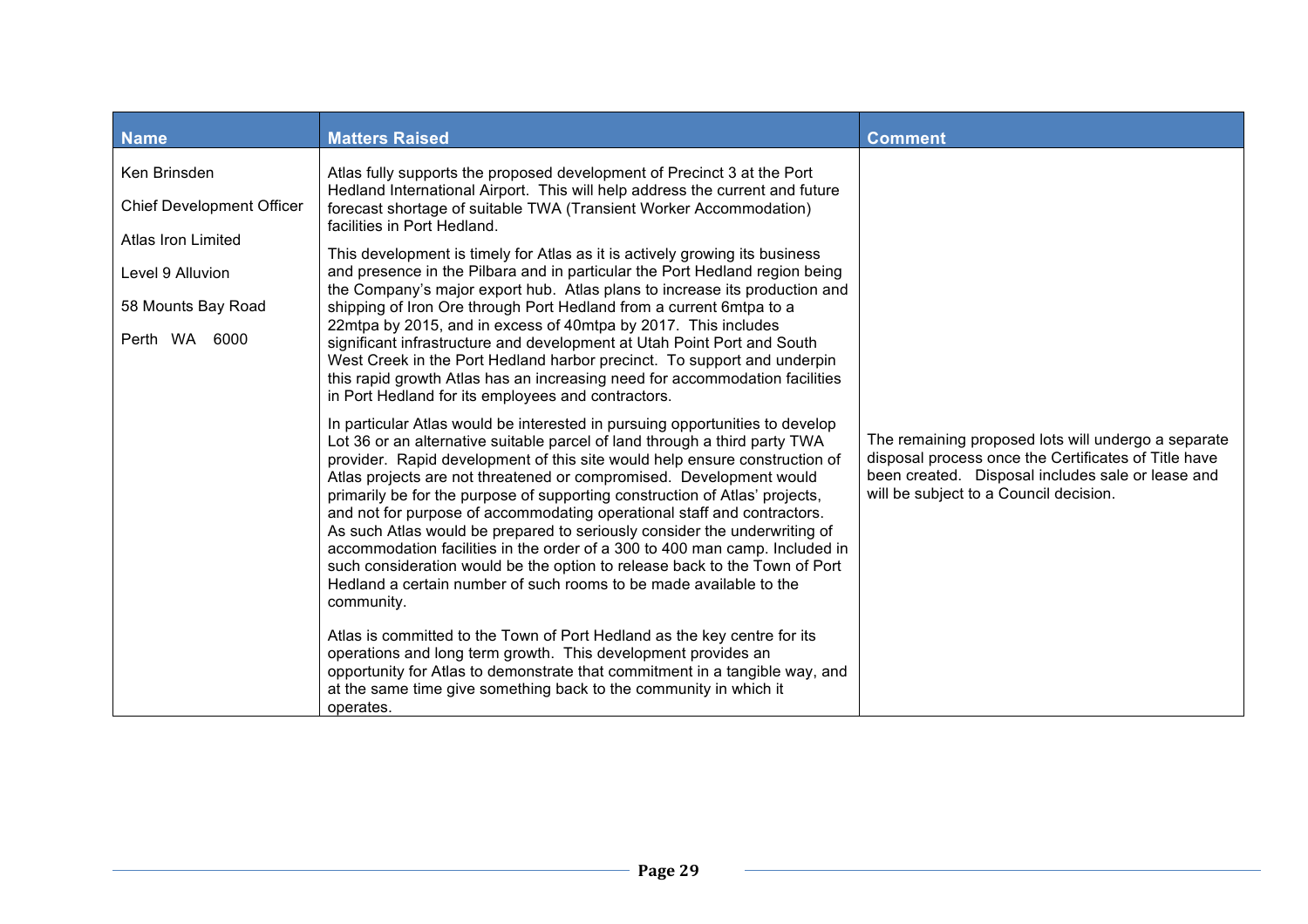| <b>Name</b>                                                                                  | <b>Matters Raised</b>        |                                                                                                                                                                                                                                                                                                                                                                                                                                                                                                                                                                                                                                                                                                                            | <b>Comment</b>                                                                                                                                                                          |  |
|----------------------------------------------------------------------------------------------|------------------------------|----------------------------------------------------------------------------------------------------------------------------------------------------------------------------------------------------------------------------------------------------------------------------------------------------------------------------------------------------------------------------------------------------------------------------------------------------------------------------------------------------------------------------------------------------------------------------------------------------------------------------------------------------------------------------------------------------------------------------|-----------------------------------------------------------------------------------------------------------------------------------------------------------------------------------------|--|
| Ross Holt<br><b>Chief Executive Officer</b><br>LandCorp<br>40 The Esplanade<br>Perth WA 6000 |                              | I refer to the Town of Port Hedland Business Plan for the Development of<br>Precinct 3 at the Port Hedland International Airport.<br>On behalf of Government, LandCorp is active in providing industrial land to<br>the Port Hedland area with development of the Wedgefield Industrial Estate<br>and future Boodarie development. LandCorp is also leading a number of<br>projects in Port and South Hedland that include permanent residential<br>development and short-stay accommodation. The Department of Housing<br>and Pilbara Cities Office are also engaged in generating a range of<br>development outcomes for Hedland. LandCorp's residential projects within<br>Port and South Hedland are summarised below: | Whilst LandCorp's project proposals are<br>acknowledged and much needed, they will not fully<br>address the identified gap in short stay and TWA<br>requirements in the immediate term. |  |
|                                                                                              | Project                      | Yield                                                                                                                                                                                                                                                                                                                                                                                                                                                                                                                                                                                                                                                                                                                      | Timing of Land<br>Release                                                                                                                                                               |  |
|                                                                                              | Marina                       | 600 Short-stay and 400 TWA                                                                                                                                                                                                                                                                                                                                                                                                                                                                                                                                                                                                                                                                                                 | One to five years<br>(three hectare site on<br>the market)                                                                                                                              |  |
|                                                                                              | East Port Hedland            | 2000 to 3000 Residential Units<br>subject to Planning and Due<br>Diligence                                                                                                                                                                                                                                                                                                                                                                                                                                                                                                                                                                                                                                                 | Two to ten years (200<br>to 300 units planned<br>within two years)                                                                                                                      |  |
|                                                                                              | Pretty Pool Stage 3          | 60                                                                                                                                                                                                                                                                                                                                                                                                                                                                                                                                                                                                                                                                                                                         | Unknown                                                                                                                                                                                 |  |
|                                                                                              | South Hedland Town<br>Centre | 750 Dwellings (group housing<br>sites $-$ R40/R160)                                                                                                                                                                                                                                                                                                                                                                                                                                                                                                                                                                                                                                                                        |                                                                                                                                                                                         |  |
|                                                                                              | South Hedland<br>Residential | 1500 Residential lots                                                                                                                                                                                                                                                                                                                                                                                                                                                                                                                                                                                                                                                                                                      |                                                                                                                                                                                         |  |
|                                                                                              |                              |                                                                                                                                                                                                                                                                                                                                                                                                                                                                                                                                                                                                                                                                                                                            |                                                                                                                                                                                         |  |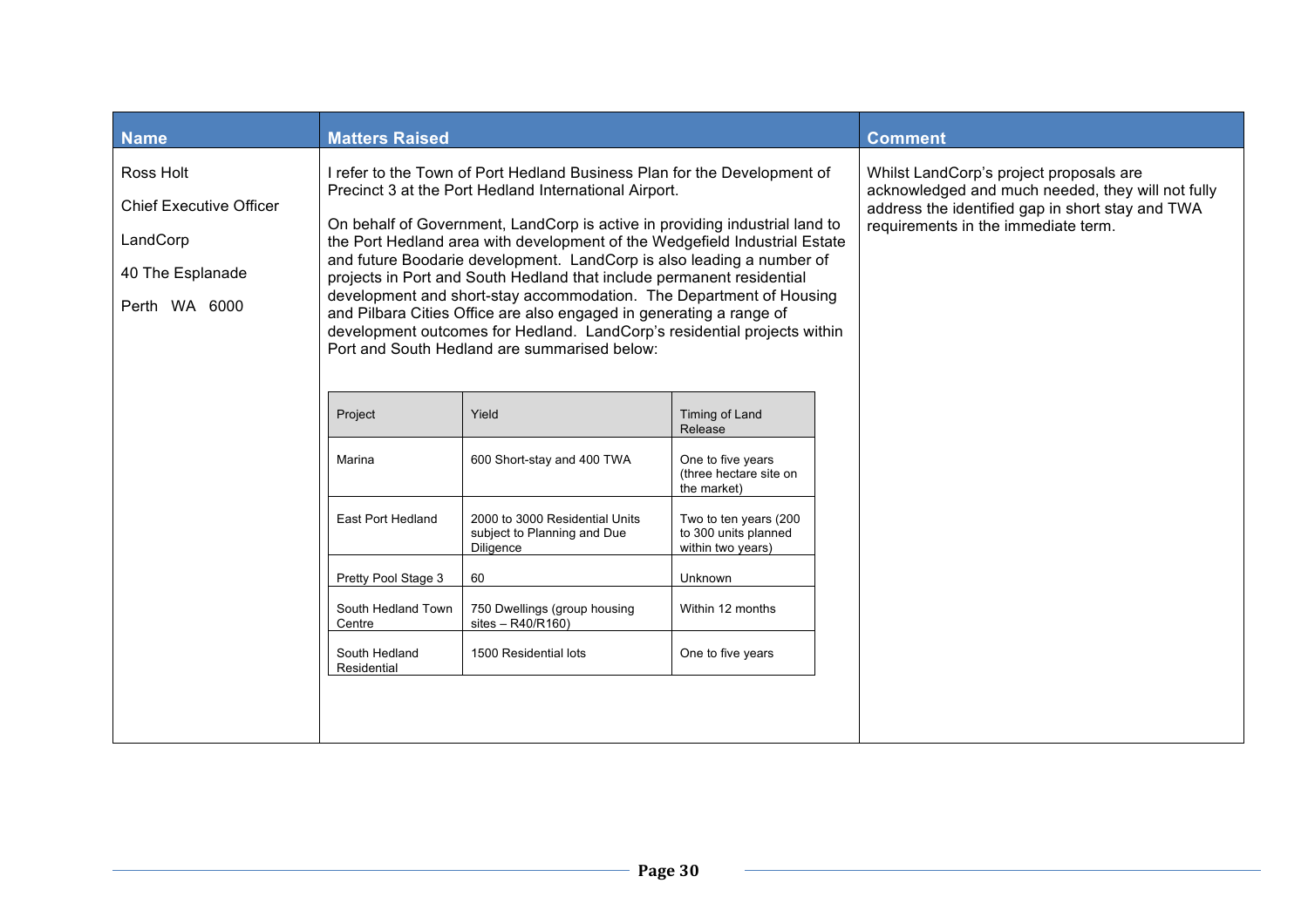| <b>Name</b>                                                    | <b>Matters Raised</b>                                                                                                                                                                                                                                                                                                                                                                                                                                                                               | <b>Comment</b>                                                                                                                                                                                                                                                                                  |
|----------------------------------------------------------------|-----------------------------------------------------------------------------------------------------------------------------------------------------------------------------------------------------------------------------------------------------------------------------------------------------------------------------------------------------------------------------------------------------------------------------------------------------------------------------------------------------|-------------------------------------------------------------------------------------------------------------------------------------------------------------------------------------------------------------------------------------------------------------------------------------------------|
| Ross Holt                                                      | With respect the advertised Precinct 3 Business Case, LandCorp raises the<br>following points:                                                                                                                                                                                                                                                                                                                                                                                                      |                                                                                                                                                                                                                                                                                                 |
| <b>Chief Executive Officer</b><br>LandCorp<br>40 The Esplanade | 1. LandCorp shares the Town's vision for growing Port Hedland into a city<br>of 50,000 people. However, LandCorp is concerned the proposed scale<br>of the development will discourage public and private sector investment<br>in permanent development outcomes in Port and South Hedland. This<br>will undermine the Pilbara Cities objectives which have informed the<br>thinking and investment in the town over the past two years.                                                            | The draft PPCGP identifies Precinct 7 (of which<br>3.<br>Precinct 3 in the business plan is a part of), as<br>suitable for TWA development. TWA is defined<br>by the Town Planning Scheme No 5, as:<br>"dwellings intended for the temporary                                                    |
| Perth WA 6000                                                  | 2. Neither LandCorp, nor the Pilbara Cities Port Hedland Steering Group<br>have been consulted by the Town in the development of the Business<br>Case and there has therefore not been the opportunity to provide input<br>prior to this point.                                                                                                                                                                                                                                                     | accommodation or transient workers and<br>may be designed to allow transition to<br>another use or may be designed as a<br>permanent facility for transient workers and<br>includes a contractors camp and dongas."                                                                             |
|                                                                | 3. LandCorp accepts that TWA's will be required to deal with peak<br>construction demands. However, it is essential that the volume of<br>accommodation provided is limited so far as possible and does not<br>detract from the demand for the take up of short, medium and long term<br>permanent housing product. Both the scale of the camp proposed and<br>the likely timeframe for its operation will reduce the incentive for BHPB<br>to become involved in permanent city building projects. | The housing of operational workforce at the<br>TWA would result in non-compliance with Town<br>Planning Scheme No 5, and may result in the<br>Approval Holder being liable for prosecution.<br>The proposal is only for the accommodation of<br>the construction workforce required to complete |
|                                                                | 4. If the Business Plan is primarily motivated by accommodating the BHPB<br>construction workforce associated with the Outer Harbour Project, there<br>should not be a requirement for a 25-year ground lease (10+5+5+5) for<br>the proposed Transient Workers' Accommodation area.                                                                                                                                                                                                                 | projects. Housing of operational workforce has<br>never been anticipated through the proposal<br>and is not permitted as part of the proposal in<br>the business plan.                                                                                                                          |
|                                                                | 5. The proposal has potential to significantly dilute activity and investment<br>in Port and South Hedland and there is the risk or creating a third<br>township between the Port and South Hedland activity centres.                                                                                                                                                                                                                                                                               | The ToPH has advised that conditions will be<br>developed for incorporation into the lease that<br>BHPB will need to satisfy before any option for                                                                                                                                              |
|                                                                | 6. A workers' camp of this scale will not serve to normalise the housing<br>market and will add to the perception that Port Hedland is an Industrial<br>town populated temporarily by fly-in/fly-out workers.                                                                                                                                                                                                                                                                                       | extension can be exercised.                                                                                                                                                                                                                                                                     |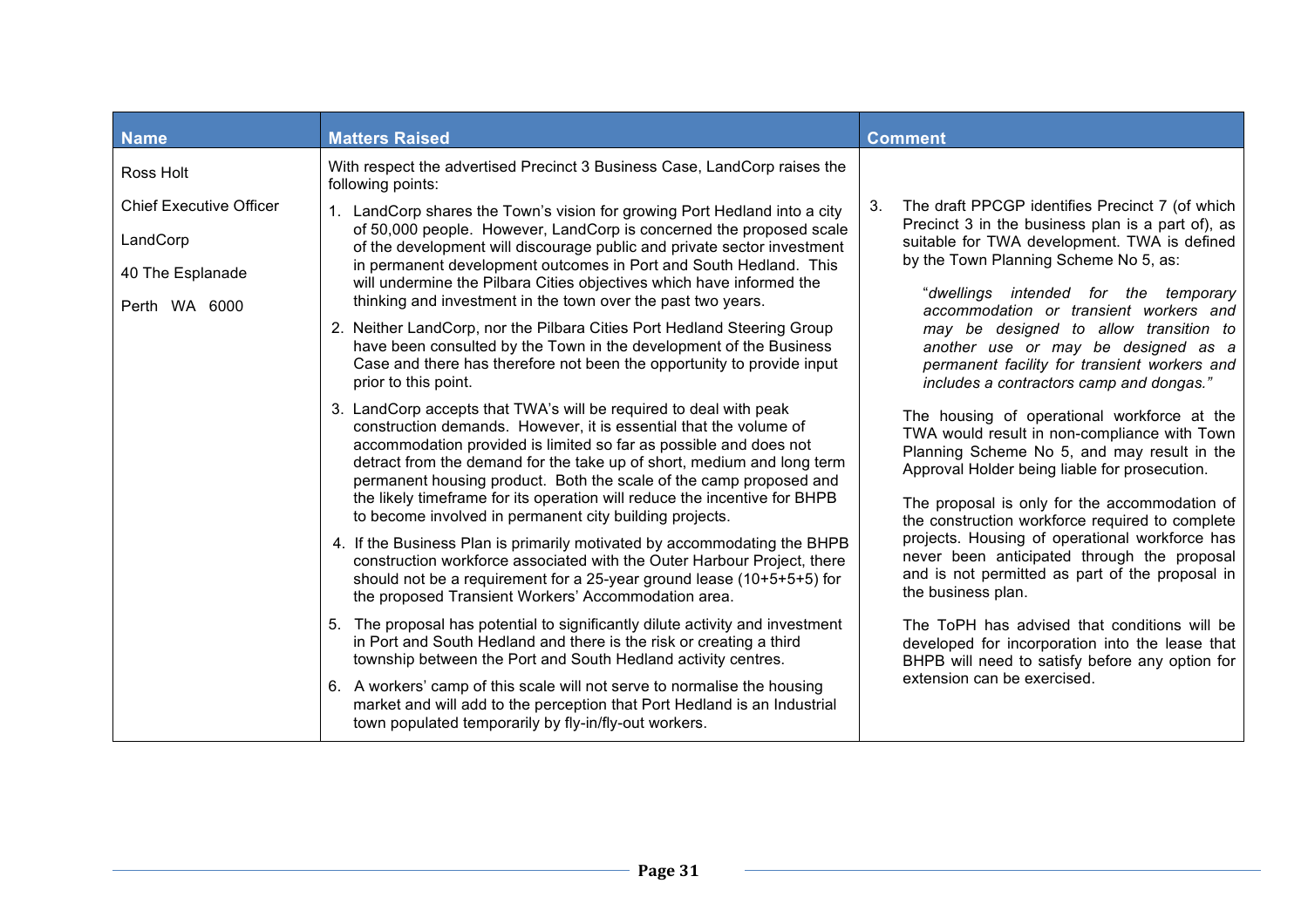| <b>Name</b>                                                                                  | <b>Matters Raised</b>                                                                                                                                                                                                                                                                                                                                                                                                                                                                                                                                                                                                                                                                                                                                                                                                                                                                                                                                                                                           |                                        |                                                                                                  |                                        |                |  | <b>Comment</b> |                                                                                                                                                                                                                                                                                                                                                                                                                                                                                                                                                                                                                                                                                                                                                                                                                                                                     |
|----------------------------------------------------------------------------------------------|-----------------------------------------------------------------------------------------------------------------------------------------------------------------------------------------------------------------------------------------------------------------------------------------------------------------------------------------------------------------------------------------------------------------------------------------------------------------------------------------------------------------------------------------------------------------------------------------------------------------------------------------------------------------------------------------------------------------------------------------------------------------------------------------------------------------------------------------------------------------------------------------------------------------------------------------------------------------------------------------------------------------|----------------------------------------|--------------------------------------------------------------------------------------------------|----------------------------------------|----------------|--|----------------|---------------------------------------------------------------------------------------------------------------------------------------------------------------------------------------------------------------------------------------------------------------------------------------------------------------------------------------------------------------------------------------------------------------------------------------------------------------------------------------------------------------------------------------------------------------------------------------------------------------------------------------------------------------------------------------------------------------------------------------------------------------------------------------------------------------------------------------------------------------------|
| Ross Holt<br><b>Chief Executive Officer</b><br>LandCorp<br>40 The Esplanade<br>Perth WA 6000 | 7. The Port Hedland Growth Plan Implementation Plan demonstrates a<br>land supply timeline that is capable of releasing significant volumes of<br>permanent development outside the current proposal as part of a<br>planned outcome. Estimated yields are summarised below:<br>Immediate<br>$(0-2$ Years)<br>2138<br>(Source: Draft Town of Port Hedland Growth Plan - Implementation Plan)<br>With funding support some medium and long term initiatives may be<br>capable of being brought forward. A camp facility should only be<br>implemented where the planned permanent development of the new<br>Port Hedland city cannot meet required housing supply. Where this is<br>the case the camp facility should be limited to meet the identified<br>accommodation shortfall.<br>8. LandCorp currently has five sites on the market seeking private sector<br>support to deliver permanent development solutions that will provide<br>accommodation and amenity consistent with the Pilbara Cities vision. | Short<br>$(2-5 \text{ years})$<br>5452 | <b>Estimated Total Dwelling No.</b><br>Port and South Hedland<br>Medium<br>$5-10$ years)<br>6825 | Long<br>$(10 \text{ years} +)$<br>5040 | Total<br>19635 |  | 5.<br>6.<br>8. | 4. The TWA is required for the construction<br>workforce to complete major projects within the<br>Town. The term for the TWA could be<br>dependent on the construction lifetime of the<br>projects.<br>Refer to 1 above<br>It is acknowledged that the TWA will not directly<br>serve to normalise the housing market.<br>Normalisation may be achieved through the<br>housing of the permanent operational workforce<br>within the Town and the construction of<br>permanent family type dwellings.<br>In the short term the TWA may be visible from<br>the Great Northern Highway, but in the medium<br>to long term the development of bulky retail<br>would screen the TWA from vehicular traffic<br>using Great Northern Highway.<br>As construction projects are completed and<br>commissioned, there will be a need to house<br>permanent operational staff. |
|                                                                                              | These sites (and future releases) will not be developed without private<br>sector support including from BHPB and other key resource companies.<br>9. LandCorp supports the Bulky Goods concept being accommodated in<br>the airport area as this is ideally located between Port Hedland and<br>South Hedland to provide amenity as well as aesthetic benefits.                                                                                                                                                                                                                                                                                                                                                                                                                                                                                                                                                                                                                                                |                                        |                                                                                                  |                                        |                |  |                |                                                                                                                                                                                                                                                                                                                                                                                                                                                                                                                                                                                                                                                                                                                                                                                                                                                                     |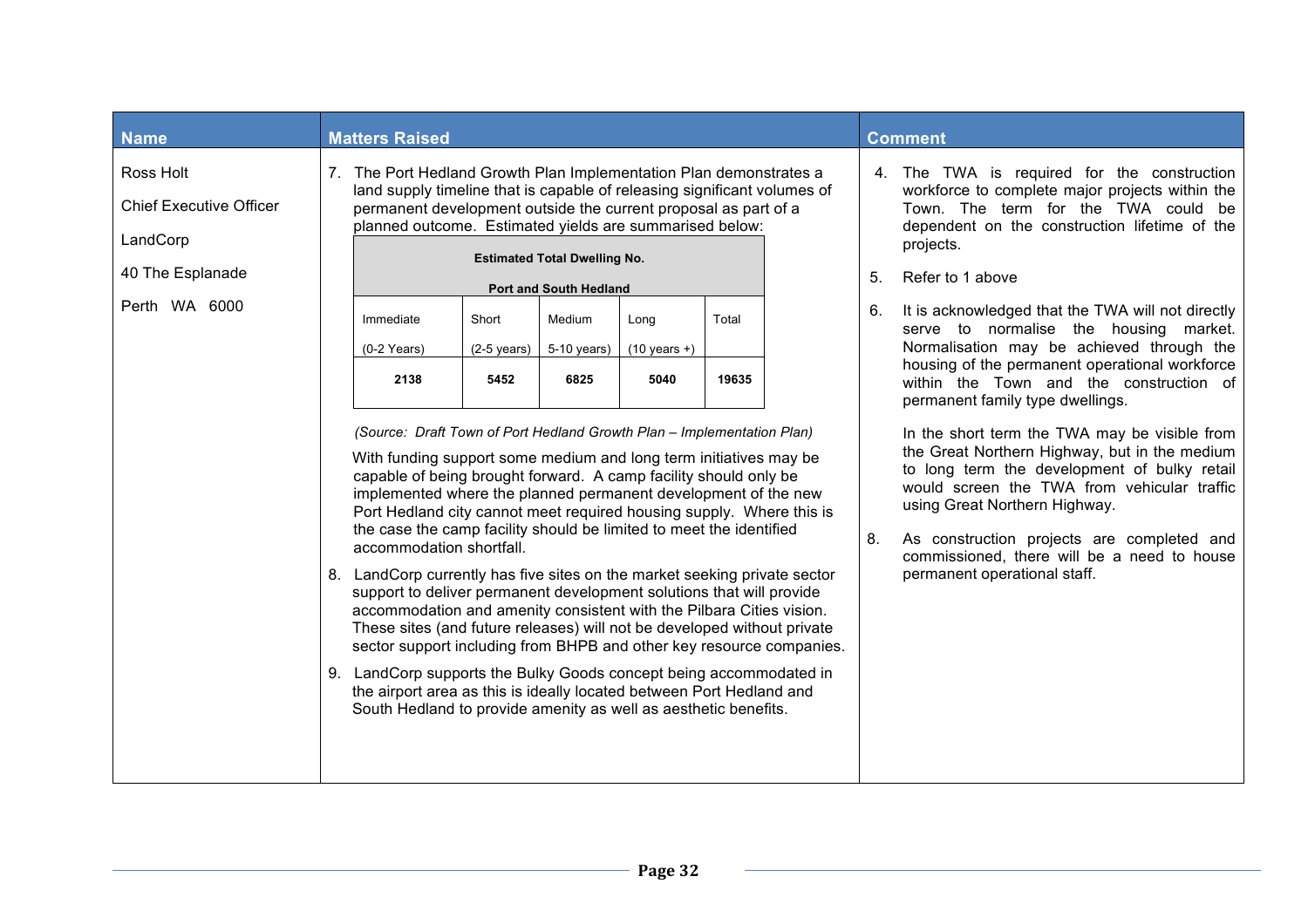| <b>Name</b>                                                                                  | <b>Matters Raised</b>                                                                                                                                                                                                                                                                                                                                                                                                                                                                                                                                                                                                                                                                                                                                                                                                                                                                                                                                                                                                                                                                                                                                                                                                                                                                                                                                                                                                                                                                                                                                   | <b>Comment</b>                                                                                                                                                                                                          |
|----------------------------------------------------------------------------------------------|---------------------------------------------------------------------------------------------------------------------------------------------------------------------------------------------------------------------------------------------------------------------------------------------------------------------------------------------------------------------------------------------------------------------------------------------------------------------------------------------------------------------------------------------------------------------------------------------------------------------------------------------------------------------------------------------------------------------------------------------------------------------------------------------------------------------------------------------------------------------------------------------------------------------------------------------------------------------------------------------------------------------------------------------------------------------------------------------------------------------------------------------------------------------------------------------------------------------------------------------------------------------------------------------------------------------------------------------------------------------------------------------------------------------------------------------------------------------------------------------------------------------------------------------------------|-------------------------------------------------------------------------------------------------------------------------------------------------------------------------------------------------------------------------|
| Ross Holt<br><b>Chief Executive Officer</b><br>LandCorp<br>40 The Esplanade<br>Perth WA 6000 | 10. More generally, LandCorp is concerned at the number of short-stay<br>housing solutions that are being considered. It is LandCorp's' view that<br>short-stay accommodation should be encouraged in strategic locations<br>such as the South Hedland Town Centre and Spoilbank (or other high<br>amenity areas identified through a planning process). The well-planned<br>development of these areas will leave a legacy of activated focused<br>centres. However, ad hoc development will make it hard to develop<br>these areas to their full potential and discourage permanent housing<br>solutions. It would disappointing and contrary to the Pilbara Cities<br>Vision if the legacy of the housing demand boom is a proliferation of<br>short-stay projects that are divorced from high amenity areas.<br>On this basis, the proposal is not supported by LandCorp. Should elements<br>of the proposal proceed LandCorp make the following recommendations<br>with respect to the industrial land development:<br>1. The Town work with LandCorp to co-ordinate land release to ensure<br>permitted uses across estates are complementary and provide for<br>market need;<br>2. The Town sell land with title restrictions that prevent further subdivision<br>to discourage speculation and with a requirement for purchasers to build<br>within a certain time period, similar to LandCorp's developments; and<br>The town liaise with LandCorp to ensure the approach to releases is<br>favourable to the orderly development of the town. | 10. Recent planning studies undertaken by the<br>ToPH have identified an immediate need for<br>TWA facilities. The location proposed in the<br>business plan has been identified in the draft<br>PPCGP as a "Quick Win. |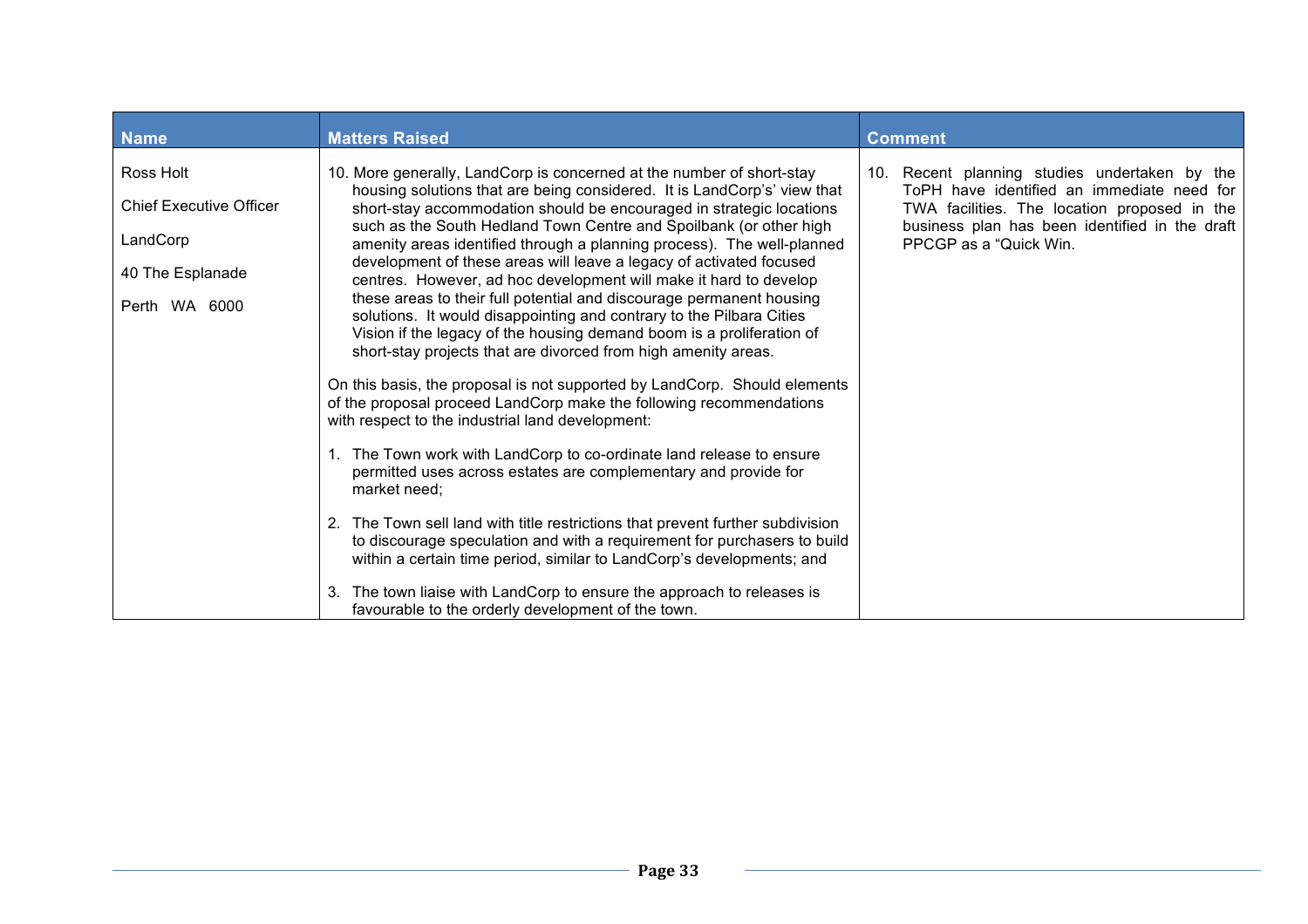| <b>Name</b>                   | <b>Matters Raised</b>                                                                                                                                                                                                                                                                                                                                                                                                                                                                                                                                                                                                                                                                                                                                                                                                    | <b>Comment</b>                                                                                                                                                                                                                                                                                                                                                                                                                                                                                                                                              |
|-------------------------------|--------------------------------------------------------------------------------------------------------------------------------------------------------------------------------------------------------------------------------------------------------------------------------------------------------------------------------------------------------------------------------------------------------------------------------------------------------------------------------------------------------------------------------------------------------------------------------------------------------------------------------------------------------------------------------------------------------------------------------------------------------------------------------------------------------------------------|-------------------------------------------------------------------------------------------------------------------------------------------------------------------------------------------------------------------------------------------------------------------------------------------------------------------------------------------------------------------------------------------------------------------------------------------------------------------------------------------------------------------------------------------------------------|
| Morag Lowe                    | Whilst generally supportive of the proposed project there are some major<br>concerns that have not be adequately addressed in the formal business<br>plan presented by the Town.                                                                                                                                                                                                                                                                                                                                                                                                                                                                                                                                                                                                                                         | The AEC Group provided the following comments:-<br>Factors including the potential opportunity or                                                                                                                                                                                                                                                                                                                                                                                                                                                           |
| Principal/Licensee            | The economic impact assessment presentation is based on a                                                                                                                                                                                                                                                                                                                                                                                                                                                                                                                                                                                                                                                                                                                                                                | unintended costs of the project progressing and<br>negative outcomes of the project could not be                                                                                                                                                                                                                                                                                                                                                                                                                                                            |
| <b>Hedland First National</b> | methodology that measures the costs of this project not being<br>undertaken. It appears to focus solely on potential benefits with little                                                                                                                                                                                                                                                                                                                                                                                                                                                                                                                                                                                                                                                                                | assessed using the Input/Output based<br>methodology employed by AECgroup. To                                                                                                                                                                                                                                                                                                                                                                                                                                                                               |
| <b>Real Estate</b>            | or no consideration evident for the potential impacts to the TOPH. I<br>would be very surprised if it were not possible to identify and quantify                                                                                                                                                                                                                                                                                                                                                                                                                                                                                                                                                                                                                                                                         | achieve the outcomes she is seeking a full Cost<br>Benefit Analysis assessment would have to be                                                                                                                                                                                                                                                                                                                                                                                                                                                             |
| 2/20 Wedge Street             | some of the more easily anticipated negative outcomes. It would also<br>have been reassuring to see some attempt at considering the impact                                                                                                                                                                                                                                                                                                                                                                                                                                                                                                                                                                                                                                                                               | undertaken for which it was agreed during initial<br>discussions that there was insufficient time to                                                                                                                                                                                                                                                                                                                                                                                                                                                        |
| Port Hedland WA 6721          | of unintended consequences that will be a probable byproduct of such<br>an undertaking.                                                                                                                                                                                                                                                                                                                                                                                                                                                                                                                                                                                                                                                                                                                                  | complete.                                                                                                                                                                                                                                                                                                                                                                                                                                                                                                                                                   |
| Tele: 08 9173 9200            | The critical flaw of the impact economic assessment is in the assumption                                                                                                                                                                                                                                                                                                                                                                                                                                                                                                                                                                                                                                                                                                                                                 | It is recognised that the approach adopted by<br>AEC under the guidance of the Town assumes                                                                                                                                                                                                                                                                                                                                                                                                                                                                 |
| Mobile: 0429 967 550          | 'that the economy examined is in equilibrium at given prices" and that "no<br>capacity constraints" exist (AEC Group report p6). The reality of the local<br>economy in Port Hedland is that basic supply/demand imbalances already<br>exist and the market has not adjusted in an efficient manner when needed.<br>The addition of this development into the Hedland economy will<br>undoubtedly induce further crowding out and a negative general impact on<br>prices and availability of certain goods and services in the community. By<br>incorporating the above assumptions into their economic modelling AEC<br>Group may have overestimated some of their conclusions and at the very<br>least, have at least failed to fully consider the potential negative economic<br>and social impacts of this proposal. | Port Hedland is operating within a normalised<br>market and that this is not in fact the case at<br>present. This analysis was prepared within the<br>context of the Draft City Growth Plan (also<br>prepared by AECgroup) the purpose of which is<br>to facilitate this normalisation over the course of<br>the next two decades. This policy framework<br>and the methodological requirements of the<br>model required such a normalised approach to<br>Where<br>possible,<br>adopted.<br>be<br>current<br>imbalances in the local economic structure and |
|                               | Any proposal that ultimately sees the addition of 6000 persons to a town of<br>approximately 18,000 is undoubtedly fundamentally going to change the<br>nature of that Town.                                                                                                                                                                                                                                                                                                                                                                                                                                                                                                                                                                                                                                             | market<br>environment<br>were<br>taken<br>into<br>consideration when determining the extent of<br>economic benefit that could be captured locally                                                                                                                                                                                                                                                                                                                                                                                                           |
|                               | Neither of the studies commissioned focus on the social impacts of this<br>proposal. The Paxon Group provided an assessment that is simply an<br>analysis of the various investment decisions, and the AEC Group provided                                                                                                                                                                                                                                                                                                                                                                                                                                                                                                                                                                                                | by Port Hedland. However, no negative<br>implications of the project were explicitly<br>quantified as part of AECgroup's work.                                                                                                                                                                                                                                                                                                                                                                                                                              |
|                               | a (flawed) assessment of the economic benefits this proposal would<br>produce. It appears as a community we are largely focused on seeing the<br>potential benefit to the financial statement, without being ready to first<br>expend the intellectual rigor to understand what the lasting impact of this                                                                                                                                                                                                                                                                                                                                                                                                                                                                                                               | The negative implications of the project were<br>broadly not examined within the scope of<br>AECgroup's work. Such negative implications,<br>particularly those that relate to social                                                                                                                                                                                                                                                                                                                                                                       |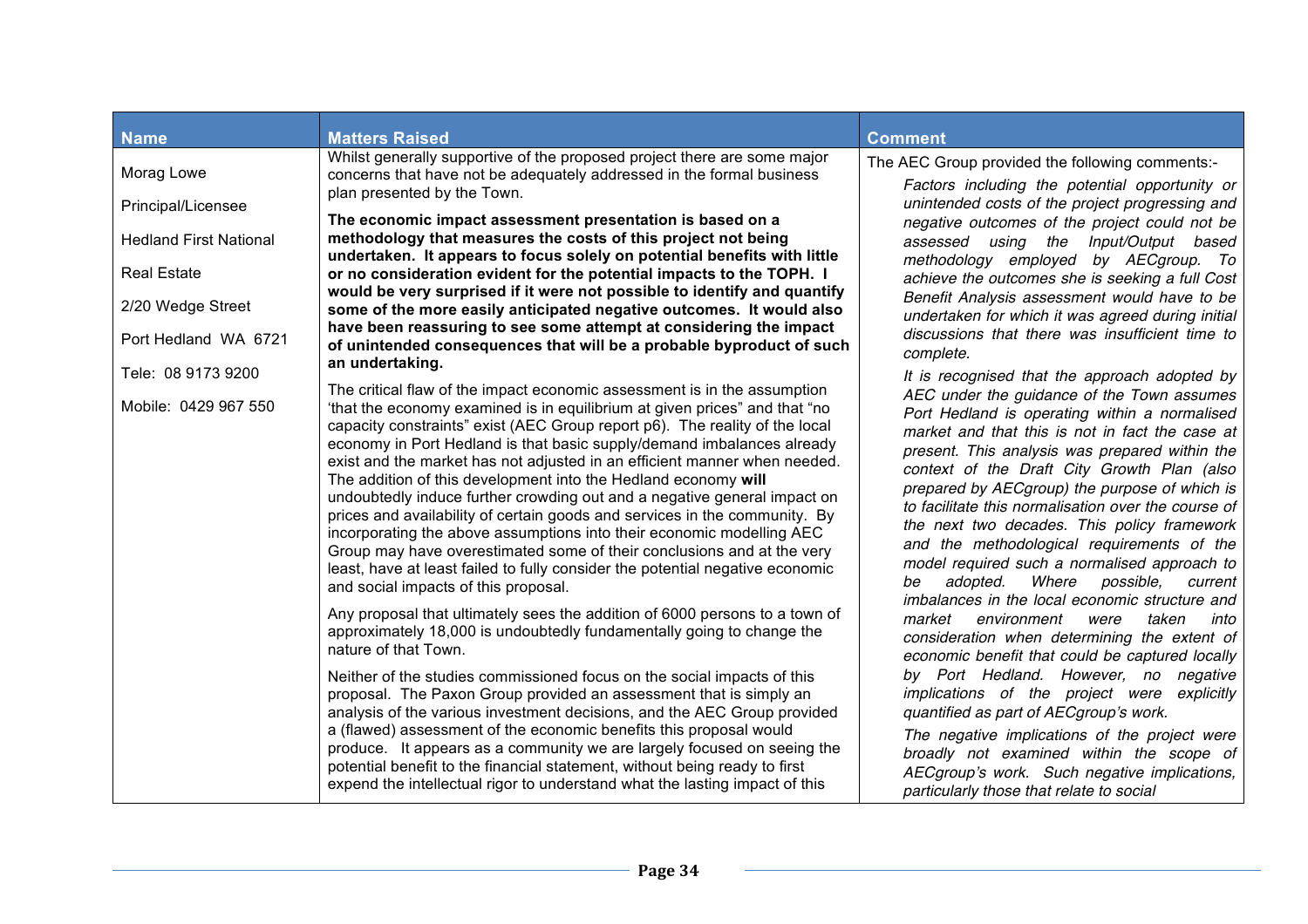| <b>Name</b>                   | <b>Matters Raised</b>                                                                                                                                                                                                                                                                                                                                           | <b>Comment</b>                                                                                                                                                                                                                                     |
|-------------------------------|-----------------------------------------------------------------------------------------------------------------------------------------------------------------------------------------------------------------------------------------------------------------------------------------------------------------------------------------------------------------|----------------------------------------------------------------------------------------------------------------------------------------------------------------------------------------------------------------------------------------------------|
| Morag Lowe                    | will be to our town.                                                                                                                                                                                                                                                                                                                                            | and infrastructure considerations were raised<br>during this time and deemed outside of                                                                                                                                                            |
| Principal/Licensee            | It would be my recommendation that as a matter of some urgency TOPH<br>conduct a Social Impact Assessment that appropriately focuses on                                                                                                                                                                                                                         | AECgroup's scope. AECgroup's primary focus                                                                                                                                                                                                         |
| <b>Hedland First National</b> | analysing the impact on at least the following;                                                                                                                                                                                                                                                                                                                 | was on quantifying the size and extent of the<br>potential economic benefits of the project                                                                                                                                                        |
| <b>Real Estate</b>            | 1. Supply of essential services e.g.: Medical,                                                                                                                                                                                                                                                                                                                  | proceeding or the benefits that would be<br>foregone by Council and the community of the                                                                                                                                                           |
| 2/20 Wedge Street             | Inflationary wage pressures for key service workers,<br>2.                                                                                                                                                                                                                                                                                                      | project not progressing.<br>Note that potential                                                                                                                                                                                                    |
| Port Hedland WA 6721          | 3. Additional bottlenecks in key infrastructure e.g.: Broadband Internet<br>capacity, Power, Water,                                                                                                                                                                                                                                                             | negative implications of the TWA through<br>crowding out of other economic activity (impacts<br>on existing services) was considered in slides                                                                                                     |
| Tele: 08 9173 9200            | 4. Potential threat to private sector investment who perceive this proposal                                                                                                                                                                                                                                                                                     | 16 to 19. These were found to be minimal.                                                                                                                                                                                                          |
| Mobile: 0429 967 550          | negatively,                                                                                                                                                                                                                                                                                                                                                     | BHPB has proposed establishing a Community<br>Integration Committee that will investigate and                                                                                                                                                      |
|                               | 5. Lack of community engagement by FIFO workers (already of significant<br>concern at present levels),                                                                                                                                                                                                                                                          | oversee all activities to minimise the negative<br>impacts of the proposed TWA facility and to<br>maximise community and business integration                                                                                                      |
|                               | Impacts on social cohesion, and potential points of conflict between<br>community and transient workers who have little or no investment in the                                                                                                                                                                                                                 | opportunities.                                                                                                                                                                                                                                     |
|                               | Port Hedland community.                                                                                                                                                                                                                                                                                                                                         | BHPB will provide \$200,000 towards integration and<br>development studies for this committee. With the                                                                                                                                            |
|                               | A very important, yet overlooked factor is the environmental impact on both<br>the site and the town resources. The soil type/water table in the area is<br>largely unsuitable for septic discharge and significant analysis will have to<br>be undertaken to develop a suitable system. The issue of refuse disposal<br>also needs to be adequately addressed. | assistance of the ToPH, a community and small<br>business integration strategy will be commissioned<br>after the initial BHPB TWA development of 2,000<br>construction workers, and prior to the commissioning<br>of additional stages of the TWA. |
|                               | It is simply not acceptable in the 21 century to allow this issue to be a<br>'housekeeping' concern for the operators to manage to their satisfaction<br>and allow long-term environmental problems to be a legacy for a future<br>generation of residents.                                                                                                     | The Port Hedland International Airport Land Use<br>Master Plan addresses Hydrology and Drainage<br>impacts, and power supply, water supply and waste<br>water issues, in relation to Precinct 3.                                                   |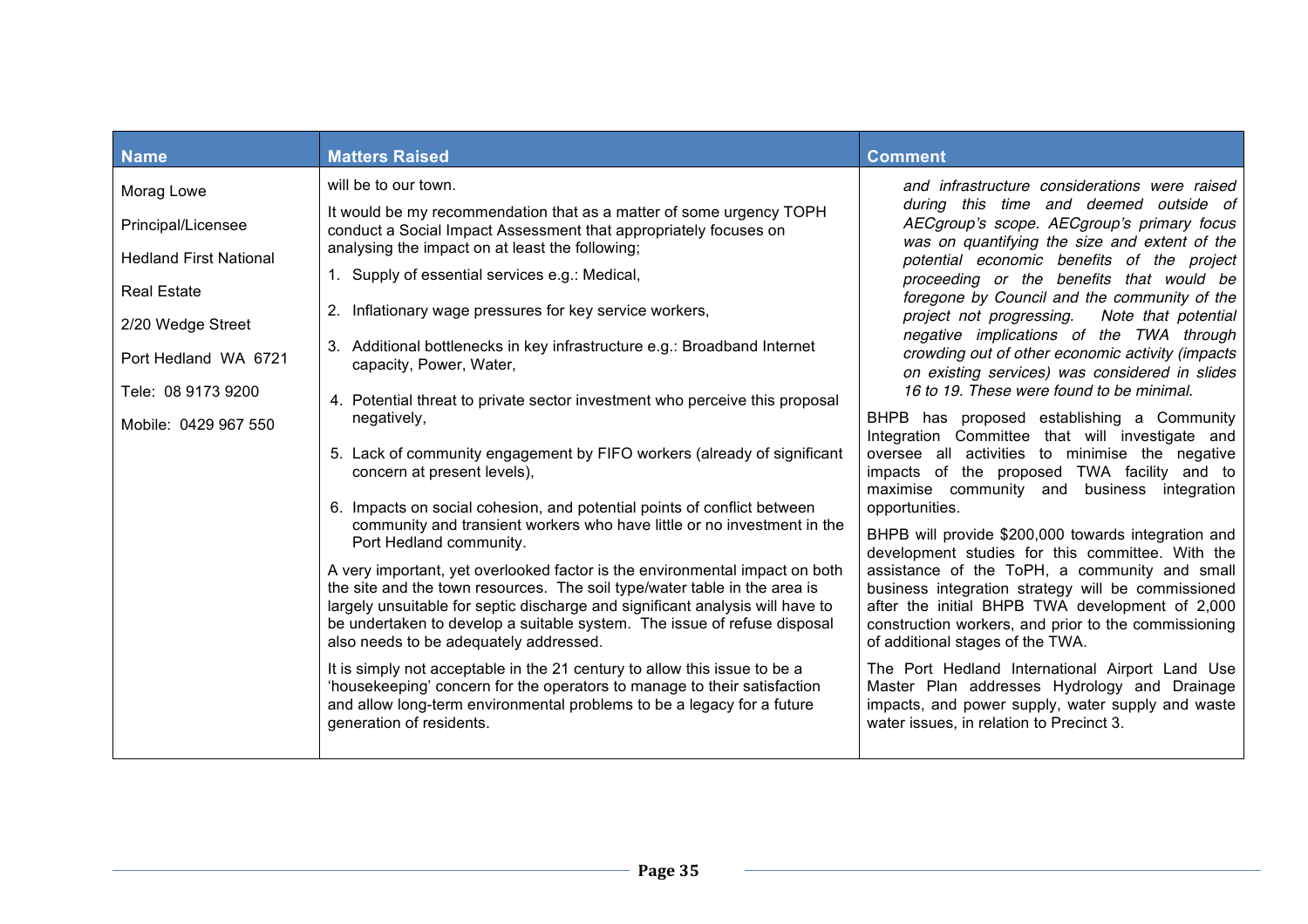| <b>Matters Raised</b>                                                                                                                                                                                                                                                                                                                                                                                                                                                                                                                                                                                                                                                                                                                                                                                                                                                                                                                                                                                                                                                                        | <b>Comment</b>                                                                                                                                                                                                                 |
|----------------------------------------------------------------------------------------------------------------------------------------------------------------------------------------------------------------------------------------------------------------------------------------------------------------------------------------------------------------------------------------------------------------------------------------------------------------------------------------------------------------------------------------------------------------------------------------------------------------------------------------------------------------------------------------------------------------------------------------------------------------------------------------------------------------------------------------------------------------------------------------------------------------------------------------------------------------------------------------------------------------------------------------------------------------------------------------------|--------------------------------------------------------------------------------------------------------------------------------------------------------------------------------------------------------------------------------|
| A concern that needs to be addressed is the impost on the present<br>population of residents for the lack of previous investment in the town, and                                                                                                                                                                                                                                                                                                                                                                                                                                                                                                                                                                                                                                                                                                                                                                                                                                                                                                                                            | The WAPC will assess the subdivision application                                                                                                                                                                               |
| the increased costs of supplying amenities and service for the projected<br>growth in population. The town has suffered from under-investment in                                                                                                                                                                                                                                                                                                                                                                                                                                                                                                                                                                                                                                                                                                                                                                                                                                                                                                                                             | against Development Control Policies 1.1 and 4.1,<br>amongst other State Planning Policies. One of the                                                                                                                         |
| essential services for decades and the huge costs of bringing these<br>services up to standard is now being borne by the present population.                                                                                                                                                                                                                                                                                                                                                                                                                                                                                                                                                                                                                                                                                                                                                                                                                                                                                                                                                 | general principles is that each lot is provided with a<br>standard of public utility services (including sewer)                                                                                                                |
| Whilst the Pilbara Cities initiative will eventually address some of these<br>issues there is a significant time-delay going to be experienced in the short-                                                                                                                                                                                                                                                                                                                                                                                                                                                                                                                                                                                                                                                                                                                                                                                                                                                                                                                                 | appropriate for its intended use. The costs for sewer<br>extension have been included in the Valuers                                                                                                                           |
| to-medium term and it is imperative that Council both acknowledge and<br>address this inequity.                                                                                                                                                                                                                                                                                                                                                                                                                                                                                                                                                                                                                                                                                                                                                                                                                                                                                                                                                                                              | estimates.                                                                                                                                                                                                                     |
| Another concern is the timeframe allowed for formal response to this                                                                                                                                                                                                                                                                                                                                                                                                                                                                                                                                                                                                                                                                                                                                                                                                                                                                                                                                                                                                                         |                                                                                                                                                                                                                                |
| to be addressed by the Town in decades yet the public comment period has                                                                                                                                                                                                                                                                                                                                                                                                                                                                                                                                                                                                                                                                                                                                                                                                                                                                                                                                                                                                                     |                                                                                                                                                                                                                                |
| been little over a month, and especially unacceptable at a time of the year<br>when many of the key stakeholders are exceptionally busy, or even out of<br>town for the month of December. A six-month period would be necessary<br>for all interested parties to analysis, digest and be in a position to have<br>arrived at a well-considered conclusion.                                                                                                                                                                                                                                                                                                                                                                                                                                                                                                                                                                                                                                                                                                                                  |                                                                                                                                                                                                                                |
| It should be noted that the principle of the use of public monies (as any pre-<br>payment for the lease of Lot 35 would become) for the redevelopment of the<br>PHIA has not been explained clearly to the Port Hedland community. While<br>I am very much in favour of a proposed redevelopment of the airport, it is<br>clear that the two principle beneficiaries of such an undertaking would be<br>the airlines, and the resource companies, whose increased demand has<br>largely necessitated the upgrade. The improved level of amenity for the<br>public at an upgraded airport will likely be a secondary benefit to the<br>economic rents enjoyed by the aforementioned stakeholders by this<br>investment. I will assume the TOPH has an appropriate business model in<br>place to ensure that the public will receive an appropriate rate of return on<br>an investment that I believe could otherwise be brought to being by a<br>combination of Federal Government and private sector funding.<br>Finally, I request that this submission is read in conjunction with the one |                                                                                                                                                                                                                                |
|                                                                                                                                                                                                                                                                                                                                                                                                                                                                                                                                                                                                                                                                                                                                                                                                                                                                                                                                                                                                                                                                                              | proposal. What is being proposed is one of the most significant proposals<br>submitted by Serge Doumergue who has provided pertinent and important<br>comment on the valuations supporting and underpinning the Business Plan. |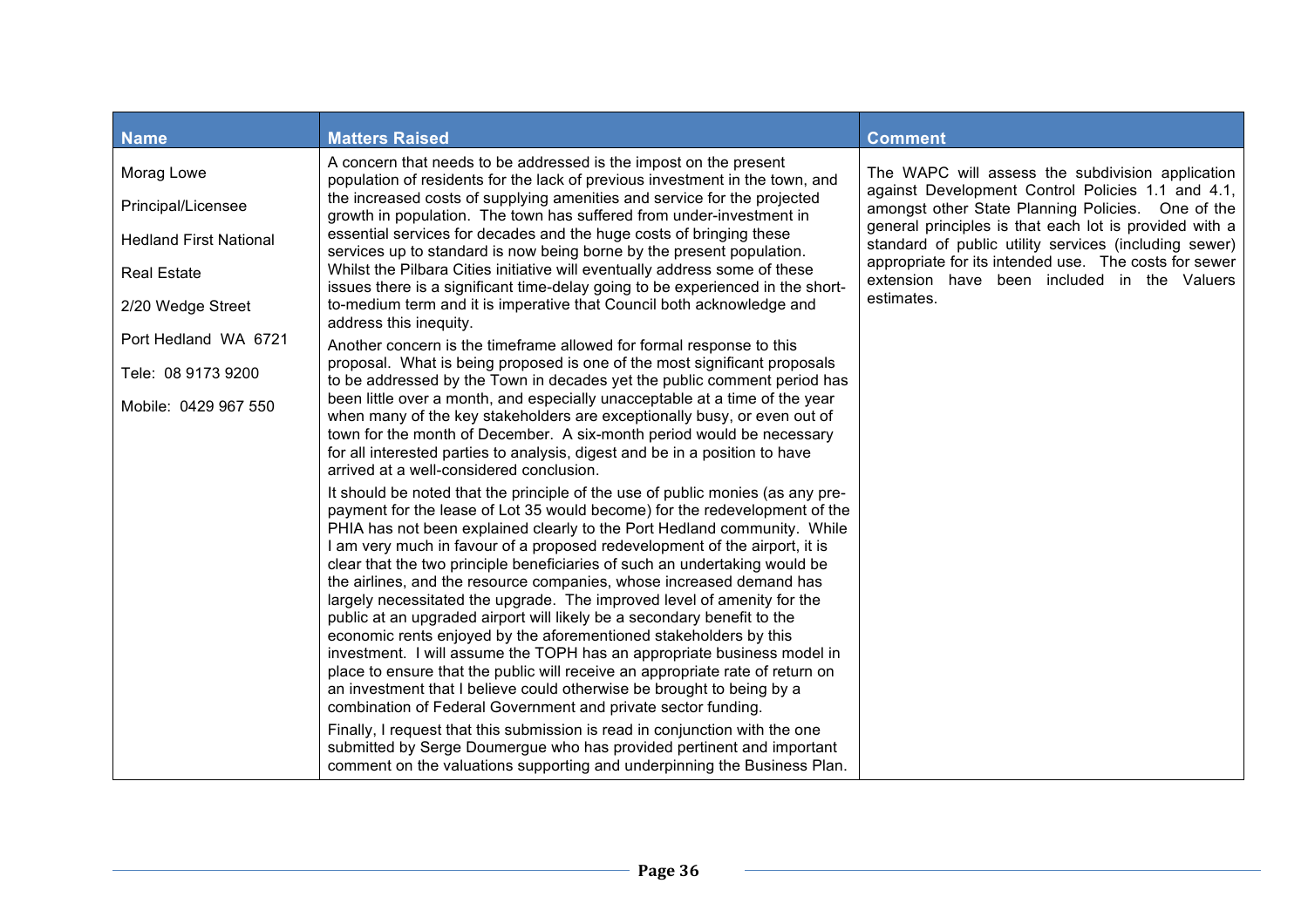| <b>Name</b>                                                                                                                                                                                                                                                                                                                 | <b>Matters Raised</b>                                                                                                                                                                                                                                                                                                                                                                                                                                                                                                                                                                                                                                                                                                                                                                                                                                                                                                                                                                                                                                                                                                                                                                                                                                                                                                                                                                                                                                                                                                                                                                                                                                                                                                                                                                                                                                                                                                                                                                                                                  | <b>Comment</b>                                                                                                                                                                                                                                                                                                                                                                                                                                                                                                                                                                                                                                                                                                                                                                                                                                                                                                                                                                                                                                                                                                                                                                                                                                                                                                                                                                                                                                                                                                         |
|-----------------------------------------------------------------------------------------------------------------------------------------------------------------------------------------------------------------------------------------------------------------------------------------------------------------------------|----------------------------------------------------------------------------------------------------------------------------------------------------------------------------------------------------------------------------------------------------------------------------------------------------------------------------------------------------------------------------------------------------------------------------------------------------------------------------------------------------------------------------------------------------------------------------------------------------------------------------------------------------------------------------------------------------------------------------------------------------------------------------------------------------------------------------------------------------------------------------------------------------------------------------------------------------------------------------------------------------------------------------------------------------------------------------------------------------------------------------------------------------------------------------------------------------------------------------------------------------------------------------------------------------------------------------------------------------------------------------------------------------------------------------------------------------------------------------------------------------------------------------------------------------------------------------------------------------------------------------------------------------------------------------------------------------------------------------------------------------------------------------------------------------------------------------------------------------------------------------------------------------------------------------------------------------------------------------------------------------------------------------------------|------------------------------------------------------------------------------------------------------------------------------------------------------------------------------------------------------------------------------------------------------------------------------------------------------------------------------------------------------------------------------------------------------------------------------------------------------------------------------------------------------------------------------------------------------------------------------------------------------------------------------------------------------------------------------------------------------------------------------------------------------------------------------------------------------------------------------------------------------------------------------------------------------------------------------------------------------------------------------------------------------------------------------------------------------------------------------------------------------------------------------------------------------------------------------------------------------------------------------------------------------------------------------------------------------------------------------------------------------------------------------------------------------------------------------------------------------------------------------------------------------------------------|
| Serge Doumergue<br>Senior Commercial and<br><b>Strata Property Manager</b><br>Director of Commercial<br><b>Sales</b><br>Director of development<br>and off the plan sales.<br><b>Hedland First National</b><br><b>Real Estate</b><br>2/20 Wedge Street<br>Port Hedland WA 6721<br>Tele: 08 9173 9200<br>Mobile:0417 997 937 | In my consideration as a long term resident of Port Hedland and I believe as<br>the most qualified person to have an opinion on commercial property values<br>in Port Hedland and Wedgefield, I believe this valuation is fundamentally<br>flawed, grossly misrepresents the true commercial property market and its<br>true value. It is also my opinion that this valuation is based on a lack of<br>solid research, evidence and includes a degree of bias, possibly by way of<br>instructions received and the selection of properties used as evidence.<br>My opinion is founded by way of expertise in the field, participation in the<br>community and working in Port Hedland. I have specialised in commercial<br>property management and sales in Port Hedland for 6 years. Our agency<br>Hedland First National Real Estate is the leading and most awarded<br>commercial agency in WA and in the top 5 nationally with in the First<br>National Group, which is the largest group of real estate agents in the<br>nation. These awards include, the highest number of commercial listings,<br>gross commissions, and settled sales, to name a few. We are also the lead<br>commercial agency in Port Hedland managing and selling far in excess and<br>the majority of commercial properties.<br>My participation in the community includes, but not limited to:<br>The Airport Development Committee for the Town of Port Hedland<br>Executive member of the Port Hedland Small Business Association<br>٠<br>Executive member of the Port Hedland Chamber of Commerce (second<br>term)<br>The valuation draws attention to a number of sites that are either sold, for<br>sale or leased, bar a few<br>I am the selling agent and the property manager for all these properties,<br>and also agent for Landcorp with a current listing as agent on LIA2 and<br>have participated on the valuation of LIA3 TD1 and TD2. I therefore<br>consider myself to be qualified to have an opinion in respect to this<br>valuation. | Mr D Liggins provided the following comments:-<br>The definition of Market Value is self<br>explanatory and the details of settled property<br>transactions, not conditional Offers, Options or<br>agents opinions, are analysed and weighted<br>taking into consideration current market<br>conditions including supply, demand, zoning<br>approvals etc that Mr Doumergue would be<br>aware.<br>Precinct 3 is a significantly large project in the<br>embryo stage involving Development Costs<br>estimated to be in excess of \$60 million and at<br>the date of valuation to my knowledge not a<br>spade of earth has been turned. There is a lot of<br>work to be done.<br>My valuation, the first of many, assisted the<br>preparation of the Financial Model that inputs all<br>the necessary components to reflect the viability<br>of the project.<br>I have observed the resources boom in the<br>Pilbara and the increases in property values<br>over the last 8 to 10 years and well aware of the<br>continuation of existing and the commencement<br>of new projects<br>In arriving at the respective values of the lots I<br>contacted 2 of the 3 agents I was referred to but<br>I did not call Mr Doumergue for no other reason<br>than in my 38 years as a valuer and licensed<br>agent I find the "dominant agent" in the various<br>locations talk the market up or, as is the case,<br>sales that have occurred and do not support the<br>agents opinion of market value should be<br>disregarded. |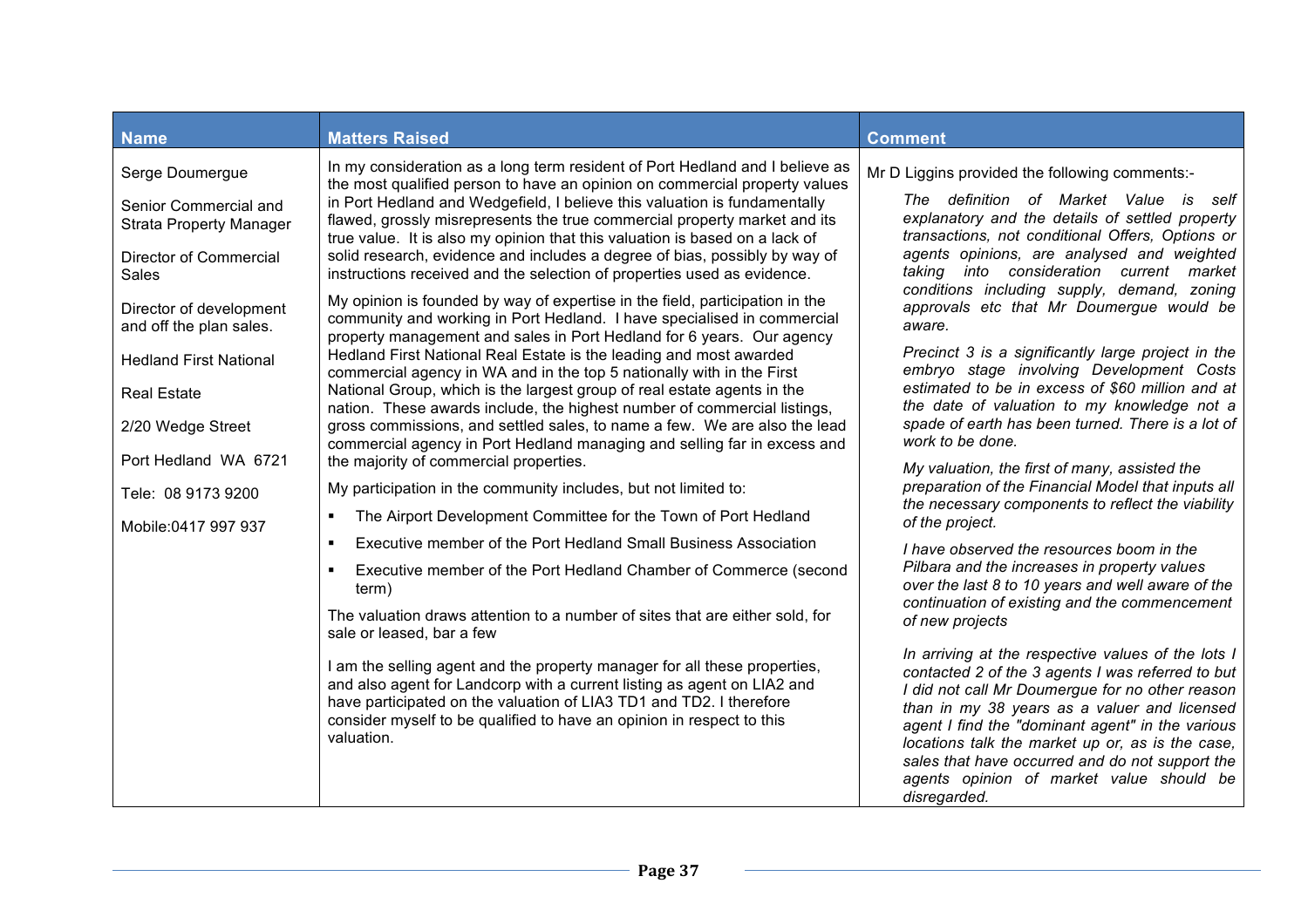| <b>Name</b>                                                                                                                    | <b>Matters Raised</b>                                                                                                                                                                                                                                                                                                                                                                                                                                                                                                                                                                           | <b>Comment</b>                                                                                                                                                                                                                                                                                                                                                                                                                                                                                                                                            |
|--------------------------------------------------------------------------------------------------------------------------------|-------------------------------------------------------------------------------------------------------------------------------------------------------------------------------------------------------------------------------------------------------------------------------------------------------------------------------------------------------------------------------------------------------------------------------------------------------------------------------------------------------------------------------------------------------------------------------------------------|-----------------------------------------------------------------------------------------------------------------------------------------------------------------------------------------------------------------------------------------------------------------------------------------------------------------------------------------------------------------------------------------------------------------------------------------------------------------------------------------------------------------------------------------------------------|
| Serge Doumergue<br>Senior Commercial and<br><b>Strata Property Manager</b><br>Director of Commercial<br><b>Sales</b>           | Upon examination of the stated values in this report it is clear in my opinion<br>that the valuation is to a degree a desk top valuation without knowledge of<br>the subject comparative properties and I must also state at this time that the<br>valuer Mr David Liggins, has never contacted me to discuss the<br>comparative properties, any valuer completing a valuation of this magnitude<br>should have spoken to the agency or person who dominates the market for<br>evidence, trends and facts.                                                                                      | As time progress and it is best for all concerned<br>to periodically review the values as the<br>unknowns are addressed, weighted as the risks<br>reduce to reflect an steady increase in the<br>benchmark values with sufficient capacity to<br>absorb political, environmental and/or economic<br>threats that may eventuate.                                                                                                                                                                                                                           |
| Director of development<br>and off the plan sales.<br><b>Hedland First National</b><br><b>Real Estate</b><br>2/20 Wedge Street | As a serving member of the Town of Port Hedland's Airport Development<br>Committee, I am well aware of the transparency required by act of<br>parliament and the requirements for accurate, factual and unbiased<br>information, with no conflicts of interest or otherwise. This report advises<br>that instructions were received from the CEO of the Town of Port Hedland<br>for assessed values of 1 as is englobo valuation and 2 as if<br>valuations. The basis of the valuations is provided by; but not limited to,<br>The Shire of Port Hedland, Landgate and RPData.                  | The most critical factor in my view which Mr<br>Doumergue is underestimating is the potential<br>Landcorp has in the Precinct 3 lead up time to<br>acquire additional sites and compete head on to<br>the extent that his opinion of lot values will give<br>them a strong case to do what they are directed<br>to do which is to purchase englobo sites<br>(probably in excess of \$80 per square metre)<br>subdividing and connecting services to sell at<br>wholesale or cheap values with conditions.                                                 |
| Port Hedland WA 6721<br>Tele: 08 9173 9200<br>Mobile:0417 997 937                                                              | Below is a list of concerns that I have with this report that I feel is<br>misleading is a misrepresentation of the commercial property sector in Port<br>Hedland:<br>Item $14$ :<br>States" Commercial properties are limited and tightly held" This is largely<br>not true.<br>Commercial properties are bought and sold frequently with many selling 2<br>or 3 times in the last 6 years, vacant commercial property is limited, but this<br>is not stated in this report and this situation is being addressed by<br>Landcorp, who at this moment have the majority of LIA3 and TD1 and TD2 | His opinion of values will greatly assist a<br>Landcorp proposal to the Minister for funds<br>bearing in mind Landcorp are not exactly<br>excited about the Airport land and T of PH<br>intentions. Whoever is instructed to next<br>review the values as the project moves out of<br>the embryo stage can contact Mr Doumergue to<br>correct the details on properties he refers to<br>e.g. where the tenants own the improvements,<br>buildings are termite infested and what the sale<br>price was for 7 Trig and 16 Murrena assuming it<br>sells etc. |
|                                                                                                                                | still available for sale. This can further be supported by the fact the<br>Hedland First National is one of the lead listing and selling agents in the<br>state and nationally.                                                                                                                                                                                                                                                                                                                                                                                                                 | In Projects where the sale vales have been<br>"over assessed" causing reductions at future<br>reviews create uncertainties and should be<br>avoided.                                                                                                                                                                                                                                                                                                                                                                                                      |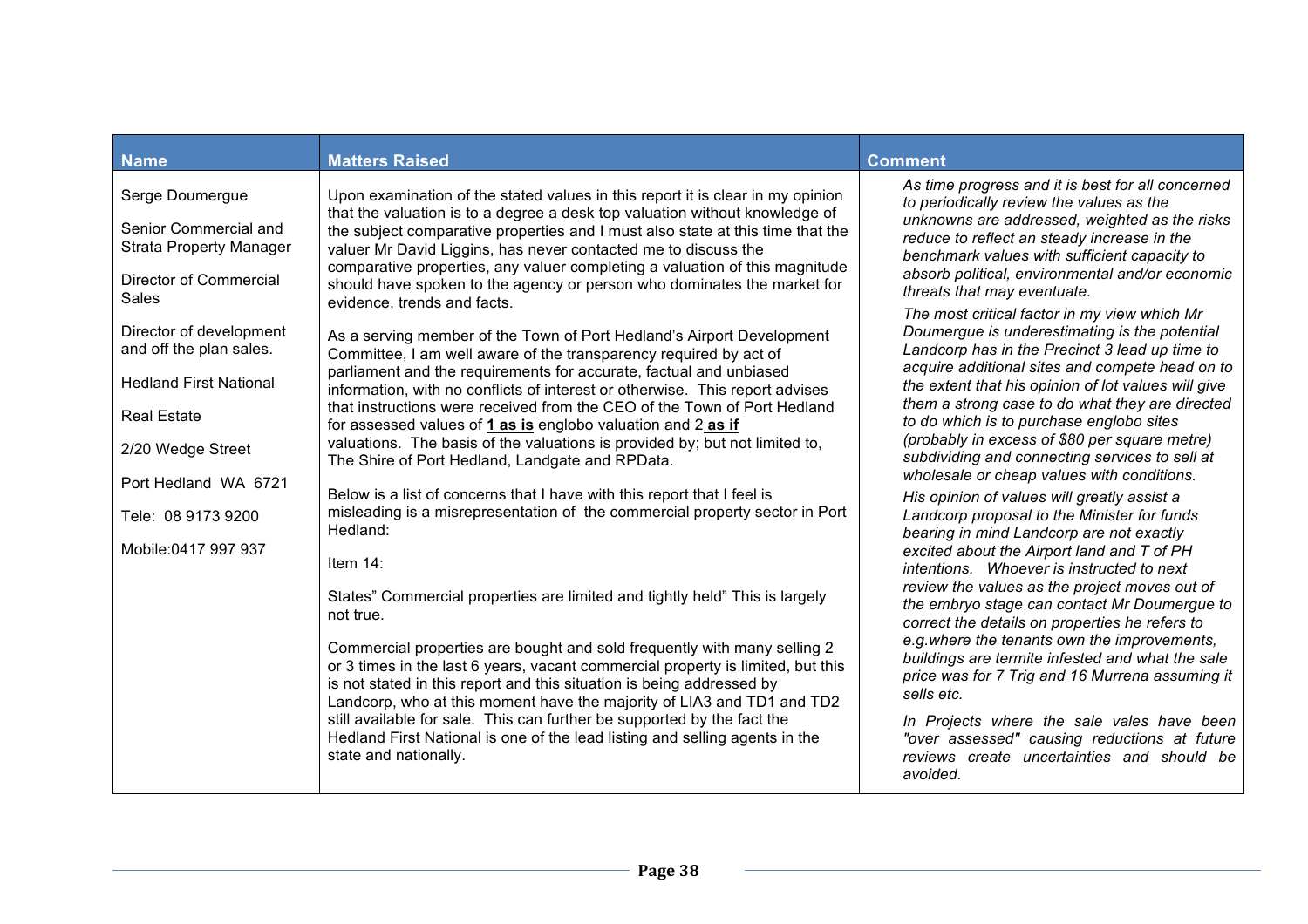| <b>Name</b>                                                | <b>Matters Raised</b>                                                                                                                                                                                                                                                             | <b>Comment</b>                                                                                                                                                                                                                                                                                            |
|------------------------------------------------------------|-----------------------------------------------------------------------------------------------------------------------------------------------------------------------------------------------------------------------------------------------------------------------------------|-----------------------------------------------------------------------------------------------------------------------------------------------------------------------------------------------------------------------------------------------------------------------------------------------------------|
| Serge Doumergue                                            | Item $15(1)$ :                                                                                                                                                                                                                                                                    | I accept my assessment of values are<br>conservative and in hindsight I should have<br>contacted Mr Doumergue which may have<br>avoided his submission but my opinion of values<br>has not altered and will not alter<br>until unconditional commitments are confirmed<br>and the unknowns are addressed. |
| Senior Commercial and<br><b>Strata Property Manager</b>    | This states that the values of the 21 light industrial lots are \$252 to \$260 ex<br>GST per meter squared and that the 19 transport lots from \$173 to \$240 ex<br>GST.                                                                                                          |                                                                                                                                                                                                                                                                                                           |
| Director of Commercial<br>Sales<br>Director of development | The report fails significantly to state that these selling prices do not<br>represent market, they represent the discounted price at which Landcorp as<br>a government land agency sells these lots. The report also states that only                                             |                                                                                                                                                                                                                                                                                                           |
| and off the plan sales.                                    | 13 of the 40 lots are sold, thus does not support the statement in clause 14<br>of limited commercial lots.                                                                                                                                                                       |                                                                                                                                                                                                                                                                                                           |
| <b>Hedland First National</b><br><b>Real Estate</b>        | <b>Sales Evidence used:</b>                                                                                                                                                                                                                                                       |                                                                                                                                                                                                                                                                                                           |
| 2/20 Wedge Street                                          | Lot 500 Iron Ore Street.                                                                                                                                                                                                                                                          |                                                                                                                                                                                                                                                                                                           |
| Port Hedland WA 6721                                       | Sold to Landcorp for \$80/m2.                                                                                                                                                                                                                                                     |                                                                                                                                                                                                                                                                                                           |
| Tele: 08 9173 9200                                         | This sale should be disregarded as it is a sale between one state of<br>WA department and another.                                                                                                                                                                                |                                                                                                                                                                                                                                                                                                           |
| Mobile:0417 997 937                                        | 10 Peawah:                                                                                                                                                                                                                                                                        |                                                                                                                                                                                                                                                                                                           |
|                                                            | Sold for \$2.8m in August 2010. Evidence was a year old at time of valuation<br>and should have been revalued as a stand-alone valuation to be included<br>as evidence. I completed an appraisal for the purpose of sale on this<br>property on Sep 2011 and the value was \$4.5m |                                                                                                                                                                                                                                                                                                           |
|                                                            | Again this evidence should be disregarded.                                                                                                                                                                                                                                        |                                                                                                                                                                                                                                                                                                           |
|                                                            |                                                                                                                                                                                                                                                                                   |                                                                                                                                                                                                                                                                                                           |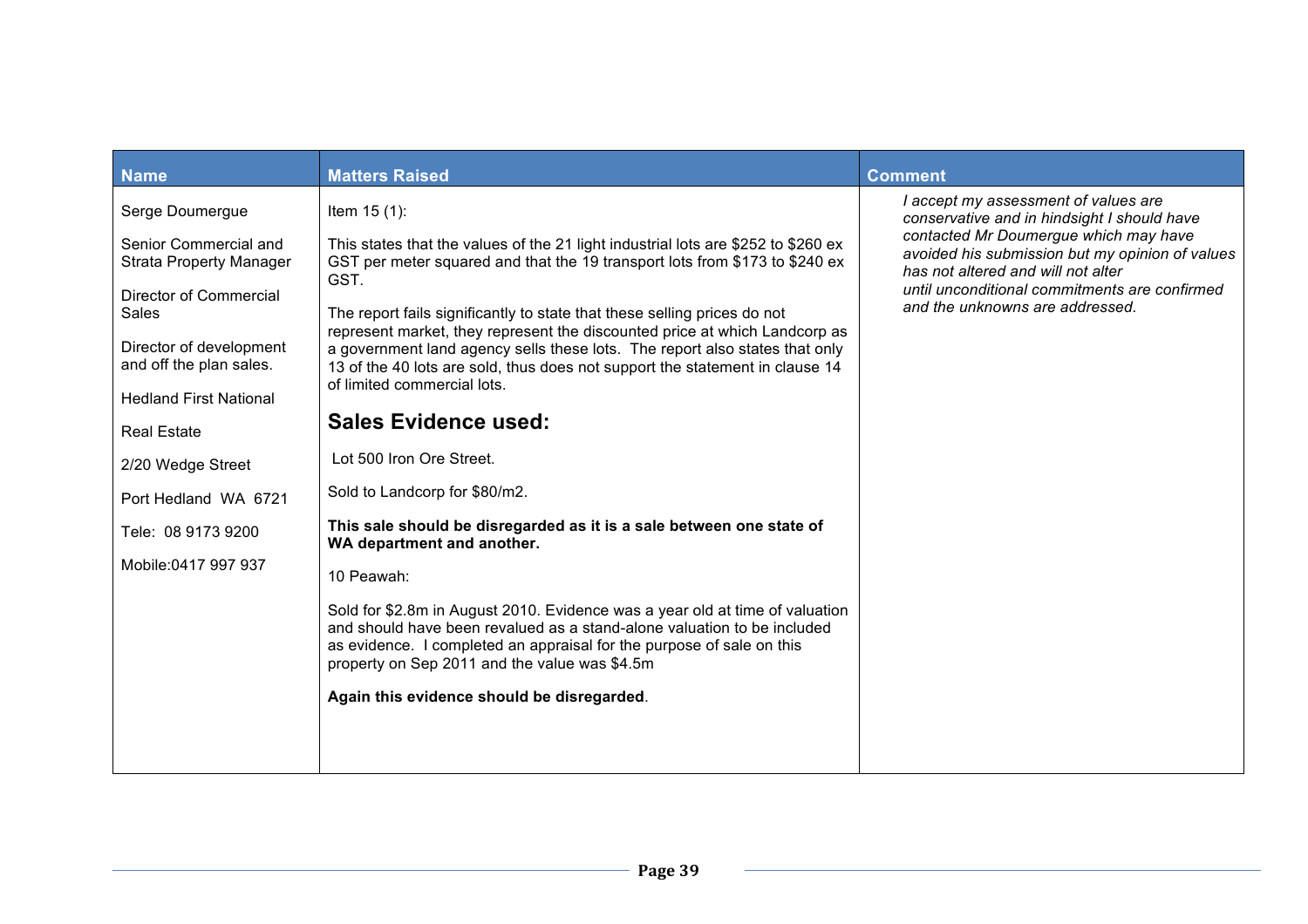| <b>Name</b>                                        | <b>Matters Raised</b>                                                                                                                                                                                                                | <b>Comment</b> |
|----------------------------------------------------|--------------------------------------------------------------------------------------------------------------------------------------------------------------------------------------------------------------------------------------|----------------|
| Serge Doumergue                                    | 8 Murrena:                                                                                                                                                                                                                           |                |
| Senior Commercial and<br>Strata Property Manager   | Sold for \$5.75m and states including transportable buildings and<br>infrastructure. I sold this property, it was sold as vacant land value and the<br>buildings and infrastructure belonged to the tenant and were not part of this |                |
| Director of Commercial<br><b>Sales</b>             | sale.                                                                                                                                                                                                                                |                |
| Director of development<br>and off the plan sales. | Thus the square meter rate is wrong and the particulars of the sale are<br>wrong and this evidence should also be disregarded.                                                                                                       |                |
| <b>Hedland First National</b>                      | 7 Trig and 16 Murrena:                                                                                                                                                                                                               |                |
| <b>Real Estate</b>                                 | Sold for \$3.3m and the report states substantial improvements and now for<br>sale for \$4.4m. Again I sold this property and have relisted it. This property                                                                        |                |
| 2/20 Wedge Street                                  | is sold for land value as the improvements are either not approved by<br>council or the are termite ridden and the seller is about to apply for                                                                                      |                |
| Port Hedland WA 6721                               | demolition of all buildings. Again the m2 analysis is flawed and should be<br>disregarded.                                                                                                                                           |                |
| Tele: 08 9173 9200                                 | 4 Trig:                                                                                                                                                                                                                              |                |
| Mobile:0417 997 937                                | A private sale, recently appraised at over \$3m.                                                                                                                                                                                     |                |
|                                                    | At almost a year old this sale does not represent current market.                                                                                                                                                                    |                |
|                                                    | 30 Pinnacles:                                                                                                                                                                                                                        |                |
|                                                    | Sold Dec 2010 at \$3m.                                                                                                                                                                                                               |                |
|                                                    | I sold this property, it was for auction for \$3.6M and sold for \$3m, because<br>this site had issues and required the sheds to be completely refurbished.<br>Essentially selling for land value and a small improvement amount.    |                |
|                                                    | Again the analysis is incorrect and too old and should not be used as<br>evidence.                                                                                                                                                   |                |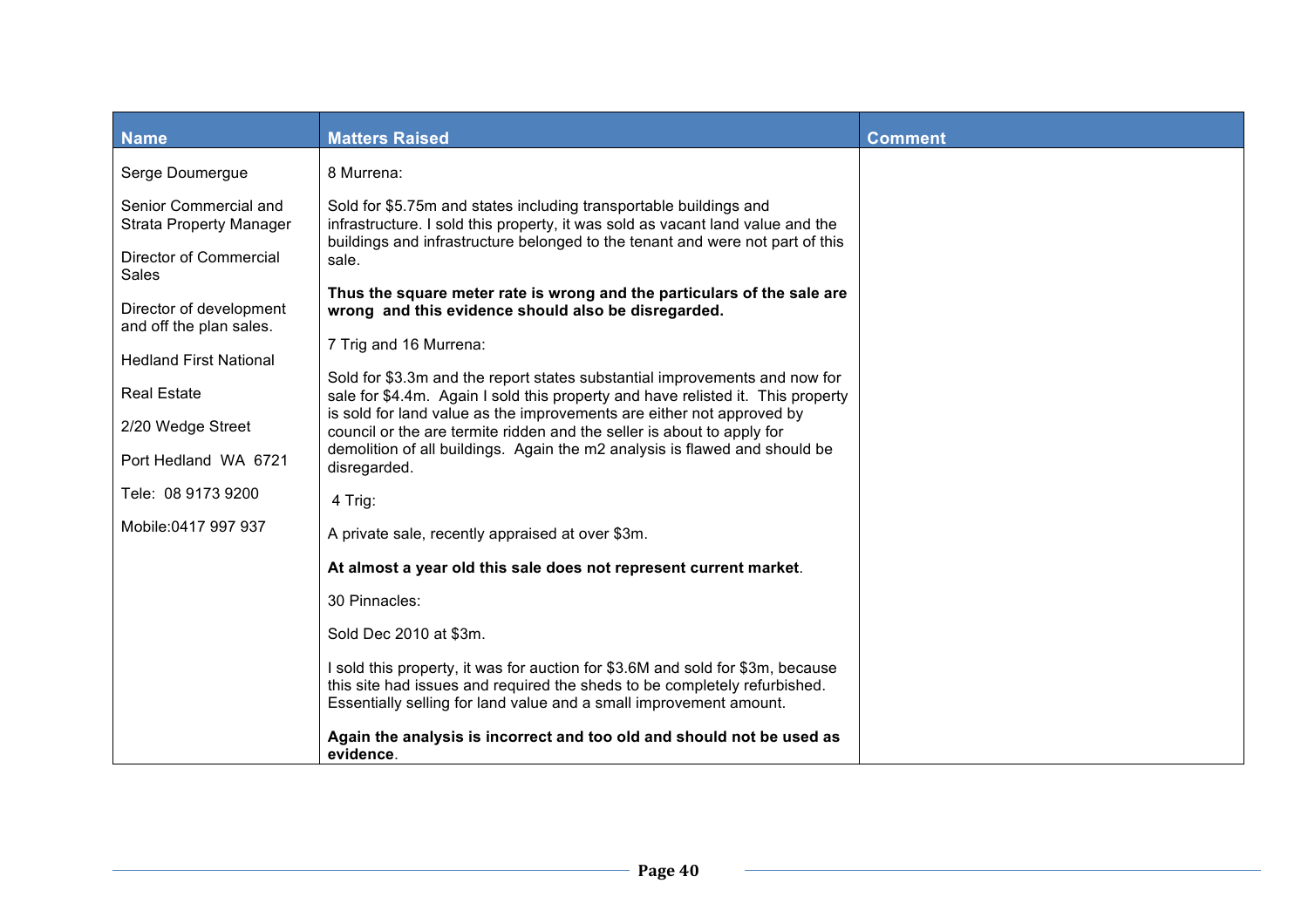| <b>Name</b>                                             | <b>Matters Raised</b>                                                                                                                                                                                                                                                                                                                                                                                                                                                                                                                                                                                                      | <b>Comment</b> |
|---------------------------------------------------------|----------------------------------------------------------------------------------------------------------------------------------------------------------------------------------------------------------------------------------------------------------------------------------------------------------------------------------------------------------------------------------------------------------------------------------------------------------------------------------------------------------------------------------------------------------------------------------------------------------------------------|----------------|
| Serge Doumergue                                         | 34 Pinnacles:                                                                                                                                                                                                                                                                                                                                                                                                                                                                                                                                                                                                              |                |
| Senior Commercial and<br><b>Strata Property Manager</b> | For sale at \$1.8M, stating a well-designed 200m2 shed and care takers unit<br>and that the m2 rate seems to be in excess of market.                                                                                                                                                                                                                                                                                                                                                                                                                                                                                       |                |
| Director of Commercial<br><b>Sales</b>                  | The analysis falls to note that the care takers unit is built partly within the<br>shed and thus is not well designed or functional, the analysis also fails to<br>mention the existence of a lease and that the basis of pricing included the<br>return of that lease.                                                                                                                                                                                                                                                                                                                                                    |                |
| Director of development<br>and off the plan sales.      | Again a flawed analysis that should be disregarded.                                                                                                                                                                                                                                                                                                                                                                                                                                                                                                                                                                        |                |
| <b>Hedland First National</b>                           | 10 Sandhill:                                                                                                                                                                                                                                                                                                                                                                                                                                                                                                                                                                                                               |                |
| <b>Real Estate</b>                                      | For sale \$3.3m, price set by owner and has sold for \$2.85m returning near<br>10%. Buildings generally in poor condition and tenant has requested<br>purchaser to build new buildings.                                                                                                                                                                                                                                                                                                                                                                                                                                    |                |
| 2/20 Wedge Street                                       | As before a flawed analysis and this evidence should be disregarded.                                                                                                                                                                                                                                                                                                                                                                                                                                                                                                                                                       |                |
| Port Hedland WA 6721                                    | 17 Manganese:                                                                                                                                                                                                                                                                                                                                                                                                                                                                                                                                                                                                              |                |
| Tele: 08 9173 9200<br>Mobile:0417 997 937               | This evidence is a very strong argument of how this valuation is so flawed.<br>The valuation states a 19,057m2 vacant block representing \$398m2 sold for<br>\$780,000. This block is actually 8002m2 and sold on 21/0211 for \$3.63m<br>and included improvements of a 500m2 shed. Being an LIA1 Landcorp lot<br>this valuer should have known that the block could not sell as vacant under<br>the terms and conditions of the original sales contract until such time as a<br>shed was built and Landcorp lifted its caveat on the property if a shed was<br>not built the land had to be surrendered back to Landcorp. |                |
|                                                         | This evidence MUST be disregarded.                                                                                                                                                                                                                                                                                                                                                                                                                                                                                                                                                                                         |                |
|                                                         | <b>Rental Evidence used:</b>                                                                                                                                                                                                                                                                                                                                                                                                                                                                                                                                                                                               |                |
|                                                         | Evidence of rental values used for this valuation was:                                                                                                                                                                                                                                                                                                                                                                                                                                                                                                                                                                     |                |
|                                                         | 110 and 111 Pinnacles street and 103 Oxide Way all at \$15,000 net per<br>month, returning up to 28%.                                                                                                                                                                                                                                                                                                                                                                                                                                                                                                                      |                |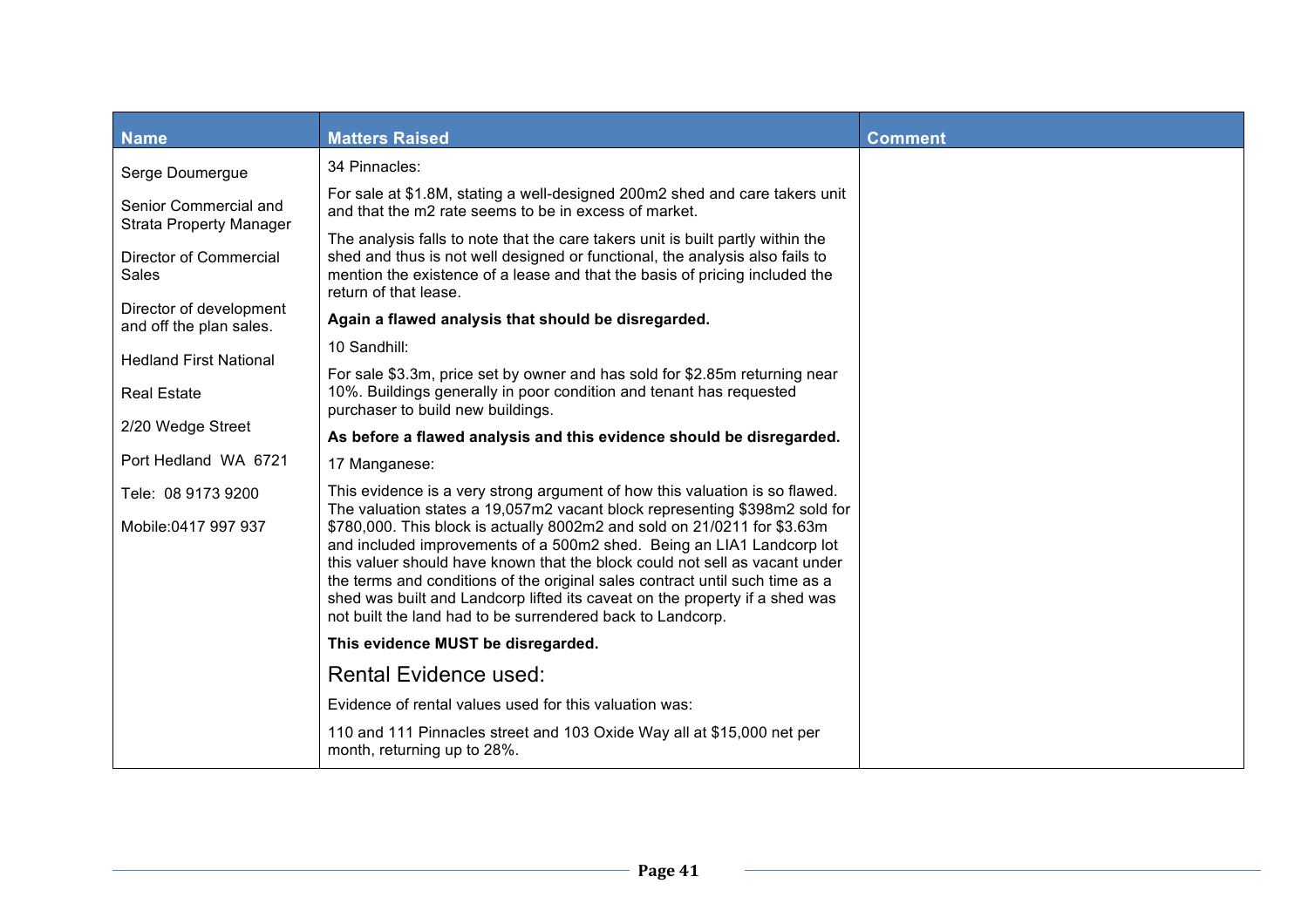| <b>Name</b>                                                                                                                                                                                                                       | <b>Matters Raised</b>                                                                                                                                                                                                                                                                                                                                                                                                                                                                                                                                                                                                                                                                                                                                                                                                                                                                                                                                  | <b>Comment</b> |
|-----------------------------------------------------------------------------------------------------------------------------------------------------------------------------------------------------------------------------------|--------------------------------------------------------------------------------------------------------------------------------------------------------------------------------------------------------------------------------------------------------------------------------------------------------------------------------------------------------------------------------------------------------------------------------------------------------------------------------------------------------------------------------------------------------------------------------------------------------------------------------------------------------------------------------------------------------------------------------------------------------------------------------------------------------------------------------------------------------------------------------------------------------------------------------------------------------|----------------|
| Serge Doumergue<br>Senior Commercial and<br><b>Strata Property Manager</b><br>Director of Commercial<br><b>Sales</b><br>Director of development<br>and off the plan sales.<br><b>Hedland First National</b><br><b>Real Estate</b> | The valuer has missed the fact that 110 and 111 Pinnacles street are<br>actually 110 and 111 Iron Ore Street both have plans on internet on the<br>advertising and both have returns of 10% based on capitalized cost. As for<br>103 if you read the advertising it states that the owner will build a shed to<br>your design and will negotiate the rent which will be at a capitalization rate<br>of 10%.<br>I also manage all three of these properties and have been assisting the new<br>owners to develop them. If the valuer had rung me I would have advised<br>him the only rental determination model we use for new properties is 10% of<br>capitalized value. If he had also studied investment properties for sale and<br>current rentals, annualized them he would have calculated that almost<br>everyone is at 10% other than some older properties that still have<br>detrimental leases attached to them, such as 10 Sandhill above. |                |
|                                                                                                                                                                                                                                   | For the purpose of this valuation the entire rental evidence presented                                                                                                                                                                                                                                                                                                                                                                                                                                                                                                                                                                                                                                                                                                                                                                                                                                                                                 |                |
| 2/20 Wedge Street                                                                                                                                                                                                                 | should be disregarded.                                                                                                                                                                                                                                                                                                                                                                                                                                                                                                                                                                                                                                                                                                                                                                                                                                                                                                                                 |                |
| Port Hedland WA 6721                                                                                                                                                                                                              | <b>Summary</b>                                                                                                                                                                                                                                                                                                                                                                                                                                                                                                                                                                                                                                                                                                                                                                                                                                                                                                                                         |                |
| Tele: 08 9173 9200<br>Mobile:0417 997 937                                                                                                                                                                                         | Having read the valuation and associated documents I will provide a more<br>accurate snap shot of the commercial values in Port Hedland.                                                                                                                                                                                                                                                                                                                                                                                                                                                                                                                                                                                                                                                                                                                                                                                                               |                |
|                                                                                                                                                                                                                                   | I would like to clearly state at this point that my intention is not to increase<br>the prices of any proposed sales or leases but to draw to the attention of the<br>CEO and councillors that the information in this valuation is in part<br>fundamentally flawed, poorly researched and possible laden with errors.                                                                                                                                                                                                                                                                                                                                                                                                                                                                                                                                                                                                                                 |                |
|                                                                                                                                                                                                                                   | Response to conclusions of valuation:                                                                                                                                                                                                                                                                                                                                                                                                                                                                                                                                                                                                                                                                                                                                                                                                                                                                                                                  |                |
|                                                                                                                                                                                                                                   | A:                                                                                                                                                                                                                                                                                                                                                                                                                                                                                                                                                                                                                                                                                                                                                                                                                                                                                                                                                     |                |
|                                                                                                                                                                                                                                   | considerations:                                                                                                                                                                                                                                                                                                                                                                                                                                                                                                                                                                                                                                                                                                                                                                                                                                                                                                                                        |                |
|                                                                                                                                                                                                                                   | If these considerations where indeed taken the valuation would not contain<br>so many errors.                                                                                                                                                                                                                                                                                                                                                                                                                                                                                                                                                                                                                                                                                                                                                                                                                                                          |                |
|                                                                                                                                                                                                                                   |                                                                                                                                                                                                                                                                                                                                                                                                                                                                                                                                                                                                                                                                                                                                                                                                                                                                                                                                                        |                |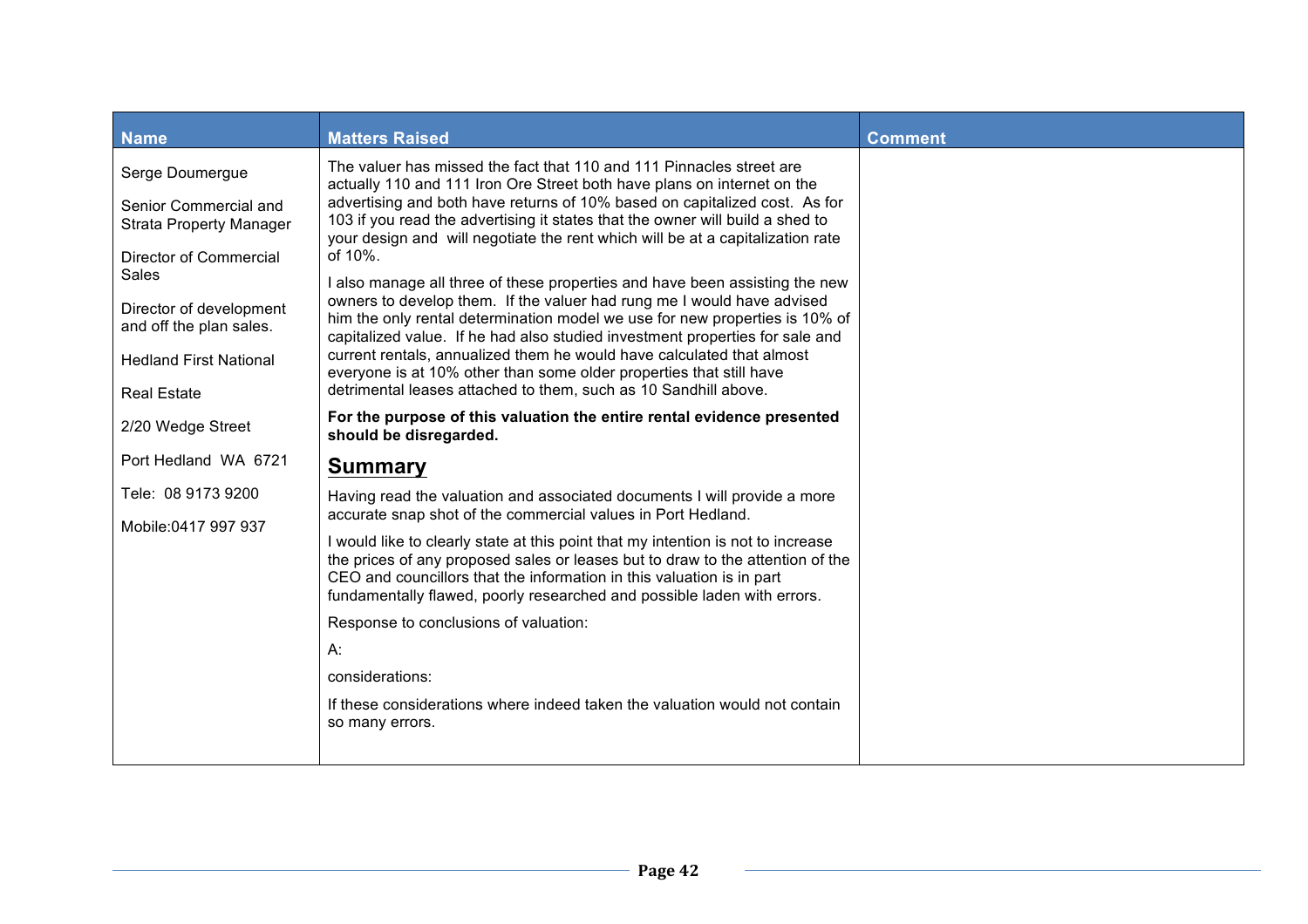| <b>Name</b>                                             | <b>Matters Raised</b>                                                                                                                                                                     | <b>Comment</b> |
|---------------------------------------------------------|-------------------------------------------------------------------------------------------------------------------------------------------------------------------------------------------|----------------|
| Serge Doumergue                                         | If the valuer had called the agents involved in the sales and leases then the<br>valuer would have known the factors in the pricing and sale price of each lot                            |                |
| Senior Commercial and<br><b>Strata Property Manager</b> | and would have made considerations for the 2 land value. If the valuer is<br>not required to divulge to the agent what he is valuing, thus confidentiality<br>would have been maintained. |                |
| Director of Commercial<br><b>Sales</b>                  | B:                                                                                                                                                                                        |                |
| Director of development                                 | 24 Lots, recommendation \$200 - \$275 per m2.                                                                                                                                             |                |
| and off the plan sales.                                 | This is at a rate less than Landcorp who are required to bring to market<br>cheaper land and why should the Town of Port Hedland be discounting land                                      |                |
| <b>Hedland First National</b>                           | by almost 50% of market.                                                                                                                                                                  |                |
| <b>Real Estate</b>                                      | Recent sales such as 13 Leehey, a 2096m2 lot with buildings to be<br>demolished have sold and settled for \$500m2 plus GST for the land                                                   |                |
| 2/20 Wedge Street                                       | component and 4 Yanana a 2126m2 lot with very old buildings also recently<br>sold and settled at \$490m2 for the land component. Both were financed                                       |                |
| Port Hedland WA 6721                                    | both were valued and valued at that price, yet the recommendation of this<br>valuation is to sell similar at \$200/m2. The majority of sales occur in the                                 |                |
| Tele: 08 9173 9200                                      | \$440 to \$500 price range for smaller bocks, I would recommend selling at<br>the lower end of current market at \$440/m2                                                                 |                |
| Mobile:0417 997 937                                     | The prices DO NOT compare with lots in Wedgefield as stated.                                                                                                                              |                |
|                                                         | C:                                                                                                                                                                                        |                |
|                                                         | Lot 9 and 10, sell for \$200 - \$275 for sizes of 10,0162 and 29,918.                                                                                                                     |                |
|                                                         | As above a lot of approx. 100002 should be sold at \$440/m2 and as per<br>other sales such a 8 Murrena St when analysed correctly at \$300/m2.                                            |                |
|                                                         | D:                                                                                                                                                                                        |                |
|                                                         | Lot 12 of 29,918m2 recommendation at \$150/m2, again why not at market<br>of \$300/m2                                                                                                     |                |
|                                                         | $E$ and $F$ :                                                                                                                                                                             |                |
|                                                         | I believe another valuer should be appointed to revalue these lots, with<br>precise clean instructions that do not favour any party.                                                      |                |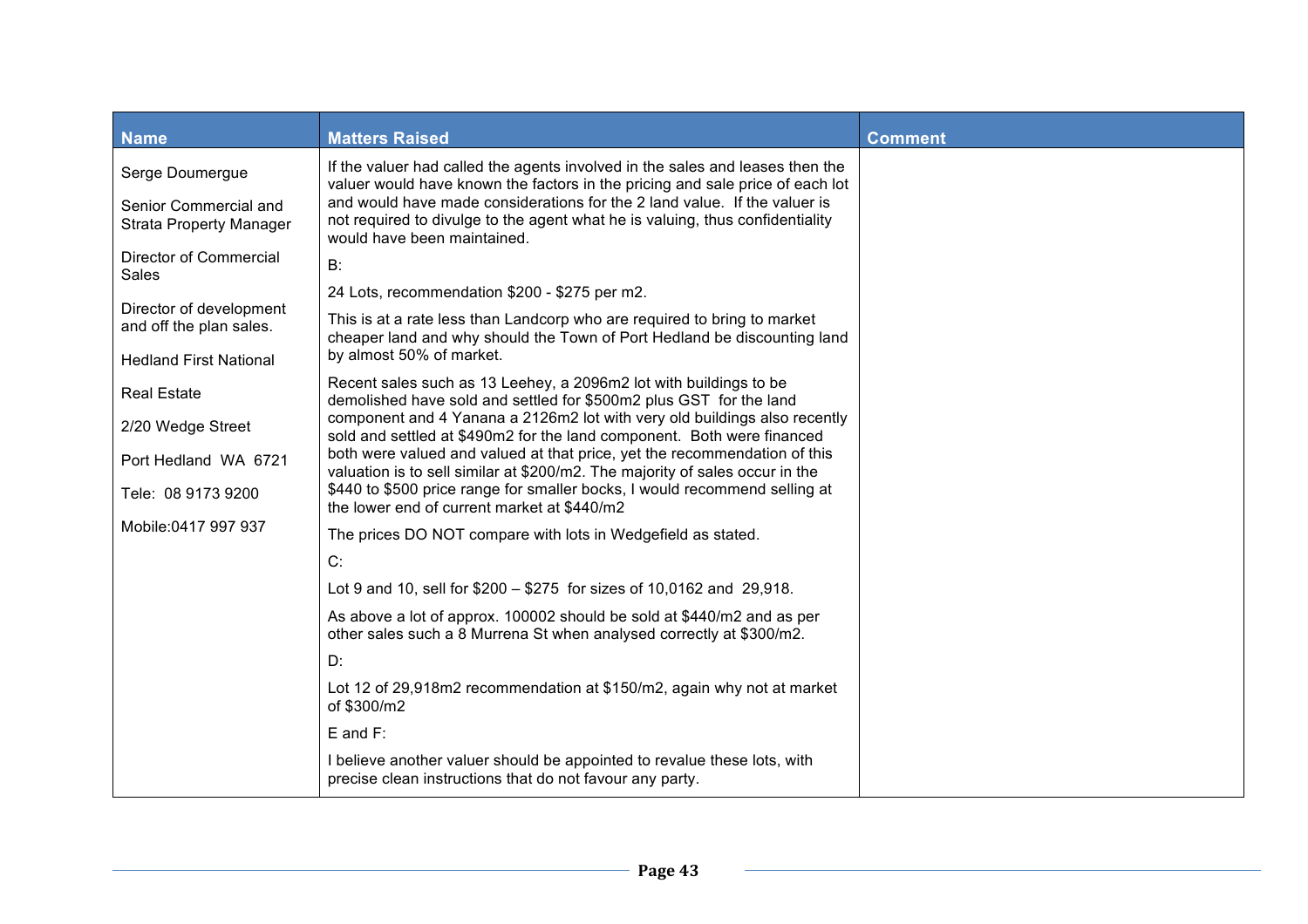| <b>Name</b>                                             | <b>Matters Raised</b>                                                                                                                                                                                                                   | <b>Comment</b> |
|---------------------------------------------------------|-----------------------------------------------------------------------------------------------------------------------------------------------------------------------------------------------------------------------------------------|----------------|
| Serge Doumergue                                         | G:                                                                                                                                                                                                                                      |                |
| Senior Commercial and<br><b>Strata Property Manager</b> | Lots 3, 35, 36 These lots are the perfect lots to transform into 20,000/m2<br>lease sites for bulky goods such as Bunnings, a new Home Hardware or<br>Woolworths Master Hardware and the like.                                          |                |
| Director of Commercial<br>Sales                         | Pricing to be ideally at a 10% of capital cost to develop the site or by<br>negotiation if needed. These lots should remain the property of the Town of<br>Port Hedland and be an income stream for the Airport.                        |                |
| Director of development<br>and off the plan sales.      | H and $\mathsf{I}$ :                                                                                                                                                                                                                    |                |
| <b>Hedland First National</b>                           | As per E and F need to be revalued by another valuer.                                                                                                                                                                                   |                |
| <b>Real Estate</b>                                      | These recommendations are purely in keeping with market, but as council is<br>bound to adopt the recommendations of a suitably qualified valuer I think<br>that council have been misguided and need to have the proposal revalued.     |                |
| 2/20 Wedge Street                                       | The evidence analysis provided has been demonstrated as flawed and                                                                                                                                                                      |                |
| Port Hedland WA 6721                                    | especially in respect to 17 Manganese completely inaccurate and un-<br>researched considering the caveat requirements on the lot by                                                                                                     |                |
| Tele: 08 9173 9200                                      | Landcorp. Council would be, I believe in breach to the Act to accept this<br>valuation when such large errors have been highlighted. A project of such                                                                                  |                |
| Mobile:0417 997 937                                     | significance and great value to Port Hedland cannot be risked by such<br>discrepancies and another valuation must be undertaken. I also believe<br>that the Town of Port Hedland should request a refund in full for this<br>valuation. |                |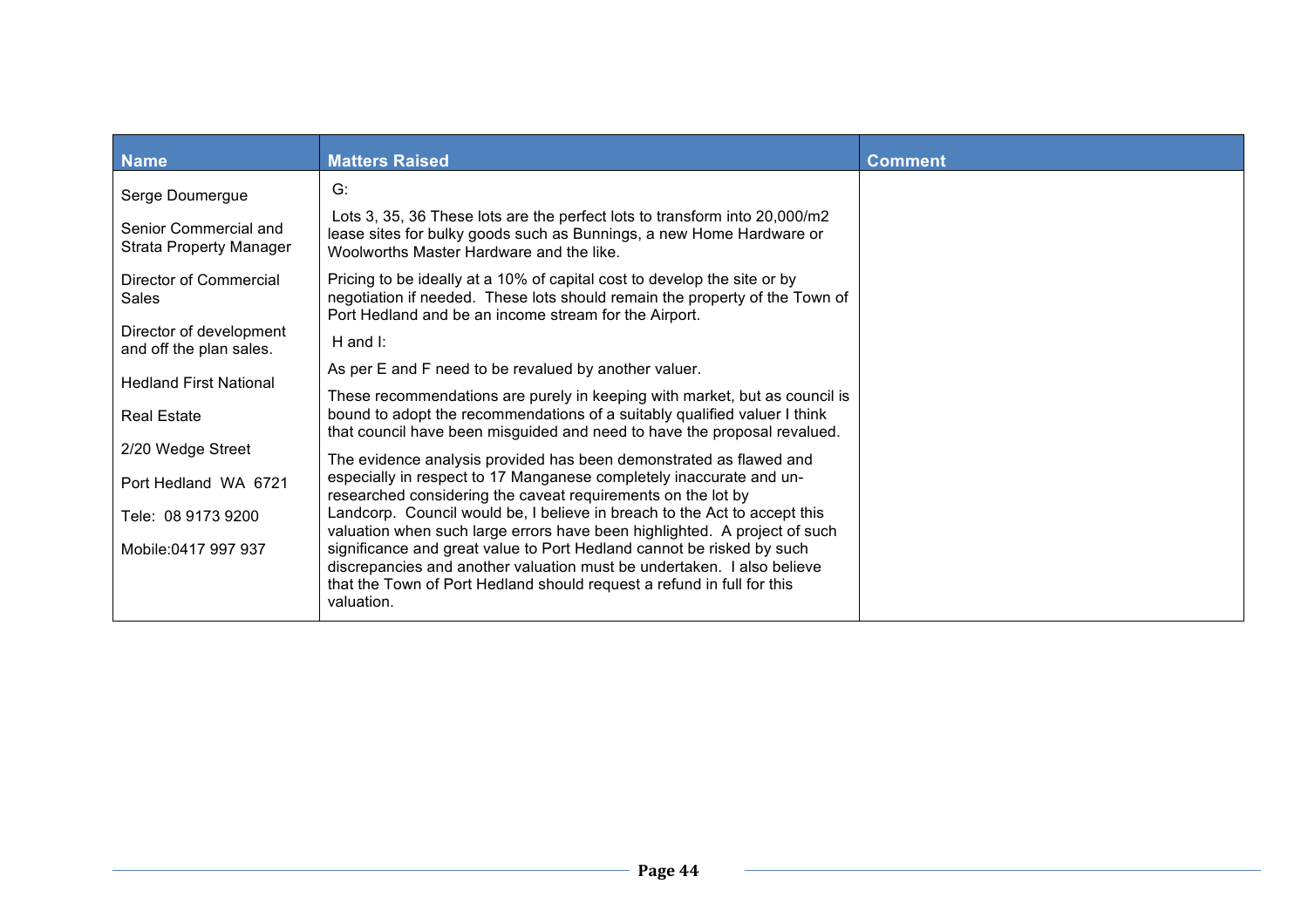| <b>Name</b>                                                                                                                                                                                                                   | <b>Matters Raised</b>                                                                                                                                                                                                                                                                                                                                                                                                                                                                                                                                                                                                                                                                                                                                                                                                                                                                                                                                                                                                                                                                                                                                                                                                                                                                                                                                                                                                                                                                                            | <b>Comment</b>                                                                                                                                                                                                                                                                                                                                                                                                                                                                                               |
|-------------------------------------------------------------------------------------------------------------------------------------------------------------------------------------------------------------------------------|------------------------------------------------------------------------------------------------------------------------------------------------------------------------------------------------------------------------------------------------------------------------------------------------------------------------------------------------------------------------------------------------------------------------------------------------------------------------------------------------------------------------------------------------------------------------------------------------------------------------------------------------------------------------------------------------------------------------------------------------------------------------------------------------------------------------------------------------------------------------------------------------------------------------------------------------------------------------------------------------------------------------------------------------------------------------------------------------------------------------------------------------------------------------------------------------------------------------------------------------------------------------------------------------------------------------------------------------------------------------------------------------------------------------------------------------------------------------------------------------------------------|--------------------------------------------------------------------------------------------------------------------------------------------------------------------------------------------------------------------------------------------------------------------------------------------------------------------------------------------------------------------------------------------------------------------------------------------------------------------------------------------------------------|
| Zabia Chmielewski<br>Project Officer<br>Home and Community<br>Care<br><b>WACHS PILBARA</b><br>PMB 12, South<br>Hedland WA 6721<br>Tele: 9174 1079<br>Mobile: 0439 929 585<br>Email:<br>Zabia.Chmielewski@health.<br>wa.gov.au | Thank you for the opportunity to comment on the Precinct 3 scheme. While<br>the magnitude of the proposal is to be commended, I'm actually appalled at<br>another huge TWA transient worker accommodation being proposed. Port<br>Hedland already have a number of increase work camps, and while we<br>have some new things to show for it, I think we have actually contracted in<br>services / shops businesses closing.<br>I can see that the shire would like to increase options for the International<br>airport, including a transport and bulk handling site, as well as take the<br>opportunity to develop the land with funds from BHPB however I would like<br>to see more permanent housing options guaranteed in the mix or as a<br>component to the plan for the precinct to proceed.<br>While Port Hedland is aiming to be a city status, I fear we will be a ghost<br>town, a facade in the midst of dust and huge compounded camps.<br>We might look like we have the trapping of a nice new town but we won't<br>actually have the permanent residency here that goes to make up<br>'community'. As you would know, endless studies have shown that<br>'community' adds many things to a town including security and well-being<br>as well as increased participation in regard for a living, social and cultural<br>environment.<br>The shire still only has less than 6,000 rateable properties.<br>What happened to the idea of integrating the work force into living here in<br>Hedland? | As the projects are completed and brought on line<br>there will be the need to house permanent<br>operational staff.<br>BHPB is seeking approval from the State<br>Government for the outer harbour project under the<br>existing Goldsworthy State Agreement. The ToPH<br>has successfully advocated that this include the<br>requirements for a community development plan and<br>local content plan. The State has supported this<br>proposal and recently amended legislation to require<br>these plans. |
|                                                                                                                                                                                                                               | -It wasn't that long ago that both BHP and FMG had both made huge<br>commitments to employ and support a local workforce. These appear to be<br>broken promises, put up at a time to gain approval for expansion projects<br>and then changed in line with their agendas. I'm also worried that the FIFO<br>work force will actually be greater than the number of permanent residents<br>and the pressures will that create on already limited facilities.                                                                                                                                                                                                                                                                                                                                                                                                                                                                                                                                                                                                                                                                                                                                                                                                                                                                                                                                                                                                                                                      |                                                                                                                                                                                                                                                                                                                                                                                                                                                                                                              |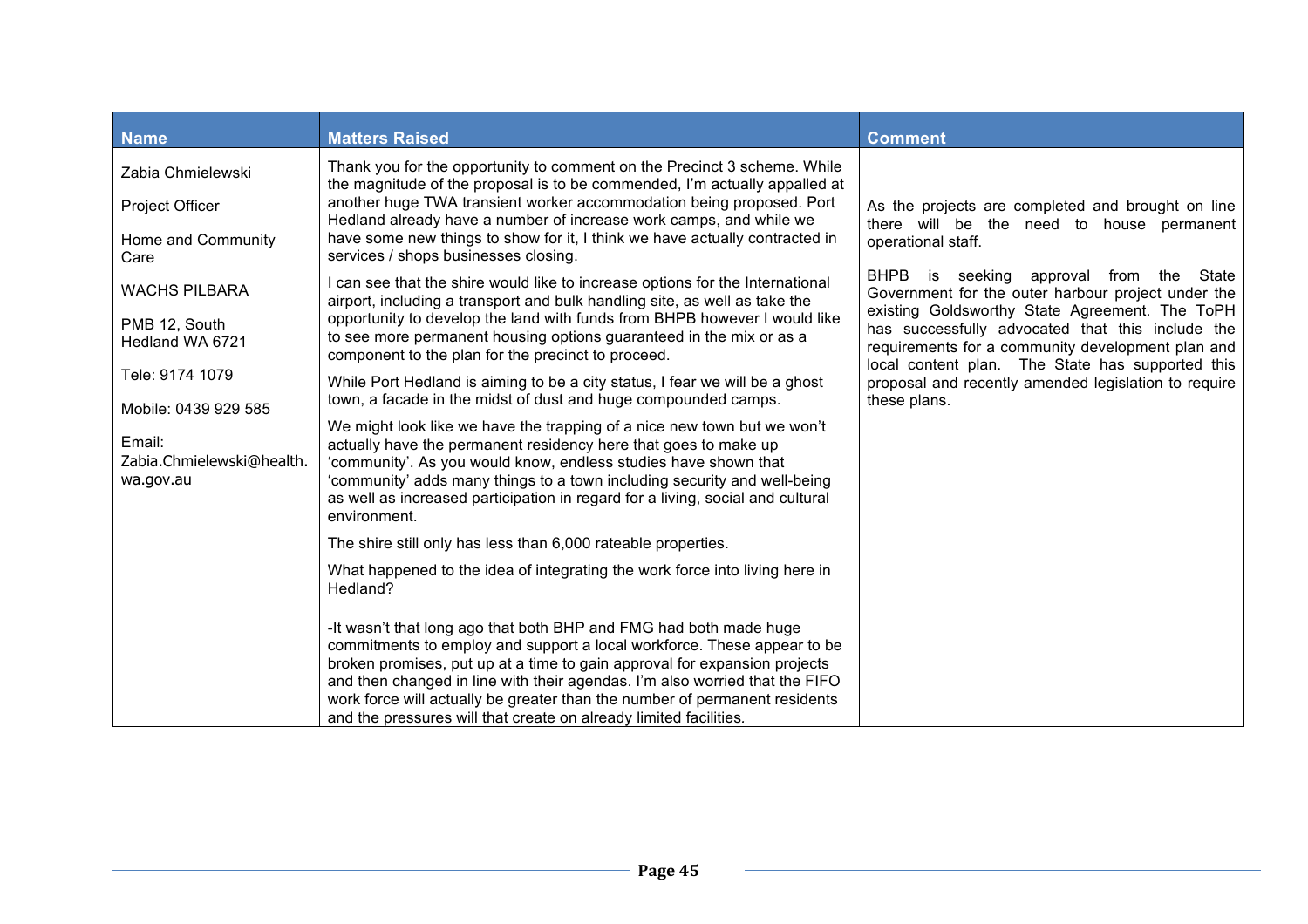| <b>Name</b>                                                  | <b>Matters Raised</b>                                                                                                                                                                                                                                                                                                                                                                | <b>Comment</b>                                                                                                                                                                                                                                                               |
|--------------------------------------------------------------|--------------------------------------------------------------------------------------------------------------------------------------------------------------------------------------------------------------------------------------------------------------------------------------------------------------------------------------------------------------------------------------|------------------------------------------------------------------------------------------------------------------------------------------------------------------------------------------------------------------------------------------------------------------------------|
| A.A. Carter<br>J. Van Uden                                   | I wish to lodge an objection against the proposed development on Town of<br>Port Hedland land at the International Airport.                                                                                                                                                                                                                                                          |                                                                                                                                                                                                                                                                              |
| <b>Carter Agencies</b>                                       | I do not agree we dispose of any airport land to developers, especially<br>identified as a warehouse. I consider the proposal should be on the same<br>basis as a campsite lease for ten years.                                                                                                                                                                                      | Only Lot 34 is proposed to be sold to BHPB for the<br>purpose of a warehouse facility; with Lot 35 being<br>leased to BHPB for a TWA. The remaining proposed                                                                                                                 |
| <b>BUSINESS AGENTS,</b><br>CONSULTANTS,                      | The financial benefit can still be retained as the lease valuation is indicated<br>as \$100 per square metre which is \$1 Million more than the proposed                                                                                                                                                                                                                             | lots will undergo a separate disposal process once<br>the Certificates of Title have been created. Disposal<br>includes sale or lease and will be subject to a Council                                                                                                       |
| 6 Anderson Street<br>Port Hedland WA 6721<br>Tele: 917 31086 | freehold transaction, and we still have the option of 3 by 5 year extensions.<br>My other concerns relate to the \$40 Million payment. Is this a non-<br>returnable payment in the event that the outer harbour is not completed, or<br>the economic situation deteriorates in the purchase of product, and the<br>project is delayed or deferred? What happens to the buildings and | decision.<br>The business plan proposes prepayments of the<br>lease fee for Lot 35 of \$31M, and \$9M for the sale of<br>Lot 34 to BHPB; with a condition that the funds be                                                                                                  |
|                                                              | improvements at the conclusion of the ten years and BHP do not wish to<br>extend their option? Are they removed, or willed to Town of Port Hedland,<br>or sold to a third party?                                                                                                                                                                                                     | utilised to assist in funding the redevelopment of<br>PHIA.<br>The business plan indicates that the \$31<br>million is a prepayment of the lease and that the \$9                                                                                                            |
|                                                              | As this project is for the outer harbour programme, I can not realistically<br>foreshadow a TWA camp for 25 years. Why would you wish to include 3 x<br>5 year extensions in your business programme?                                                                                                                                                                                | million for the proposed sale of Lot 34 is only payable<br>upon execution of the relevant contract and prior to<br>the issue of a Certificate of Title. The ToPh has                                                                                                         |
|                                                              | I understand these options are subject to negotiations with council, however<br>no indication of the final distribution of these assets is shown on the<br>business plan. A social impact study has not been implemented and is<br>certainly a necessary requirement for such an imposition on our town's<br>future planning.                                                        | advised that neither of these payments are<br>dependent upon whether the Outer Harbour is<br>completed or otherwise. The business plan does not<br>mention what happens to the buildings and<br>improvements at the end of the lease, inclusive of<br>exercising of options. |
|                                                              |                                                                                                                                                                                                                                                                                                                                                                                      |                                                                                                                                                                                                                                                                              |
|                                                              |                                                                                                                                                                                                                                                                                                                                                                                      |                                                                                                                                                                                                                                                                              |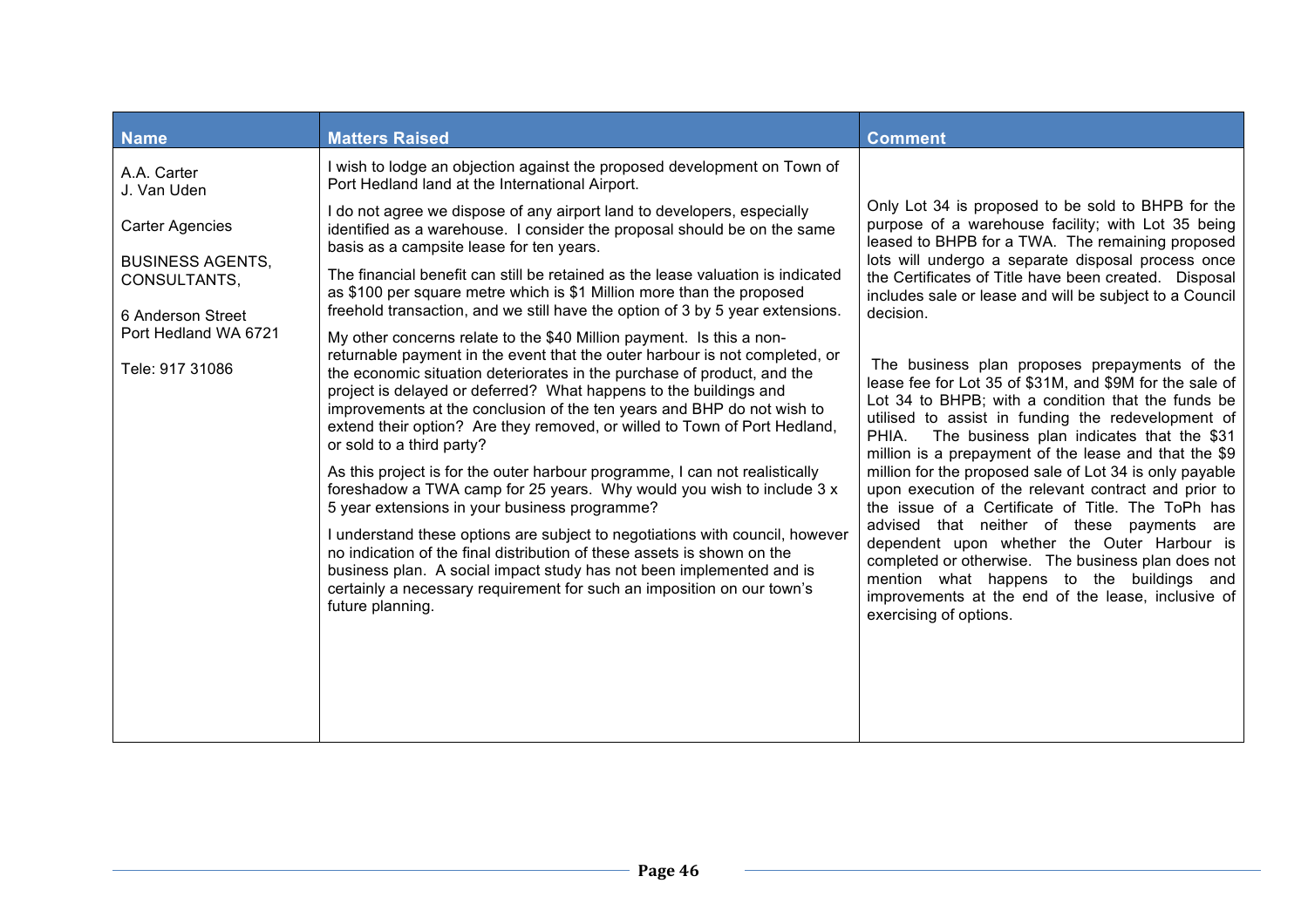| <b>Name</b>                                                              | <b>Matters Raised</b>                                                                                                                                                                                                                                                                                                                                                                                                                                                                                                                                                                                 | <b>Comment</b>                                                                                                                                                                                    |
|--------------------------------------------------------------------------|-------------------------------------------------------------------------------------------------------------------------------------------------------------------------------------------------------------------------------------------------------------------------------------------------------------------------------------------------------------------------------------------------------------------------------------------------------------------------------------------------------------------------------------------------------------------------------------------------------|---------------------------------------------------------------------------------------------------------------------------------------------------------------------------------------------------|
| Ford Murray<br>Fortescue Metals Group                                    | This letter report provides the Town of Port Hedland with comment following<br>our read of the "Business Plan for the Development of Precinct 3' (the Plan)<br>in Port Hedland.                                                                                                                                                                                                                                                                                                                                                                                                                       |                                                                                                                                                                                                   |
| Level 2<br>87 Adelaide Terrace,<br>East Perth WA 6004<br>Tele: 6218 8888 | Fortescue Metals Group Limited supports the concept of Transient Worker<br>Accommodation (TWA) for construction purposes and understands the<br>drivers behind this initiative between BHP Billiton and the Town of Port<br>Hedland. We welcome local government's appreciation of the difference<br>between the imperative of housing a short term construction workforce and<br>this being different from the longer term aspiration of accommodating an<br>operations workforce in accordance with the Pilbara Cities Vision.<br>Measures such as proposed on Lot 35 (TWA proposal) will assist in |                                                                                                                                                                                                   |
| Email: fmgl@fmgl.com.au                                                  | alleviating the current catch-22 nexus between increasing housing<br>shortages and inadequate temporary housing to accommodate the workers<br>necessary to remedy the situation.                                                                                                                                                                                                                                                                                                                                                                                                                      | BHPB has proposed establishing a Community<br>Integration Committee that will investigate and                                                                                                     |
|                                                                          | Fortescue recommends four important items of further consideration prior to<br>Council formalizing its decision pertinent to Lot 35.                                                                                                                                                                                                                                                                                                                                                                                                                                                                  | oversee all activities to minimise the negative<br>impacts of the proposed TWA facility and to<br>maximise community and business integration                                                     |
|                                                                          | 1. Social Impact of 6,000 person TWA:                                                                                                                                                                                                                                                                                                                                                                                                                                                                                                                                                                 | opportunities.                                                                                                                                                                                    |
|                                                                          | If TWA's are correctly operated and managed, potential social impacts can<br>be minimal. However, the Business Paper does not elaborate in this<br>respect.                                                                                                                                                                                                                                                                                                                                                                                                                                           | BHPB will provide \$200,000 towards integration and<br>development studies for this committee. With the<br>assistance of the ToPH, a community and small                                          |
|                                                                          | In the normal course of events, workers residing in such facilities have shift<br>practice and work obligations that, when linked to their fly-in and fly-out<br>arrangements, tend to preclude them from overburdening the current urban<br>fabric and social circumstances of a Township, which in Port Hedland's<br>instance is already feeling the strain.                                                                                                                                                                                                                                        | business integration strategy will be commissioned<br>after the initial BHPB TWA development of 2,000<br>construction workers, and prior to the commissioning<br>of additional stages of the TWA. |
|                                                                          | However, if proper TWA management and facilities are not satisfactory and<br>the workers accommodated within the TWA have shift patterns including<br>successive roster days-off; then there may be a propensity for adverse<br>social impact.                                                                                                                                                                                                                                                                                                                                                        |                                                                                                                                                                                                   |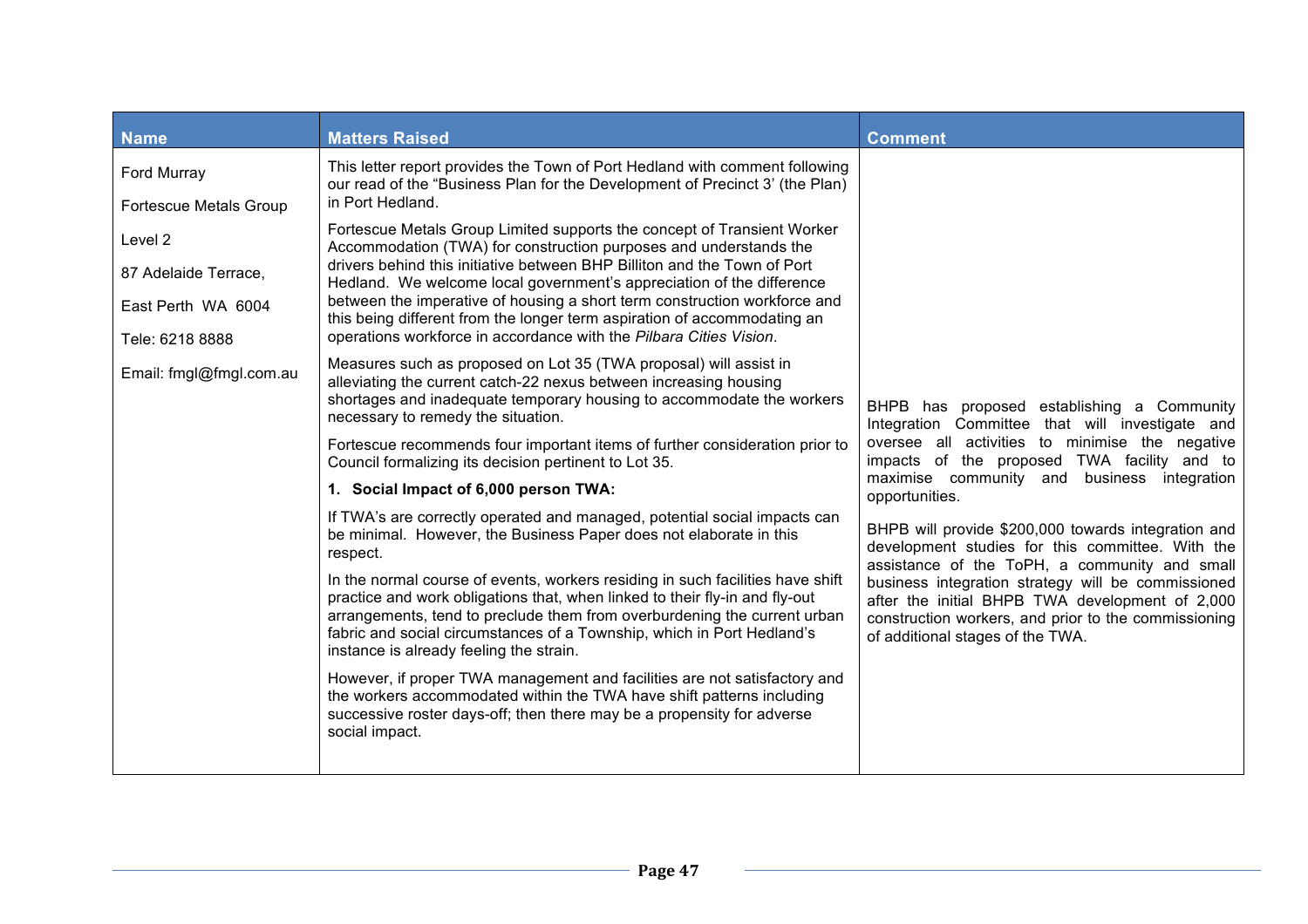| <b>Name</b>                                                                                                                                         | <b>Matters Raised</b>                                                                                                                                                                                                                                                                                                                                                                                                                                                                                                                                                                                                                                                                                                                                                                                                     | <b>Comment</b>                                                                                                                                                                                                                                                                                                                                                                       |
|-----------------------------------------------------------------------------------------------------------------------------------------------------|---------------------------------------------------------------------------------------------------------------------------------------------------------------------------------------------------------------------------------------------------------------------------------------------------------------------------------------------------------------------------------------------------------------------------------------------------------------------------------------------------------------------------------------------------------------------------------------------------------------------------------------------------------------------------------------------------------------------------------------------------------------------------------------------------------------------------|--------------------------------------------------------------------------------------------------------------------------------------------------------------------------------------------------------------------------------------------------------------------------------------------------------------------------------------------------------------------------------------|
| Ford Murray<br><b>Fortescue Metals Group</b><br>Level 2<br>87 Adelaide Terrace,<br>East Perth WA 6004<br>Tele: 6218 8888<br>Email: fmgl@fmgl.com.au | Assessing and mitigating potential social side effects is a critical task that<br>needs to be completed prior to approval.<br><b>Recommendation 1:</b><br>That Council initiates an independent social impact assessment as a<br>condition before approval of the Development application.<br><b>Recommendation 2:</b><br>That the TWA Development Approval includes a condition of approval in<br>words to the effect requiring independently certified best-practice<br>management, accommodation, and in-house facilities sufficient to meet the<br>needs of its resident workers. At commencement and throughout the life of<br>the TWA facility, its operation is subject to a current certificate to operate<br>issued by Council in accordance with independent certification.<br>2. Lifespan of 6,000 person TWA: | BHPB is seeking approval from the State<br>Government for the outer harbour project under the<br>existing Goldsworthy State Agreement. The ToPH<br>has successfully advocated that this include the<br>requirements for a community development plan and<br>local content plan. The State has supported this<br>proposal and recently amended legislation to require<br>these plans. |
|                                                                                                                                                     | The life-span and operational/tenure arrangements of the TWA proposed on<br>Lot 35 are not clearly defined.<br>TWA's such as proposed are acceptable only as a short-term necessity for<br>construction purposes because of a lack of alterative worker<br>accommodation.<br>Ten years appears longer than what should be necessary to remedy the<br>current situation justifying such a measure as proposed for Lot 35.<br><b>Recommendation 3:</b><br>That the TWA Development approval includes a condition of approval in<br>words to the effect that its ongoing operation and certificate to operate is<br>justified on an annual basis after its initial five years of operation and that<br>this assessment is transparent and open to the public.                                                                | The business plan provides for an initial term of 10<br>years, with 3 options of five year extensions.<br>Therefore the lifespan, based on demand for the<br>TWA, could be as short as 10 years, or for a<br>maximum of 25 years.                                                                                                                                                    |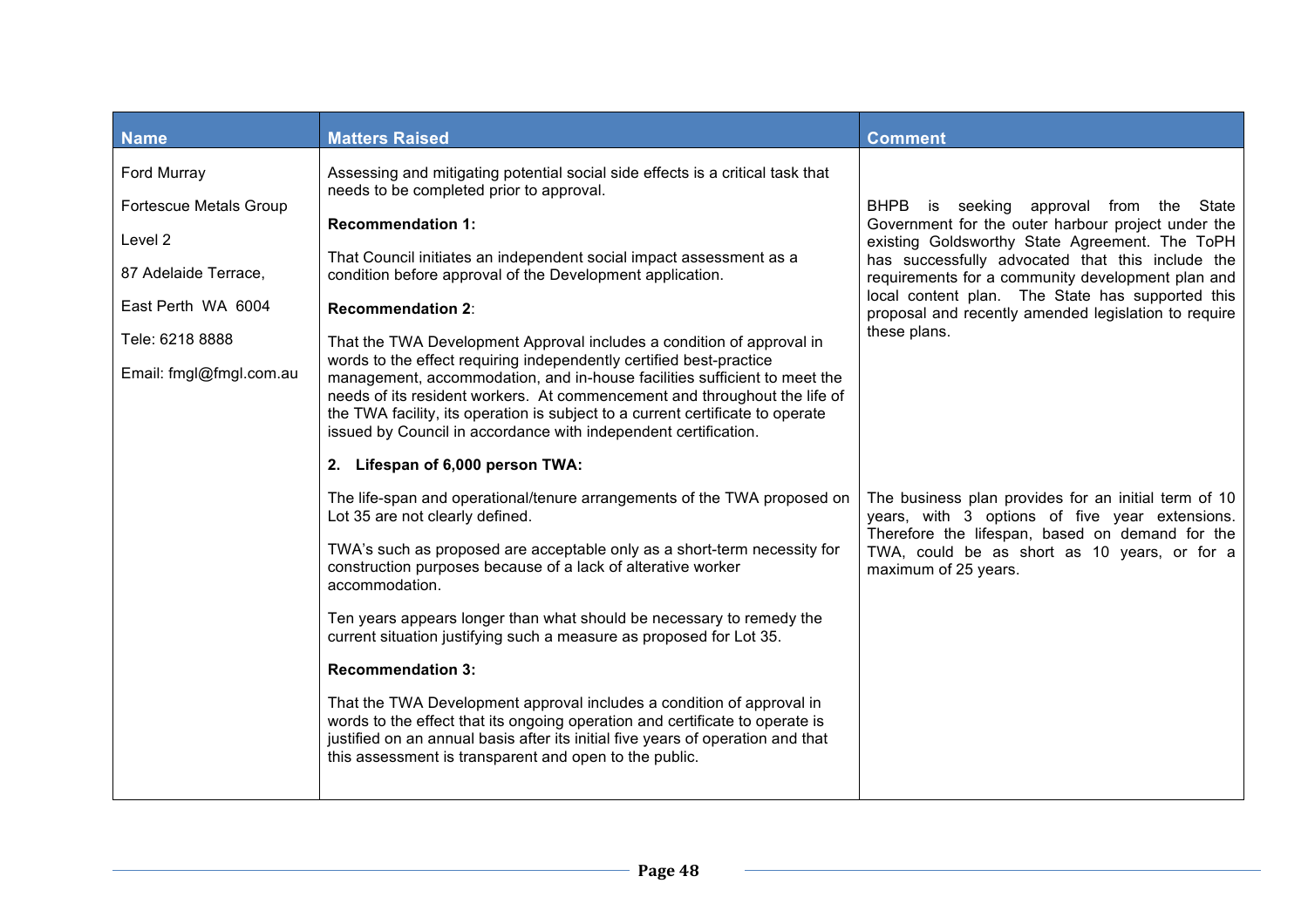| <b>Name</b>                                                                                                                          | <b>Matters Raised</b>                                                                                                                                                                                                                                                                                                                                                                                                                                                                                                                                                                                                                                                                     | <b>Comment</b>                                                                                                                                                                                   |
|--------------------------------------------------------------------------------------------------------------------------------------|-------------------------------------------------------------------------------------------------------------------------------------------------------------------------------------------------------------------------------------------------------------------------------------------------------------------------------------------------------------------------------------------------------------------------------------------------------------------------------------------------------------------------------------------------------------------------------------------------------------------------------------------------------------------------------------------|--------------------------------------------------------------------------------------------------------------------------------------------------------------------------------------------------|
| Ford Murray                                                                                                                          | <b>Recommendation 4:</b>                                                                                                                                                                                                                                                                                                                                                                                                                                                                                                                                                                                                                                                                  |                                                                                                                                                                                                  |
| <b>Fortescue Metals Group</b><br>Level 2<br>87 Adelaide Terrace,<br>East Perth WA 6004<br>Tele: 6218 8888<br>Email: fmgl@fmgl.com.au | That the TWA facility is not made available for long term FIFO operation<br>workers.<br>3. Transparency of Agreements Relating to TWA;<br>Government and stakeholder alignment is critical to successfully<br>implementing the Pilbara Cities Vision and the resultant outcomes for the<br>Town of Port Hedland. This Business Plan for the Development of Precinct<br>3 is an important element in implementing the Growth Plan for Port<br>Hedland.<br>Fortescue believes that all agreements between BHP Billiton and the Town<br>of Port Hedland and/or the State Government need to be transparent to the<br>public and other third parties that propose short term TWA developments | The local government has a statutory obligation to<br>ensure that the TWA is only utilised according to its<br>permitted use, and any conditions imposed on the<br>development approval granted. |
|                                                                                                                                      | for construction workforces are granted equal consideration by Council.<br><b>Recommendation 5:</b><br>Agreements between BHP Billiton and the Town of Port Hedland and/or the<br>State Government are transparent to the public and do not provide for any<br>preferential treatment in any respect.<br><b>Recommendation 6:</b><br>That other third parties which propose short term TWA developments for<br>construction workforces are granted equal consideration by Council.<br>Fortescue thanks Council for this opportunity for constructive comment on<br>this development application.                                                                                          | The local government has an obligation to consider<br>any proposal on its merits.                                                                                                                |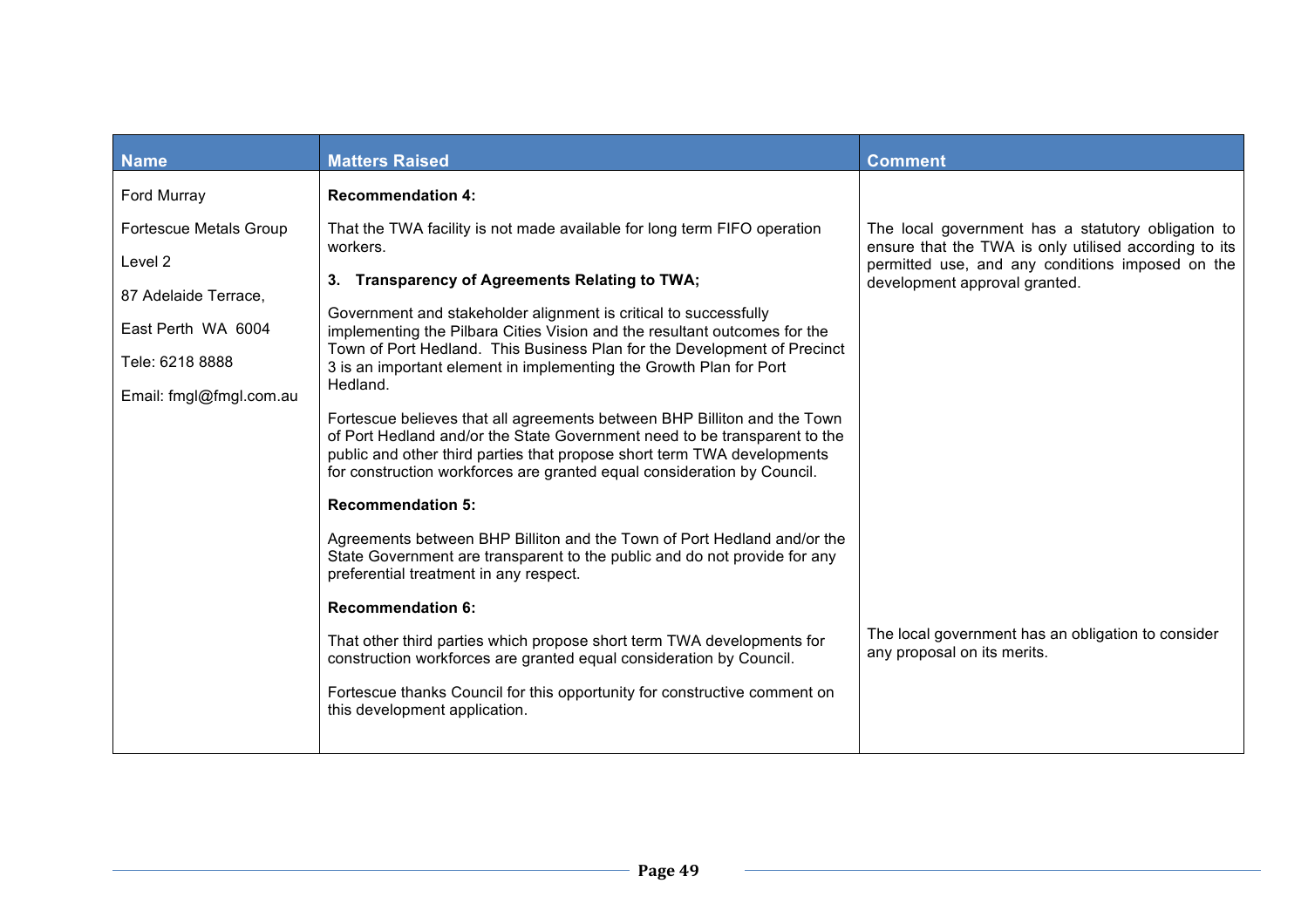| <b>Name</b>                                                                                                                                                                                 | <b>Matters Raised</b>                                                                                                                                                                                                                                                                                                                                                                                                                                                                                                                                                                                                                                                                                                                                                                                                                                                                                                              | <b>Comment</b>                                                                                                                                                                                                                                                                                                                                                                                |
|---------------------------------------------------------------------------------------------------------------------------------------------------------------------------------------------|------------------------------------------------------------------------------------------------------------------------------------------------------------------------------------------------------------------------------------------------------------------------------------------------------------------------------------------------------------------------------------------------------------------------------------------------------------------------------------------------------------------------------------------------------------------------------------------------------------------------------------------------------------------------------------------------------------------------------------------------------------------------------------------------------------------------------------------------------------------------------------------------------------------------------------|-----------------------------------------------------------------------------------------------------------------------------------------------------------------------------------------------------------------------------------------------------------------------------------------------------------------------------------------------------------------------------------------------|
| Darren Batty<br><b>Manager Commercial</b><br><b>Airports Projects</b><br>Qantas Airways Limited<br><b>Qantas Centre</b><br>203 Coward Street<br>NSW<br>2020<br>Mascot<br>Tele: 02 9691 4582 | Thank you for the opportunity to comment on the proposed development of<br>Precinct 3 at Port Hedland International Airport and for your briefing on 15<br>December.<br>Qantas Airways fully supports this development as it is consistent with the<br>Airport Master Plan and will greatly assist funding the development of the<br>passenger terminal and apron. The proposal is a sensible use of the land<br>which, in our view, is surplus to aviation requirements. We presume that<br>the development will not create any issues with obstructions for aircraft<br>take-offs and landings.<br>If you require Qantas' assistance for any matters in the future with regards<br>to this project or the proposed terminal expansion please do not hesitate in<br>contacting me on 02 9691 4582. I will continue to discuss the proposed<br>plans directly with your Manager Infrastructure Development, Jenella<br>Voitkevich. | The ToPH prepared the Port Hedland Land Use<br>Master Plan (LUMP) in 2007. A number of<br>discussion papers were prepared to provide concepts<br>and ideas feeding into the preparation of the LUMP.<br>Discussion paper number 3 related to infrastructure,<br>and included identification of land on the southern<br>side of the airport for potential industrial subdivision. <sup>5</sup> |

 <sup>5</sup> Page 73 of the Port Hedland Land Use Master Plan, published 2007.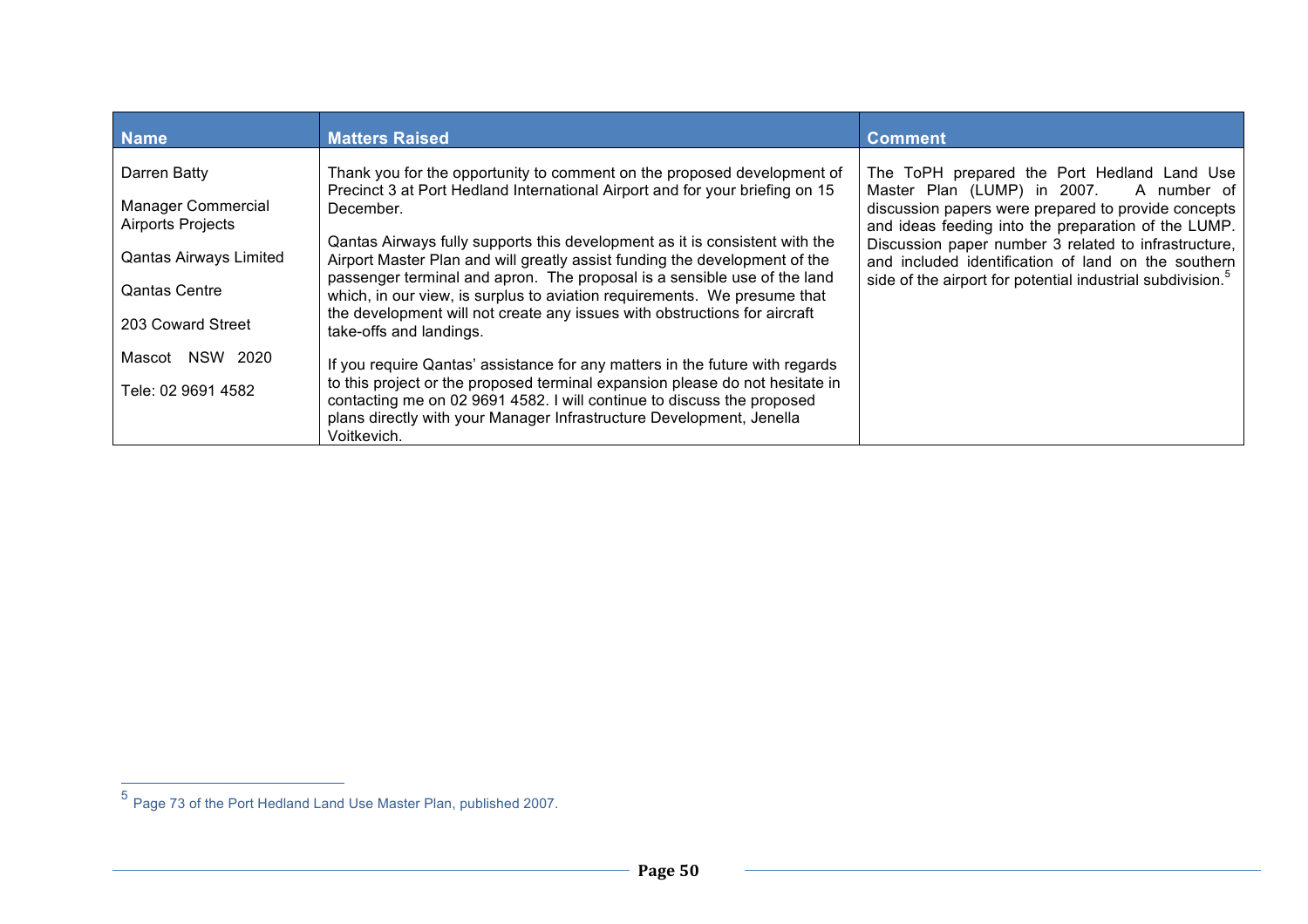| <b>Name</b>                   | <b>Matters Raised</b>                                                                                                                                                                                                                                                                      | <b>Comment</b>                                                                                                                                                                                                                                                                                                                                                                                  |
|-------------------------------|--------------------------------------------------------------------------------------------------------------------------------------------------------------------------------------------------------------------------------------------------------------------------------------------|-------------------------------------------------------------------------------------------------------------------------------------------------------------------------------------------------------------------------------------------------------------------------------------------------------------------------------------------------------------------------------------------------|
| Camilo Blanco<br>President    | I represent the residents and ratepayers of Wedgefield. In the business plan<br>proposal there are things that are concerning to all residing in Hedland and I<br>believe the majority of ratepayers in Hedland will agree with me.                                                        |                                                                                                                                                                                                                                                                                                                                                                                                 |
| <b>Wedgefield Association</b> | After reading the business plan in full, it is surprising to find very little<br>information. The proposal has been carefully put together to eliminate any<br>down side from the project. The advertisements have all been very positive<br>news as well.                                 | The business plan proposes that the prepayments<br>relating to Lots 34 and 35 are to be quarantined and<br>utilised solely for the airport redevelopment. Income<br>from the remaining 37 developed lots, derived from<br>proceeds of sale, or lease, is to be expended at<br>Council's discretion. The expansion of the airport<br>has been identified as a 'quick-win' in the draft<br>PPCGP. |
|                               | Before I go on I'd like to say I'm not opposed to this development I would<br>like to see it go ahead but the down side of this project is far too great for<br>the town to cope with. This project is going to change our town as we know<br>it, for the worst.                           |                                                                                                                                                                                                                                                                                                                                                                                                 |
|                               | The Town of Port Hedland and some counsellors are trying to push this<br>Proposal as the biggest and best deal that has ever been attempted and a<br>saving financial grace, but I believe that to be far from the truth.                                                                  |                                                                                                                                                                                                                                                                                                                                                                                                 |
|                               | The business plan states that the revenue is solely to be used on the airport<br>expansion and upgrade, so how can you claim that it will be financially<br>beneficial to ratepayers. The airport is big enough for the local people.                                                      |                                                                                                                                                                                                                                                                                                                                                                                                 |
|                               | The expansion and upgrade of the airport is needed for the big mining<br>companies to transform their workforce into a "fly in fly out" arrangement,<br>that being the case they need to fund the airport expansion themselves.                                                            |                                                                                                                                                                                                                                                                                                                                                                                                 |
|                               | In BHP's presentations they are showing maps of the outer harbour<br>expansion. These maps are not in the business plan, it is not clear to the<br>residents and ratepayers, that have not attended these meetings where the<br>traffic flow is going to be concentrated.                  |                                                                                                                                                                                                                                                                                                                                                                                                 |
|                               | This will have a direct impact on Wedgefield. Wedgefield's road<br>infrastructure is in a sad state of repair, the road system is too narrow for<br>the constant roadtrain movements. The town does not have the funds to<br>initiate an upgrade and do not have an upgrade plan in place. |                                                                                                                                                                                                                                                                                                                                                                                                 |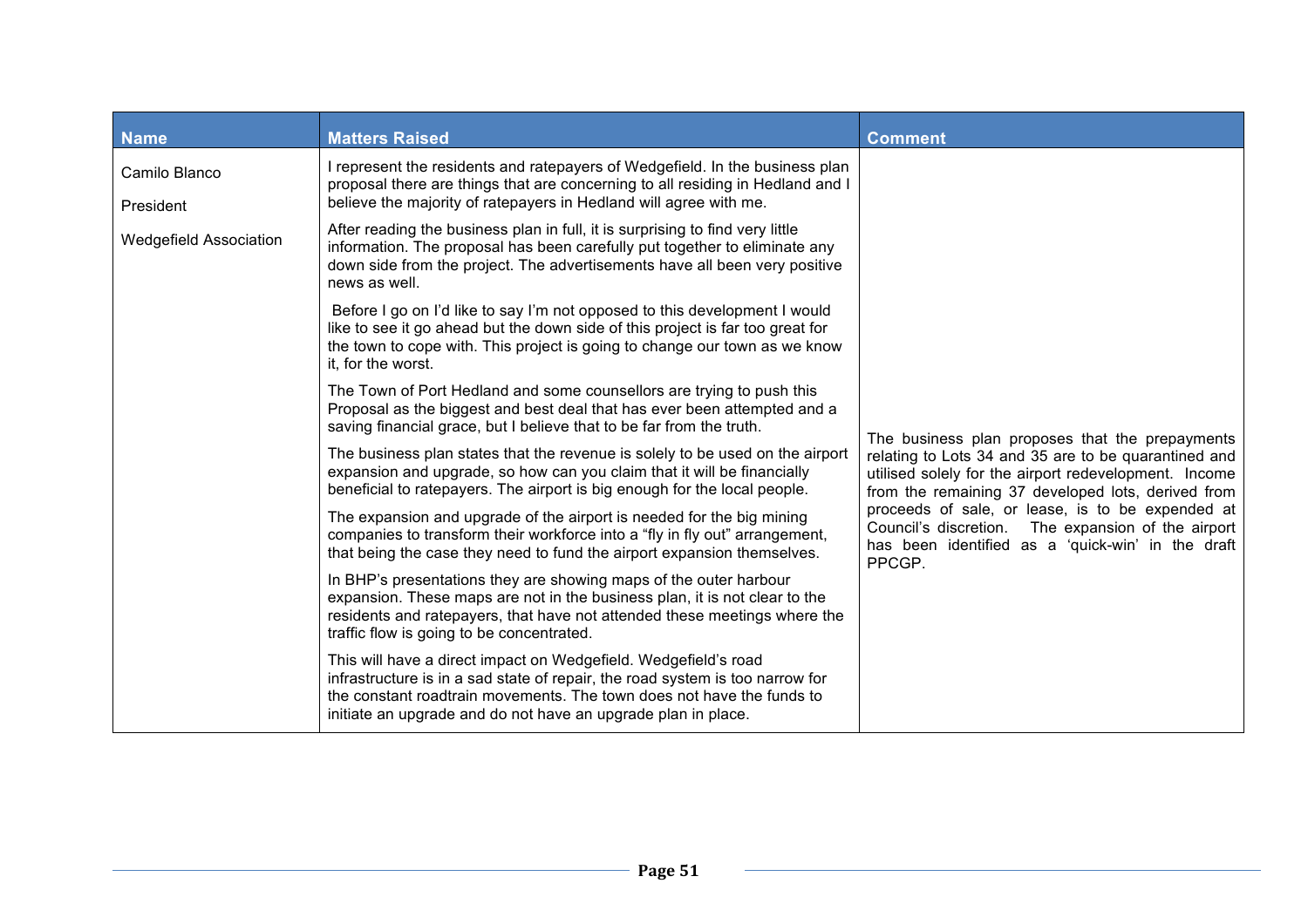| <b>Name</b>                                                 | <b>Matters Raised</b>                                                                                                                                                                                                                                                                                                                                                 | <b>Comment</b>                                                                                                                                                                                                                                                                                        |
|-------------------------------------------------------------|-----------------------------------------------------------------------------------------------------------------------------------------------------------------------------------------------------------------------------------------------------------------------------------------------------------------------------------------------------------------------|-------------------------------------------------------------------------------------------------------------------------------------------------------------------------------------------------------------------------------------------------------------------------------------------------------|
| Camilo Blanco<br>President<br><b>Wedgefield Association</b> | The Precinct 3 Proposal will generate a substantial amount of extra traffic to<br>the area and there is no reference or solutions in the business plan to<br>remedy this problem. Firstly a revised business plan needs to be issued<br>with greater detail and clarification into all the effects that will burden the<br>town.                                      |                                                                                                                                                                                                                                                                                                       |
|                                                             | As the business plan and the advertisements say, this is a privet treaty, if<br>due care and diligence in all aspects of the planning process were followed,<br>that being the case, answering all my questions in detail with solutions that<br>The Town of Port Hedland and BHP have come up with, to combat the<br>issues that will arise should not be a problem. |                                                                                                                                                                                                                                                                                                       |
|                                                             | I am sure the town and BHP will have the best interests of the town at heart.                                                                                                                                                                                                                                                                                         |                                                                                                                                                                                                                                                                                                       |
|                                                             | There are a few questions below that will need to be answered on this<br>issue;                                                                                                                                                                                                                                                                                       |                                                                                                                                                                                                                                                                                                       |
|                                                             | Has an investigation been conducted into the dramatic increase in<br>п<br>traffic that will take place when the precinct 3 proposal is approved?<br>Have there been discussions with main roads about the traffic issues<br>$\blacksquare$<br>and solutions?                                                                                                          | The ToPH has advised that a traffic assessment will<br>be required to be submitted with the Development<br>Application, which will address the impact on the<br>surrounding network. The ToPH may then impose<br>conditions on the Planning Consent issued requiring<br>upgrades to the road network. |
|                                                             | If there have been discussions with main roads why have they not been<br>٠<br>presented in the proposal?                                                                                                                                                                                                                                                              |                                                                                                                                                                                                                                                                                                       |
|                                                             | How will the traffic be managed at the intersection entry and exit of<br>$\blacksquare$<br>Great Northern Highway leading in and out of the camp?                                                                                                                                                                                                                     |                                                                                                                                                                                                                                                                                                       |
|                                                             | Who will pay for the upgrade of road infrastructure if it is needed at<br>٠<br>Great Northern Highway and the entry and exit of the proposed camp?                                                                                                                                                                                                                    |                                                                                                                                                                                                                                                                                                       |
|                                                             | How will the traffic be managed at the intersection of Great Northern<br>٠<br>Highway and Pinga Street leading into Wedgefield?                                                                                                                                                                                                                                       |                                                                                                                                                                                                                                                                                                       |
|                                                             | Who will pay for the upgrade of road infrastructure if it is needed at<br>٠<br>Great Northern Highway and Pinga Street?                                                                                                                                                                                                                                               |                                                                                                                                                                                                                                                                                                       |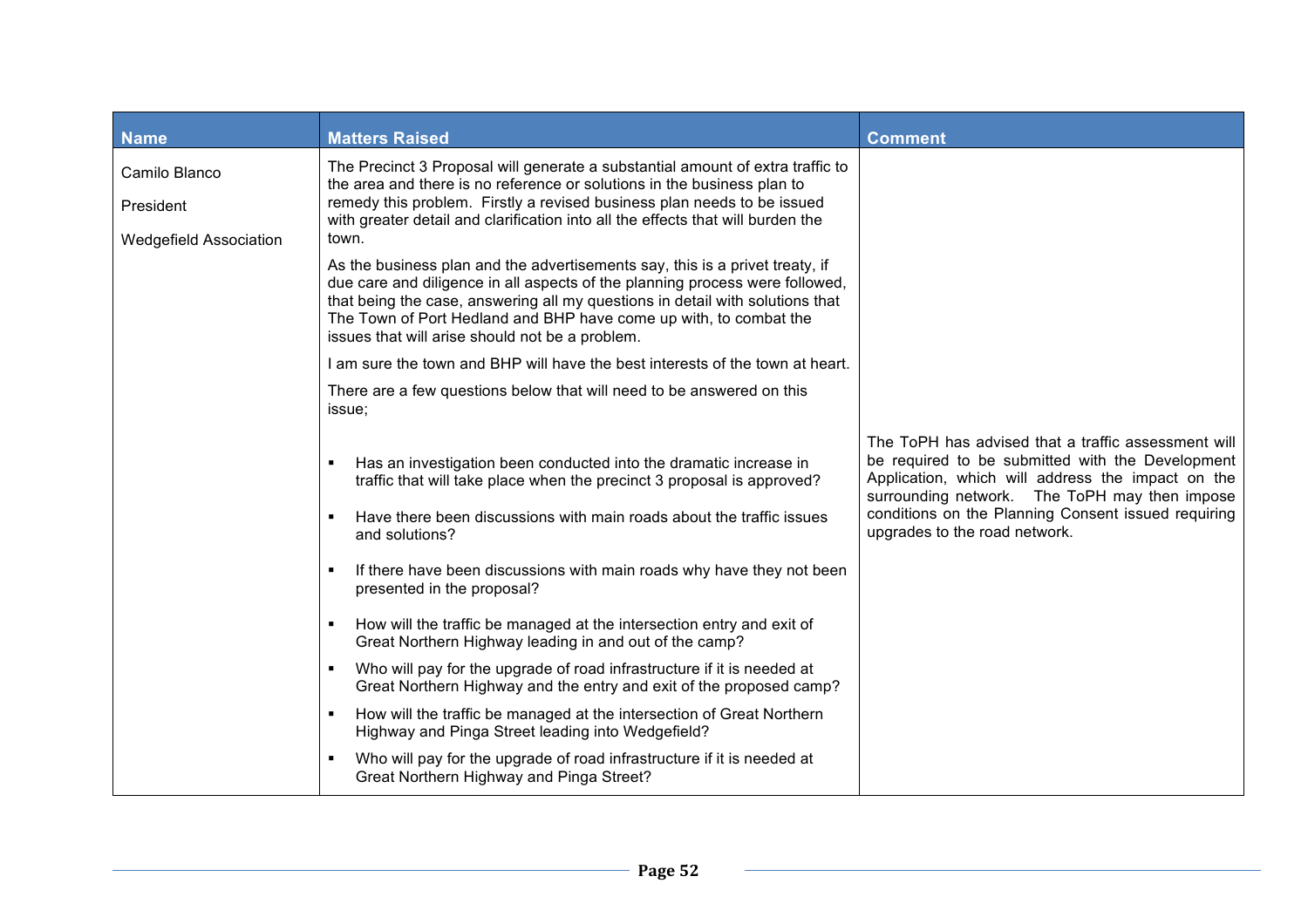| <b>Name</b>                   | <b>Matters Raised</b>                                                                                                                                                                                                                                          | <b>Comment</b>                                                                                                                                                  |
|-------------------------------|----------------------------------------------------------------------------------------------------------------------------------------------------------------------------------------------------------------------------------------------------------------|-----------------------------------------------------------------------------------------------------------------------------------------------------------------|
| Camilo Blanco<br>President    | How will the traffic be managed at the intersection of Great Northern<br>Highway and Finucane road leading into Wedgefield and Finucane<br>island boat ramp?                                                                                                   |                                                                                                                                                                 |
| <b>Wedgefield Association</b> | Who will pay for the upgrade of road infrastructure if it is needed at<br>Great Northern Highway and Finucane road leading into Wedgefield<br>and Finucane island boat ramp?                                                                                   |                                                                                                                                                                 |
|                               | This proposal will exhaust the already depleted essential services the town<br>has. There has been no mention of upgrading the numbers to suit the<br>situation that will occur. There is no statistical modelling on; Workforce age,<br>Male to Female ratio. |                                                                                                                                                                 |
|                               | In years gone by, there was a no tolerance policy in BHP to drugs, alcohol<br>and anti social behaviour. These issues are not mention and will need<br>serious consideration to ease the social impact the town faces with so many<br>men in one area.         | Local government has no direct control over these<br>matters, as they are the responsibility of the State                                                       |
|                               | Questions relating to that need answering, I have listed;                                                                                                                                                                                                      | Government and its respective agencies. Reference<br>is made to Pages 70-71 of the draft PPCGP which                                                            |
|                               | What will the proposed increase in numbers, of Police for Port and<br>South Hedland when the precinct 3 proposal is passed?                                                                                                                                    | the core<br>community<br>infrastructure<br>details<br>requirements based on the initial growth model                                                            |
|                               | How will the Town of Port Hedland and BHP tackle the erosion of<br>community safety with six thousand extra men in town?                                                                                                                                       | projections.<br>BHPB is seeking approval from the State<br>Government for the outer harbour project under the<br>existing Goldsworthy State Agreement. The ToPH |
|                               | What will the proposed increase in numbers, of Doctors for Port and<br>٠<br>South Hedland when the precinct 3 proposal is passed?                                                                                                                              |                                                                                                                                                                 |
|                               | What will the proposed increase in numbers, of Nurses for Port and<br>٠<br>South Hedland when the precinct 3 proposal is passed?                                                                                                                               | has successfully advocated that this include the<br>requirements for a community development plan and<br>local content plan. The State has supported this       |
|                               | What will the proposed increase in numbers, of social services for Port<br>and South Hedland when the precinct 3 proposal is passed?                                                                                                                           | proposal and recently amended legislation to require<br>these plans.                                                                                            |
|                               | How will these extra service personnel be accommodated?<br>٠                                                                                                                                                                                                   |                                                                                                                                                                 |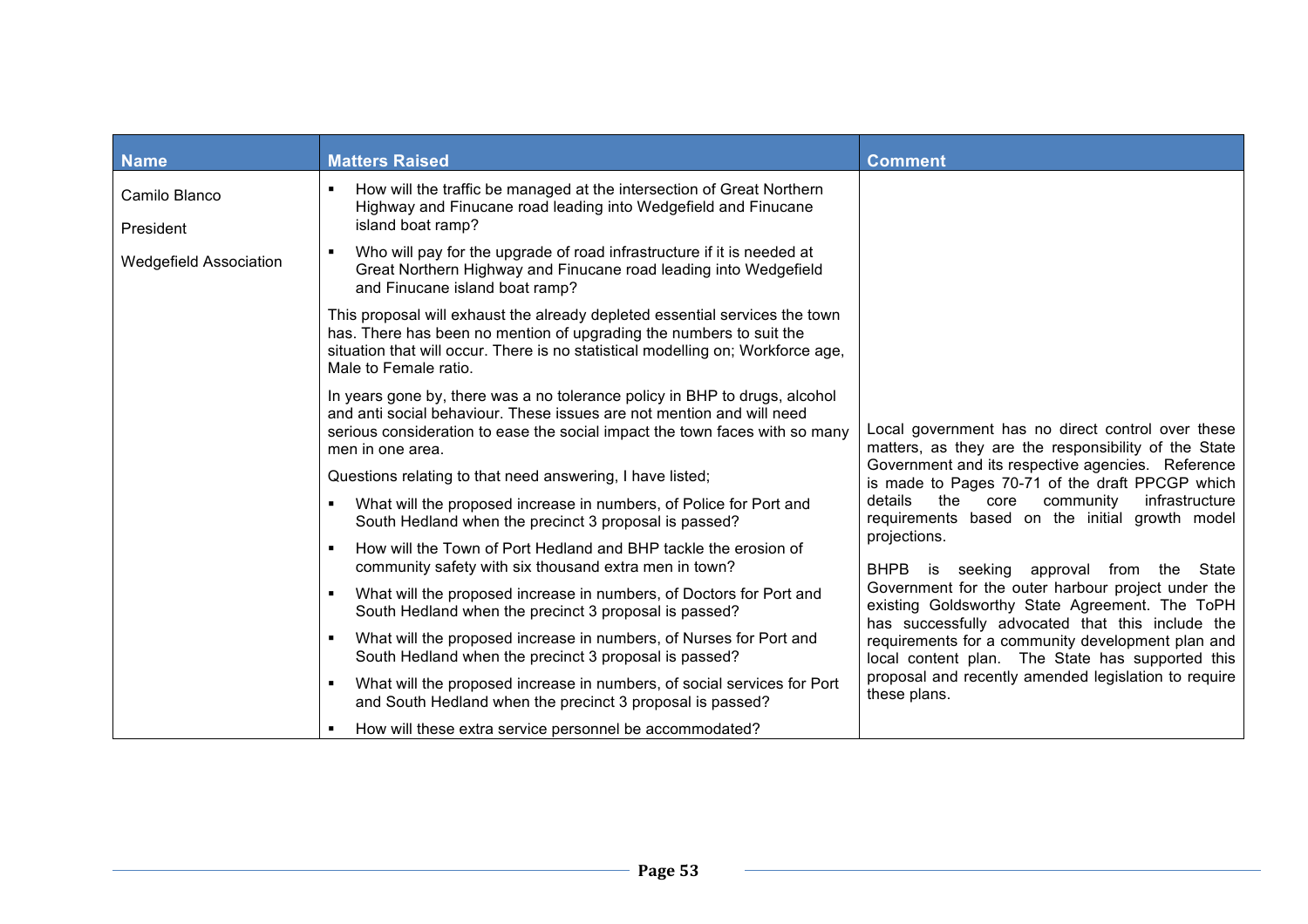| <b>Name</b>                                                 | <b>Matters Raised</b>                                                                                                                                                                                                                                                                                                                                                                                                                                                                                                                                                                                                                                                                                                                                                                                                                                                                                                                                                                                                                     | <b>Comment</b>                                                                                                                                                                                                                                                                                                                                                                                                                                                                                                                                                                                                                    |
|-------------------------------------------------------------|-------------------------------------------------------------------------------------------------------------------------------------------------------------------------------------------------------------------------------------------------------------------------------------------------------------------------------------------------------------------------------------------------------------------------------------------------------------------------------------------------------------------------------------------------------------------------------------------------------------------------------------------------------------------------------------------------------------------------------------------------------------------------------------------------------------------------------------------------------------------------------------------------------------------------------------------------------------------------------------------------------------------------------------------|-----------------------------------------------------------------------------------------------------------------------------------------------------------------------------------------------------------------------------------------------------------------------------------------------------------------------------------------------------------------------------------------------------------------------------------------------------------------------------------------------------------------------------------------------------------------------------------------------------------------------------------|
| Camilo Blanco<br>President<br><b>Wedgefield Association</b> | In the business plan it states the transient workers accommodation will be<br>six thousand, as well as four additional TWA sites. The Town of Port<br>Hedland is proposing to develop more TWA sites in and around Hedland,<br>effectively changing the population base from local residents, to the majority<br>of people being FIFO. This is damaging the revenue that can be developed<br>by housing the workforces in our town, permanently. The proposal is for ten<br>years + three, five year options, this is not a temporary workforce, this is a<br>long-term project and should be integrated into the Hedland community with<br>housing plans to suit.<br>Questions relating;<br>How many transient persons does the town anticipate will be working in<br>Hedland in total, taking into consideration all the other projects that are<br>in the pipeline?<br>Accelerated deterioration of our infrastructure will occur with six<br>$\blacksquare$<br>thousand construction workers, who will be responsible for the payment | The AEC Group has provided the following<br>comment:-<br>The implications to current and likely future<br>tourist accommodation establishments are<br>expressly examined on slides 16 and 17 of the<br>report and found that even with additional TWA<br>capacity in Precinct 3, there will remain a<br>shortfall in FIFO accommodation as at 2016.<br>This suggests that the implications to existing<br>tourist accommodation establishments catering<br>to FIFO workers will not be affected, as strong<br>demand will remain, despite BHP's operational<br>decision to consolidate some of its<br>accommodation requirements. |
|                                                             | and repair of that deterioration?<br>Where does the town anticipate this funding will be extracted or<br>$\blacksquare$<br>generated from?<br>Have there been discussions with the state in the lead up to this<br>$\blacksquare$<br>proposal to acquire funding for the maintenance and upgrade or<br>replacement of our ageing infrastructure?<br>How does the town and BHP plan to retain the services of our dwindling<br>п<br>number of small business?<br>Will BHP be using local business to supply all aspects of the proposed<br>camps consumable needs?<br>Will there be a "buy local policy" from BHP to support local business?<br>$\blacksquare$<br>What plan is in place to open the door to more travel options for local<br>$\blacksquare$<br>people?<br>What developments within the precinct 3 proposal are in place to<br>develop Port Hedland as a gateway to tourism?                                                                                                                                                | Infrastructure assets under the care, control &<br>management of the Town are the responsibility of the<br>Town to maintain, repair and renew. BHPB will be<br>paying rates on the TWA, similar to any other<br>ratepayer, with these funds being used by the Town<br>to fund its operations and capital improvements.<br>The Town also receives State and Commonwealth<br>government funding for upgrade and maintenance of<br>road infrastructure, generally based on the length<br>and the type of construction of the network.                                                                                                |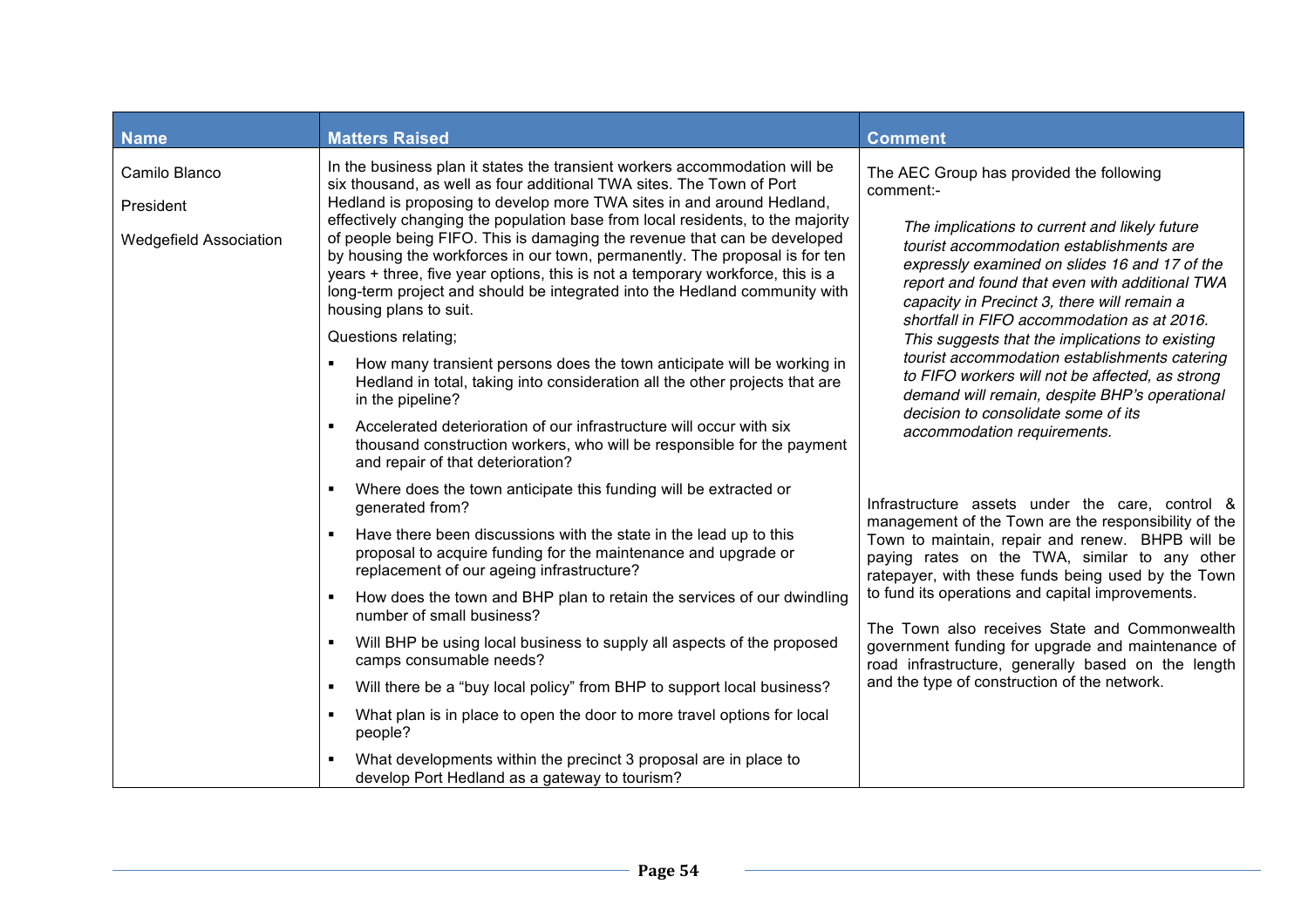| <b>Name</b>                                                 | <b>Matters Raised</b>                                                                                                                                                                                                                                                                                                                                                                                                                                                                                                                                                                                                                                                                                                                                                                                                                                                                                                                                                                                                                  | <b>Comment</b>                                                                                                                                                                                                                                                                                   |
|-------------------------------------------------------------|----------------------------------------------------------------------------------------------------------------------------------------------------------------------------------------------------------------------------------------------------------------------------------------------------------------------------------------------------------------------------------------------------------------------------------------------------------------------------------------------------------------------------------------------------------------------------------------------------------------------------------------------------------------------------------------------------------------------------------------------------------------------------------------------------------------------------------------------------------------------------------------------------------------------------------------------------------------------------------------------------------------------------------------|--------------------------------------------------------------------------------------------------------------------------------------------------------------------------------------------------------------------------------------------------------------------------------------------------|
| Camilo Blanco<br>President<br><b>Wedgefield Association</b> | The town has said the Airport expansion will open the door to more travel<br>options and develop Port Hedland as a gateway for tourists as well as<br>diversifying our economy away from sole reliance on the resource industry.<br>One way to achieve that inflated proposal is to push the marina project into<br>the development stage but as you are well aware, BHP is strongly opposed<br>to the marina development and will not support or fund, in part, the<br>proposal. BHP's objection relates to pleasure craft or fishing boats<br>interfering with the heavy congested traffic that will be generated by the<br>inner and outer harbor expansion. BHP does not want anyone in that area.<br><b>Questions Relating</b><br>Considering BHP is opposed to the Marina project on the bases of<br>pleasure craft and fishing boats interfering with day to day operations,<br>what will the town do about our town boat ramp that leads directly into<br>the harbor?<br>If it is going to be moved where will it end up?<br>٠ | This issue may be referred to Port Hedland Port<br>Authority for more information. Investigations are<br>currently being conducted into proposed alternative<br>ramps and funding scenarios. This is a separate<br>matter to this proposal and is a result of the overall<br>growth of the town. |
|                                                             | Who will pay for the relocation?<br>٠<br>For this proposal to go ahead the compensation package needs to be<br>significantly bigger from BHP with a plan in place for the upgrade of town<br>facilities as well as the town actively seeking funding from the state or<br>federal government to upgrade or replace core needs like primary schools,<br>High schools, day care facilities<br>I may be going off track a little bit here but you, the town and BHP are<br>saying Hedland is moving towards a population of 50,000 and a key<br>element of the Town of Port Hedland's "Port City Growth Plan" is to develop<br>land near the airport known as Precinct 3. That being the case it is all<br>relevant when you look at the whole picture, furthermore the "Port City<br>Growth Plan" Has not been adopted by The Town of Port Hedland to<br>replace the "Town Planning Scheme 5" and it has not been approved by the<br>WA planning Commission so why is it being quoted by BHP as the direction<br>of council.             | The Port Hedland International Airport Land Use<br>Master Plan identifies Precinct 3 for inter alia TWA,<br>light industry and bulky goods retail (Big Box Retail).<br>This has been firmed up by the Draft Port Hedland<br>City Growth Plan.                                                    |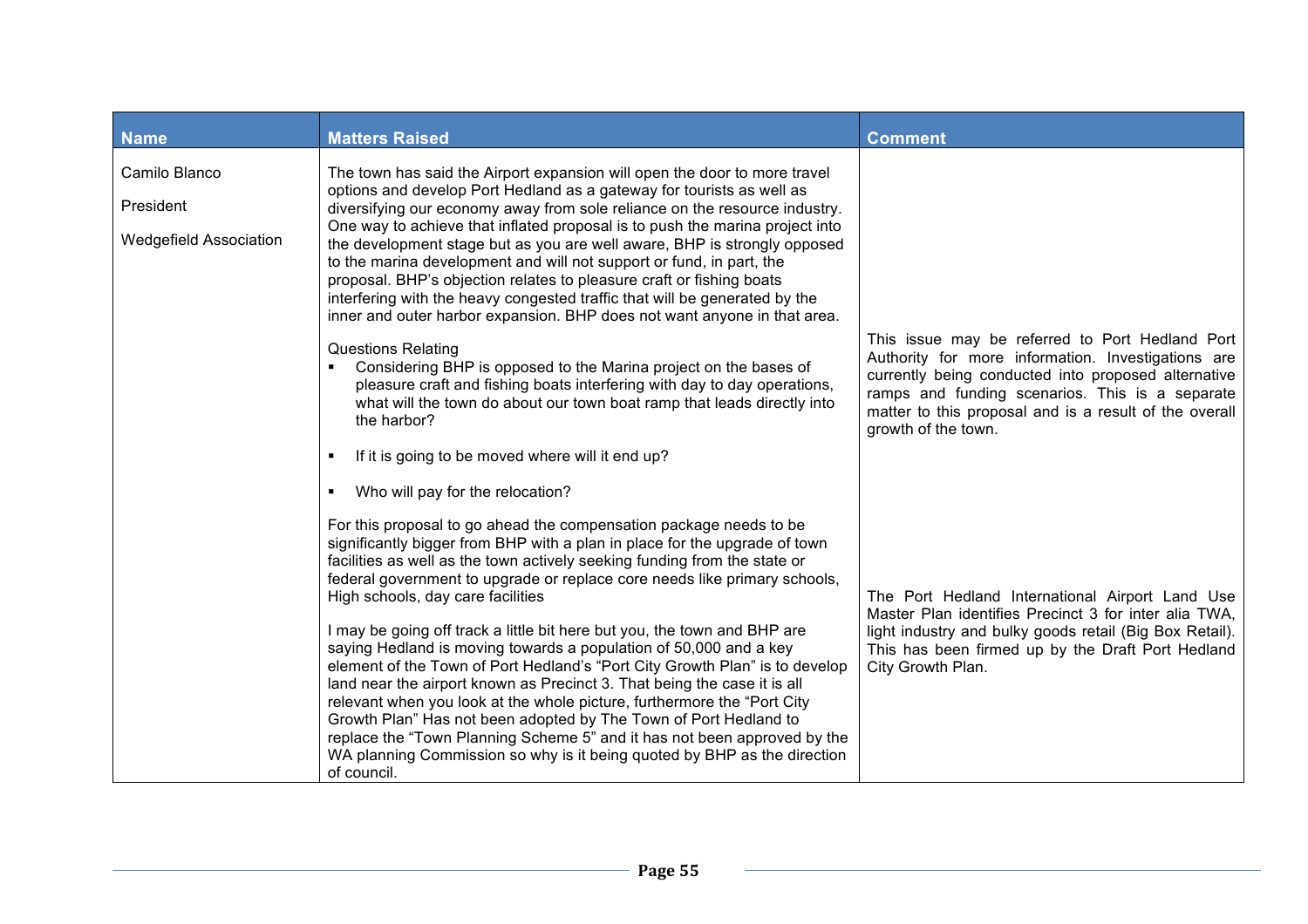| <b>Name</b>                                                 | <b>Matters Raised</b>                                                                                                                                                                                                                                                                                                                                                                                                                                                                                                                                                                                                                                                                                                                                                                                                                                                                                                                                                                                                                                                                                                                                                                                                          | <b>Comment</b>                                                                                                                                                                                                                                                                                                                                                                                  |
|-------------------------------------------------------------|--------------------------------------------------------------------------------------------------------------------------------------------------------------------------------------------------------------------------------------------------------------------------------------------------------------------------------------------------------------------------------------------------------------------------------------------------------------------------------------------------------------------------------------------------------------------------------------------------------------------------------------------------------------------------------------------------------------------------------------------------------------------------------------------------------------------------------------------------------------------------------------------------------------------------------------------------------------------------------------------------------------------------------------------------------------------------------------------------------------------------------------------------------------------------------------------------------------------------------|-------------------------------------------------------------------------------------------------------------------------------------------------------------------------------------------------------------------------------------------------------------------------------------------------------------------------------------------------------------------------------------------------|
| Camilo Blanco<br>President<br><b>Wedgefield Association</b> | Has the Port City Growth Plan been officially adopted by council?<br>٠<br>Has the Port City Growth Plan been officially approved By the WA<br>п<br><b>Planning Commission?</b><br>Has BHP been advised by The Town of Port Hedland that "The Port"<br>$\blacksquare$<br>City Growth Plan" is the current legal document that the Town is<br>following?<br>The proposed camp is directly affected by the Oil Energy Site in<br>Wedgefield. This has been a problem for the people of Wedgefield for many<br>years with no answers or solutions from the town or state. If you are not<br>aware you will need to take a look for yourself, the emissions from that site<br>blow in that direction every night you can see it plain as day. Exposing<br>thousands of people to the effects that are well documented and the town is<br>fully aware of, some of those effects are; headaches, nausea, vomiting,<br>asthma attacks, eye irritation, nose bleeding to name a few.<br>If you have been truthful with your answers the real scenario will be<br>emerging, that the ratepayers of the town will be no better off, in fact I can<br>see the price of living, our rates and services in this town inflating<br>immensely. | The Pilbara Port City Growth Plan is still in draft form,<br>however it is our understanding that the Plan has<br>been subject to community consultation and no<br>objections were received in regards to TWA<br>developments within Precinct 7.<br>It is our understanding that the ToPH has referred the<br>Draft Pilbara Port City Growth Plan to the WAPC for<br>consideration and comment. |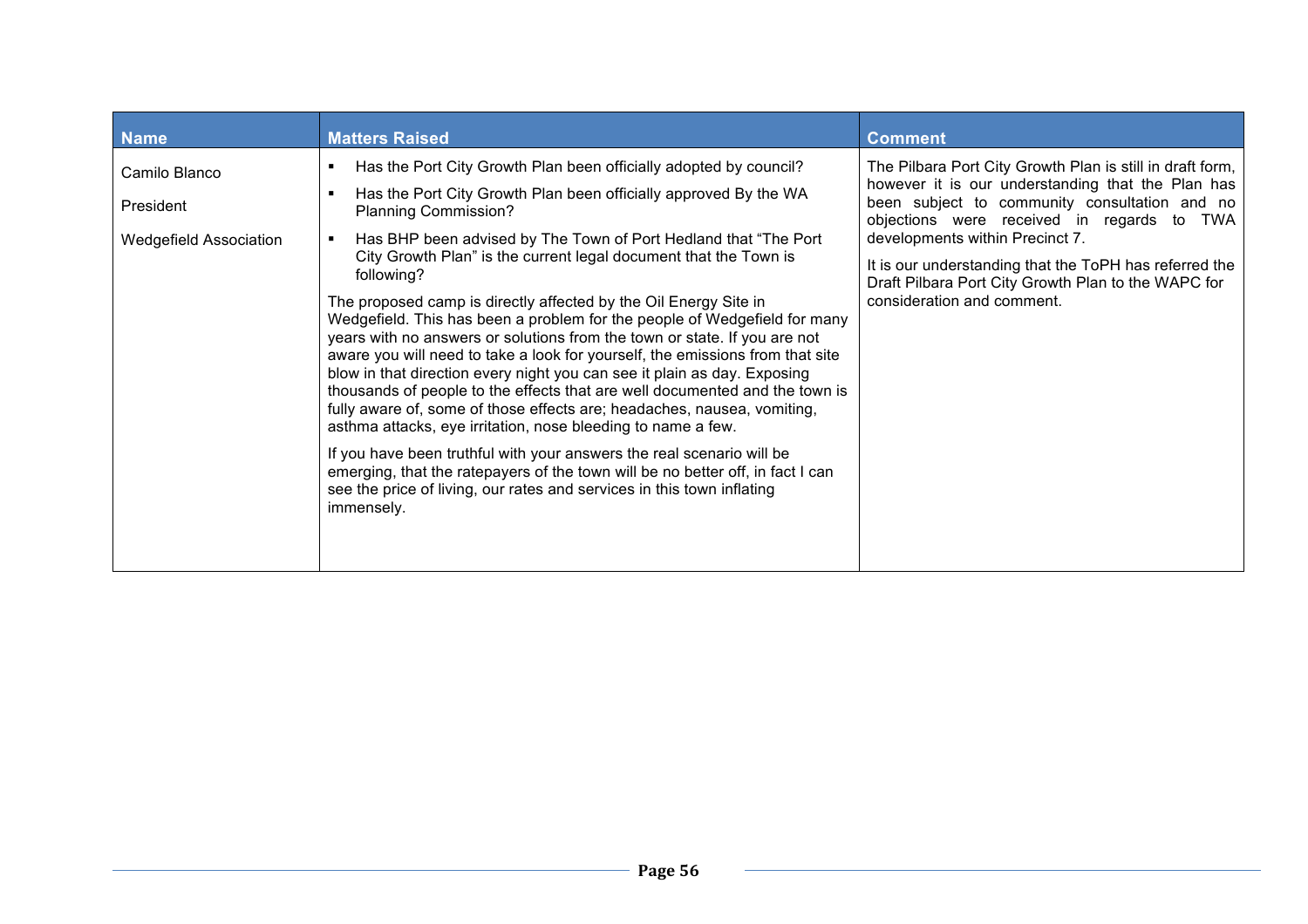| <b>Name</b>                                       | <b>Matters Raised</b>                                                                                                                                                                                         | <b>Comment</b> |
|---------------------------------------------------|---------------------------------------------------------------------------------------------------------------------------------------------------------------------------------------------------------------|----------------|
| Jayde Hooper<br>Email:<br>jaydehooper@bigpond.com | Hey Mum, What do think???<br>4 of us went out to Port Haven for dinner last night.<br>No wonder FIFO don't come into the town and use what we have!!!<br>Great income very little expenses-<br>$\blacksquare$ |                |
|                                                   | cheap and tasty "all you can eat" meals<br>amazing sports and recreational programmes and facilities                                                                                                          |                |
|                                                   | It has its own community and our town seems to have very little to offer<br>after seeing this facility                                                                                                        |                |
|                                                   | We all wanted to become FIFO after seeing this facility how sad for our<br>town!!!                                                                                                                            |                |
|                                                   | WHAT WOULD IT TAKE FOR LOCALS FOR ENJOY FULL ACCESS FOR<br>THESE FACILITIES TOO???                                                                                                                            |                |
|                                                   | I have been in this town for over 10 years. I have watched many people<br>get rich here then buy a house or 2 and move elsewhere once they have<br>made their fortune.                                        |                |
|                                                   | WHAT WOULD IT TAKE FOR MONEY TO BE PUT PACK INTO PORT<br>HEDLAND????                                                                                                                                          |                |
|                                                   | Jayde                                                                                                                                                                                                         |                |
|                                                   |                                                                                                                                                                                                               |                |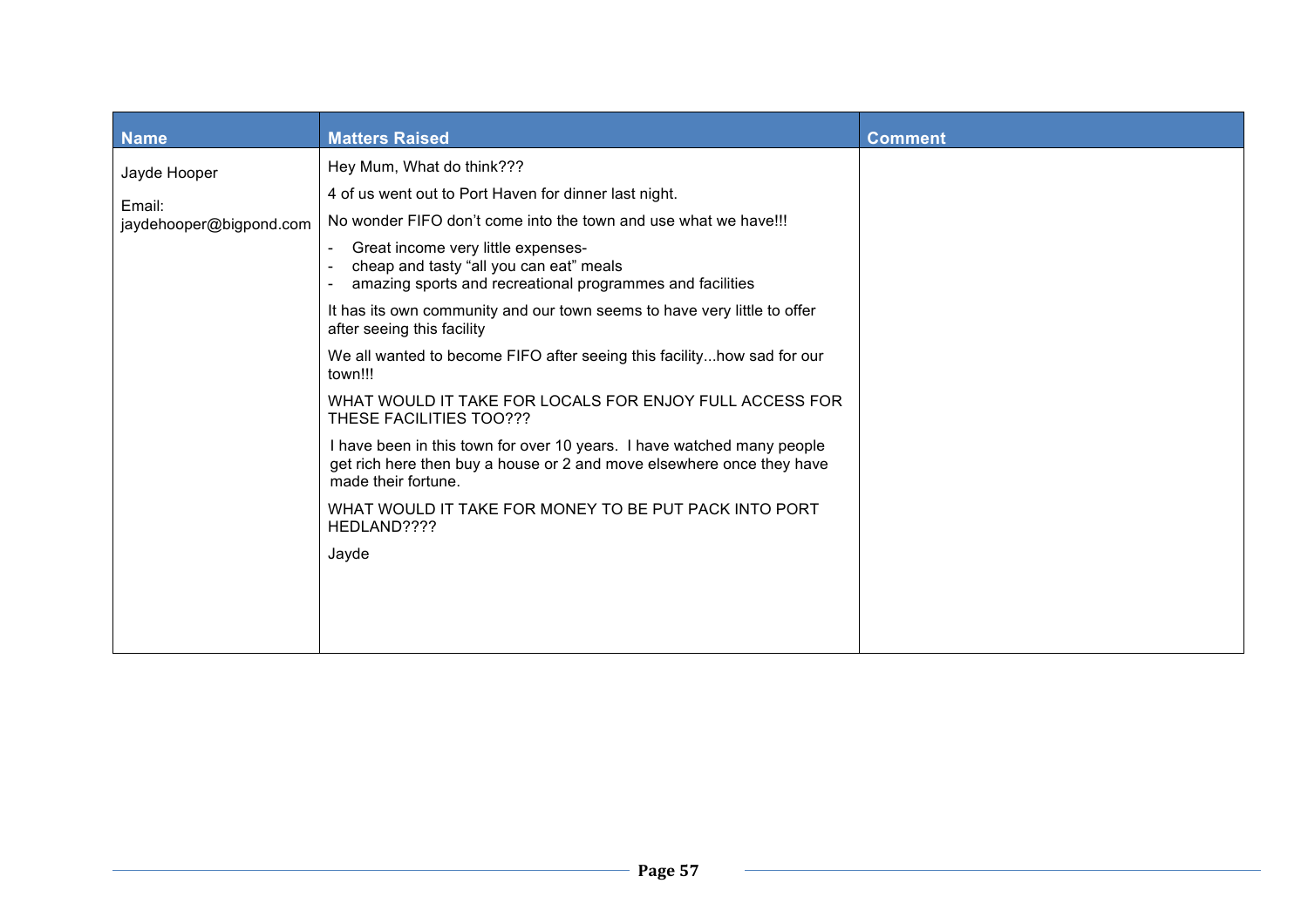| <b>Name</b>                                                         | <b>Matters Raised</b>                                                                                                                                                                                                                                                                                                                                                                                                      | <b>Comment</b>                                                                                         |
|---------------------------------------------------------------------|----------------------------------------------------------------------------------------------------------------------------------------------------------------------------------------------------------------------------------------------------------------------------------------------------------------------------------------------------------------------------------------------------------------------------|--------------------------------------------------------------------------------------------------------|
| Ms Rosie Vrancic                                                    | The members of the PHCPA Inc acknowledge the need for FIFO camp<br>accommodation to support the massive expansion by BHPBIO for                                                                                                                                                                                                                                                                                            | The draft Port City Growth Plan takes into<br>consideration the short, medium and long term need       |
| President                                                           | construction purposes, but are very disturbed about the lack of long term<br>planning for industry needs for accommodation in Port Hedland.                                                                                                                                                                                                                                                                                | not just for residential purposes but industrial and<br>commercial. The Town is currently preparing an |
| Ms Jan Ford                                                         | The members of the SIPH acknowledge the need for FIFO camp                                                                                                                                                                                                                                                                                                                                                                 | implementation plan to ensure that the demands                                                         |
| Spokesperson                                                        | accommodation to support the massive expansion by BHPBIO for<br>construction purposes, but are very disturbed about the lack of long term                                                                                                                                                                                                                                                                                  | identified by the draft Pilbara Port City Growth Plan<br>are met.                                      |
| on behalf of Port Hedland<br><b>Community Progress</b>              | planning for industry needs for accommodation in Port Hedland.                                                                                                                                                                                                                                                                                                                                                             |                                                                                                        |
| Association - Port Hedland<br>Incorporated (PHCPA Inc)              | BHPBIO has been planning for expansion since early 2002 and was aware<br>of the need for extra accommodation. The Town of Port Hedland has been<br>reviewing the town planning scheme number "5" since 2003 with the                                                                                                                                                                                                       |                                                                                                        |
| Tele: 08 1973 4597                                                  | commencement of the "Enquiry by Design" followed by the "Land Use<br>Master Plan" and now the current "Growth Plan". Groups such as PHCPA                                                                                                                                                                                                                                                                                  |                                                                                                        |
| Email:<br>janford@westnet.com.au                                    | Inc have worked with the Soroptimists International Port Hedland and have<br>been actively involved in public sessions run by Industry, Government and                                                                                                                                                                                                                                                                     |                                                                                                        |
| And                                                                 | Council to ensure we planned a sustainable and functional city of Port<br>Hedland, and did not repeat the mistakes of the 1970's, 1980's and the<br>mid 1990's from the HBI construction.                                                                                                                                                                                                                                  |                                                                                                        |
| Ms Lisa Bowen                                                       | The Pilbara Development Commission has funded several enquiries and                                                                                                                                                                                                                                                                                                                                                        |                                                                                                        |
| on behalf of Soroptimists<br>International - Port<br>Hedland (SIPH) | studies into "housing" in the Pilbara and the effects of FIFO on communities<br>since the late 1990's. These studies are now common throughout Australia<br>as the effect of FIFO filters throughout our nation.                                                                                                                                                                                                           |                                                                                                        |
| Tele: 08 1973 1303                                                  | Although these studies and plans clearly identify the problems of FIFO<br>communities and the need for adequate and early planning for construction                                                                                                                                                                                                                                                                        |                                                                                                        |
| Email:                                                              | workforces creating sustainable cities and communities, we are still<br>experiencing reactive planning instead of proactive planning.                                                                                                                                                                                                                                                                                      |                                                                                                        |
| siporthedland@hotmail.com                                           | The Town of Port Hedland once had a CEO who stated he "had seen so<br>many planning documents on the Pilbara and did not want our planning<br>document to become dusty documents sitting on a bookshelf. "He<br>insisted "Industry, Business, Community and all levels of Government be<br>honest and upfront with their expansion plans so a collaborative approach<br>to planning for Port Hedland could be successful." |                                                                                                        |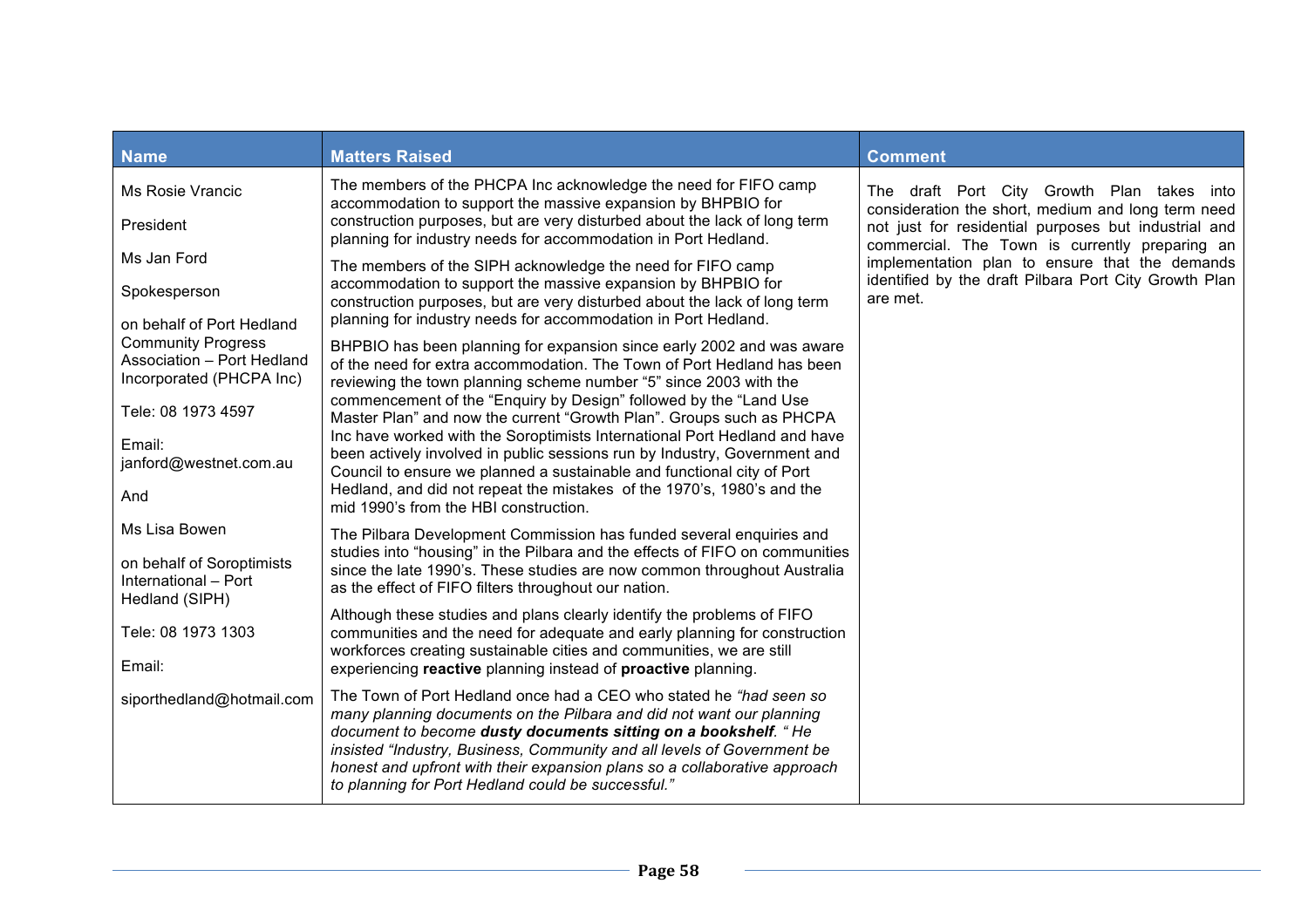| <b>Name</b>                                                                         | <b>Matters Raised</b>                                                                                                                                                                                                   | <b>Comment</b> |
|-------------------------------------------------------------------------------------|-------------------------------------------------------------------------------------------------------------------------------------------------------------------------------------------------------------------------|----------------|
| Ms Rosie Vrancic                                                                    | The Department of Minerals and Energy has been promoting FIFO since<br>the early 2000's. State government departments have not invested in<br>adequate infrastructure to support growing sustainable communities in the |                |
| President                                                                           | Pilbara. Our current tax system penalizes companies who support                                                                                                                                                         |                |
| Ms Jan Ford                                                                         | permanent residential workforces and encourages FIFO. For example a<br>FIFO worker costs a company between \$70 000 - \$90,000 per year and is                                                                          |                |
| Spokesperson                                                                        | a tax deductable expense. An average house for a permanent residential<br>worker is now almost \$1,000,000, and is a capital expense on the balance                                                                     |                |
| on behalf of Port Hedland                                                           | sheet, reducing much needed capital for industry expansion.                                                                                                                                                             |                |
| <b>Community Progress</b><br>Association - Port Hedland<br>Incorporated (PHCPA Inc) | Mining requires long term planning, long term investments, and long term<br>people. BHPBIO can plan for 40-50 years of mine life, and state<br>government must give approvals for every expansion plan, so surely the   |                |
| Tele: 08 1973 4597                                                                  | local Council can be involved in planning with BHPBIO and State<br>Government for the most important assetthe people to operate it. They                                                                                |                |
| Email:<br>janford@westnet.com.au                                                    | all need to sleep, and need accommodation, so must be included in<br>planning from the beginning, not at the end.                                                                                                       |                |
| And                                                                                 | PHCPA Inc members have spoken many community members over the<br>years, and found they all understand the shortage of accommodation in                                                                                  |                |
| Ms Lisa Bowen                                                                       | Port Hedland and how it would lead to a FIFO community. So why have we<br>failed in our plans for a sustainable city with permanent population? And                                                                     |                |
| on behalf of Soroptimists<br>International - Port<br>Hedland (SIPH)                 | why are we now looking at proposals such as this one for another 6,000<br>person camp in town that has not been mentioned or planned in any of the<br>above mentioned planning documents?                               |                |
| Tele: 08 1973 1303                                                                  | Effective planning requires industry, all levels of Government and council to<br>work together and plan for a sustainable community. Both BHPBIO and                                                                    |                |
| Email:                                                                              | government have known for over 5 yrs that they would experience a<br>shortage of workforce accommodation. Therefore it is disappointing that a                                                                          |                |
|                                                                                     | proposal for FIFO camps on the airport land and sale of part of the land by                                                                                                                                             |                |
| siporthedland@hotmail.com                                                           | private treaty was not mentioned or addressed in Council's "future growth"<br>planning document, when BHPBIO was actively involved in the<br>development of the document.                                               |                |
|                                                                                     | The result is 6,500 houses for a town that is to become a city with a<br>residential workforce of approximately 14,000 and an estimated                                                                                 |                |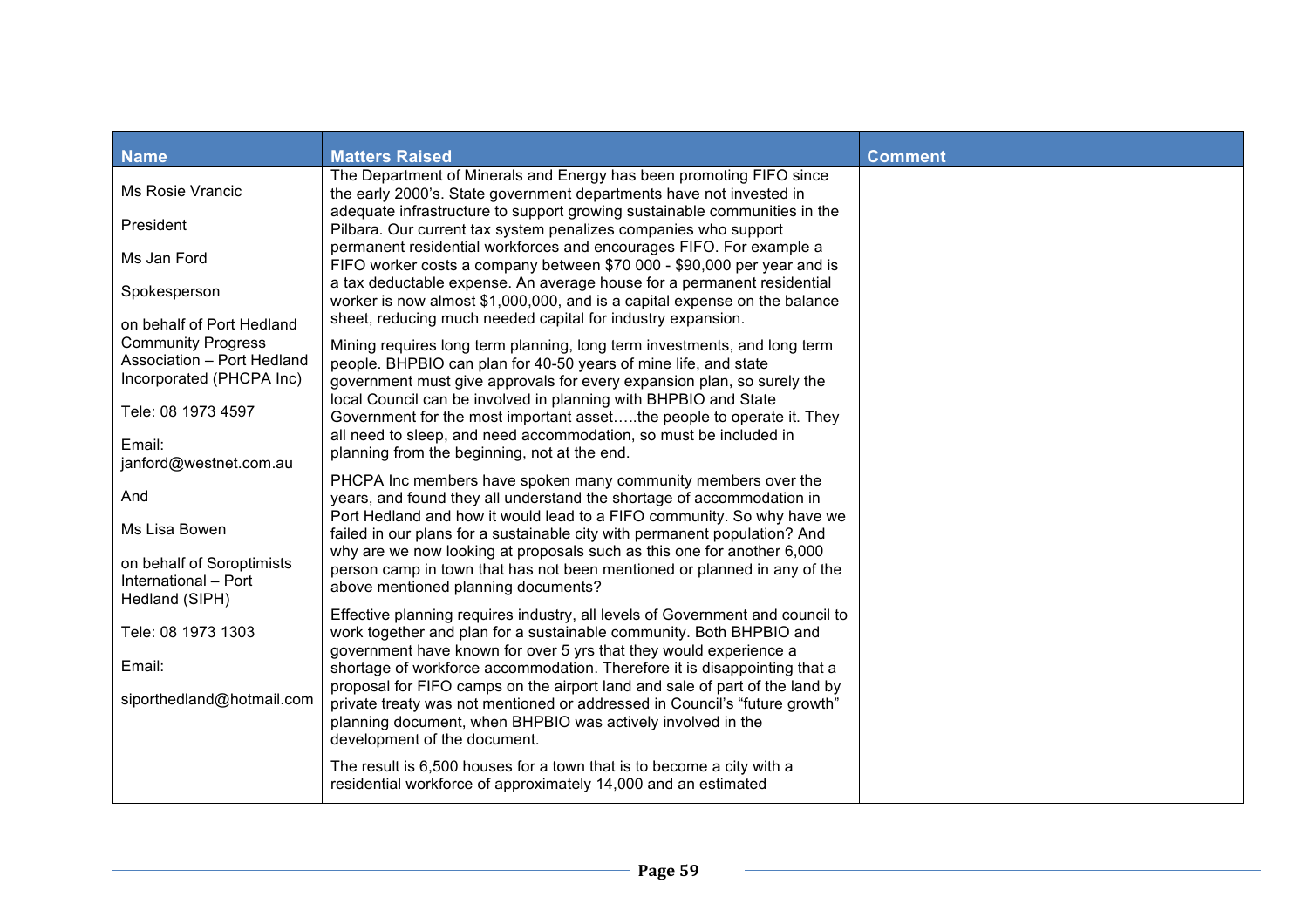| <b>Name</b>                                            | <b>Matters Raised</b>                                                                                                                                                                                                                                                                                                         | <b>Comment</b>                                                                                                                                                                                                     |
|--------------------------------------------------------|-------------------------------------------------------------------------------------------------------------------------------------------------------------------------------------------------------------------------------------------------------------------------------------------------------------------------------|--------------------------------------------------------------------------------------------------------------------------------------------------------------------------------------------------------------------|
|                                                        | construction workforce of over 10,000.                                                                                                                                                                                                                                                                                        |                                                                                                                                                                                                                    |
| <b>Ms Rosie Vrancic</b><br>President                   | PHCPA Inc have canvassed many members of the community who state<br>that it is imperative that we manage the future of the town, to ensure we                                                                                                                                                                                 |                                                                                                                                                                                                                    |
| Ms Jan Ford                                            | establish diverse industries to support the north, the state and the<br>remainder of Australia, beyond the construction boom.                                                                                                                                                                                                 | BHPB is seeking approval from the State                                                                                                                                                                            |
| Spokesperson                                           | PHCPA Inc agree it is too late to stop this proposed FIFO camp, so<br>therefore request that the following areas be addressed to enhance the                                                                                                                                                                                  | Government for the outer harbour project under the<br>existing Goldsworthy State Agreement. The ToPH                                                                                                               |
| on behalf of Port Hedland<br><b>Community Progress</b> | livability in Port Hedland during this time of massive expansion, and look<br>toward a legacy for Port Hedland and our children's children.                                                                                                                                                                                   | has successfully advocated that this include the<br>requirements for a community development plan and<br>local content plan. The State has supported this                                                          |
| Association - Port Hedland<br>Incorporated (PHCPA Inc) | The main areas of concern identified are by way of Community<br><b>Benefit:-</b>                                                                                                                                                                                                                                              | proposal and recently amended legislation to require<br>these plans.                                                                                                                                               |
| Tele: 08 1973 4597                                     | <b>Residual Use of the FIFO Camp</b>                                                                                                                                                                                                                                                                                          | BHPB has proposed establishing a Community                                                                                                                                                                         |
| Email:<br>janford@westnet.com.au<br>And                | Council agreed to lease the original 1100 worker camp for a 10 year<br>period in return for defined "community benefit". This included the building<br>construction upgrade and conversion to "university student<br>accommodation" at the end of the lease in March 2019. The ownership of<br>the land remains with Council. | Integration Committee that will investigate and<br>oversee all activities to minimise the negative<br>impacts of the proposed TWA facility and to<br>maximise community and business integration<br>opportunities. |
| Ms Lisa Bowen<br>on behalf of Soroptimists             | The target for student accommodation is 10,000 by 2020. This proposed<br>development provides 6,000 single rooms which could mean 7,000 of the                                                                                                                                                                                | BHPB will provide \$200,000 towards integration and<br>development studies for this committee. With the                                                                                                            |
| International - Port Hedland                           | 10,000 target in the next 10 years, being 2021.                                                                                                                                                                                                                                                                               | assistance of the ToPH, a community and small                                                                                                                                                                      |
| (SIPH)                                                 | Please ensure a legacy of much needed accommodation remains for<br>the Town of Port Hedland and our university becomes a reality.                                                                                                                                                                                             | business integration strategy will be commissioned<br>after the initial BHPB TWA development of 2,000                                                                                                              |
| Tele: 08 1973 1303                                     | Access to the Camp and Facilities to the Public                                                                                                                                                                                                                                                                               | construction workers, and prior to the commissioning<br>of additional stages of the TWA.                                                                                                                           |
| Email:                                                 | If we must have a FIFO camp, it is important for all residents of Port                                                                                                                                                                                                                                                        |                                                                                                                                                                                                                    |
| siporthedland@hotmail.com                              | Hedland to "belong". Interaction with locals assists in normalizing FIFO<br>workers experiences in Port Hedland and assists with maintaining good<br>mental health and wellbeing.<br>Port Hedland residents enjoy access to the dining room at Port Haven,                                                                    |                                                                                                                                                                                                                    |
|                                                        | and this has proven successful, but they are prohibited from the cinema<br>and Gym. It would be beneficial for more public interaction between FIFO<br>workers and residents of Port Hedland to build healthy relationships.                                                                                                  |                                                                                                                                                                                                                    |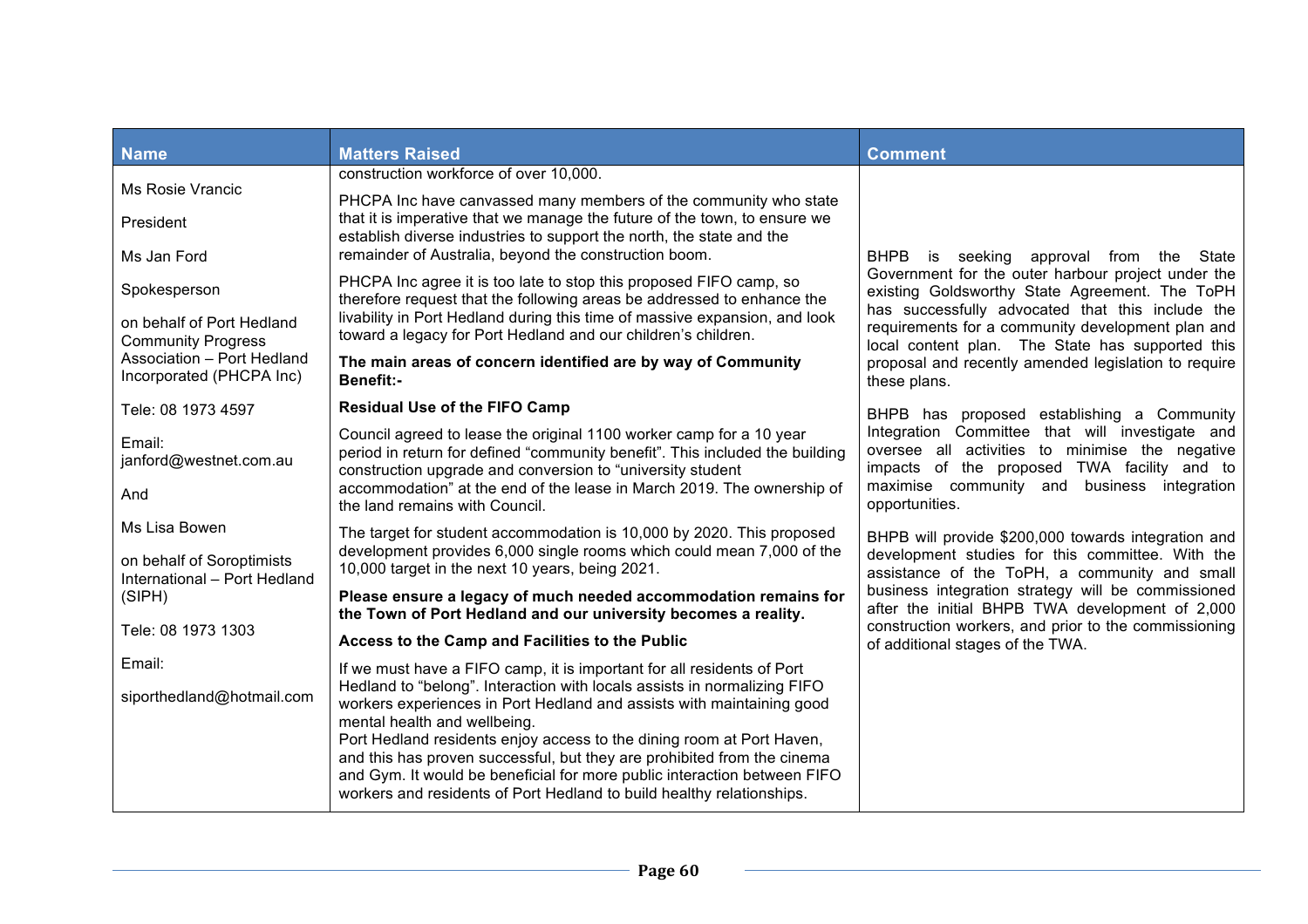| Name                                                                | <b>Matters Raised</b>                                                                                                                                                                                                           | <b>Comment</b>                                                                                                                             |
|---------------------------------------------------------------------|---------------------------------------------------------------------------------------------------------------------------------------------------------------------------------------------------------------------------------|--------------------------------------------------------------------------------------------------------------------------------------------|
| Ms Rosie Vrancic                                                    | Please ensure interaction between local residents and FIFO workers.                                                                                                                                                             |                                                                                                                                            |
| President                                                           | <b>Traffic Management at the Walkabout Hotel</b>                                                                                                                                                                                |                                                                                                                                            |
| Ms Jan Ford                                                         | The area along Great Northern Highway opposite the airport is poorly lit,<br>and has experienced several fatalities over recent years. Please ensure<br>this risk is assessed with the future development and the encouragement |                                                                                                                                            |
| Spokesperson                                                        | of single people in the area.                                                                                                                                                                                                   |                                                                                                                                            |
| on behalf of Port Hedland                                           | Please ensure safety is addressed in this area.                                                                                                                                                                                 | The ToPH has advised MRWA are constructing a                                                                                               |
| <b>Community Progress</b><br>Association - Port Hedland             | <b>Overpasses for Safe Traffic Flow</b>                                                                                                                                                                                         | bypass road at the intersection of GNH and the<br>Broome turnoff. This will have an overpass to                                            |
| Incorporated (PHCPA Inc)                                            | The roads of Port Hedland were designed for 15,000 people. Extra road<br>trains, vehicular traffic and FIFO transportation have created congestion                                                                              | separate traffic in different directions. All other issues<br>may be addressed in the traffic assessment that will                         |
| Tele: 08 1973 4597                                                  | particularly at the walkabout area, and the T junction intersection of the<br>airport road and the Great Northern Highway. Safety has become a                                                                                  | be required as part of the Development Application                                                                                         |
| Email:                                                              | serious concern. Safe traffic flow requires over and under passes.                                                                                                                                                              | process.                                                                                                                                   |
| janford@westnet.com.au                                              | Please insist on safe overpasses on the roads.                                                                                                                                                                                  |                                                                                                                                            |
| And                                                                 | <b>Sale of Council Free Hold Land</b>                                                                                                                                                                                           |                                                                                                                                            |
| Ms Lisa Bowen                                                       | The sale of the freehold land by private treaty is unnecessary and a result<br>of short term thinking. Commercial land is commonly leased land. The                                                                             | The business plan proposes that one lot be sold and<br>the other leased. The local government is required                                  |
| on behalf of Soroptimists<br>International - Port Hedland<br>(SIPH) | Port Authority leases land to proponents on 20-50 year leases which<br>enables the development of the land by the user or other party, yet retains<br>the ownership of the land with the state. The user leases the land on a   | to dispose of land as detailed in Section 3.58 of the<br>Local Government Act, which is by:<br><b>Public Auction;</b><br>Public Tender; or |
| Tele: 08 1973 1303                                                  | long term lease which gives security to the leaseholder. It is common<br>practice for the State to lease land on long term leases to industry for<br>development and is very common in Port Hedland.                            | Private Treaty.<br>The ToPH can consider different disposal methods,                                                                       |
| Email:<br>siporthedland@hotmail.com                                 | Council could do the same with the Airport land and free up more land for<br>similar developments.                                                                                                                              | such as sale or lease.                                                                                                                     |
|                                                                     | If Council retains ownership and sells the lease it provides for a long term<br>income stream for future generations. Once the land is sold this<br>opportunity is lost.                                                        |                                                                                                                                            |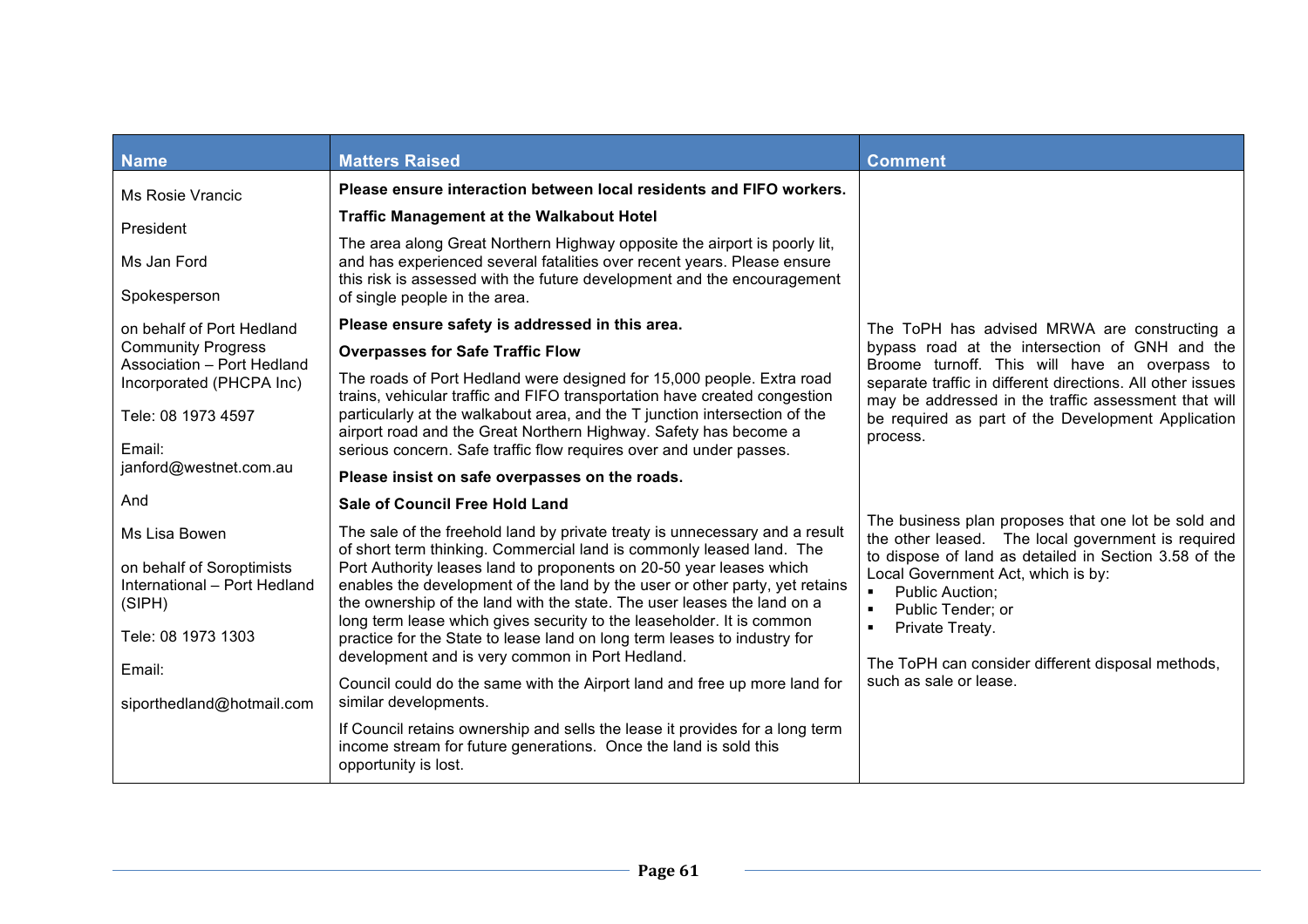| <b>Name</b>                                                                                                      | <b>Matters Raised</b>                                                                                                                                                                                                                                                                                                                                                       | <b>Comment</b>                                                                                                       |
|------------------------------------------------------------------------------------------------------------------|-----------------------------------------------------------------------------------------------------------------------------------------------------------------------------------------------------------------------------------------------------------------------------------------------------------------------------------------------------------------------------|----------------------------------------------------------------------------------------------------------------------|
| Ms Rosie Vrancic                                                                                                 | Do not sell land as "freehold" sell land as long term lease land.                                                                                                                                                                                                                                                                                                           |                                                                                                                      |
| President                                                                                                        | <b>Residential Land Release</b>                                                                                                                                                                                                                                                                                                                                             |                                                                                                                      |
| Ms Jan Ford                                                                                                      | PHCPA Inc understands BHPB have proposed a 6,000 person camp due<br>to lack of suitable residential land for construction of workforce<br>accommodation. Yet there is 100 hectares of State government held                                                                                                                                                                 |                                                                                                                      |
| Spokesperson                                                                                                     | "Crown Land" by Styles Road Pretty Pool that has been requested by a                                                                                                                                                                                                                                                                                                        |                                                                                                                      |
| on behalf of Port Hedland<br><b>Community Progress</b><br>Association - Port Hedland<br>Incorporated (PHCPA Inc) | private development company since 1996, so that the construction of<br>FIFO camps on Airport land and Mining leases would not be necessary.<br>This particular development company has proposed a new 5 star hotel,<br>school, shopping centre and a mix of high and low density housing for a<br>sustainable city of Port Hedland. Finance and registrations of demand for |                                                                                                                      |
| Tele: 08 1973 4597                                                                                               | the development has been committed for over 10 years, yet State<br>Government continuously refuses to release the land to the town for                                                                                                                                                                                                                                      |                                                                                                                      |
| Email:                                                                                                           | development.                                                                                                                                                                                                                                                                                                                                                                |                                                                                                                      |
| janford@westnet.com.au                                                                                           | Why does it take so long for permanent land development, yet so easy for<br>a FIFO camp?                                                                                                                                                                                                                                                                                    |                                                                                                                      |
| And                                                                                                              | <b>Please insist State Government releases land for residential</b>                                                                                                                                                                                                                                                                                                         |                                                                                                                      |
| Ms Lisa Bowen                                                                                                    | development to private developers where demand and ability is<br>proven.                                                                                                                                                                                                                                                                                                    |                                                                                                                      |
| on behalf of Soroptimists<br>International - Port Hedland                                                        | Equitable Treatment to Other Companies requiring Accommodation.                                                                                                                                                                                                                                                                                                             |                                                                                                                      |
| (SIPH)                                                                                                           | Many other companies require accommodation for their workers and have<br>been unable to obtain properties or land for construction. Does this mean                                                                                                                                                                                                                          | Local government is required to deal with each<br>proposal based on its merits.                                      |
| Tele: 08 1973 1303                                                                                               | that all other companies will be treated the same way?                                                                                                                                                                                                                                                                                                                      |                                                                                                                      |
| Email:                                                                                                           | Will the Town of Port Hedland be approving unlimited FIFO camps on the                                                                                                                                                                                                                                                                                                      | The business plan provides for Lot 35 and 3 other                                                                    |
| siporthedland@hotmail.com                                                                                        | Airport Land? Will this new type of development be included in the new<br>"Growth Plan" and Town Plan 6?                                                                                                                                                                                                                                                                    | TWA sites.<br>The draft PPCGP provides for the<br>development of Precinct 7, which identifies TWA                    |
|                                                                                                                  | Please ensure a plan is put in place and that fair and equitable<br>treatment is given to all.                                                                                                                                                                                                                                                                              | developments as 'quick wins'. TPS 5 already<br>provides for TWA's as an 'AA' use, which requires<br>Council consent. |
|                                                                                                                  |                                                                                                                                                                                                                                                                                                                                                                             |                                                                                                                      |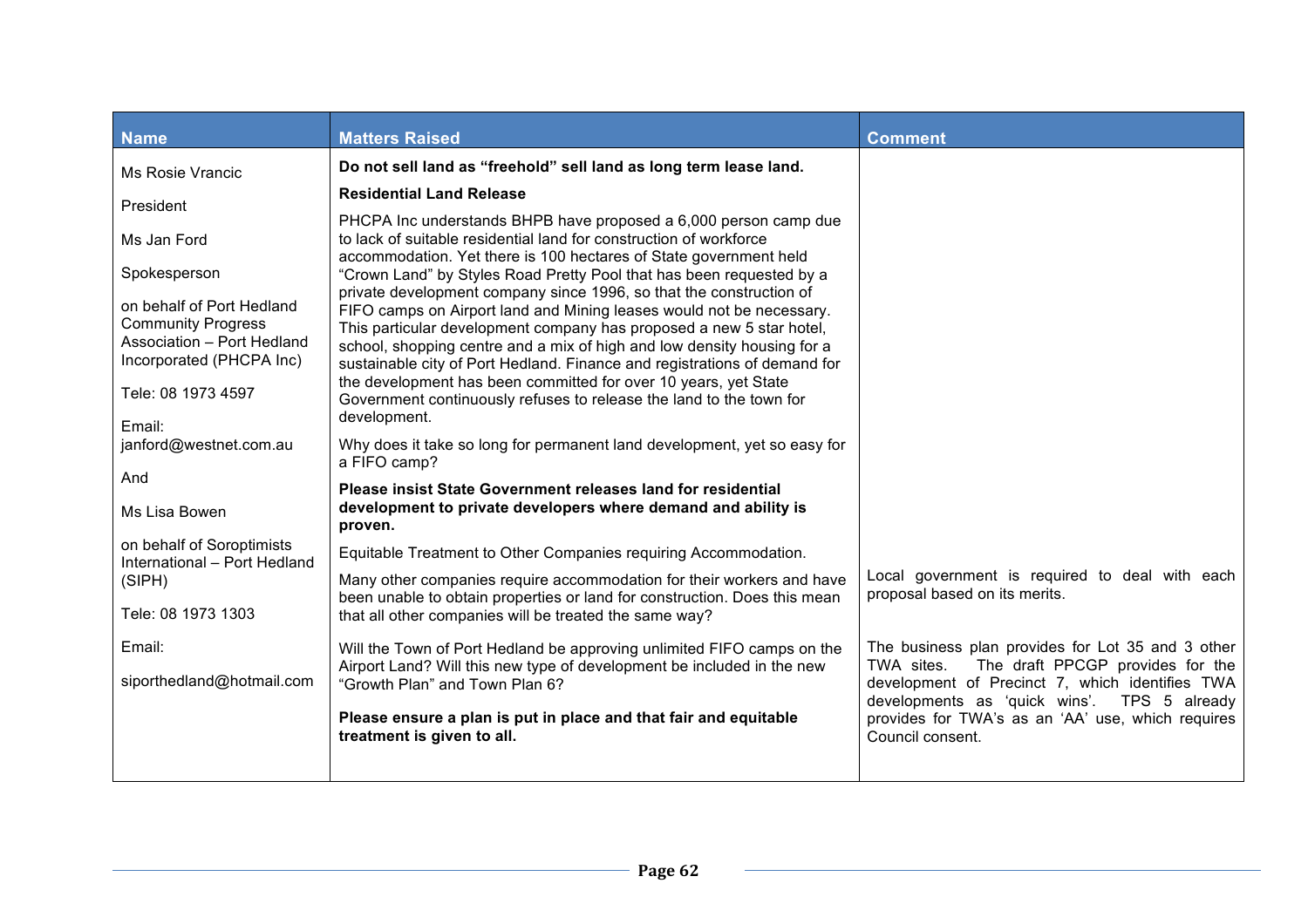| <b>Name</b>                                                                                                      | <b>Matters Raised</b>                                                                                                                                                                                                                                                                                    | <b>Comment</b>                                                                                                                                            |
|------------------------------------------------------------------------------------------------------------------|----------------------------------------------------------------------------------------------------------------------------------------------------------------------------------------------------------------------------------------------------------------------------------------------------------|-----------------------------------------------------------------------------------------------------------------------------------------------------------|
| Ms Rosie Vrancic                                                                                                 | <b>TOURISM OPPORTUNITIES</b>                                                                                                                                                                                                                                                                             | The ToPH has advised that planning is currently                                                                                                           |
| President                                                                                                        | In addition to the above issues, SIPH are keen to see a diverse and<br>sustainable community supported by industrial Tourism and have                                                                                                                                                                    | underway for a range of parks / public open space<br>areas to be developed with an industrial theme with                                                  |
| Ms Jan Ford                                                                                                      | identified the following:                                                                                                                                                                                                                                                                                | locations in Port and South Hedland.                                                                                                                      |
| Spokesperson                                                                                                     | <b>Industrial Playground</b><br>$\bullet$<br>Several Industry Leaders have indicated their desire to educate                                                                                                                                                                                             |                                                                                                                                                           |
| on behalf of Port Hedland<br><b>Community Progress</b><br>Association - Port Hedland<br>Incorporated (PHCPA Inc) | children in the mining industry by way of industrial play equipment.<br>Children and parents could learn the terminology of the industrial<br>equipment and encourage young people into the mining industry in the<br>future. This industrial playground could be similar to "SciTech" in Perth<br>City. | The ToPH has advised that the feasibility of a range<br>of entertainment facilities / options throughout Port<br>Hedland is currently being investigated. |
| Tele: 08 1973 4597                                                                                               | <b>Indoor Play Centre</b>                                                                                                                                                                                                                                                                                |                                                                                                                                                           |
| Email:<br>janford@westnet.com.au                                                                                 | Many young mothers have requested an indoor play centre for children<br>with a cafe and facilities to meet and greet. Keeping young families<br>occupied with recreational facilities helps keep a happy workforce.                                                                                      | The ToPH has advised that an aboriginal cultural<br>centre is being planned within the Wanka Maya<br>facilities adjacent to the South Hedland CBD.        |
| And                                                                                                              | <b>Indigenous Artist Centre</b>                                                                                                                                                                                                                                                                          |                                                                                                                                                           |
| Ms Lisa Bowen                                                                                                    | Suggestions have been made for a cultural art centre near the airport<br>featuring indigenous art and as an outlet for purchases by FIFO's and                                                                                                                                                           |                                                                                                                                                           |
| on behalf of Soroptimists                                                                                        | Tourists.                                                                                                                                                                                                                                                                                                |                                                                                                                                                           |
| International - Port Hedland<br>(SIPH)                                                                           | International Airport to Include Facility for International<br>Passenger Trade.                                                                                                                                                                                                                          |                                                                                                                                                           |
| Tele: 08 1973 1303                                                                                               | An extra 6,000 FIFO workers at the airport requires upgrade to the                                                                                                                                                                                                                                       | The ToPH has advised that concept plans for the                                                                                                           |
| Email:                                                                                                           | airport. Port Hedland International Airport is proposed as a freight hub<br>with flights from Singapore delivering freight for short term industrial                                                                                                                                                     | redevelopment of the Port Hedland International<br>include<br>Airport<br>have<br>been<br>prepared<br>and                                                  |
| siporthedland@hotmail.com                                                                                        | construction. As the airport is going to be upgraded it would be wise to<br>include in the facility, the ability to accommodate international<br>passengers to enable a tourism from Singapore.                                                                                                          | improvements to international facilities.                                                                                                                 |
|                                                                                                                  |                                                                                                                                                                                                                                                                                                          |                                                                                                                                                           |
|                                                                                                                  |                                                                                                                                                                                                                                                                                                          |                                                                                                                                                           |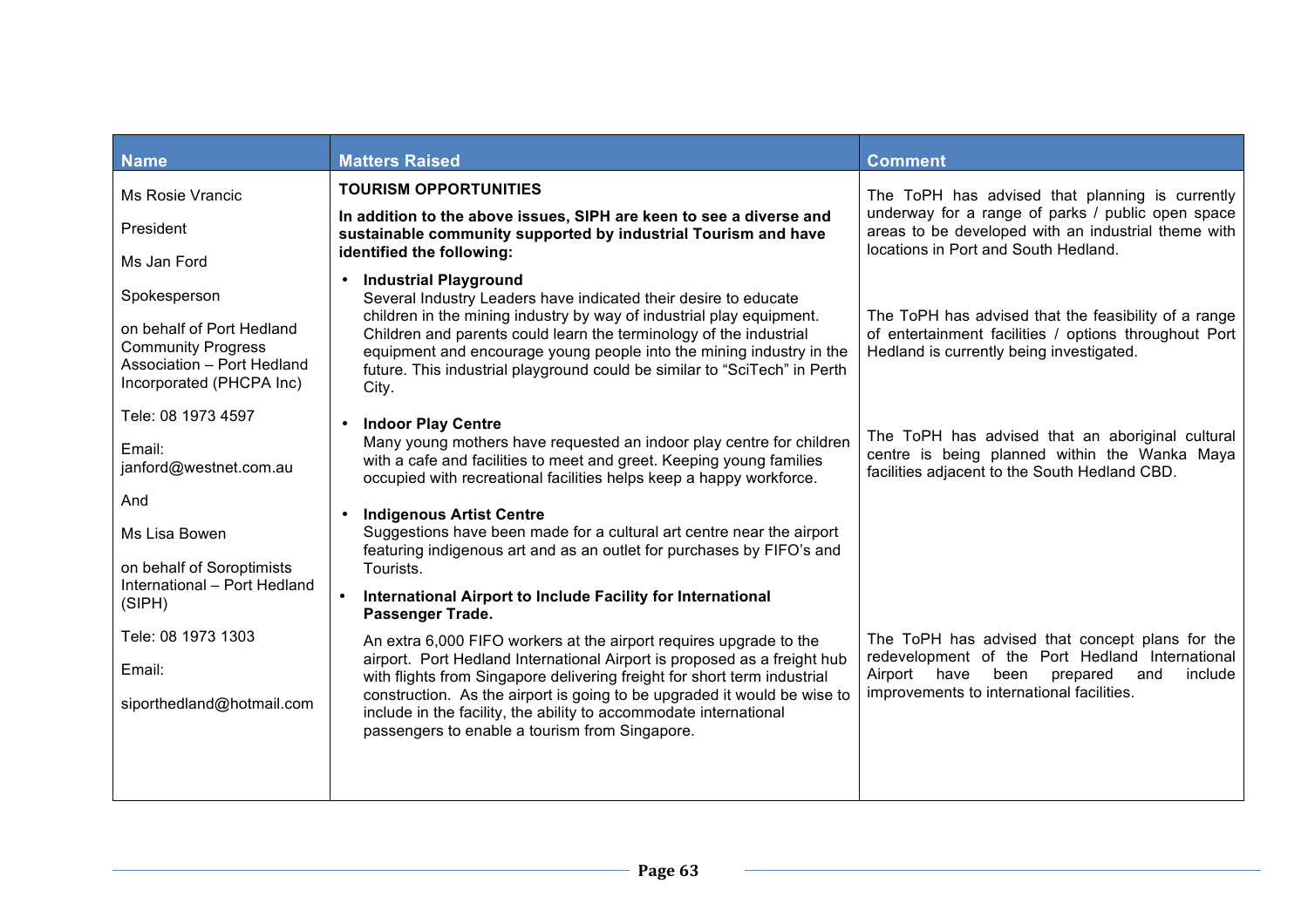| <b>Name</b>                                               | <b>Matters Raised</b>                                                                                                                                                                                                                                                                                | <b>Comment</b> |
|-----------------------------------------------------------|------------------------------------------------------------------------------------------------------------------------------------------------------------------------------------------------------------------------------------------------------------------------------------------------------|----------------|
| Ms Rosie Vrancic                                          | 5-6 Star Ocean Front International Hotel<br>$\bullet$                                                                                                                                                                                                                                                |                |
| President                                                 | The people of the town of Port Hedland have been promised a 5 star<br>hotel on the old school site next to the hospital since August 2007.                                                                                                                                                           |                |
| Ms Jan Ford                                               | The sign is still on the site, yet no progress has been made. The<br>adjoining old hospital site has been vacant for almost 2 yrs and Port                                                                                                                                                           |                |
| Spokesperson                                              | Hedland still does not have a 5or 6 star hotel. This Government owned<br>prime ocean front land remains vacant, while residents are pressured                                                                                                                                                        |                |
| on behalf of Port Hedland<br><b>Community Progress</b>    | to rent out individual rooms to visitors, as the current 2-3 star hotels<br>are booked out months in advance.                                                                                                                                                                                        |                |
| Association - Port Hedland<br>Incorporated (PHCPA Inc)    | In October 2011 a cruise ship visited Port Hedland carrying 2,500<br>passengers, many of whom were shareholders in companies                                                                                                                                                                         |                |
| Tele: 08 1973 4597                                        | operating in Port Hedland. Many of these passengers were intrigued<br>by the industrial tourism and the cruise was so successful, the cruise                                                                                                                                                         |                |
| Email:<br>janford@westnet.com.au                          | company has another ship due to arrive in March 2012. Tourism is a<br>growing industry in this town. We have unique rock art dating back                                                                                                                                                             |                |
| And                                                       | 8,000 years and indigenous art, bush tucker and tourism amongst<br>other attractions. It is important for Port Hedland to develop a diverse                                                                                                                                                          |                |
| Ms Lisa Bowen                                             | industry base during this construction boom and an international hotel<br>is necessary.                                                                                                                                                                                                              |                |
| on behalf of Soroptimists<br>International - Port Hedland | Please insist State Government releases the ocean front land and<br>a quality 5-6 star hotel is constructed in 2012                                                                                                                                                                                  |                |
| (SIPH)                                                    | <b>Marina at the Yacht Club</b><br>$\bullet$                                                                                                                                                                                                                                                         |                |
| Tele: 08 1973 1303                                        | A Marina has been promised at the yacht club for 2 decades. A new<br>yacht club has been recently constructed at the cost of more than 2                                                                                                                                                             |                |
| Email:                                                    | million dollars. It is important to complete the Marina and construct the<br>hotel to provide recreation for a growing town to become a city. This                                                                                                                                                   |                |
| siporthedland@hotmail.com                                 | will also boost tourism and provide much needed recreation facilities<br>for our residents. Plans have been finalized showing a safe boat<br>harbor, and allows the contentious "main street jetty" to be relocated<br>back to the yacht club, to free up the busy channel for industry<br>shipping. |                |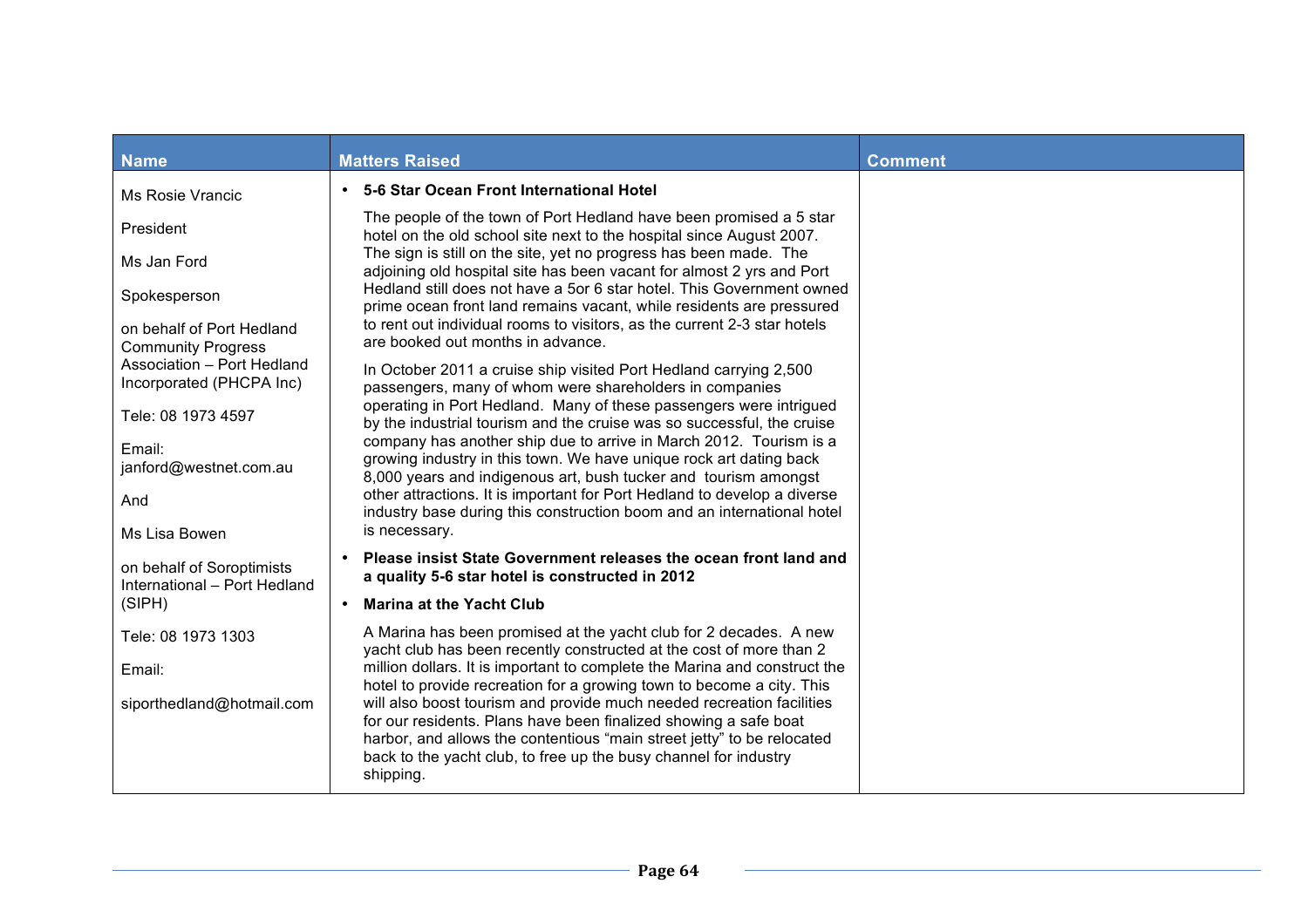| <b>Name</b>                                                                                                      | <b>Matters Raised</b>                                                                                                                                                                                                                                                                                                                                                                 | <b>Comment</b> |
|------------------------------------------------------------------------------------------------------------------|---------------------------------------------------------------------------------------------------------------------------------------------------------------------------------------------------------------------------------------------------------------------------------------------------------------------------------------------------------------------------------------|----------------|
| <b>Ms Rosie Vrancic</b>                                                                                          | Please insist the marina goes ahead at the yacht Club Location as<br>$\bullet$<br>per the long standing plans                                                                                                                                                                                                                                                                         |                |
| President                                                                                                        | Members of the PHCPA Inc have been extremely active in planning                                                                                                                                                                                                                                                                                                                       |                |
| Ms Jan Ford                                                                                                      | groups, partaking in surveys, sitting on Committees, and forming action<br>groups to lobby Government for planning reform in Port Hedland. PHCPA                                                                                                                                                                                                                                      |                |
| Spokesperson                                                                                                     | Inc is represented in many community groups and works closely with the<br>BHPBIO community consultative group. PHCPA Inc is very aware that                                                                                                                                                                                                                                           |                |
| on behalf of Port Hedland<br><b>Community Progress</b><br>Association - Port Hedland<br>Incorporated (PHCPA Inc) | BHPBIO have informed Government of their plans for expansion several<br>years ago, so it is most unusual that adequate land has not been made<br>available to BHPBIO to fulfill their development obligations, especially with<br>the establishment of the "Royalties for Regions " and the "Office of Pilbara"<br>Cities" PHCPA Inc understood these measures would provide adequate |                |
| Tele: 08 1973 4597                                                                                               | accommodation facilities and reduce the need for such extreme FIFO<br>Measures. PHCPA Inc members find it quite odd that adequate planning                                                                                                                                                                                                                                            |                |
| Email:<br>janford@westnet.com.au                                                                                 | for accommodation is so far removed from planning for industry growth<br>and expansion.                                                                                                                                                                                                                                                                                               |                |
| And                                                                                                              | Whilst PHCPA Inc appreciates not all these issues can be addressed at a<br>planning level by Council directly, PHCPA Inc does believe Council has a                                                                                                                                                                                                                                   |                |
| Ms Lisa Bowen                                                                                                    | powerful position in the planning of Pilbara Cities. Land release to private<br>developers and tax reform are necessary to create Sustainable Pilbara                                                                                                                                                                                                                                 |                |
| on behalf of Soroptimists<br>International - Port Hedland<br>(SIPH)                                              | Cities. State Government and industry have a duty to include the local<br>Councils in FIFO and development. As each approval is granted to<br>industry, a true calculation of housing requirements must be given to the<br>PDC and local Council, or we will be playing FIFO catch up forever!!!!                                                                                     |                |
| Tele: 08 1973 1303                                                                                               | Thank you for the opportunity to comment on this proposal. PHCPA Inc is                                                                                                                                                                                                                                                                                                               |                |
| Email:                                                                                                           | a voluntary organisation and members spend many hours on these<br>community concerns and hope sincerely that one day their efforts will be                                                                                                                                                                                                                                            |                |
| siporthedland@hotmail.com                                                                                        | acknowledged and evidenced by liveable, sustainable, diverse cities<br>created through collaborative planning and long term vision.                                                                                                                                                                                                                                                   |                |
|                                                                                                                  | A copy of this submission has been sent to the Pilbara Development<br>Commission, Pilbara Cities, and the department of State Development.                                                                                                                                                                                                                                            |                |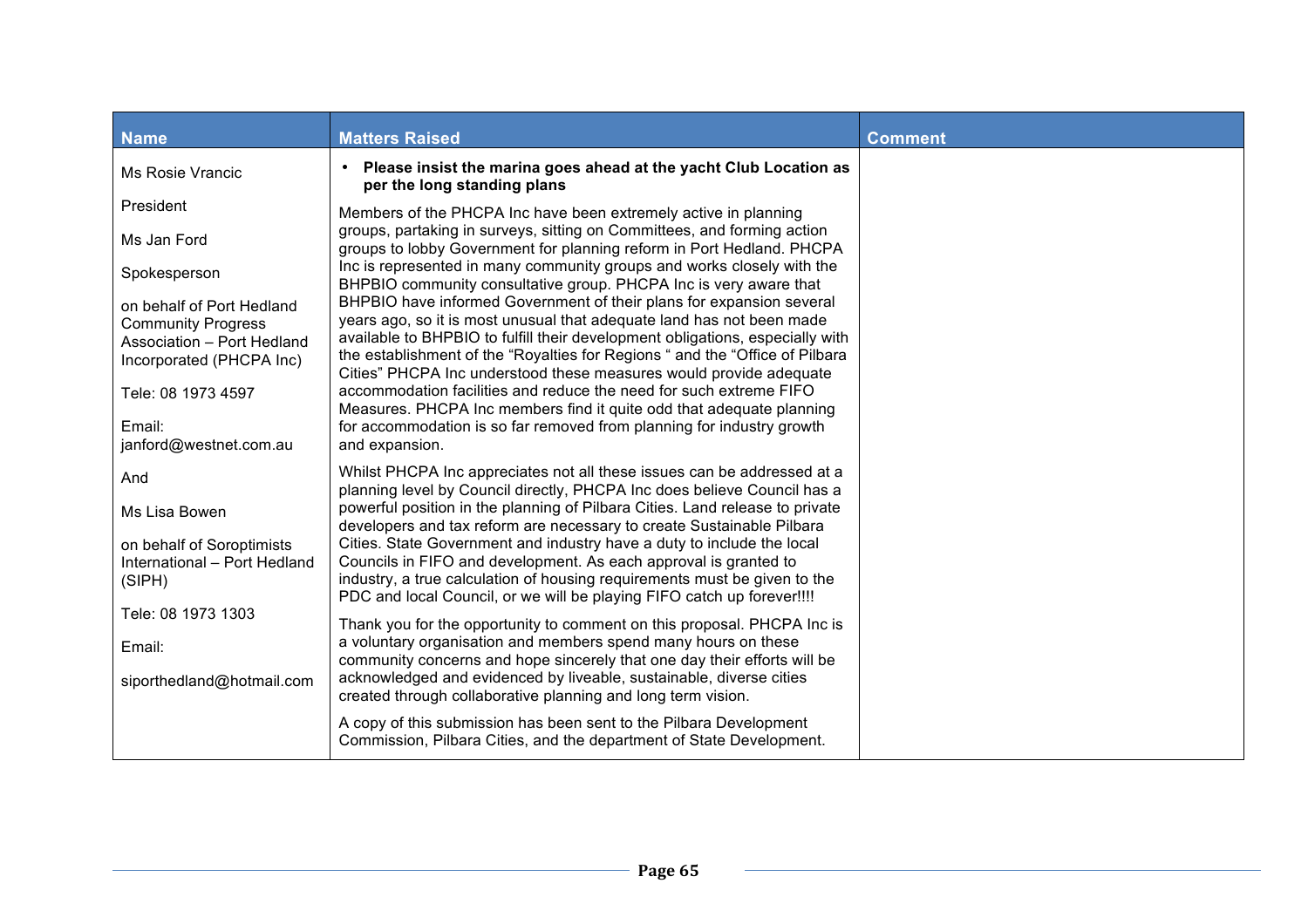| <b>Name</b>                                                                                                      | <b>Matters Raised</b>                                                                                                                    | <b>Comment</b> |
|------------------------------------------------------------------------------------------------------------------|------------------------------------------------------------------------------------------------------------------------------------------|----------------|
| Ms Rosie Vrancic                                                                                                 | This submission has been prepared in conjunction with the Soroptimists                                                                   |                |
| President                                                                                                        | International Port Hedland, members of the Chamber of Commerce,<br>members of the Port Hedland Yacht Club, members of the Small Business |                |
| Ms Jan Ford                                                                                                      | Community and the Play group associations.                                                                                               |                |
| Spokesperson                                                                                                     |                                                                                                                                          |                |
| on behalf of Port Hedland<br><b>Community Progress</b><br>Association - Port Hedland<br>Incorporated (PHCPA Inc) |                                                                                                                                          |                |
| Tele: 08 1973 4597                                                                                               |                                                                                                                                          |                |
| Email:<br>janford@westnet.com.au                                                                                 |                                                                                                                                          |                |
| And                                                                                                              |                                                                                                                                          |                |
| Ms Lisa Bowen                                                                                                    |                                                                                                                                          |                |
| on behalf of Soroptimists<br>International - Port Hedland<br>(SIPH)                                              |                                                                                                                                          |                |
| Tele: 08 1973 1303                                                                                               |                                                                                                                                          |                |
| Email:                                                                                                           |                                                                                                                                          |                |
| siporthedland@hotmail.com                                                                                        |                                                                                                                                          |                |
|                                                                                                                  |                                                                                                                                          |                |
|                                                                                                                  |                                                                                                                                          |                |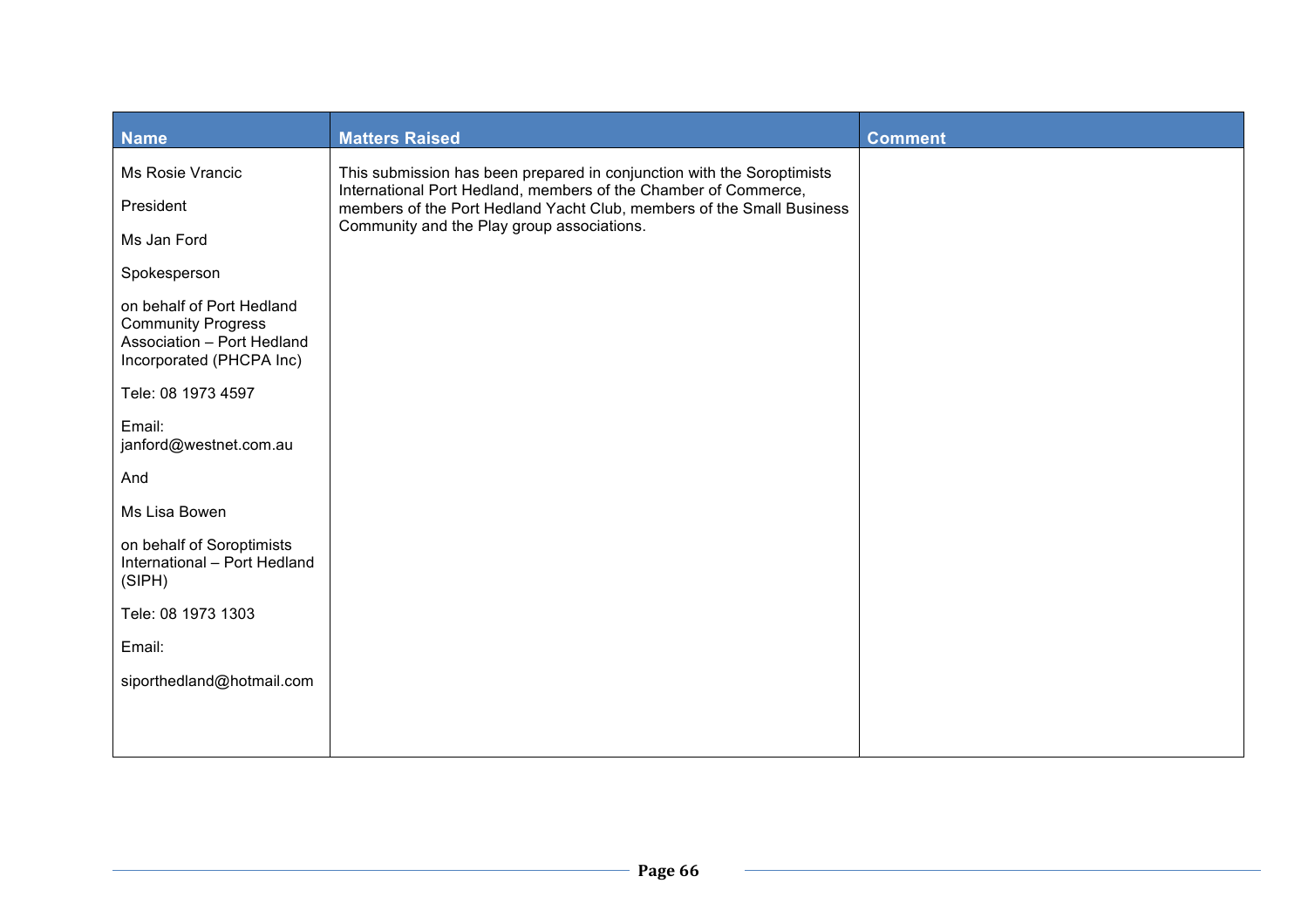| <b>Name</b>                                                                                                                            | <b>Matters Raised</b>                                                                                                                                                                                                                                                                                                                                                                                                                                                                                                                                                                                                                                                                                                                                                                                                                                                                                                                                                                                                                                                                   | <b>Comment</b>                                                                                                                                                                                                                                                                                                                                                                                                                                                                                                                                                                                                                                        |
|----------------------------------------------------------------------------------------------------------------------------------------|-----------------------------------------------------------------------------------------------------------------------------------------------------------------------------------------------------------------------------------------------------------------------------------------------------------------------------------------------------------------------------------------------------------------------------------------------------------------------------------------------------------------------------------------------------------------------------------------------------------------------------------------------------------------------------------------------------------------------------------------------------------------------------------------------------------------------------------------------------------------------------------------------------------------------------------------------------------------------------------------------------------------------------------------------------------------------------------------|-------------------------------------------------------------------------------------------------------------------------------------------------------------------------------------------------------------------------------------------------------------------------------------------------------------------------------------------------------------------------------------------------------------------------------------------------------------------------------------------------------------------------------------------------------------------------------------------------------------------------------------------------------|
| Evan Hall<br><b>Chief Executive Officer</b><br><b>Tourism Council WA</b><br>PO Box 91<br>Burswood WA 6100<br>Tele: 9416 0705<br>Email: | Thank you for meeting with myself on 12 December to discussed the<br>proposed development of Precinct 3 at the Port Hedland International<br>Airport to supply 60000 bed Temporary Worker Accommodation (TWA).<br>Since our meeting I have consulted with Tourism Council WA members<br>and I appreciate this opportunity to provide feedback on this proposed<br>development. Our main issues are:<br>The existing short stay accommodation at the Town of Port Hedland<br>(ToPH) has served the town for many years, bearing the cost of low<br>occupancy and room rates when demand for rooms was lower.<br>Leisure tourism demand for regional destinations is extremely weak.<br>$\blacksquare$<br>ToPH would have to make a significant investment in creating<br>attractions and marketing the town to be able to even compete in the<br>poor regional tourism market.                                                                                                                                                                                                           | The AEC Group provided the following comments:-<br>The consolidation of some FIFO<br>accommodation from existing tourism<br>accommodation establishments into dedicated<br>TWA capacity was identified as a source of<br>demand for the 6,000 bed capacity in Precinct 3<br>by BHP during the process. This needed to be<br>taken into consideration in the supply/demand<br>modelling for a true representation of market<br>implications of the TWA.                                                                                                                                                                                                |
| EHall@tourismcouncilwa.co<br>m.au                                                                                                      | The increasing FIFO workforce in town will push up aviation fares,<br>$\blacksquare$<br>hospitality costs and room rates, making ToPH a less price<br>competitive destination.<br>Leisure visitors have higher marketing and operational cost and less<br>predictable demand than business travellers.<br>Accommodation operators will struggle to compete with BHP to retain<br>staff such as Chefs, further increasing room prices which the leisure<br>market will not accept.<br>The AEC economic modelling in the Business Plan notes "Up to 1,000<br>beds of the new TWA may be utilised to consolidate BHPs workforce from<br>existing TWAs and other accommodation". In short, the planned supply of<br>6,000 beds exceeds future workforce growth and would specifically<br>remove existing patronage from the existing supply of short term<br>accommodation. This is planned oversupply of accommodation to<br>displace existing providers who have served ToPH for many years. Any<br>planned oversupply of accommodation is strongly opposed by the<br>Tourism Council WA. | It is incorrect to state that there is an oversupply<br>in accommodation. The implications to current<br>and likely future tourist accommodation<br>establishments are expressly examined on<br>slides 16 and 17 of the report and found that<br>even with additional TWA capacity in Precinct 3,<br>there will remain a shortfall in FIFO<br>accommodation as at 2016. This suggests that<br>the implications to existing tourist<br>accommodation establishments catering to<br>FIFO workers will not be affected, as strong<br>demand will remain, despite BHP's operational<br>decision to consolidate some of its<br>accommodation requirements. |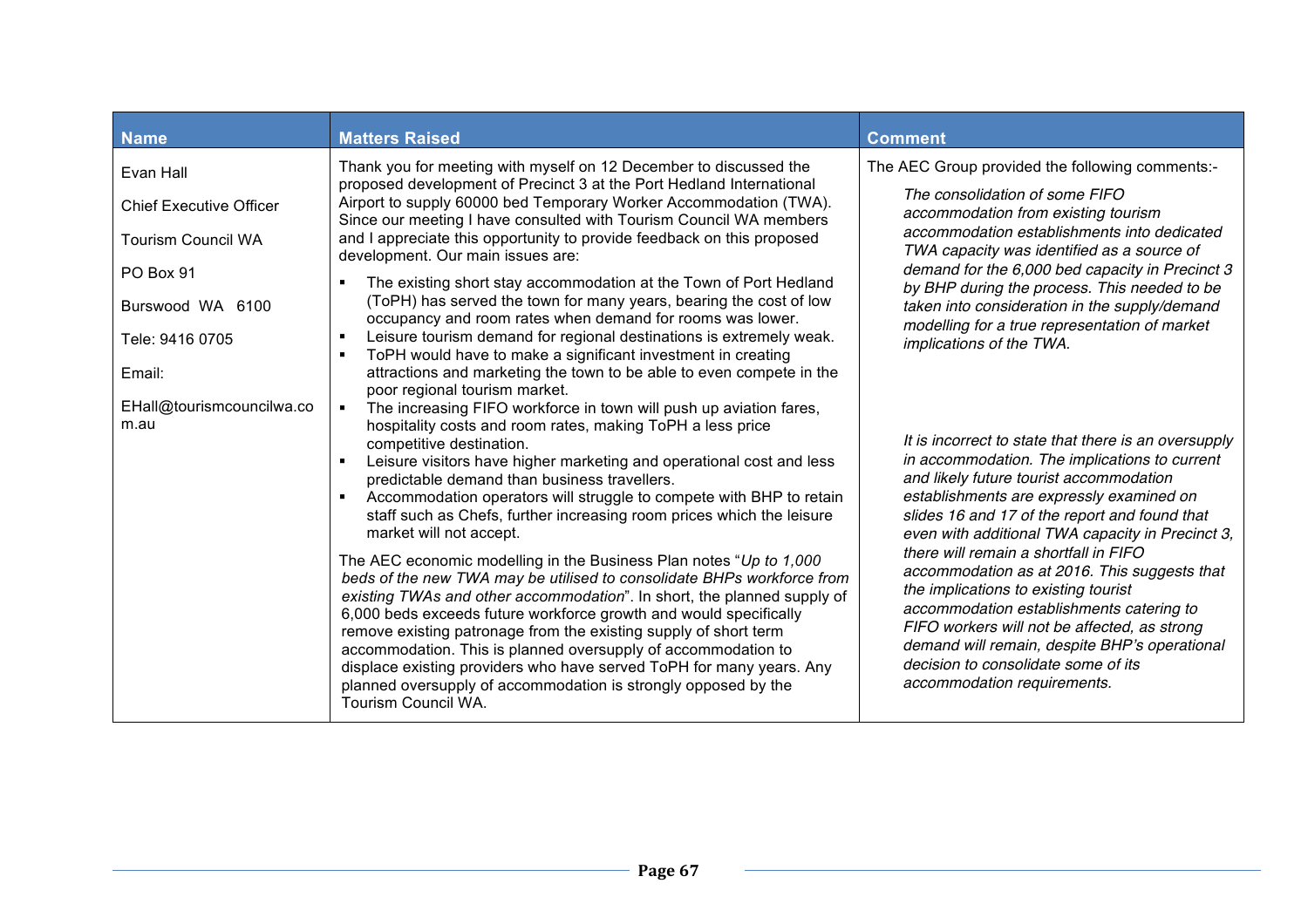| <b>Name</b>                                                                           | <b>Matters Raised</b>                                                                                                                                                                                                                                                                                                                                                                                                                                                                                                       | <b>Comment</b> |
|---------------------------------------------------------------------------------------|-----------------------------------------------------------------------------------------------------------------------------------------------------------------------------------------------------------------------------------------------------------------------------------------------------------------------------------------------------------------------------------------------------------------------------------------------------------------------------------------------------------------------------|----------------|
| Evan Hall<br><b>Chief Executive Officer</b><br><b>Tourism Council WA</b><br>PO Box 91 | Tourism Council WA strongly supports growth in leisure tourism but does<br>not believe the current market for leisure tourism would replace the<br>business lost to this oversupply of TWA. This would require a massive<br>increase in leisure visitation inconsistent with recent tourism trends. This<br>would only be remotely possible with a massive investment in new tourism<br>attractions and marketing to overcome the increased cost and lost<br>destination appeal of the expanded FIFO workforce in the ToPH. |                |
| Burswood WA 6100                                                                      | <b>Summary and Recommendation:</b>                                                                                                                                                                                                                                                                                                                                                                                                                                                                                          |                |
| Tele: 9416 0705<br>Email:<br>EHall@tourismcouncilwa.co<br>m.au                        | Tourism Council WA rejects the current business plan to oversupply short<br>stay accommodation leading to lost business by existing short stay<br>accommodation providers. Any new development of TWA should be<br>limited to a supply level which would not reduce current occupancy levels<br>in the existing accommodation.<br>This supply level should be further modelled by AEC group and the scale<br>and timing of TWA development discussed further with the tourism<br>industry.                                  |                |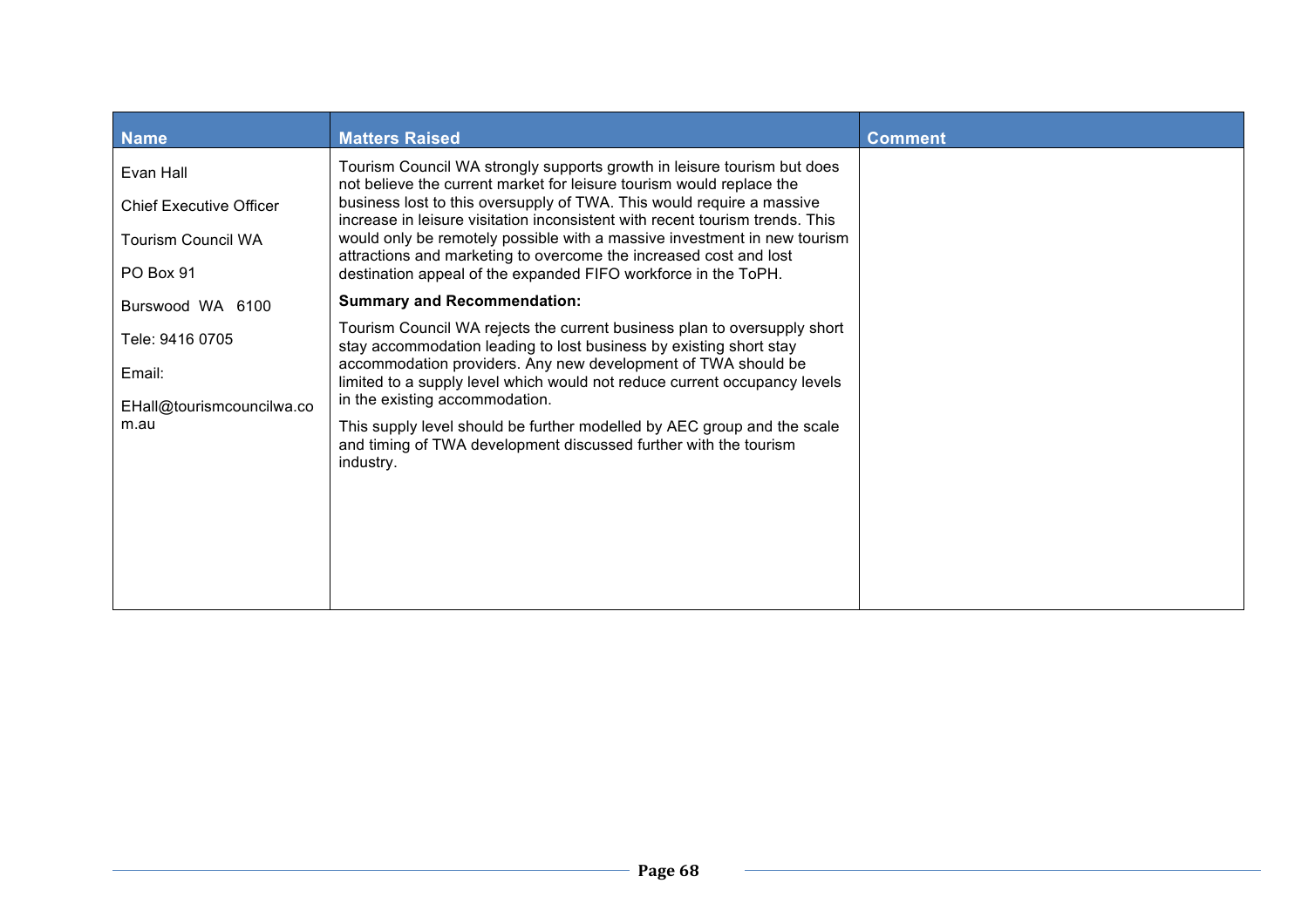| <b>Name</b>                                                     | <b>Matters Raised</b>                                                                                                                                                                                                                                                                                                                                                                                                                                                                                                                                                 | <b>Comment</b> |
|-----------------------------------------------------------------|-----------------------------------------------------------------------------------------------------------------------------------------------------------------------------------------------------------------------------------------------------------------------------------------------------------------------------------------------------------------------------------------------------------------------------------------------------------------------------------------------------------------------------------------------------------------------|----------------|
| Mr Paul McQueen                                                 | Dear Mr Martin, Mayor and Councillors                                                                                                                                                                                                                                                                                                                                                                                                                                                                                                                                 |                |
| Counsel - Planning &<br>Environment                             | RE: Business Plan for the Development of Precinct 3 - Public<br><b>Comment Period</b>                                                                                                                                                                                                                                                                                                                                                                                                                                                                                 |                |
| Lavan Legal                                                     | I act on behalf of a group of ratepayers in the West End of the Port<br>Hedland town site and have been instructed to prepare a submission to                                                                                                                                                                                                                                                                                                                                                                                                                         |                |
| The Quadrant                                                    | express concerns regarding the Town of Port Hedland (Town) proposed<br>Business Plan for the Development of Precinct 3 at the Port Hedland                                                                                                                                                                                                                                                                                                                                                                                                                            |                |
| 1 William Street                                                | International Airport (Business Plan) which was advertised for comment<br>on 12 November 2011.                                                                                                                                                                                                                                                                                                                                                                                                                                                                        |                |
| Perth WA 6000                                                   | This submission is based on the following five premises:                                                                                                                                                                                                                                                                                                                                                                                                                                                                                                              |                |
| Tele: 9288 6000<br>Email:<br>paul.mcqueen@lavanlegal.co<br>m.au | 1. My clients understand and accept the identified need for long term<br>growth in the Pilbara Region as identified in the draft Pilbara's Port<br>City Growth Plan dated October 2011 (Growth Plan) and the<br>resulting need for the sustainable growth of Port Hedland as a<br>commercial and tourism centre that will be located in an attractive<br>urban environment, conducive to a harmonious society, the<br>enhancement of family life and of new opportunities for existing<br>ratepayers and future generations of the Town.                              |                |
|                                                                 | 2. As a fundamental principle, this submission contends that the<br>proposed expansion of the Precinct 3 site for the purposes of<br>Temporary Worker Accommodation (TWA) cannot result in the<br>provision of facilities which are already provided, and which may<br>unnecessarily duplicate or conflict with existing operations, and with<br>appropriately zoned or approved areas in the West End or South<br>Hedland. These outcomes would be contrary to the Town's existing<br>statutory planning framework and the premise outlined at paragraph<br>1 above. |                |
|                                                                 | 3. The Town and BHP Billiton (BHPB) should be required to provide<br>more complete and accurate information in relation to the proposed<br>TWA facility, in particular, clear data and statistics of the rate of<br>occupancy and demographics profile of the 'construction workers'<br>who will occupy the proposed site. The data is required in order to                                                                                                                                                                                                           |                |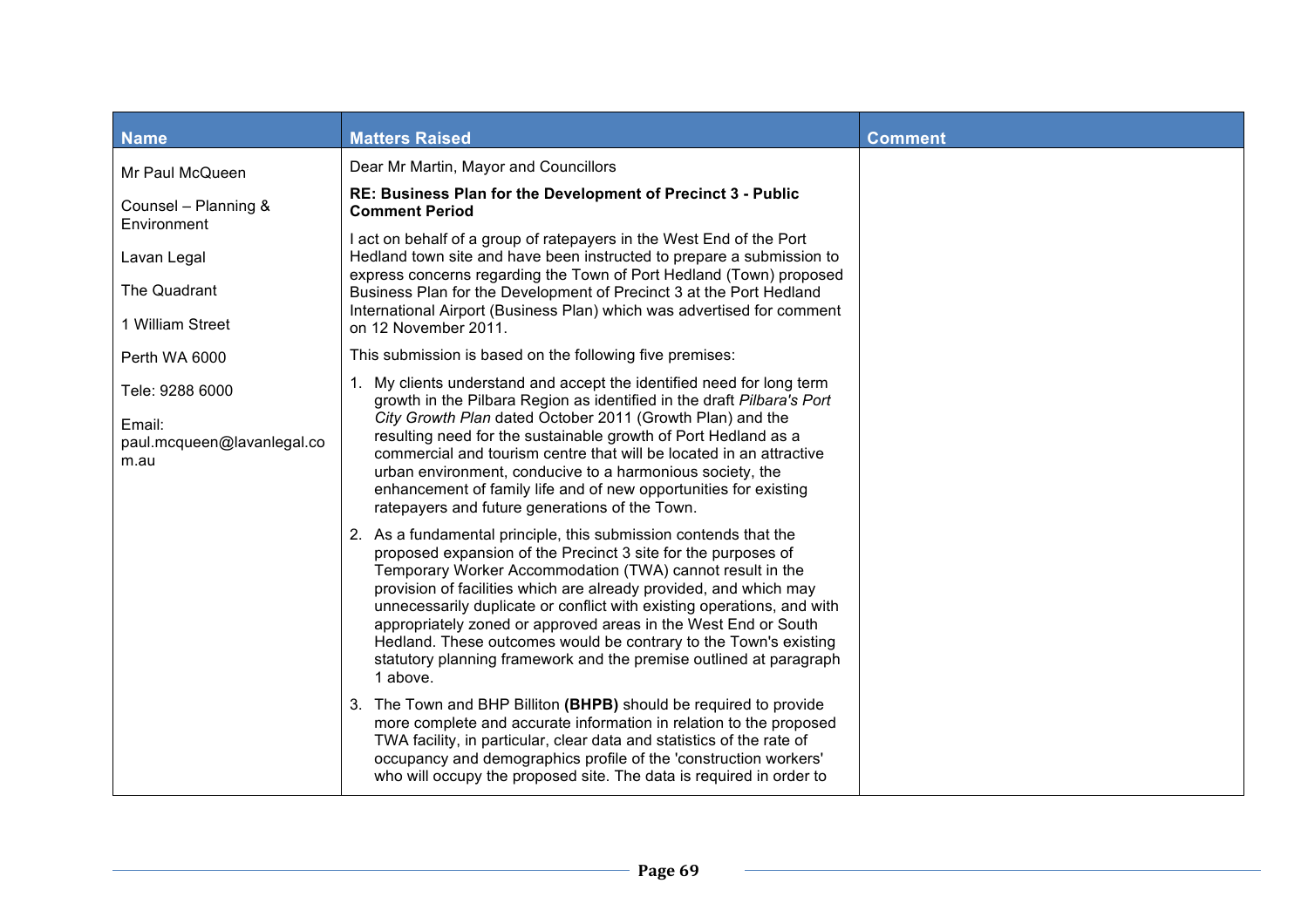| <b>Name</b>                                                     | <b>Matters Raised</b>                                                                                                                                                                                                                                                                                                                                                              | <b>Comment</b> |
|-----------------------------------------------------------------|------------------------------------------------------------------------------------------------------------------------------------------------------------------------------------------------------------------------------------------------------------------------------------------------------------------------------------------------------------------------------------|----------------|
| Mr Paul McQueen<br>Counsel - Planning &                         | allow informed commercial decision making to be made by existing<br>providers of goods and services, government agencies and other<br>providers of infrastructure.                                                                                                                                                                                                                 |                |
| Environment<br>Lavan Legal                                      | 4. Further to premises 2 and 3 above, conditions should be imposed on<br>Precinct 3, and the land proposed to be leased or sold to BHPB, in<br>order to ensure that the existing facilities in the West End of Port                                                                                                                                                                |                |
| The Quadrant                                                    | Hedland are not compromised and the proposed TWA development<br>does not inhibit in any way future government (local, state and                                                                                                                                                                                                                                                    |                |
| 1 William Street                                                | national) and non-government enhancements or developments in the<br>West End. My clients point out that the infrastructure in the West End                                                                                                                                                                                                                                         |                |
| Perth WA 6000                                                   | of Port Hedland is currently in a poor state and requires significant<br>budgeted investment and allocation of resources by the Town and                                                                                                                                                                                                                                           |                |
| Tele: 9288 6000<br>Email:<br>paul.mcqueen@lavanlegal.co<br>m.au | government agencies, in order to achieve the policy objectives of the<br>region. Any decision to develop the TWA (and similar large scale<br>facilities) should not compromise or delay the proposed development<br>of the West End, including the implementation of the<br>recommendations outlined in the dust management plan and parking<br>strategies prepared for that area. |                |
|                                                                 | 5. The Town should endeavour to provide and report further detail to<br>the public of the wide range of financial, social and other costs and<br>challenges associated with the proposed development before it<br>proceeds. The current information released by the Town is<br>inadequate in this regard.                                                                          |                |
|                                                                 | 1 Background                                                                                                                                                                                                                                                                                                                                                                       |                |
|                                                                 | 1.1 A Business Plan has been prepared with respect to a proposal for a<br>Private Treaty Agreement to enter into a major land transaction<br>between the Town and BHPB for land within the area known as<br>'Precinct 3' under the Port Hedland International Airport Land Use<br>Master Plan (PHIALUMP).                                                                          |                |
|                                                                 | 1.2 The subject site is located on the Great Northern Highway,<br>approximately 13 kilometres south of the Port Hedland town site, and<br>adjoining the south-west side of the Port Hedland International<br>Airport (PHIA).                                                                                                                                                       |                |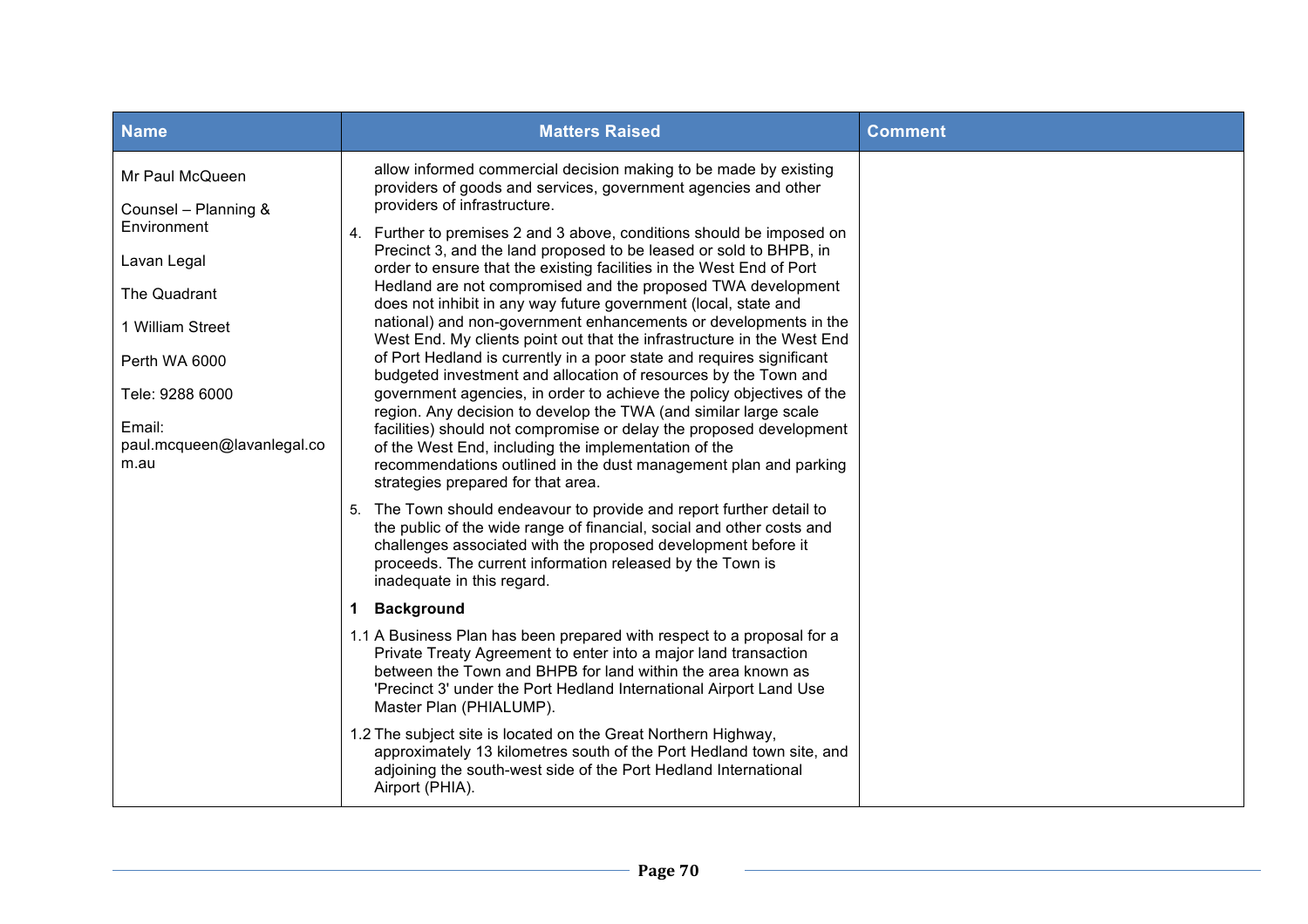| <b>Name</b>                                  | <b>Matters Raised</b>                                                                                                                                                                                                                                                                                                                                                                                                                                                                        | <b>Comment</b> |
|----------------------------------------------|----------------------------------------------------------------------------------------------------------------------------------------------------------------------------------------------------------------------------------------------------------------------------------------------------------------------------------------------------------------------------------------------------------------------------------------------------------------------------------------------|----------------|
| Mr Paul McQueen<br>Counsel - Planning &      | 1.3 The Town acquired the PHIA (including the subject site) in 1985,<br>when the land was transferred from the Commonwealth Government<br>to the Town. The subject site contains portions of:                                                                                                                                                                                                                                                                                                |                |
| Environment                                  | • Lot 31 on Plan 168968 and wholly contained within Certificate of<br>Title Volume 1259 and Folio 730                                                                                                                                                                                                                                                                                                                                                                                        |                |
| Lavan Legal<br>The Quadrant                  | • Lot 2443 on Plan 212197 and wholly contained within Certificate<br>of Title Volume 2212 and Folio 731                                                                                                                                                                                                                                                                                                                                                                                      |                |
| 1 William Street                             | • Lot 2444 on Plan 212197 and wholly contained within Certificate<br>of Title Volume 2212 and Folio 731                                                                                                                                                                                                                                                                                                                                                                                      |                |
| Perth WA 6000<br>Tele: 9288 6000             | • Lot 11 on Plan 144237 and wholly contained within Certificate of<br>Title Volume 1657 and Folio 119                                                                                                                                                                                                                                                                                                                                                                                        |                |
| Email:<br>paul.mcqueen@lavanlegal.co<br>m.au | 1.4 The subject site is owned freehold by the Town as part of the PHIA.<br>BHPB is proposing to undertake a 40 lot subdivision of this land. The<br>rationale for the proposed subdivision is to provide a much needed<br>extension to the current Wedgefield estate by providing a land supply<br>for Bulky Goods/Light Industrial/Commercial land uses and TWA<br>sites for BHPB's construction workforce, a third party operator, and<br>also parties undertaking City building projects. |                |
|                                              | 1.5 BHPB propose to undertake all subdivision works and cover all<br>associated costs to service 39 of the 40 proposed lots. The<br>remaining balance lot will be incorporated into the adjoining airport<br>land. The subdivided lots (Lots 1-39) will range in size from<br>approximately 1,838m2 to approximately 60,000m2 and will support<br>uses such as 'Bulky Goods'/'Light Industrial'/'Commercial' and TWA<br>(Lot 35).                                                            |                |
|                                              | 1.6 Upon completion of the subdivision, all of the lots (excluding<br>proposed Lot 34) will remain in the ownership of the Town. Proposed<br>Lot 34 will be purchased outright by BHPB.                                                                                                                                                                                                                                                                                                      |                |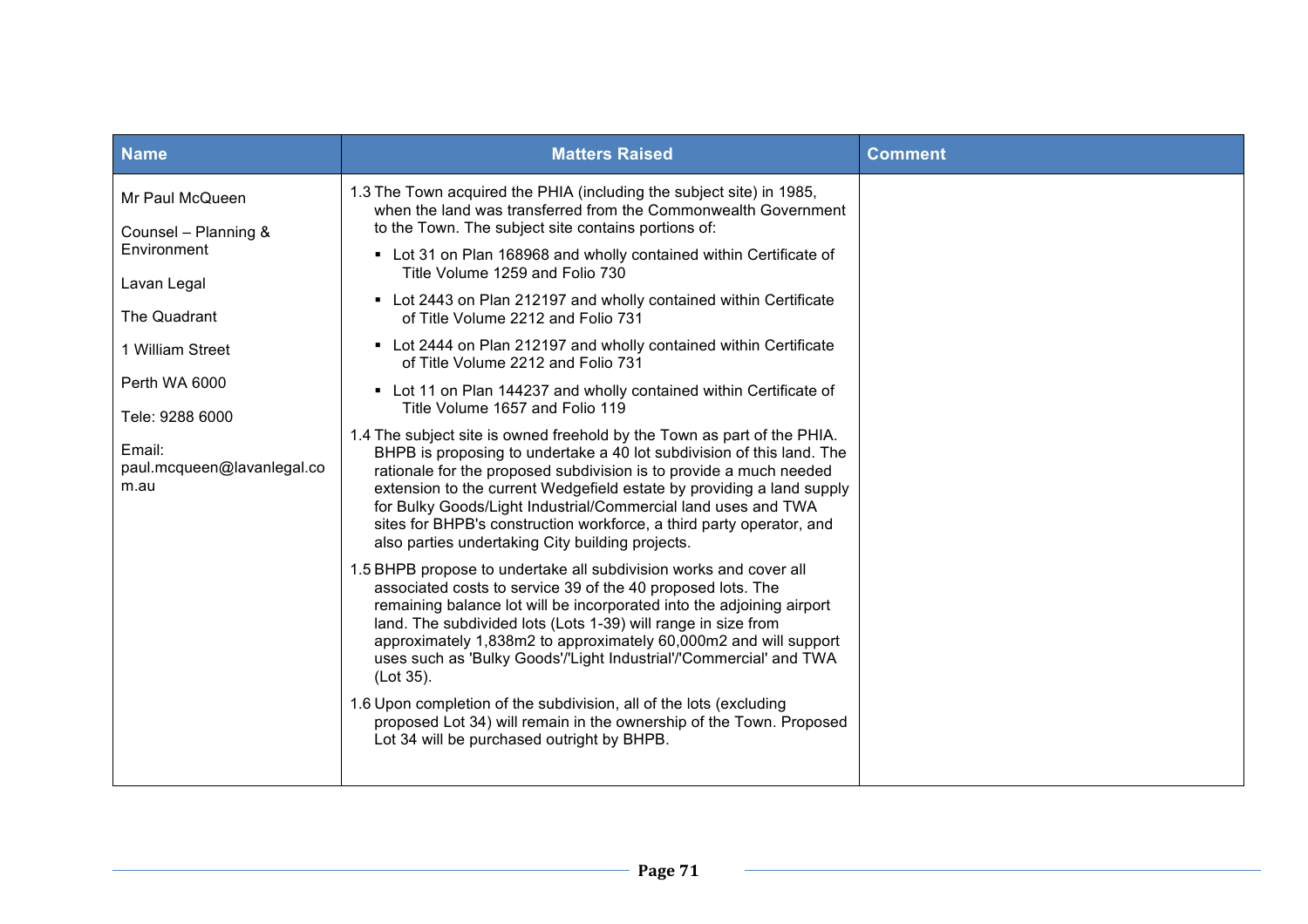|                                                                                                                                             | <b>Matters Raised</b>                                                                                                                                                                                                                                                                                                                                                                                                                                                                                                                                                                                                                                                                                                                                                                                                                                                                                                                                                                                                                                                                                                                                                                                                                                                                                                                                                                                                                                                      | <b>Comment</b>                                                                                                                                                                                                                                                                                                                                                                                                                                                                                                  |
|---------------------------------------------------------------------------------------------------------------------------------------------|----------------------------------------------------------------------------------------------------------------------------------------------------------------------------------------------------------------------------------------------------------------------------------------------------------------------------------------------------------------------------------------------------------------------------------------------------------------------------------------------------------------------------------------------------------------------------------------------------------------------------------------------------------------------------------------------------------------------------------------------------------------------------------------------------------------------------------------------------------------------------------------------------------------------------------------------------------------------------------------------------------------------------------------------------------------------------------------------------------------------------------------------------------------------------------------------------------------------------------------------------------------------------------------------------------------------------------------------------------------------------------------------------------------------------------------------------------------------------|-----------------------------------------------------------------------------------------------------------------------------------------------------------------------------------------------------------------------------------------------------------------------------------------------------------------------------------------------------------------------------------------------------------------------------------------------------------------------------------------------------------------|
| Mr Paul McQueen<br>Counsel - Planning &<br>Environment<br>Lavan Legal                                                                       | 1.7 The basis for this proposal is to assist in providing accommodation<br>for BHPB's FIFO (Fly in/Fly out) construction workforce. BHPB have<br>forecasted a peak in demand for construction worker accommodation<br>in the order of 6,000 additional beds to support their proposed growth<br>program, and particularly the proposed Outer Harbour project.<br>1.8 The Business Plan is currently advertised for public comment and                                                                                                                                                                                                                                                                                                                                                                                                                                                                                                                                                                                                                                                                                                                                                                                                                                                                                                                                                                                                                                      |                                                                                                                                                                                                                                                                                                                                                                                                                                                                                                                 |
| The Quadrant<br>$\mathbf{2}$<br>1 William Street<br>Perth WA 6000<br>Tele: 9288 6000<br>Email:<br>paul.mcqueen@lavanlegal.co<br>m.au<br>2.1 | that comment period expires on 28 December 2011.<br><b>Issues</b><br>The Town has signalled its desire not to see the Town's role as a<br>tourism and commercial centre reduced in any way by this proposal.<br>Accordingly, this submission is not intended to be contrary to the<br>development contemplated in the Town, but is focused on the primary<br>objective of the protection of the interests of ratepayers in the West End<br>by ensuring that the TWA proposed in the Business Plan has been<br>suitably designed and located to adapt to changing circumstances, and<br>will provide ongoing benefits to (and not disadvantage) the wider<br>community in the foreseeable future and beyond.<br><b>Principal concerns</b><br>My clients' principal concerns are in relation to the proposal in the<br>Business Plan for the occupation and construction of the TWA on Lot 35<br>and in particular:<br>the lack of definition/data for the total number, monthly and<br>yearly rates of occupancy, and demographics of the construction<br>workforce:<br>the nature of the facilities to be provided and exclusions on types<br>of accommodation facilities, as the case may be;<br>the long term use of the site, due to the uncertainty in relation to<br>the use beyond 10 years of the subject site. My clients point out<br>that considerable anxiety will arise from duplication or<br>unnecessary competition with facilities already existing in the | The business plan lacks information relating to these<br>matters, however there is a question over the<br>relevancy of this information in relation to the major<br>land transaction proposal.<br>The proposed TWA development will be subject to a<br>development application and the precise nature of<br>the facilities will not be known until that occurs. At<br>this point in time there is an intent to construct up to a<br>6,000 bed TWA facility.<br>The business plan does not address the long term |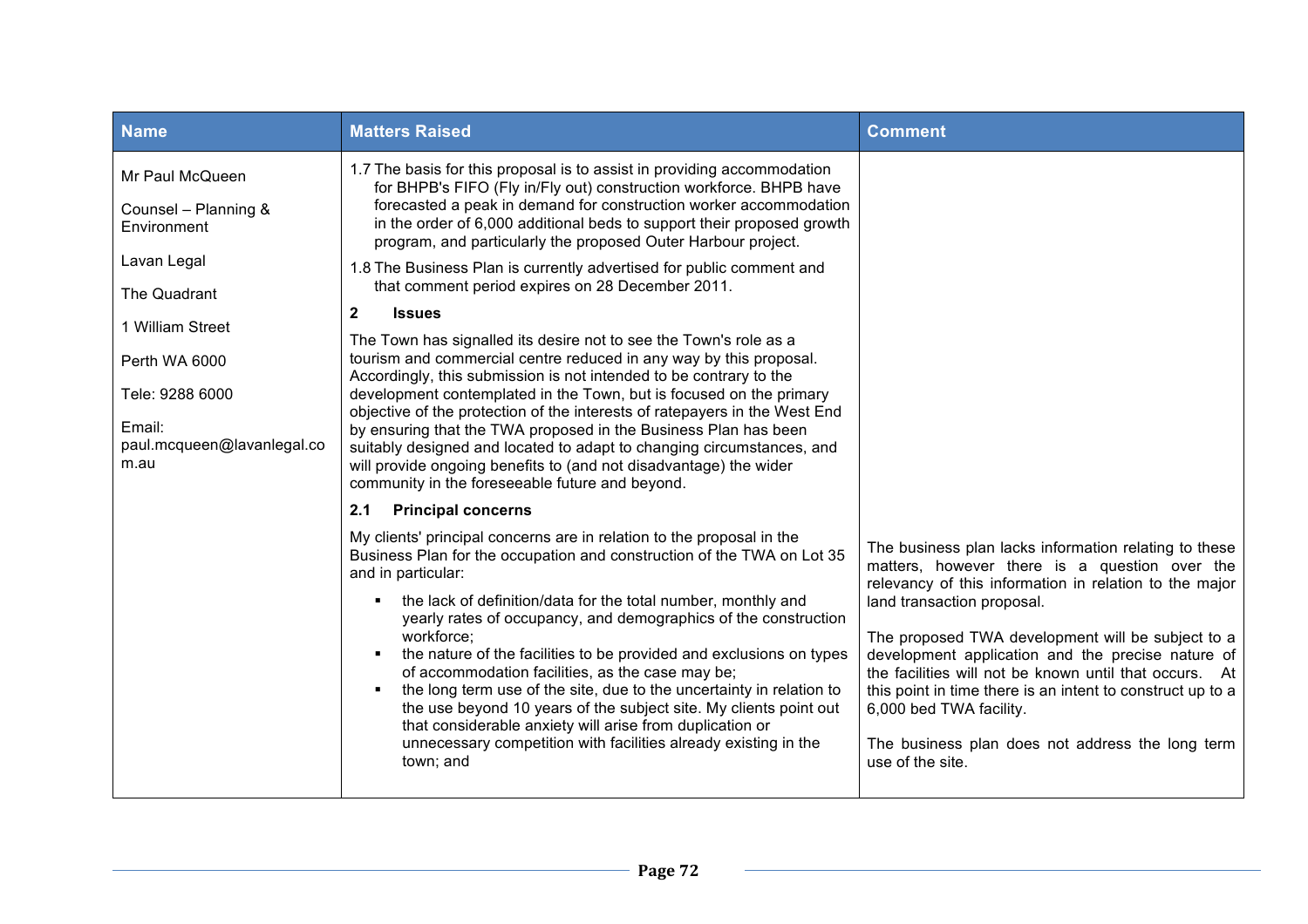| <b>Name</b>                                                                                                          | <b>Matters Raised</b>                                                                                                                                                                                                                                                                                                                                                                                                                                                                                                                                                                                                                                                                                                                                                                                                                                                                                                                                                                                                                                                                                                                                                                                                                                                                                                                                                                                                                                                                                                                                                                                                                                                                                                  | <b>Comment</b>                                                                                                                                                                                                                                                                                                                                                                                                                                                                                                                                                                                                                                                                                                                                                                                                                                                                                                                                                                                                                                                                                           |
|----------------------------------------------------------------------------------------------------------------------|------------------------------------------------------------------------------------------------------------------------------------------------------------------------------------------------------------------------------------------------------------------------------------------------------------------------------------------------------------------------------------------------------------------------------------------------------------------------------------------------------------------------------------------------------------------------------------------------------------------------------------------------------------------------------------------------------------------------------------------------------------------------------------------------------------------------------------------------------------------------------------------------------------------------------------------------------------------------------------------------------------------------------------------------------------------------------------------------------------------------------------------------------------------------------------------------------------------------------------------------------------------------------------------------------------------------------------------------------------------------------------------------------------------------------------------------------------------------------------------------------------------------------------------------------------------------------------------------------------------------------------------------------------------------------------------------------------------------|----------------------------------------------------------------------------------------------------------------------------------------------------------------------------------------------------------------------------------------------------------------------------------------------------------------------------------------------------------------------------------------------------------------------------------------------------------------------------------------------------------------------------------------------------------------------------------------------------------------------------------------------------------------------------------------------------------------------------------------------------------------------------------------------------------------------------------------------------------------------------------------------------------------------------------------------------------------------------------------------------------------------------------------------------------------------------------------------------------|
| Mr Paul McQueen<br>Counsel - Planning &<br>Environment<br>Lavan Legal                                                | the imbalanced presentation of the proposal by the Town as a<br>٠<br>fait accompli and without any details provided of the clear risks,<br>range of costs and negative aspects associated with the<br>proposed TWA.<br>2.1<br>Issue 1 - Definition of the number, rate of settlement and<br>demographic of the Construction Workforce                                                                                                                                                                                                                                                                                                                                                                                                                                                                                                                                                                                                                                                                                                                                                                                                                                                                                                                                                                                                                                                                                                                                                                                                                                                                                                                                                                                  | The proposal is currently subject to community<br>consultation. No decision of Council has yet been<br>made; and the development will be subject to further<br>assessment and approval by the relevant agencies.<br>It is noted that the business plan does not contain<br>any risk analysis.                                                                                                                                                                                                                                                                                                                                                                                                                                                                                                                                                                                                                                                                                                                                                                                                            |
| The Quadrant<br>1 William Street<br>Perth WA 6000<br>Tele: 9288 6000<br>Email:<br>paul.mcqueen@lavanlegal.co<br>m.au | 2.2.1 There is a lack of detail in the advertised Business Plan regarding<br>the rate, nature and demographics of construction workers to be<br>settled on the subject site and this, as a consequence, prevents<br>existing providers of goods and services within the town to make<br>informed business planning decisions, and inhibits enterprise by<br>potential investors. In particular, the basis for the 'need' for 6000<br>beds to house the Outer Harbour construction workforce is<br>questioned by my clients as the Business Plan states:<br>"BHPB have forecasted a peak in demand for construction worker<br>accommodation in the orderof6,000 additional beds to support<br>their proposed growth program and particularly the proposed<br>Outer Harbour project."<br>2.2.2 Ratepayers, the Town, business operators and other<br>stakeholders in the West End (and elsewhere in Port Hedland)<br>have inadequate data to make decisions until 2015 and to plan<br>subsequently. They are left to assume that the demand is the<br>result of internal modelling by BHPB, which is nebulous without<br>details. Additionally, the economic model (and assumptions<br>therein) used to predict increases of workers in increments of<br>2000/2000/2000 to a maximum of 6000 by 2020 and thereafter,<br>is not disclosed. It is unclear as to how these figures were<br>reached. It is also unclear from the Business Plan if the<br>modelling takes into account staffing requirements of other BHPB<br>projects or current or existing proposals by service providers to<br>fulfil that need. Accordingly, the modelling that supports the<br>assumption for the need must be clarified to ensure that | The proposal outlined in the business plan discloses<br>the potential development of the site; the<br>arrangements to be entered into with BHPB in<br>relation to:<br>(1) The subdivision and development of the site by<br>BHPB;<br>(2) The lease of lot 35 for a TWA development; and<br>(3) The sale of Lot 34 to BHPB to develop a<br>warehouse facility.<br>The business plan makes it quite clear that the<br>development costs will be borne by BHPB,<br>estimated at \$41M. The potential sale of Lot 34<br>for \$9M; and the potential lease of Lot 35 for the<br>first 10 years at \$67.4M, which includes a<br>prepayment of \$31M.<br>In relation to the expected effect on other<br>persons providing facilities and services in the<br>district, the business plan details that the<br>additional TWA sites will potentially relieve some<br>of the pressure on the tourism accommodation<br>and other third party facilities within the region,<br>which are currently being utilised to house these<br>workers due to the shortage of land capable of<br>accommodating TWA developments. |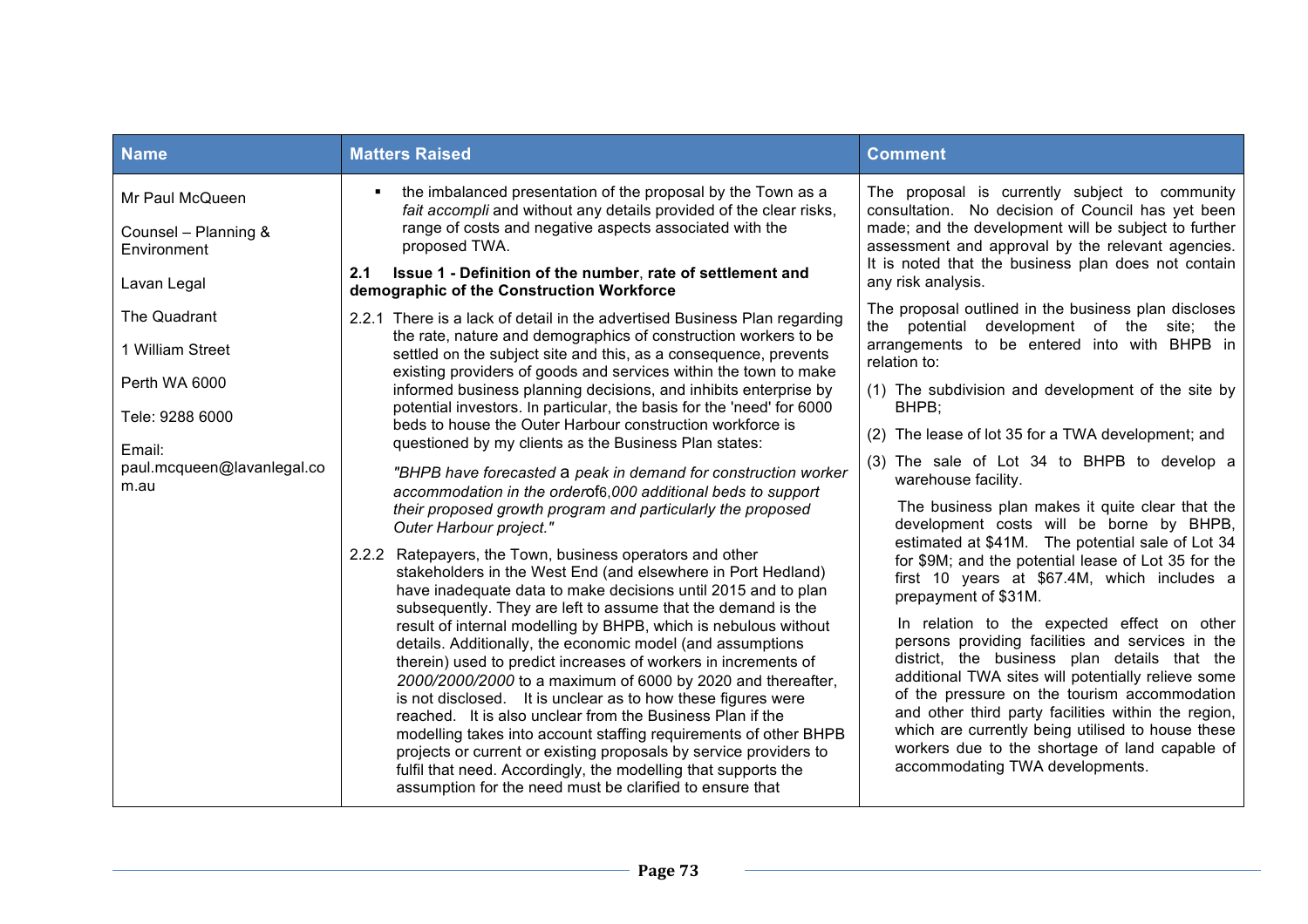| <b>Name</b>                                                                                                          | <b>Matters Raised</b>                                                                                                                                                                                                                                                                                                                                                                                                                                                                                                                                                                                                                                                                                                 | <b>Comment</b> |
|----------------------------------------------------------------------------------------------------------------------|-----------------------------------------------------------------------------------------------------------------------------------------------------------------------------------------------------------------------------------------------------------------------------------------------------------------------------------------------------------------------------------------------------------------------------------------------------------------------------------------------------------------------------------------------------------------------------------------------------------------------------------------------------------------------------------------------------------------------|----------------|
| Mr Paul McQueen<br>Counsel - Planning &<br>Environment<br>Lavan Legal                                                | BHPB have not over-estimated, and do not exploit, the use of the<br>subject site for its non-construction operational workforce, or sub-<br>lease out to non-construction sectors which would compete with<br>existing and proposed accommodation suppliers appropriately<br>located within Port Hedland's West End or the South Hedland<br>Town Centre.                                                                                                                                                                                                                                                                                                                                                              |                |
| The Quadrant<br>1 William Street<br>Perth WA 6000<br>Tele: 9288 6000<br>Email:<br>paul.mcqueen@lavanlegal.co<br>m.au | 2.2.3 Similarly, there is no indication in the Business Plan regarding the<br>demographics proposed for the TWA. For example, the age,<br>gender and family composition of the transient workers planned to<br>be accommodated. The Town, ratepayers and business<br>stakeholders need to be aware of how high the male proportion is<br>and what the Town is able to do to manage a heavily male<br>orientated transient workforce. My clients are of the view, for<br>example, that it would be more appropriate to attract families<br>(rather than single males) to the Town for a whole range of social<br>reasons. Families are far more likely to integrate and contribute<br>to all aspects of the community. |                |
|                                                                                                                      | 2.2.4 Whilst the term 'Transient Workforce Accommodation' is defined<br>under the Scheme, the terms 'Transient Worker(s)' and<br>'Construction Workforce' are not. This lack of clarity may allow for<br>the unintended outcome of the use of the subject site by other<br>members of the BHPB operational workforce, or subletting to 'non-<br>construction' sectors.                                                                                                                                                                                                                                                                                                                                                |                |
|                                                                                                                      | 2.2.5 It is recommended that the terms 'Transient Worker' and<br>'Construction Workforce' are both defined in the agreement<br>between BHPB and the Town after consultation with stakeholders,<br>including my clients, and that the Town also initiates a Scheme<br>amendment and/or local planning policy, to add weight to these<br>definitions as follows:                                                                                                                                                                                                                                                                                                                                                        |                |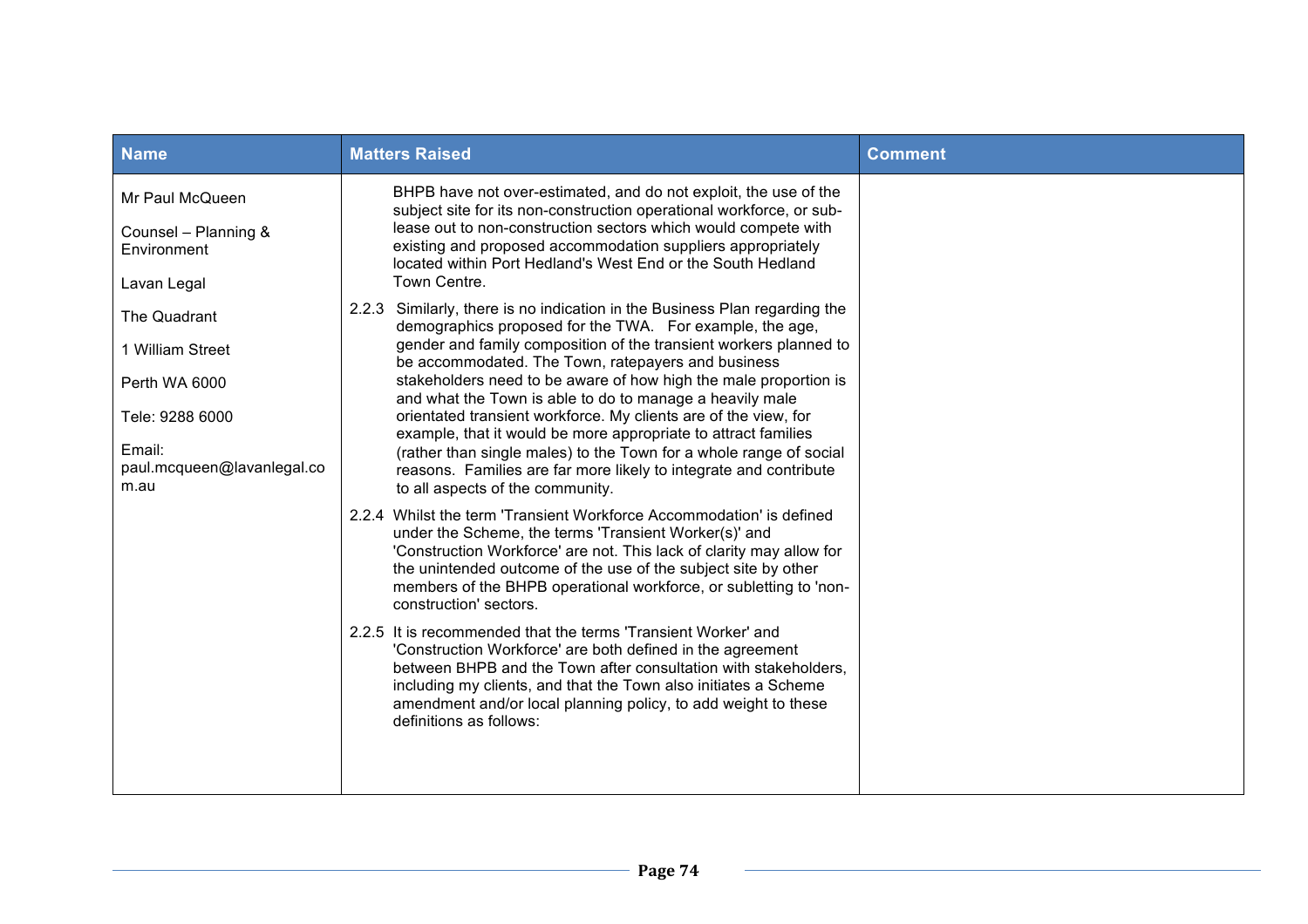| <b>Name</b>                                  | <b>Matters Raised</b>                                                                                                                                                                                                                                                                                                                                                                                                 | <b>Comment</b> |
|----------------------------------------------|-----------------------------------------------------------------------------------------------------------------------------------------------------------------------------------------------------------------------------------------------------------------------------------------------------------------------------------------------------------------------------------------------------------------------|----------------|
| Mr Paul McQueen                              | The term 'Construction Worker' should be defined as:                                                                                                                                                                                                                                                                                                                                                                  |                |
| Counsel - Planning &<br>Environment          | A professional, tradesman, or labourer who directly<br>participates in the physical construction Of demolition of<br>buildings and infrastructure, and does not include                                                                                                                                                                                                                                               |                |
| Lavan Legal                                  | management, administrative, and staff connected with<br>providing support services.'                                                                                                                                                                                                                                                                                                                                  |                |
| The Quadrant                                 | The term Transient Worker' should be defined as:                                                                                                                                                                                                                                                                                                                                                                      |                |
| 1 William Street                             | 'A temporary or intermittent worker employed on one or more<br>finite projects in or based in the Town of Port Hedland.<br>lt                                                                                                                                                                                                                                                                                         |                |
| Perth WA 6000                                | does not include a worker employed in the normal ongoing                                                                                                                                                                                                                                                                                                                                                              |                |
| Tele: 9288 6000                              | operation of any business or industry.'                                                                                                                                                                                                                                                                                                                                                                               |                |
| Email:<br>paul.mcqueen@lavanlegal.co<br>m.au | 2.2.6 Further, there appears to be no consideration of (or comparison<br>with) other suitable sites where these facilities are also able to be<br>constructed and where there may be greater connection with the<br>existing social infrastructure of the Town (i.e. consistent with the<br>Town's planning framework).                                                                                               |                |
|                                              | 2.2.7 My clients submit that the Town's current planning framework<br>requires transient workers to be accommodated closer to existing<br>urban infrastructure, in order that they may contribute to the local<br>economy and the local community. This is not evident in the<br>Business Plan as it stands, indeed, the Business Plan actively<br>discourages integration and contribution with the local community. |                |
|                                              | 2.2.8 My clients submit that a proposal which has the potential to impact<br>negatively upon the social environment of Port Hedland needs to<br>be considerably more comprehensive, to respond to the issues<br>which this submission raises. The additional information which<br>should be fundamental to such a proposal includes:                                                                                  |                |
|                                              | The demographics of the population by age, gender, family<br>(a)<br>structure, occupation and other relevant characteristics;                                                                                                                                                                                                                                                                                         |                |
|                                              | Projected population of the TWA by year and by month;<br>(b)                                                                                                                                                                                                                                                                                                                                                          |                |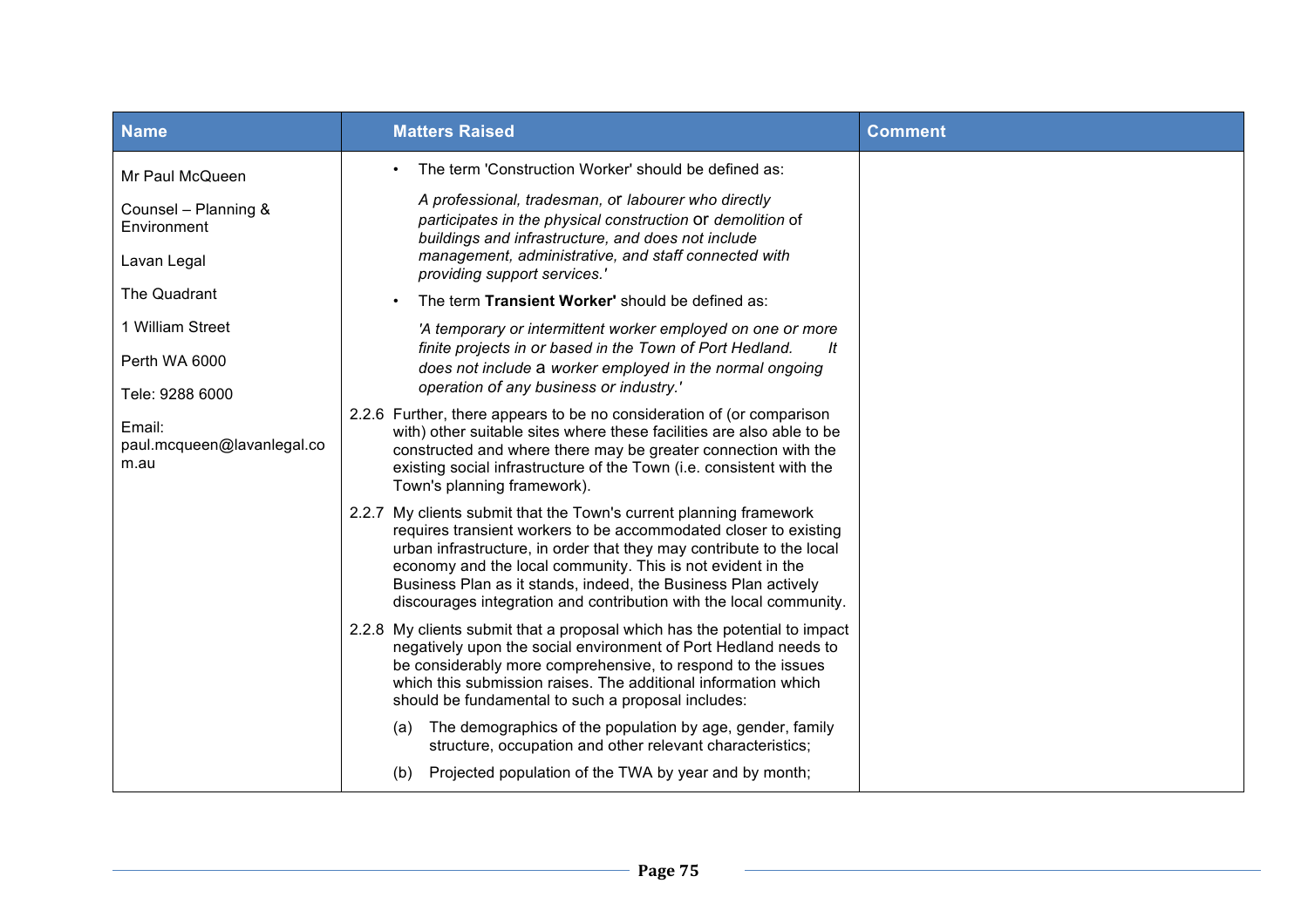| <b>Name</b>                                  | <b>Matters Raised</b>                                                                                                                                                                                                                                                                                                                                                                                                                                                                                                                                                           | <b>Comment</b> |
|----------------------------------------------|---------------------------------------------------------------------------------------------------------------------------------------------------------------------------------------------------------------------------------------------------------------------------------------------------------------------------------------------------------------------------------------------------------------------------------------------------------------------------------------------------------------------------------------------------------------------------------|----------------|
| Mr Paul McQueen                              | The lengths of time that each of the categories of Transient<br>(C)<br>Worker are likely to be in Town; and                                                                                                                                                                                                                                                                                                                                                                                                                                                                     |                |
| Counsel - Planning &<br>Environment          | What additional facilities are planned to be provided (if any)<br>(d)<br>for these Transient Workers;                                                                                                                                                                                                                                                                                                                                                                                                                                                                           |                |
| Lavan Legal                                  | A comparison of other comparative sites where these<br>(e)<br>facilities are also able to be constructed, and where there                                                                                                                                                                                                                                                                                                                                                                                                                                                       |                |
| The Quadrant                                 | may be greater connection with the existing social<br>infrastructure of the Town;                                                                                                                                                                                                                                                                                                                                                                                                                                                                                               |                |
| 1 William Street                             | A considerably more comprehensive structure plan to be<br>(f)                                                                                                                                                                                                                                                                                                                                                                                                                                                                                                                   |                |
| Perth WA 6000                                | provided as part of the Business Plan, where reviewers are<br>able to comprehensively understand the total planned facility                                                                                                                                                                                                                                                                                                                                                                                                                                                     |                |
| Tele: 9288 6000                              | which forms part of this Business Plan on the proposed site;<br>and                                                                                                                                                                                                                                                                                                                                                                                                                                                                                                             |                |
| Email:<br>paul.mcqueen@lavanlegal.co<br>m.au | Timing for the commencement of different stages of<br>(g)<br>development.                                                                                                                                                                                                                                                                                                                                                                                                                                                                                                       |                |
|                                              | Issue 2 - The nature of the facilities to be provided<br>2.3                                                                                                                                                                                                                                                                                                                                                                                                                                                                                                                    |                |
|                                              | 2.3.1 The proposed TWA, by its very nature, is intended to be<br>temporary and accordingly, the facilities to be provided within the<br>TWA should be limited so as not to compete with existing land<br>uses. However, there is a lack of adequate controls and/or long<br>term management strategy shown in the Business Plan to ensure<br>the temporary nature of the TWA facility (i.e. a restriction to use by<br>construction workers only, quality of accommodation and a<br>mechanism to ensure closure or approval for change of use when<br>the TWA is not required). |                |
|                                              | 2.3.2 In particular, the provision of 3, 4 and 5 star hotel/motel<br>accommodation is not expressly excluded within the TWA. The<br>inclusion of these types of land uses within the TWA may<br>compromise existing or planned hotels, motels, serviced<br>apartments, and short stay accommodation within the Port<br>Hedland West End and South Hedland Town Centre, and the<br>nature of the accommodation types proposed should be detailed                                                                                                                                 |                |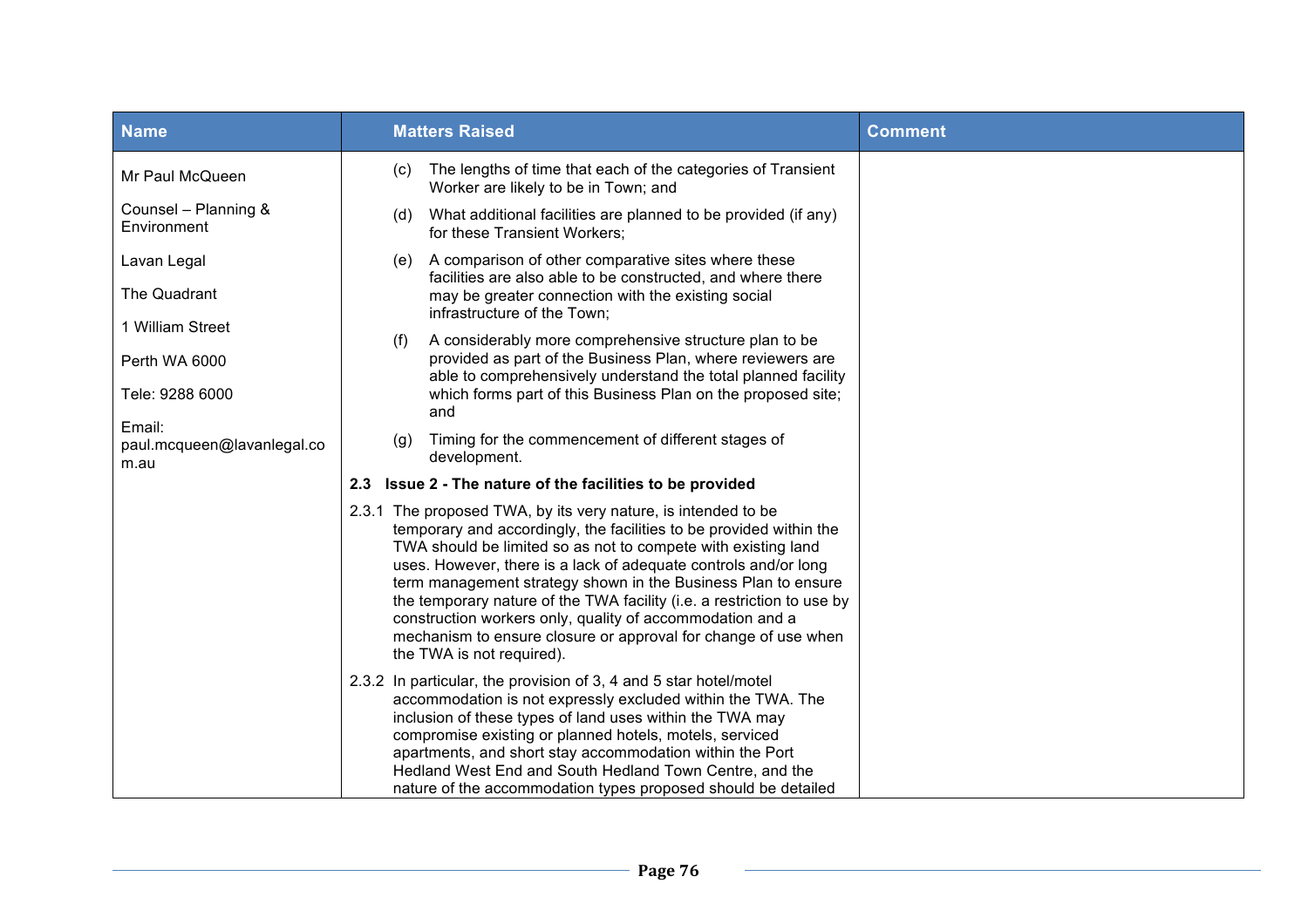| <b>Name</b>                                                                                               | <b>Matters Raised</b>                                                                                                                                                                                                                                                                                                                                                                                                                                                                                                                                                                                                                                                                                                                                                                                                                                                                                                                                                                                                                                                                                                                                                    | <b>Comment</b> |
|-----------------------------------------------------------------------------------------------------------|--------------------------------------------------------------------------------------------------------------------------------------------------------------------------------------------------------------------------------------------------------------------------------------------------------------------------------------------------------------------------------------------------------------------------------------------------------------------------------------------------------------------------------------------------------------------------------------------------------------------------------------------------------------------------------------------------------------------------------------------------------------------------------------------------------------------------------------------------------------------------------------------------------------------------------------------------------------------------------------------------------------------------------------------------------------------------------------------------------------------------------------------------------------------------|----------------|
| Mr Paul McQueen<br>Counsel - Planning &<br>Environment<br>Lavan Legal<br>The Quadrant<br>1 William Street | and competing hotel and tourist premises avoided.<br>2.3.3 The Business Plan provides no protection to ensure that the TWA<br>is used to accommodate only 'Construction Workers' for the Outer<br>Harbour, as proposed, and the provision in the lease with BHPB<br>allowing for it to be renewed (albeit to the satisfaction of the<br>Council) is similarly inadequate to achieve any protection or<br>certainty for the Council against the continuation of such activities.<br>2.3.4 By way of example, if BHPB constructs the proposed<br>accommodation, and then offer some or all of the rooms in the                                                                                                                                                                                                                                                                                                                                                                                                                                                                                                                                                             |                |
| Perth WA 6000<br>Tele: 9288 6000<br>Email:<br>paul.mcqueen@lavanlegal.co<br>m.au                          | TWA as general accommodation to blue and white collar<br>employees, then this will have a devastating affect on existing<br>service providers who have invested Significant resources to<br>investigate and develop existing sites in appropriately zoned areas<br>of the Town. Existing service providers have been and will<br>continue to provide opportunities for workers to interact and add<br>value to the community.                                                                                                                                                                                                                                                                                                                                                                                                                                                                                                                                                                                                                                                                                                                                            |                |
|                                                                                                           | 2.3.5 My clients note further that the infrastructure in the West End of<br>Port Hedland requires significant investment in order to achieve<br>the policy objectives of the region. Any decision to develop the<br>TWA (and similar large scale facilities) should not compromise the<br>proposed development of the West End. The Growth Plan is<br>intended to take into consideration previous strategies, including<br>the Pilbara Placemaking Series, the Town's Land Use Master Plan<br>and the Town's Strategic Plan 2010-2015. Relevantly, the Town<br>has already been active in commissioning reports with the focus of<br>providing a framework for achieving the vision of transforming Port<br>Hedland, including reports dealing with the issues of dust and<br>traffic management/parking and a car parking study prepared for<br>the Council by Shawmac dated 18 November 2010 in relation to<br>the West End Town site and Port Hedland Air Quality and Noise<br>Management Plan dated March 2010. There is little evidence, for<br>example, of the implementation of the important observations and<br>recommendations in the Shawmac report to date. |                |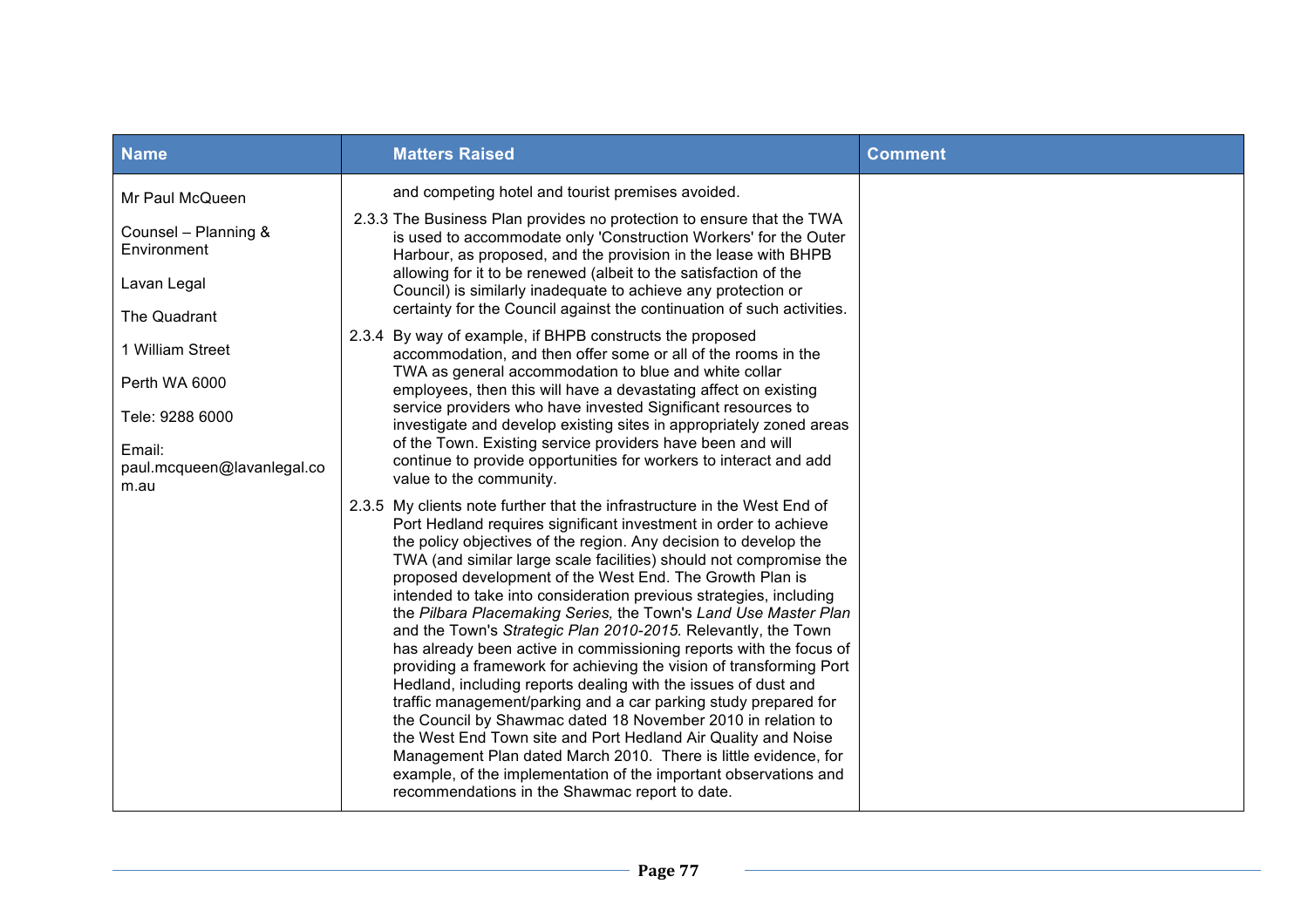| <b>Name</b>                                                                                             | <b>Matters Raised</b>                                                                                                                                                                                                                                                                                                                                                                                                                                                                                                                                                                                                  | <b>Comment</b> |
|---------------------------------------------------------------------------------------------------------|------------------------------------------------------------------------------------------------------------------------------------------------------------------------------------------------------------------------------------------------------------------------------------------------------------------------------------------------------------------------------------------------------------------------------------------------------------------------------------------------------------------------------------------------------------------------------------------------------------------------|----------------|
| Mr Paul McQueen                                                                                         | The TWA proposal set out in the Business Plan should not<br>compromise these developments for the development of the West<br>End of Port Hedland.                                                                                                                                                                                                                                                                                                                                                                                                                                                                      |                |
| Counsel - Planning &<br>Environment<br>Lavan Legal<br>The Quadrant<br>1 William Street<br>Perth WA 6000 | 2.3.6 It is our clients' submission that the Town should provide greater<br>certainty regarding the nature and long term use of the site, via<br>the initiation of planning policy and/or scheme amendment, to<br>guide and control the development of the site prior to the Town<br>entering into any legally binding agreement. The options for<br>renewal in the proposed lease agreement should be converted<br>into review provisions normally included in leases. Further, the<br>proposed intent for the sale of remaining lots needs to be<br>explained in more detail because it implies long-term use of the |                |
| Tele: 9288 6000<br>Email:<br>paul.mcqueen@lavanlegal.co<br>m.au                                         | subject site.<br>2.3.7 In addition, my clients submit that that the Business Plan should<br>provide for the prohibition of certain goods, services and facilities<br>which are already provided in Port Hedland or South Hedland<br>through a Restricted Use classification under the scheme, to<br>ensure the development remains 'temporary' in nature and the<br>restricted uses should include:<br>Hotel and 3 star (or above) tourist quality accommodation;<br>Motel:                                                                                                                                            |                |
|                                                                                                         | Entertainment venue; and<br>Restaurant.<br>2.3.8 The Airport Precinct may also be included as a "Special Control"<br>Area" pursuant to Part VII of the Scheme (at Clause 7.6) where<br>specific provisions are built into the Scheme to control the<br>currently approvable uses (at the Council's discretion) within the<br>Airport zone (which include those uses listed in this clause) for<br>some Transient Workforce accommodation.                                                                                                                                                                              |                |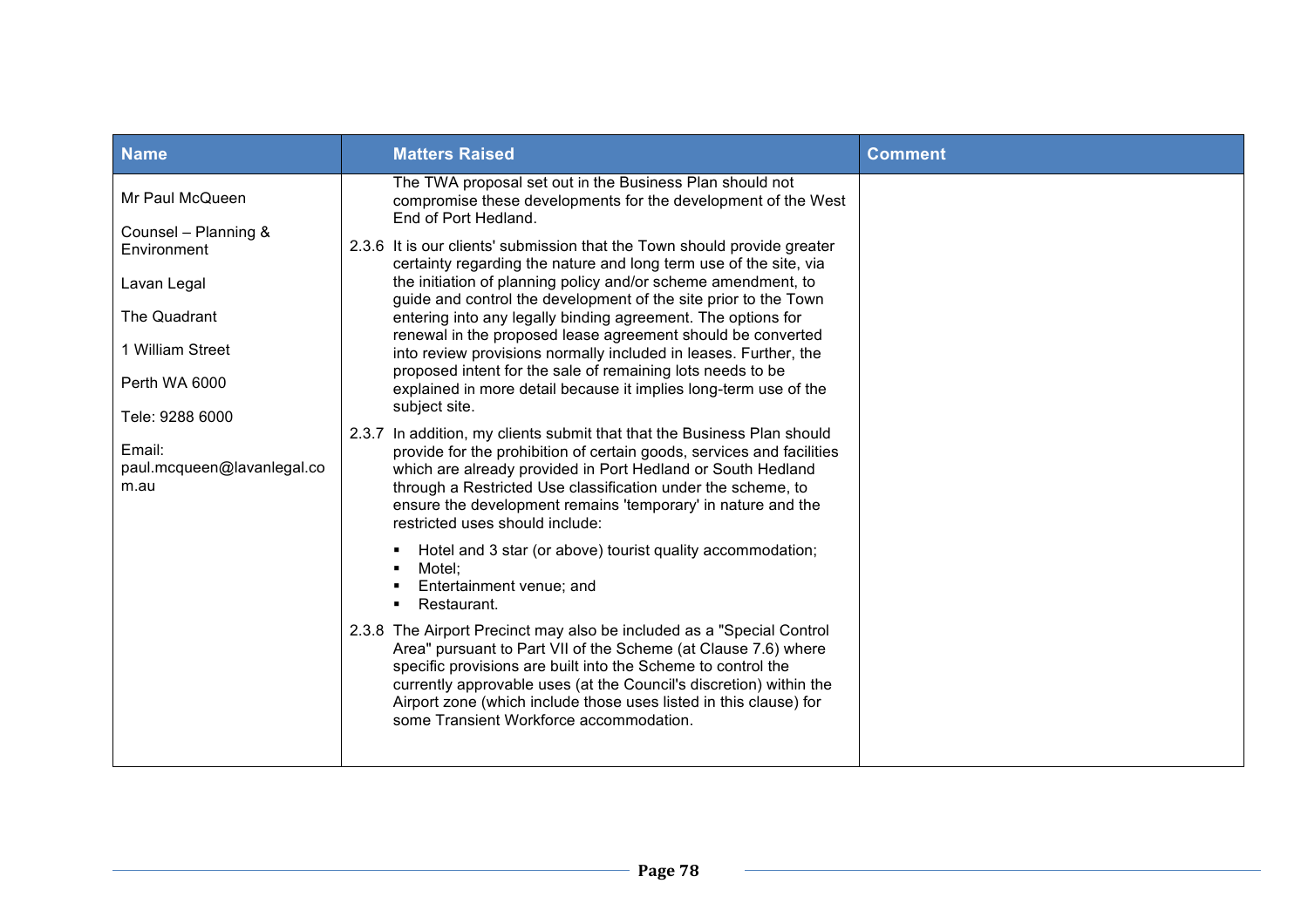| <b>Name</b>                                                                                                                                                                                   |     | <b>Matters Raised</b>                                                                                                                                                                                                                                                                                                                                                                                                                                                                                                                                                                                                                                                                                                                                                                                                                                                                                                                                                                                                                                                                                                                           | <b>Comment</b>                                                                                                                                                                                                                                    |
|-----------------------------------------------------------------------------------------------------------------------------------------------------------------------------------------------|-----|-------------------------------------------------------------------------------------------------------------------------------------------------------------------------------------------------------------------------------------------------------------------------------------------------------------------------------------------------------------------------------------------------------------------------------------------------------------------------------------------------------------------------------------------------------------------------------------------------------------------------------------------------------------------------------------------------------------------------------------------------------------------------------------------------------------------------------------------------------------------------------------------------------------------------------------------------------------------------------------------------------------------------------------------------------------------------------------------------------------------------------------------------|---------------------------------------------------------------------------------------------------------------------------------------------------------------------------------------------------------------------------------------------------|
| Mr Paul McQueen<br>Counsel - Planning &<br>Environment<br>Lavan Legal<br>The Quadrant<br>1 William Street<br>Perth WA 6000<br>Tele: 9288 6000<br>Email:<br>paul.mcqueen@lavanlegal.co<br>m.au | 2.4 | <b>Issue 3 - Long Term Use of the Site</b><br>2.4.1 Clause 5.4.1 of the Growth Plan identifies the Airport as suitable<br>for new TWA Accommodation. It stresses however, that this land<br>use must be temporary and that it is to be replaced by industrial<br>uses over the longer term.<br>2.4.2 Provisions 6.5.3 and 6.5.4 of the Scheme also require planning<br>applications for TWA developments to provide details of how the<br>proposal will convert to a subsequent use, or how the site will be<br>remediated after occupation. Provision 6.5.5 of the Scheme<br>recommends that a legally binding agreement be entered into to<br>enforce the provisions of 6.5.3 and 6.5.4 of the Scheme.<br>Accordingly, the Scheme requires certainty with regard to the<br>cessation of the temporary land use, and the continuation of an<br>approved land use into the future.<br>2.4.3 The Town's Guidance Note for Potential Developers of TWA<br>dated August 2008 confirms the intention of TWAs as temporary,<br>and for utilisation by Construction Workforces only, and not for<br>permanent residential or workforce accommodation. | 2.4.3 The Business Plan states that the TWA is only<br>to be used for BHPB's construction workforce<br>only, and BHPB will need to satisfy the<br>Council that it still requires a construction                                                   |
|                                                                                                                                                                                               |     | 2.4.4 It is not clear from the Business Plan what the TWA development<br>will be used for after the proposed Outer Harbour development<br>has been completed. The Business Plan also indicates that the<br>lease will be for an initial term of 10 years, plus three 5-year<br>options, which casts serious doubts about the temporary nature of<br>My clients request that the 'Options' electable<br>the proposal.<br>by the lessee (BHPB) be converted to 'Reviews' and for the terms<br>to be exercised by the Town. Additionally, the sale of the land to<br>BHPB is incompatible with leasehold and an intention for a limited<br>term occupancy/land use for the subject site. The sale of the land<br>in this way should be excluded from the proposal, in the absence<br>of a compelling rationale.                                                                                                                                                                                                                                                                                                                                    | workforce in order for the 5 year options to be<br>exercised.<br>2.4.4 As per 2.4.3, in order for the options to be<br>exercised, BHPB must demonstrate to Council<br>that the TWA facility is required for their<br>construction workforce only. |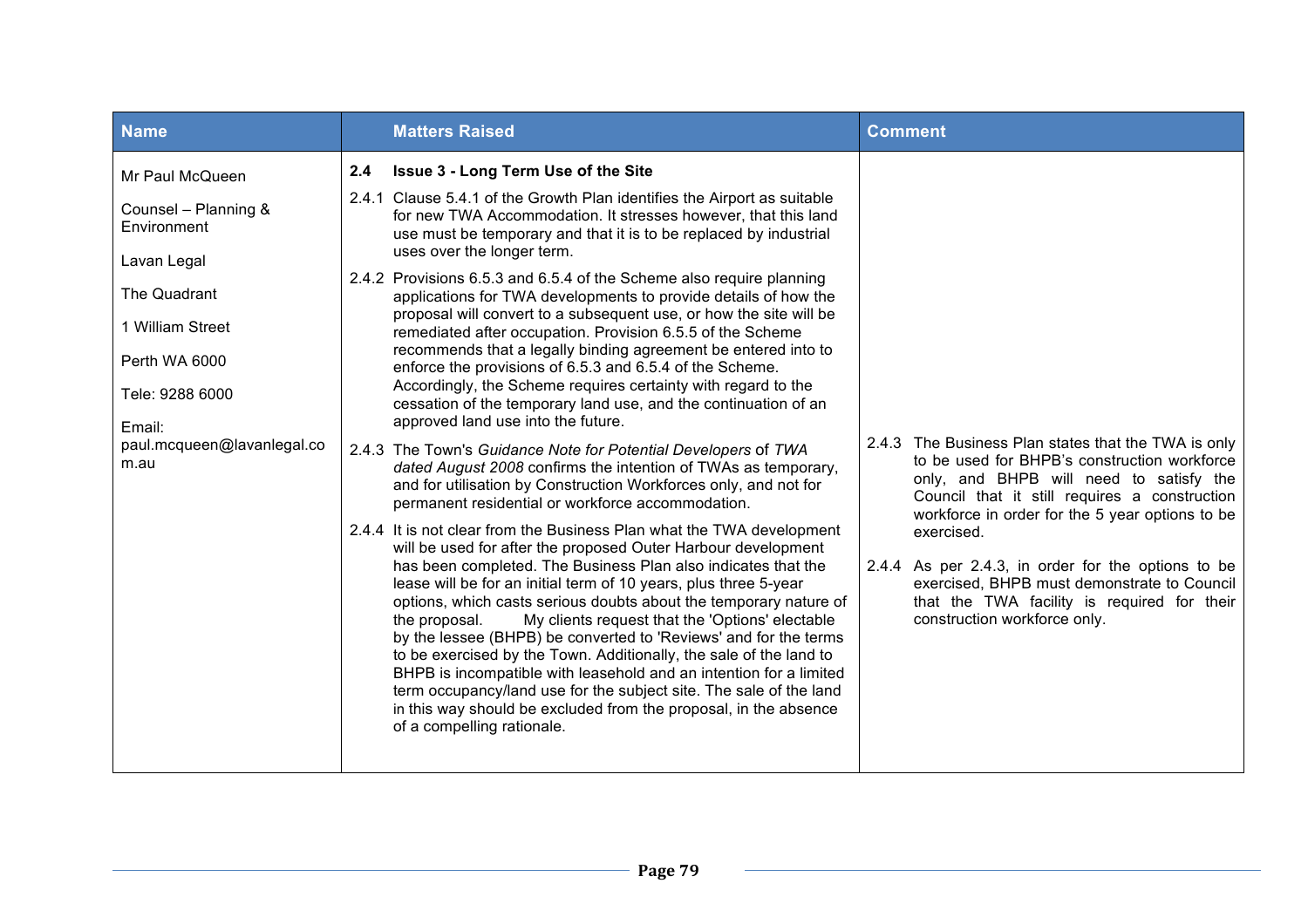| Name                                                            | <b>Matters Raised</b>                                                                                                                                                                                                                                                                                                                                                                                                                                                                                                                                                                                                                                                                                                                                                                                                                                                                                                                                                                                                                                                                            | <b>Comment</b> |
|-----------------------------------------------------------------|--------------------------------------------------------------------------------------------------------------------------------------------------------------------------------------------------------------------------------------------------------------------------------------------------------------------------------------------------------------------------------------------------------------------------------------------------------------------------------------------------------------------------------------------------------------------------------------------------------------------------------------------------------------------------------------------------------------------------------------------------------------------------------------------------------------------------------------------------------------------------------------------------------------------------------------------------------------------------------------------------------------------------------------------------------------------------------------------------|----------------|
| Mr Paul McQueen<br>Counsel - Planning &<br>Environment          | 2.4.5 It is submitted that the agreement between the Town and BHPB<br>should also be amended, and a local planning policy or a scheme<br>amendment initiated, in order to ensure that all proposals for TWA<br>within the Airport land address remediation or change of use of<br>the land at the end of the contract period.                                                                                                                                                                                                                                                                                                                                                                                                                                                                                                                                                                                                                                                                                                                                                                    |                |
| Lavan Legal<br>The Quadrant                                     | 2.5<br>Issue 4 - Perception of bias arising from imbalanced<br>presentation by the Town                                                                                                                                                                                                                                                                                                                                                                                                                                                                                                                                                                                                                                                                                                                                                                                                                                                                                                                                                                                                          |                |
| 1 William Street                                                | 2.5.1 We note that the Town will not be the decision-making body for<br>any of the subsequent development of the land, as subdivision                                                                                                                                                                                                                                                                                                                                                                                                                                                                                                                                                                                                                                                                                                                                                                                                                                                                                                                                                            |                |
| Perth WA 6000                                                   | control and conditions will be at the discretion of the WAPC, and<br>any development approvals, structure plans and the like will be                                                                                                                                                                                                                                                                                                                                                                                                                                                                                                                                                                                                                                                                                                                                                                                                                                                                                                                                                             |                |
| Tele: 9288 6000<br>Email:<br>paul.mcqueen@lavanlegal.co<br>m.au | approved by the Joint Pilbara Development Assessment Panel.<br>2.5.2 To that end, my clients note (with concern) the imbalanced<br>manner that the Town have presented this proposal for comment,<br>without any reference to the negatives, risks or infrastructure,<br>social and other costs associated with the development. In<br>particular, I refer to the Town's media release on the proposal<br>dated 1 December 2011, which confirms Council support for the<br>proposal, and whilst it acknowledges public concern about the<br>long term effects of TWA developments on existing infrastructure,<br>it does not identify the significant risk associated with the<br>proposal.<br>2.5.3 Further, there is a paucity of information in relation to the range<br>and scale of financial, social and infrastructure costs associated<br>with the proposal in the Business Plan this is of significant concern<br>to my clients. This deficiency compromises the Council's function<br>pursuant to the Local Government Act in assessing or progressing<br>any aspect of this proposal. |                |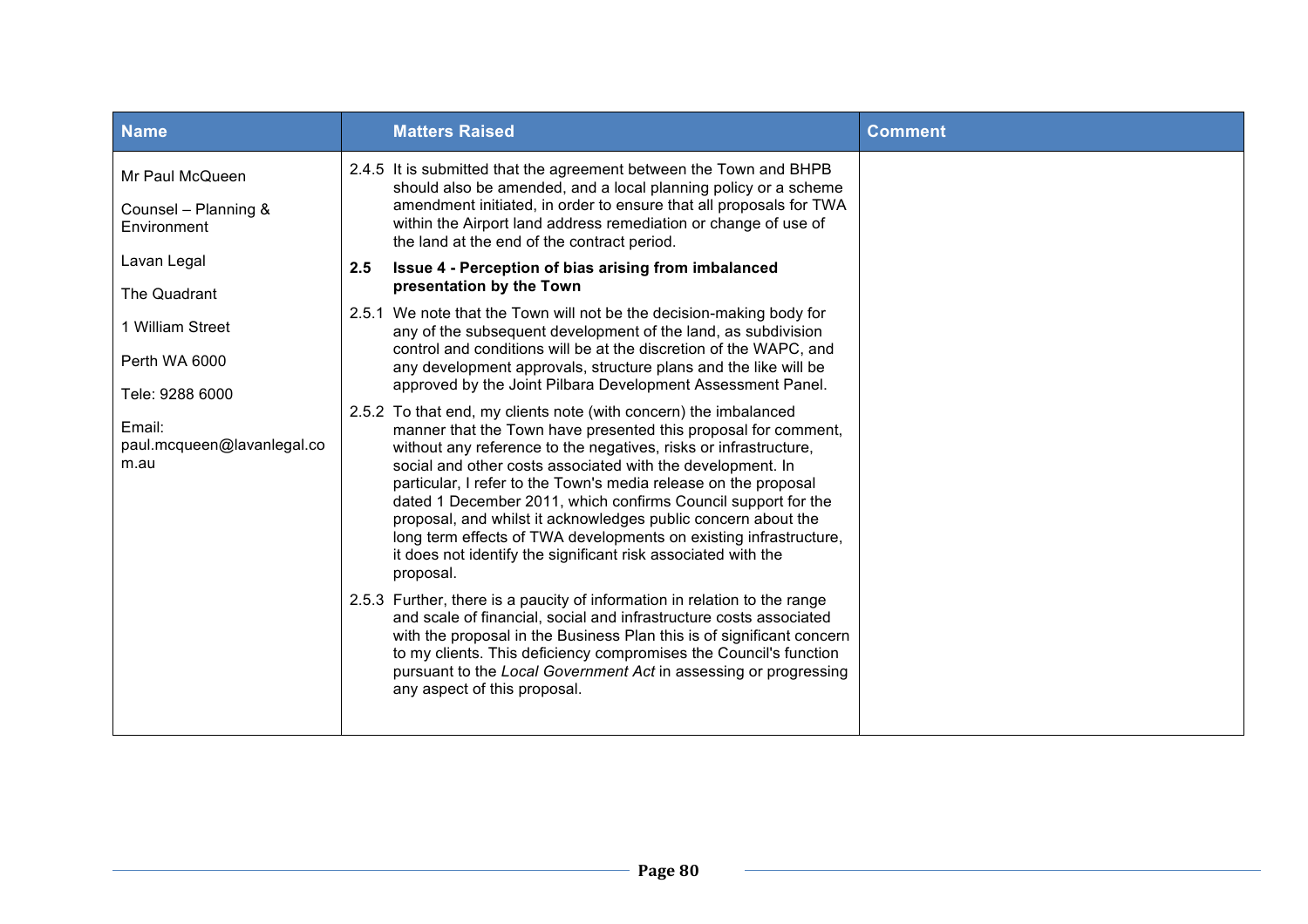| <b>Name</b>                                                                                                          | <b>Matters Raised</b>                                                                                                                                                                                                                                                                                                                                                                                                                                                                                                                                                                                                                                                                                                                                                                                                                                                                                                                                                                                                                                                                                                                                                                                                                                                                                                                                                                                                                                                                                                                                                                                                                               | <b>Comment</b> |
|----------------------------------------------------------------------------------------------------------------------|-----------------------------------------------------------------------------------------------------------------------------------------------------------------------------------------------------------------------------------------------------------------------------------------------------------------------------------------------------------------------------------------------------------------------------------------------------------------------------------------------------------------------------------------------------------------------------------------------------------------------------------------------------------------------------------------------------------------------------------------------------------------------------------------------------------------------------------------------------------------------------------------------------------------------------------------------------------------------------------------------------------------------------------------------------------------------------------------------------------------------------------------------------------------------------------------------------------------------------------------------------------------------------------------------------------------------------------------------------------------------------------------------------------------------------------------------------------------------------------------------------------------------------------------------------------------------------------------------------------------------------------------------------|----------------|
| Mr Paul McQueen<br>Counsel - Planning &<br>Environment<br>Lavan Legal                                                | 2.5.4 In order to avoid potential issues arising in the future in relation to<br>the apprehension of bias regarding the proposed development, or<br>in contravention of the duties and obligations ascribed to local<br>governments, it is my clients' view that there is an expectation that<br>the Town seek legal advice prior to entering into any agreement in<br>relation to the proposal.                                                                                                                                                                                                                                                                                                                                                                                                                                                                                                                                                                                                                                                                                                                                                                                                                                                                                                                                                                                                                                                                                                                                                                                                                                                    |                |
| The Quadrant<br>1 William Street<br>Perth WA 6000<br>Tele: 9288 6000<br>Email:<br>paul.mcqueen@lavanlegal.co<br>m.au | <b>Conclusion</b><br>3<br>3.1<br>My clients' submissions are summarised as follows:<br>3.1.1 The proposal is based on interpretations of background data,<br>studies and assumptions which have not been made public.<br>The economic analysis in support of the Business Plan is<br>incomplete and accordingly deprives the ratepayers, the Town<br>and other stakeholders of essential information for decision-<br>making, forward planning and budgeting. It is requested that<br>further details are provided including:<br>The demographics of the population by age, gender, family<br>structure, occupation and other characteristics;<br>ii. The projected population by year and by month be reported, to<br>allow meaningful decision-making and planning to be made by<br>government and existing private/non-government parties;<br>iii. The lengths of time that each of the categories of Transient<br>worker are likely to be in Town;<br>iv. What additional facilities (recreation reserves, facilities, shops,<br>etc) are planned to be provided (if any) for these Transient<br>workers;<br>v. A comparison of other comparable sites, where these facilities<br>are also able to be constructed, and where there may be<br>greater connection with the existing social infrastructure of the<br>Town;<br>vi. A more comprehensive structure plan to be provided as part of<br>the Business Plan, where reviewers are able to<br>comprehensively understand the totality of the planned facility<br>which forms part of this Business Plan on the proposed site,<br>including the provision of appropriate infrastructure; and |                |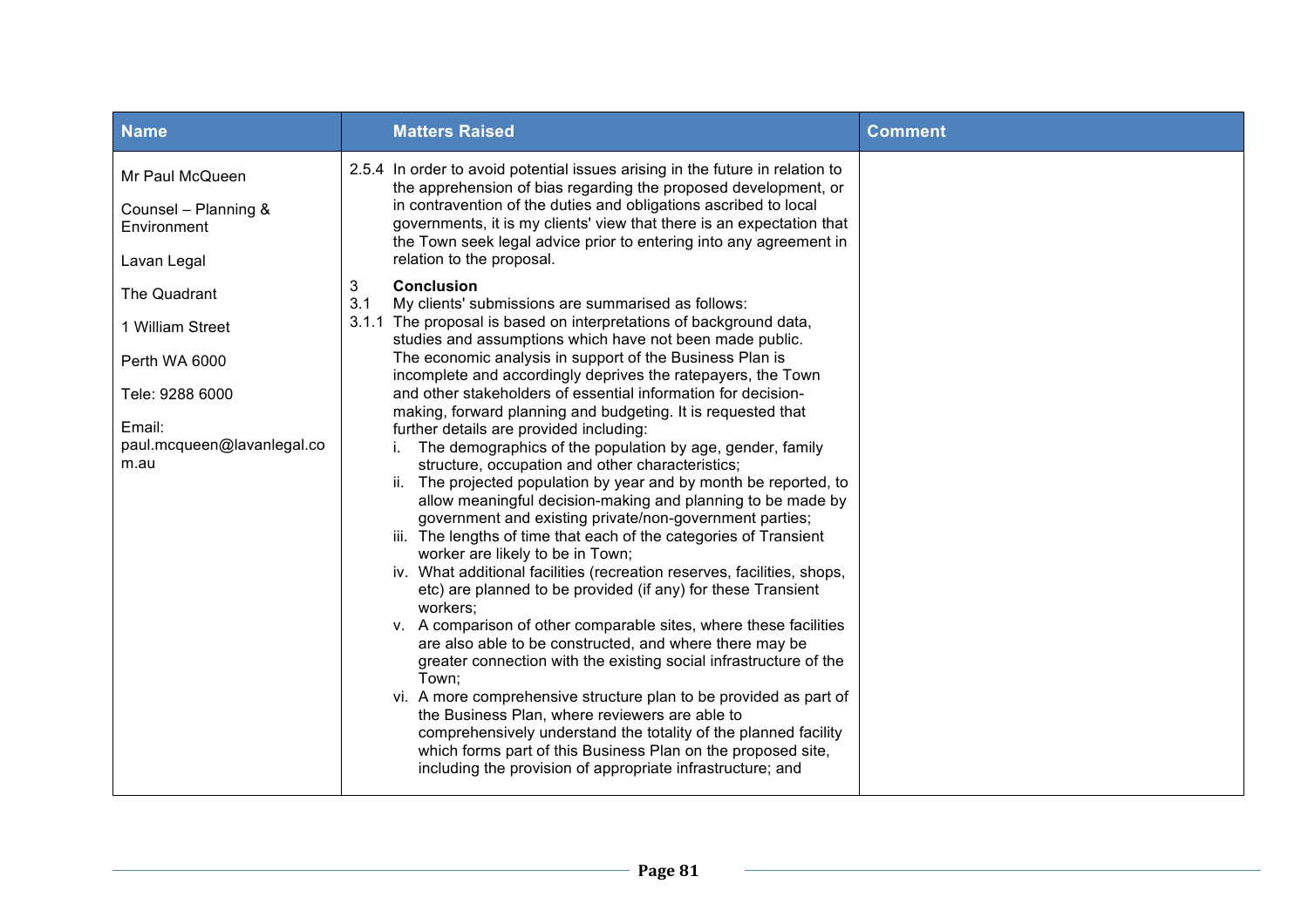| <b>Name</b>                                  | <b>Matters Raised</b>                                                                                                                                                                                                                                                                                                                                                                                                                                                                                                                                                                 | <b>Comment</b> |
|----------------------------------------------|---------------------------------------------------------------------------------------------------------------------------------------------------------------------------------------------------------------------------------------------------------------------------------------------------------------------------------------------------------------------------------------------------------------------------------------------------------------------------------------------------------------------------------------------------------------------------------------|----------------|
| Mr Paul McQueen                              | vii. Timing for the commencement of different stages of<br>development.                                                                                                                                                                                                                                                                                                                                                                                                                                                                                                               |                |
| Counsel - Planning &<br>Environment          | 3.1.2 The Town currently lacks adequate mechanisms to control<br>development on the site with regard to types of accommodation<br>premises, and the agreement with BHPB must be modified and a                                                                                                                                                                                                                                                                                                                                                                                        |                |
| Lavan Legal                                  | town planning scheme amendment or local planning policy<br>initiated to ensure:                                                                                                                                                                                                                                                                                                                                                                                                                                                                                                       |                |
| The Quadrant                                 | The term 'Construction worker' is defined;<br>ii. The term 'Transient worker' is defined;                                                                                                                                                                                                                                                                                                                                                                                                                                                                                             |                |
| 1 William Street                             | iii. The TWA must not be used for general workforce<br>accommodation or sublet to non construction sectors;                                                                                                                                                                                                                                                                                                                                                                                                                                                                           |                |
| Perth WA 6000                                | iv. The quality and nature of the TWA must be stressed to be<br>temporary, with controls limiting the amount of time that                                                                                                                                                                                                                                                                                                                                                                                                                                                             |                |
| Tele: 9288 6000                              | accommodation may be inhabited by a person or group of<br>persons:                                                                                                                                                                                                                                                                                                                                                                                                                                                                                                                    |                |
| Email:<br>paul.mcqueen@lavanlegal.co<br>m.au | v. The agreement between the Town and BHPB should be<br>amended, and a local planning policy or a scheme amendment<br>initiated, in order to ensure that all proposals for TWA within<br>the Airport land address remediation or change of use of the<br>land at the end of the contract period; and<br>vi. Uses on the land should be restricted to ensure the TWA<br>facility does not compete with appropriately located facilities<br>within the Port Hedland's West End or South Hedland Town<br>Centre, particularly existing hotels, motels, serviced<br>apartments and shops. |                |
|                                              | If you would like to discuss any aspects of this submission in person,<br>please contact me on (08) 9288 6943 or my colleague, Craig Wallace,<br>on (08) 9288 6828.                                                                                                                                                                                                                                                                                                                                                                                                                   |                |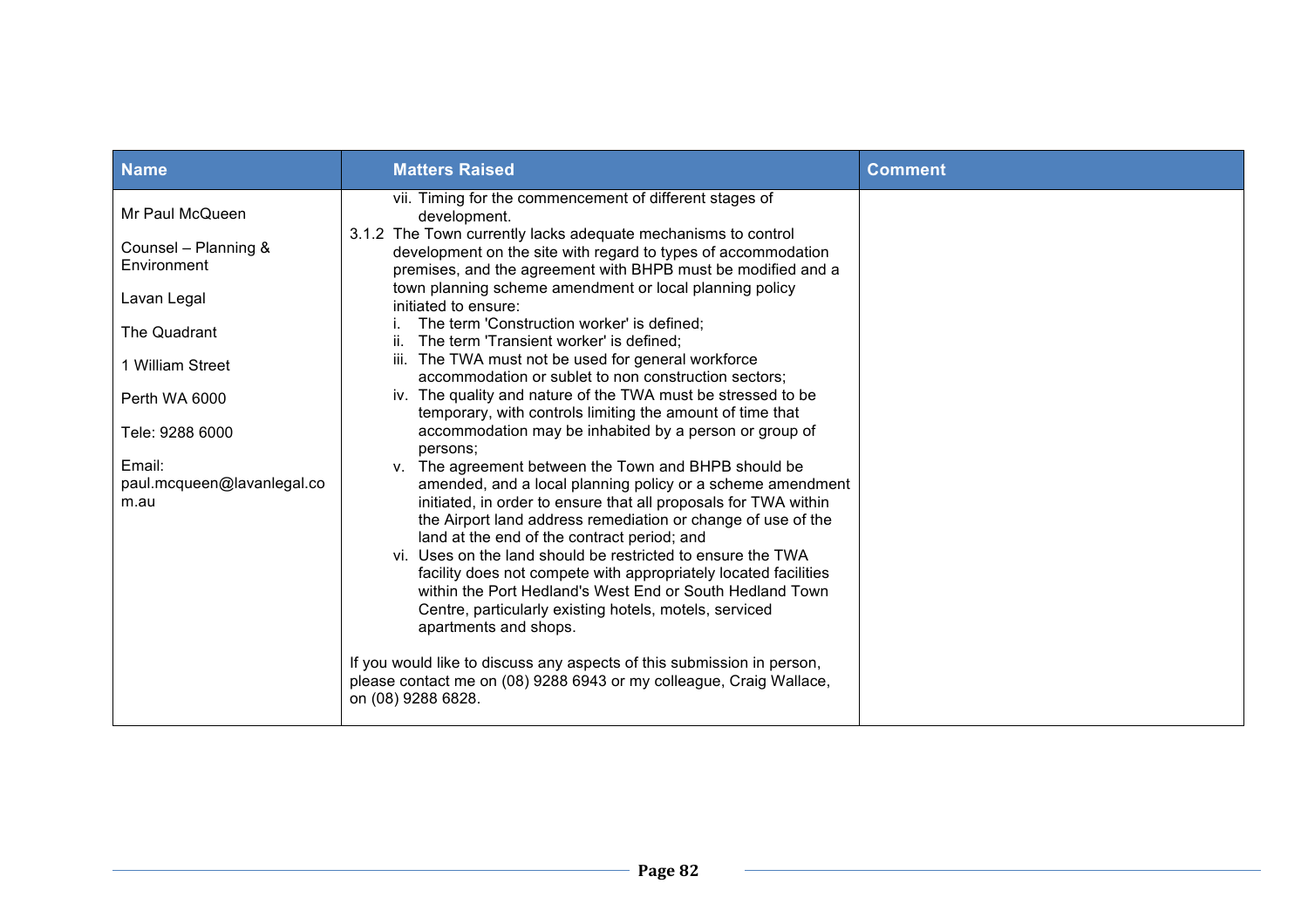| Dear Paul,<br>Mr Nick Perks<br>Land described as Precinct 3 of Port Hedland International Airport<br><b>Blaxland Property</b><br>On behalf of Blaxland, a land owner and residential property developer<br>in Port Hedland, we wish to register an objection to the proposal by the<br>business plan.<br>Level 5<br>Town of Port Hedland to enter into a major land transaction by private<br>17 Bridge Street<br>treaty with BHP Billiton Iron Ore for the development of precinct 3 at the<br>Town of Port Hedland International Airport.<br>Sydney NSW 2000<br>best return to its community.<br>The main points of objection are:<br>Tele: 02 9253 0969<br>The direct deal with BHP Billiton may not reflect the best market<br>result potentially achievable by the Town of Port Hedland. A public<br>Email:<br>tender program for the whole site (or possibly smaller precincts) will<br>info@blaxlandproperty.com.au<br>ensure the best financial outcome and development is achieved.<br>BHPB is not a developer and therefore is poorly placed to provide<br>the optimal outcome for the site. A qualified, experienced developer<br>would be best suited to provide a premium outcome for the ToPH<br>and the community. For example, Precinct 3 contains a bulky<br>goods retail precinct - BHPB has no bulky goods retail development<br>experience.<br>The long term nature of the TWA lease $(10 + 5$ yrs) over lot 35 to<br>BHPB does not reflect the desire of the community to promote the<br>town and integrate workers into the local community. If only<br>construction workers are to be accommodated in the TWA's the<br>proposed 15 year arrangement is far too long.<br>6,000 TWA's is too many in such a confined space and social issues<br>are of major concern.<br>The Business Plan does not address what facilities will be provided<br>to the occupants of Lot 35 (i.e. shops etc). It is not possible from | <b>Name</b> | <b>Matters Raised</b>                                  | <b>Comment</b>                                                                                                                                                                                                                                                                                                                                                                           |
|-------------------------------------------------------------------------------------------------------------------------------------------------------------------------------------------------------------------------------------------------------------------------------------------------------------------------------------------------------------------------------------------------------------------------------------------------------------------------------------------------------------------------------------------------------------------------------------------------------------------------------------------------------------------------------------------------------------------------------------------------------------------------------------------------------------------------------------------------------------------------------------------------------------------------------------------------------------------------------------------------------------------------------------------------------------------------------------------------------------------------------------------------------------------------------------------------------------------------------------------------------------------------------------------------------------------------------------------------------------------------------------------------------------------------------------------------------------------------------------------------------------------------------------------------------------------------------------------------------------------------------------------------------------------------------------------------------------------------------------------------------------------------------------------------------------------------------------------------------------------------------------------------------------------------------------------|-------------|--------------------------------------------------------|------------------------------------------------------------------------------------------------------------------------------------------------------------------------------------------------------------------------------------------------------------------------------------------------------------------------------------------------------------------------------------------|
| occupants will impact on local business etc. Further information is<br>requested.                                                                                                                                                                                                                                                                                                                                                                                                                                                                                                                                                                                                                                                                                                                                                                                                                                                                                                                                                                                                                                                                                                                                                                                                                                                                                                                                                                                                                                                                                                                                                                                                                                                                                                                                                                                                                                                         |             | the information provided to determine how the BHPB TWA | The Paxon Group, on behalf of the Town of Port<br>Hedland, has undertaken an assessment of a<br>number of options in relation to the development of<br>the site, which are included as an attachment to the<br>The ToPH will remain the owner of the land with the<br>exception of Lot 34. Therefore, it is in a position to<br>revisit the potential of its land holdings to ensure the |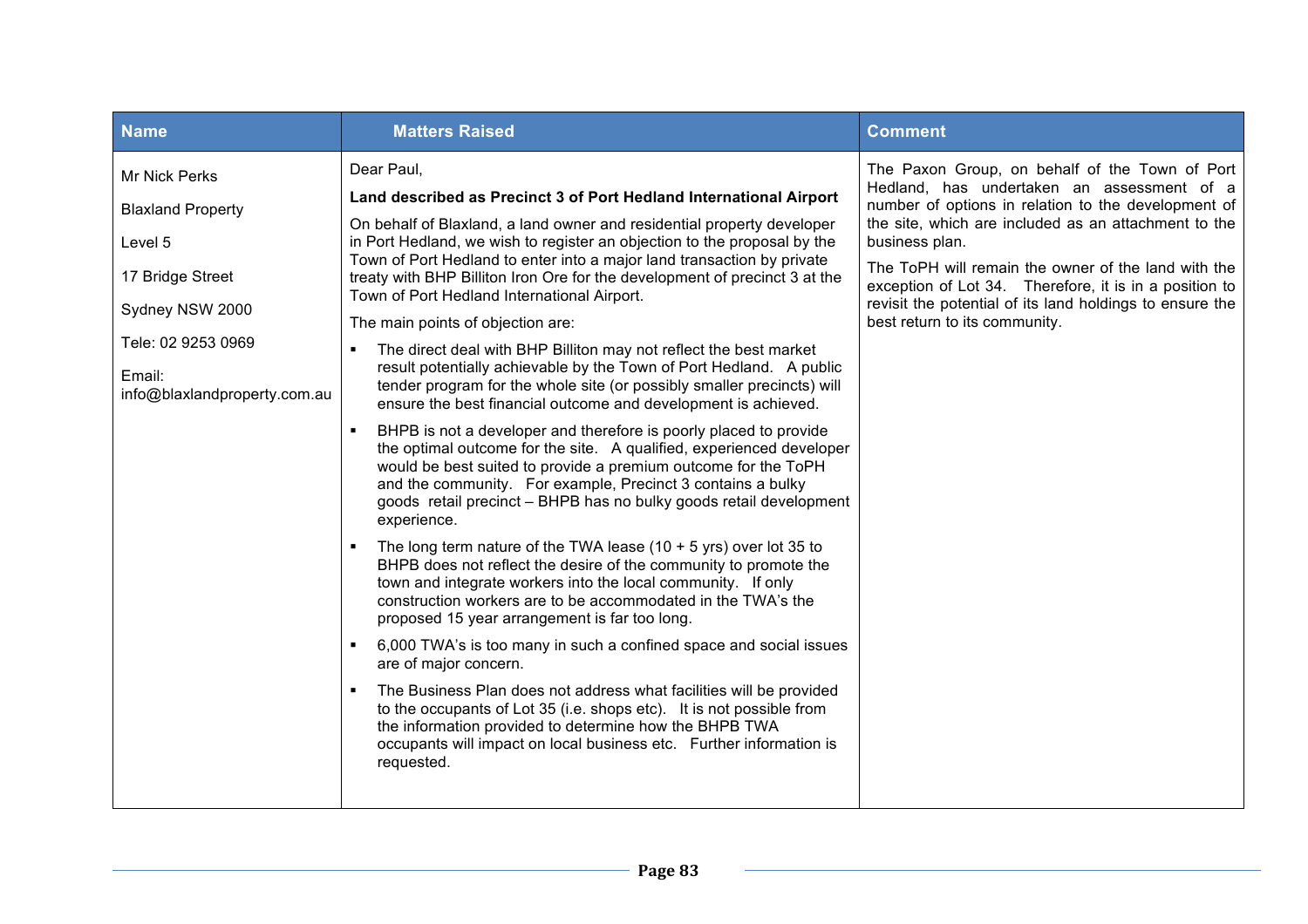| <b>Name</b>                                                                                                                                                 | <b>Matters Raised</b>                                                                                                                                                                                                                                                                                                                                                                                                                                                                                                                                                                                                                                                                                                                                                                                                                                                                                                                                                                                                                                        | <b>Comment</b> |
|-------------------------------------------------------------------------------------------------------------------------------------------------------------|--------------------------------------------------------------------------------------------------------------------------------------------------------------------------------------------------------------------------------------------------------------------------------------------------------------------------------------------------------------------------------------------------------------------------------------------------------------------------------------------------------------------------------------------------------------------------------------------------------------------------------------------------------------------------------------------------------------------------------------------------------------------------------------------------------------------------------------------------------------------------------------------------------------------------------------------------------------------------------------------------------------------------------------------------------------|----------------|
| Mr Nick Perks<br><b>Blaxland Property</b><br>Level 5<br>17 Bridge Street<br>Sydney NSW 2000<br>Tele: 02 9253 0969<br>Email:<br>info@blaxlandproperty.com.au | The timing of Lots $36 - 39$ is critical and should be a priority. These<br>TWA's will house the non-BHPB workers who will be charged with<br>the responsibility of developing the town. These workers will ensure<br>that the Town is able to expand at a pace that ensures Port Hedland<br>reaps the benefit of the mining in the region whilst also reducing the<br>cost of living. Further particulars regarding these TWA's is<br>requested.<br>The concentration of so many TWA's under one company will impact<br>negatively on the competitive pricing of the TWA market in Port<br>Hedland.<br>Due to the above reasons I believe it is impossible for the Town of Port<br>Hedland to enter into the private treaty with BHP Billiton and not appear<br>to be favouring one company over all other miners and developers<br>operating in the area.<br>The allocation of this land must be opened up to a public tender process<br>so the best possible outcome for the Town of Port Hedland is achieved<br>in an equitable and fair manner for all. |                |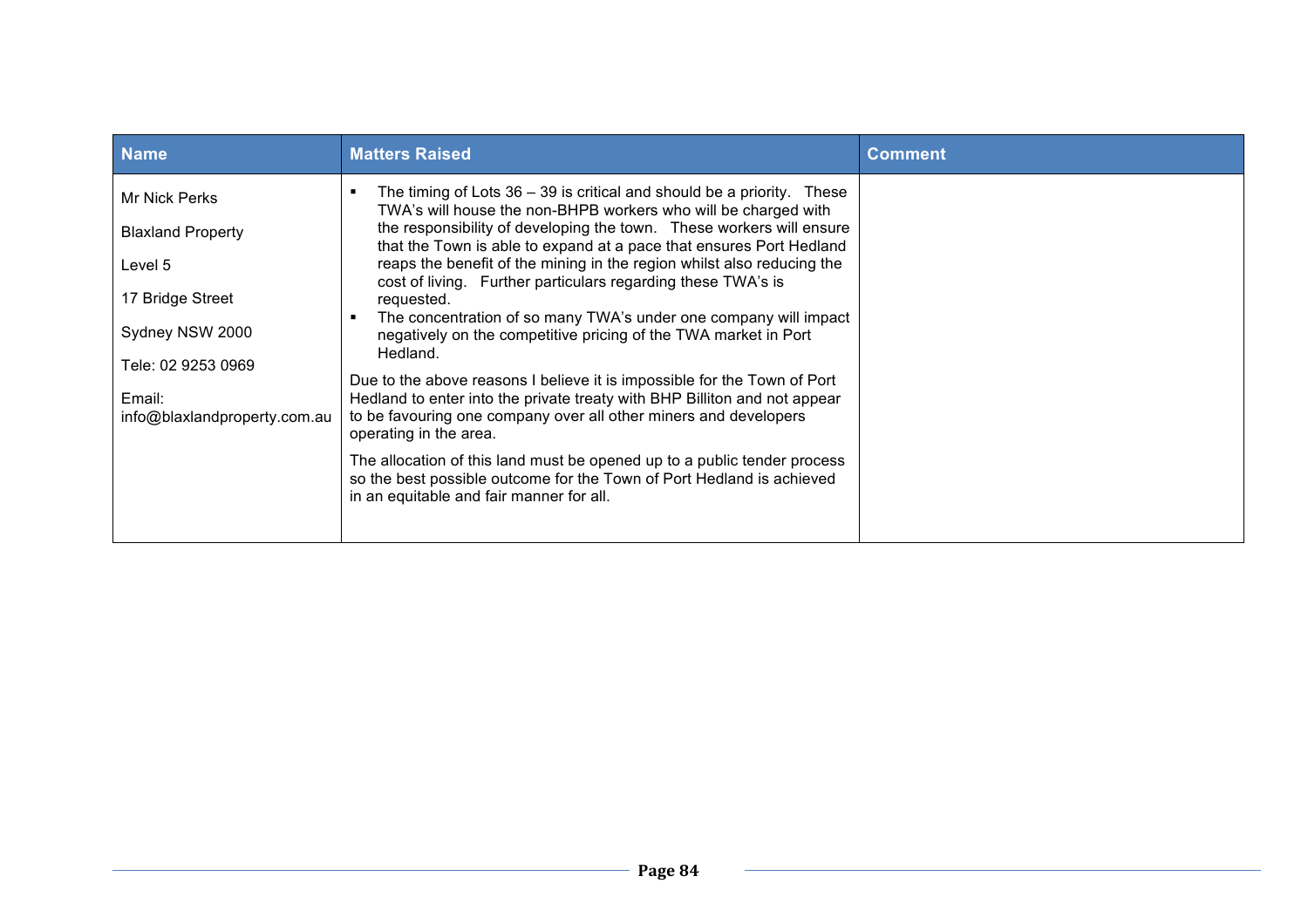## **4.2 SUMMARY OF ISSUES AND CONCERNS**

The table below summarises the issues and concerns raised in the submissions received and have been classified in terms of a quadruple bottom line analysis.

| <b>NAME</b>          | <b>ECONOMIC</b>                                                                                                                                                                                      | <b>SOCIAL</b>                                                                                                           | <b>ENVIRONMENT</b>                                                                                                           | <b>GOVERNANCE</b> | <b>OTHER</b>                                                                                                                                                          |
|----------------------|------------------------------------------------------------------------------------------------------------------------------------------------------------------------------------------------------|-------------------------------------------------------------------------------------------------------------------------|------------------------------------------------------------------------------------------------------------------------------|-------------------|-----------------------------------------------------------------------------------------------------------------------------------------------------------------------|
|                      |                                                                                                                                                                                                      |                                                                                                                         |                                                                                                                              |                   | 1. Seeking extension of time                                                                                                                                          |
| Paul Brereton        |                                                                                                                                                                                                      |                                                                                                                         |                                                                                                                              |                   | 2. Seeking a detailed plan of<br>the proposal                                                                                                                         |
|                      | 1. Supports creation of<br>industrial lots                                                                                                                                                           | 1. TWA's located in isolation<br>from the existing<br>communities which have<br>created social and physical<br>problems | Suitability of such a location<br>for such a large development                                                               |                   | Legal matters to consider<br>1.<br>Administrative law- Bias,<br>Fettering of Discretion,<br>Tort law -<br>Misrepresentation and<br>defining construction<br>workforce |
|                      | 2. Supports the use of the<br>funds generated by the<br>proposal to upgrade the<br>airport                                                                                                           | 2. Need for 6,000 additional<br>beds                                                                                    | 2.<br>The length of lease to BHPB<br>does not support the view that<br>TWA's as proposed are not<br>intended to be temporary |                   |                                                                                                                                                                       |
| <b>Brendan Foley</b> | 3. Alternative locations<br>would allow for higher<br>densities in close<br>proximity to existing<br>facilities, businesses and<br>community infrastructure<br>adding long term value<br>to the town |                                                                                                                         |                                                                                                                              |                   |                                                                                                                                                                       |
|                      | 4. Proposed use of TWA's<br>after the completion of<br>the project and limiting<br>its use for the intended<br>purpose                                                                               |                                                                                                                         |                                                                                                                              |                   |                                                                                                                                                                       |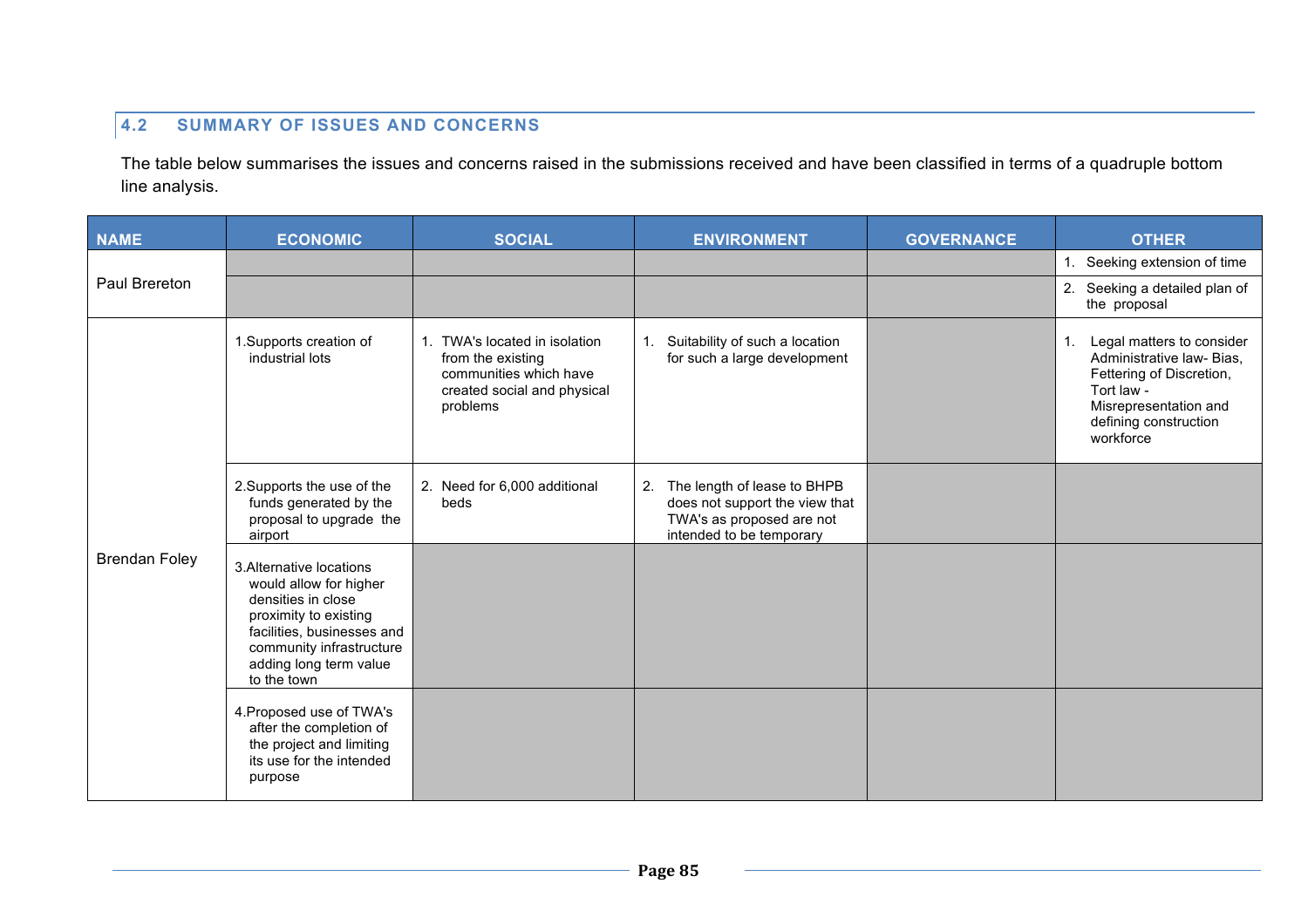| <b>NAME</b>        | <b>ECONOMIC</b>                                                                            | <b>SOCIAL</b>                                                                                                              | <b>ENVIRONMENT</b>                                                                                                                                                                                | <b>GOVERNANCE</b> | <b>OTHER</b> |
|--------------------|--------------------------------------------------------------------------------------------|----------------------------------------------------------------------------------------------------------------------------|---------------------------------------------------------------------------------------------------------------------------------------------------------------------------------------------------|-------------------|--------------|
| <b>Bob Neville</b> | 1. Benefits in the form of<br>civil infrastructure and<br>short term cash<br>contributions | Proposal will further disperse<br>1.<br>the population to another<br>significant population centre<br>namely the "Airport" | Development at the PHIA is<br>1.<br>not consistent with State and<br>local government expressed<br>desire to concentrate<br>development in Port and<br>South Hedland                              |                   |              |
|                    |                                                                                            |                                                                                                                            | It is not clear that the<br>2.<br>development of additional<br>industrial land at the "Airport"<br>will be complementary to the<br>current and planned industrial<br>developments                 |                   |              |
|                    |                                                                                            |                                                                                                                            | 3. Whilst its acknowledged that<br>TWA facilities are required the<br>planning for TWA's to be<br>present for up to 25 years is<br>not consistent with the State<br>long term vision for the area |                   |              |
|                    |                                                                                            |                                                                                                                            | 4. The proposal detracts from the<br>vision of transforming Port<br>Hedland into a vibrant<br>attractive urban centre                                                                             |                   |              |
|                    |                                                                                            |                                                                                                                            | The consolidation of such a<br>5.<br>large facility at the PHIA<br>potentially creates an<br>undesirable town planning and<br>urban amenity outcome                                               |                   |              |
|                    |                                                                                            |                                                                                                                            | Suggested "hybrid model" for<br>6.<br>the development of TWA<br>facility                                                                                                                          |                   |              |
| <b>Bob Neville</b> |                                                                                            |                                                                                                                            | $\star$<br>Construction of TWA facilities<br>in high amenity areas and<br>transitioning them into<br>permanent dwellings post<br>construction period                                              |                   |              |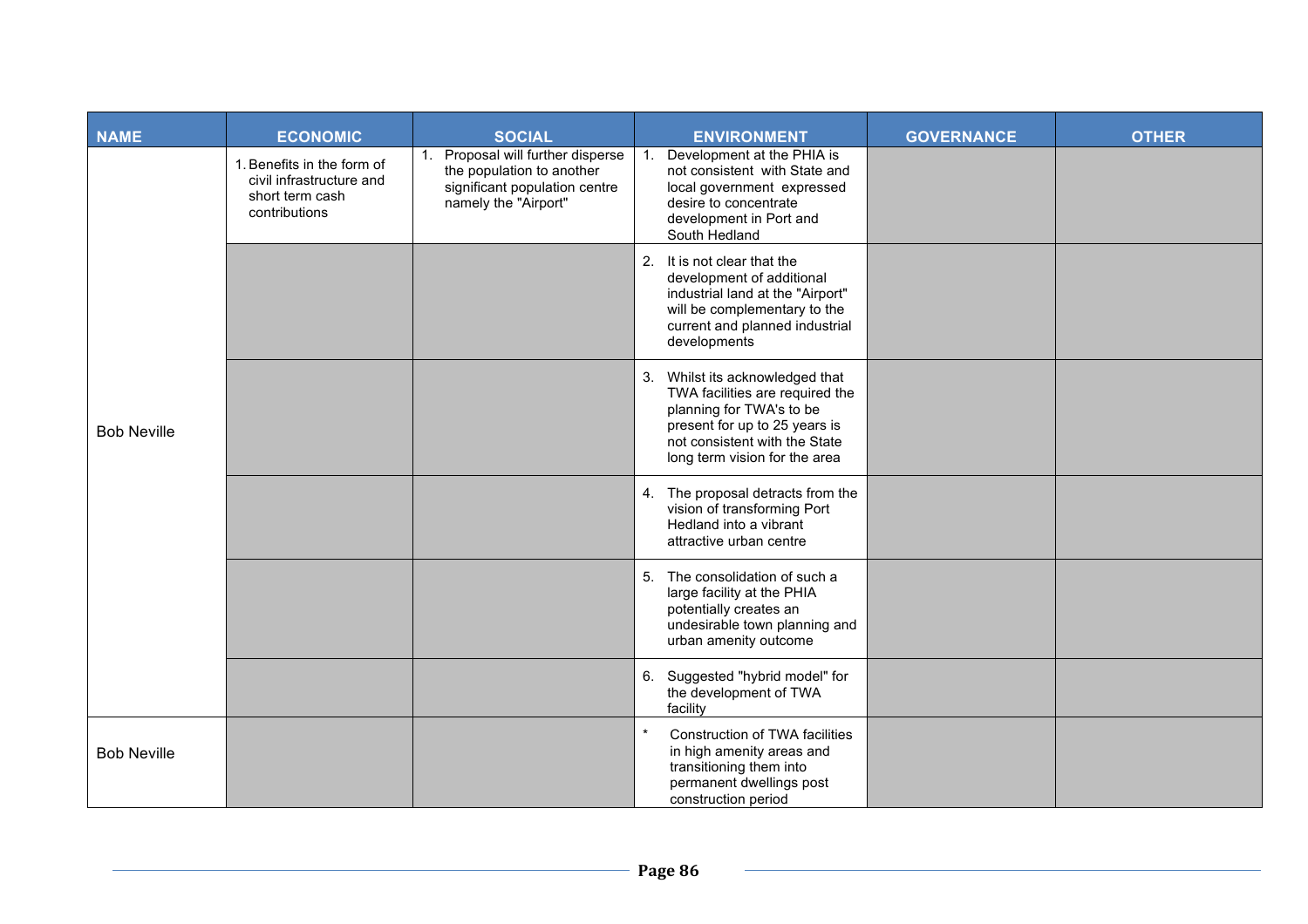| <b>NAME</b>                  | <b>ECONOMIC</b>                                                                                                                                                                                                                                      | <b>SOCIAL</b>                                                                                            | <b>ENVIRONMENT</b>                                                                                                                                                                    | <b>GOVERNANCE</b> | <b>OTHER</b> |
|------------------------------|------------------------------------------------------------------------------------------------------------------------------------------------------------------------------------------------------------------------------------------------------|----------------------------------------------------------------------------------------------------------|---------------------------------------------------------------------------------------------------------------------------------------------------------------------------------------|-------------------|--------------|
| <b>Bob Neville</b>           |                                                                                                                                                                                                                                                      |                                                                                                          | The use /development of<br>permanent buildings within<br>planned residential projects<br>as TWA/Serviced Apartments<br>for construction workers to<br>underwrite such<br>developments |                   |              |
|                              |                                                                                                                                                                                                                                                      |                                                                                                          | A scaled down version of the<br>Precinct 3 proposal with lower<br>volumes of accommodation<br>units and a shorter length of<br>tenure offered                                         |                   |              |
|                              |                                                                                                                                                                                                                                                      |                                                                                                          | $\star$<br>Temporary short term TWA<br>"Fly- camp" buildings on State<br>Agreement Act Land for<br>extreme peak construction<br>employment periods                                    |                   |              |
| Ken Brinsden -<br>Atlas Iron | 1. Atlas plans to increase<br>its production and<br>shipping of iron ore<br>through Port Hedland,<br>this includes<br>infrastructure and<br>development at Utah<br>Point Port and South<br>West Creek in the Port<br><b>Hedland Harbour district</b> | Release back to the ToPH a<br>$\mathbf{1}$ .<br>number of rooms to be made<br>available to the community |                                                                                                                                                                                       |                   |              |
|                              | 2. Atlas is interested in<br>pursuing to develop Lot<br>36 or an alternative<br>parcel of land to<br>accommodate a 300 to<br>400 man camp to be<br>used for the purpose of<br>supporting construction<br>of its projects                             |                                                                                                          |                                                                                                                                                                                       |                   |              |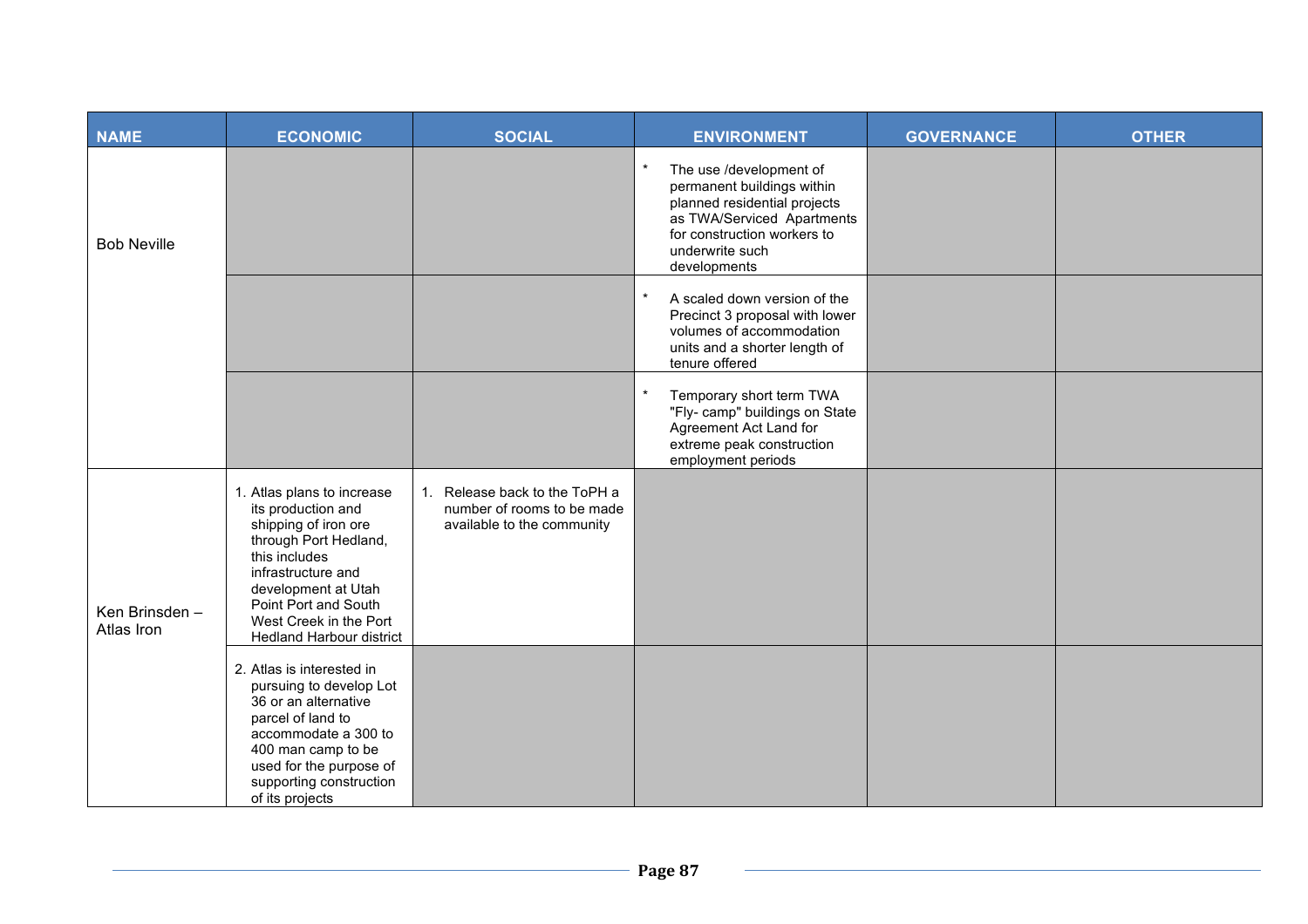| <b>NAME</b>             | <b>ECONOMIC</b>                                                                                                                     | <b>SOCIAL</b>                                                                    | <b>ENVIRONMENT</b>                                                                                                                                                                                                        | <b>GOVERNANCE</b> | <b>OTHER</b>                                                                      |
|-------------------------|-------------------------------------------------------------------------------------------------------------------------------------|----------------------------------------------------------------------------------|---------------------------------------------------------------------------------------------------------------------------------------------------------------------------------------------------------------------------|-------------------|-----------------------------------------------------------------------------------|
| Ross Holt -<br>LandCorp | 1. The proposed scale of<br>development will<br>discourage public and<br>private sector<br>development of Port and<br>South Hedland | 1. Work camps of this scale will<br>not serve to normalise the<br>housing market | TWA's will be required to deal<br>1.<br>with peak construction<br>demands however this should<br>be limited so as not to detract<br>from the demand for short<br>, medium and long term<br>permanent housing products     |                   | 1. Lack of consultation by the<br>ToPH in the development<br>of the business case |
|                         |                                                                                                                                     |                                                                                  | The length of lease to BHPB<br>2.<br>does not support the view that<br>TWA's as proposed are not<br>intended to be temporary                                                                                              |                   |                                                                                   |
|                         |                                                                                                                                     |                                                                                  | Risk of creating a third<br>3.<br>township between the Port<br>and South Hedland activity<br>centres                                                                                                                      |                   |                                                                                   |
|                         |                                                                                                                                     |                                                                                  | 4. The PHGPIP is capable of<br>releasing significant volumes<br>of permanent development<br>outside the current proposal<br>and will provide<br>accommodation and amenity<br>consistent with the Pilbara<br>Cities vision |                   |                                                                                   |
| Ross Holt -<br>LandCorp |                                                                                                                                     |                                                                                  | LANDCORP supports the<br>5.<br>bulky goods concept in the<br>airport area                                                                                                                                                 |                   |                                                                                   |
|                         |                                                                                                                                     |                                                                                  | Proliferation of short term<br>6.<br>projects that are divorced<br>from high amenity areas                                                                                                                                |                   |                                                                                   |
|                         |                                                                                                                                     |                                                                                  | 7. Recommendations -<br>The Town work with                                                                                                                                                                                |                   |                                                                                   |
|                         |                                                                                                                                     |                                                                                  | LandCorp to co-ordinate land<br>release to ensure permitted                                                                                                                                                               |                   |                                                                                   |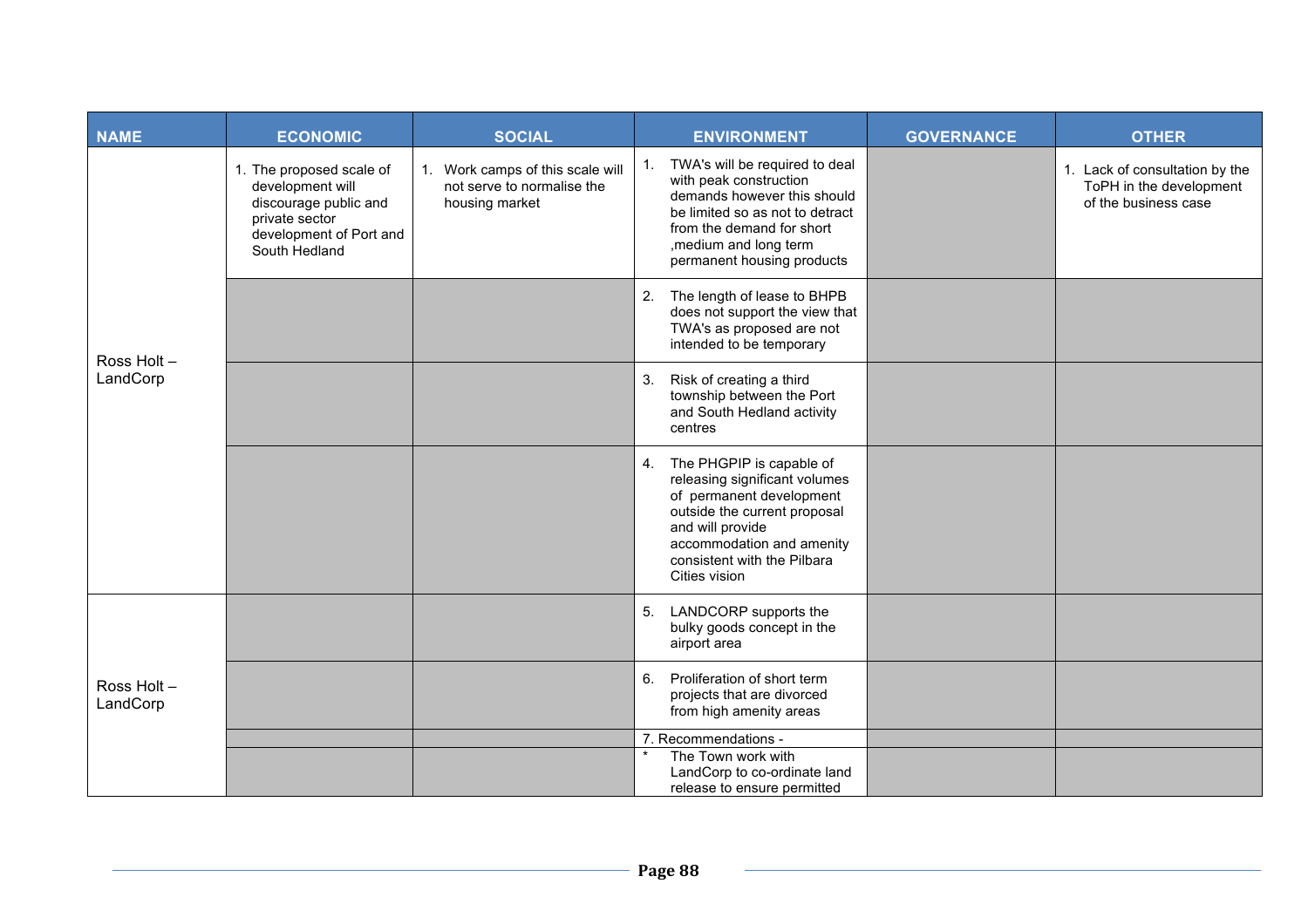| <b>NAME</b>                                   | <b>ECONOMIC</b>                                                                                                                                               | <b>SOCIAL</b>                                                                                                          | <b>ENVIRONMENT</b>                                                                                                                                                                                    | <b>GOVERNANCE</b>                                                                                                                                 | <b>OTHER</b>                                                |
|-----------------------------------------------|---------------------------------------------------------------------------------------------------------------------------------------------------------------|------------------------------------------------------------------------------------------------------------------------|-------------------------------------------------------------------------------------------------------------------------------------------------------------------------------------------------------|---------------------------------------------------------------------------------------------------------------------------------------------------|-------------------------------------------------------------|
|                                               |                                                                                                                                                               |                                                                                                                        | uses across estates are<br>complementary and provide<br>for market need                                                                                                                               |                                                                                                                                                   |                                                             |
|                                               |                                                                                                                                                               |                                                                                                                        | The Town sell land with title<br>restrictions that prevent<br>further subdivision to<br>discourage speculation and<br>with the requirement for<br>purchasers to build within a<br>certain time period |                                                                                                                                                   |                                                             |
|                                               |                                                                                                                                                               |                                                                                                                        | The Town liaise with<br>LandCorp to ensure the<br>approach to releases is<br>favourable to the orderly<br>development of the Town                                                                     |                                                                                                                                                   |                                                             |
| Nick Perks -<br>Blaxland                      | 1. The concentration of so<br>many TWA's under one<br>company will impact<br>negatively on the<br>competitive pricing of<br>the TWA market in Port<br>Hedland | 6,000 TWA's are too many in<br>$1_{\cdot}$<br>such a confined space and<br>social issues are of major<br>concern       | The length of lease to BHPB<br>does not support the view that<br>TWA's as proposed are not<br>intended to be temporary                                                                                | Favours a public tender<br>1 <sub>1</sub><br>approach for the whole<br>site which will ensure<br>the best financial<br>outcome and<br>development | BHPB has no bulky goods<br>retail development<br>experience |
|                                               |                                                                                                                                                               |                                                                                                                        | 2.<br>The business plan does not<br>address what facilities will be<br>provided to the occupants of<br>lot 35 ie shops etc, and to<br>determine the impact on local<br>businesses                     | Favouring of one<br>$\overline{2}$<br>company over all other<br>miners and developers<br>operating in the area                                    |                                                             |
|                                               |                                                                                                                                                               |                                                                                                                        | The development of lots 36 to<br>3.<br>39 are a priority.                                                                                                                                             |                                                                                                                                                   |                                                             |
| Zabia<br>Chmielewski-<br><b>WACHS Pilbara</b> |                                                                                                                                                               | "Community" adds to the<br>1.<br>Towns security, wellbeing<br>and increased participation                              | 1. Favours permanent housing<br>options                                                                                                                                                               |                                                                                                                                                   |                                                             |
|                                               |                                                                                                                                                               | Integration of the workforce<br>2.<br>commitment by the mining<br>companies to employ and<br>support a local workforce | 2.<br>Increased options for the<br>airport that transport and bulk<br>handling sites                                                                                                                  |                                                                                                                                                   |                                                             |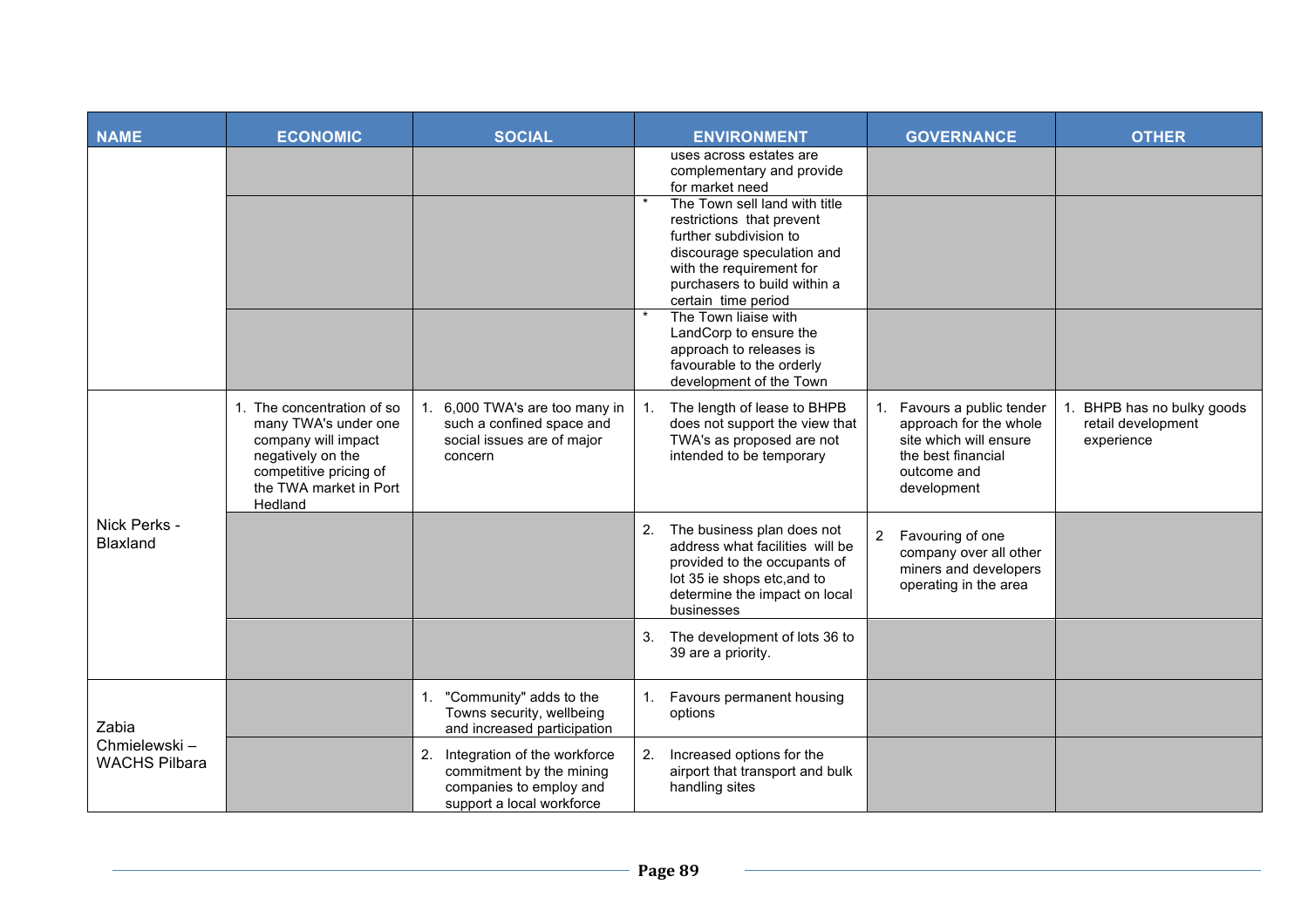| <b>NAME</b>                                       | <b>ECONOMIC</b>                                                                                   | <b>SOCIAL</b>                                                                                                                 | <b>ENVIRONMENT</b>                                                                                                                                                                                                                                                           | <b>GOVERNANCE</b>                                                                                                                                                                                                                                                                                        | <b>OTHER</b> |
|---------------------------------------------------|---------------------------------------------------------------------------------------------------|-------------------------------------------------------------------------------------------------------------------------------|------------------------------------------------------------------------------------------------------------------------------------------------------------------------------------------------------------------------------------------------------------------------------|----------------------------------------------------------------------------------------------------------------------------------------------------------------------------------------------------------------------------------------------------------------------------------------------------------|--------------|
| AA Carter & J<br>Van Uden                         | 1. Opposes the disposal of<br>airport land to<br>developers especially<br>identified as warehouse | Need to conduct a Social<br>1.<br>Impact Assessment                                                                           |                                                                                                                                                                                                                                                                              |                                                                                                                                                                                                                                                                                                          |              |
|                                                   | 2. Supports campsite lease<br>for 10 years                                                        |                                                                                                                               |                                                                                                                                                                                                                                                                              |                                                                                                                                                                                                                                                                                                          |              |
| Ford Murray -<br><b>Fortescue Metals</b><br>Group |                                                                                                   | Social impact of a 6,000<br>1.<br>person TWA                                                                                  | Supports the concept of TWA<br>1.<br>for construction purposes                                                                                                                                                                                                               | Fortescue believes that<br>$\mathbf{1}$ .<br>all agreements<br>between BHPB and<br>the ToPH need to be<br>transparent to the<br>public and other third<br>parties that propose<br>short term TWA<br>developments for the<br>construction<br>workforces are granted<br>equal consideration by<br>Council. |              |
|                                                   |                                                                                                   | Recommendations                                                                                                               | The lifespan of a 6,000 person<br>2.<br><b>TWA</b>                                                                                                                                                                                                                           |                                                                                                                                                                                                                                                                                                          |              |
|                                                   |                                                                                                   | $\star$<br>Council initiates an<br>independent social impact<br>assessment as a condition<br>for a development<br>application | Recommendations                                                                                                                                                                                                                                                              |                                                                                                                                                                                                                                                                                                          |              |
|                                                   |                                                                                                   | Independent certification of<br>the TWA operations                                                                            | The TWA development<br>approval includes a condition<br>that ongoing operation and<br>certificate to operate is<br>justified on an annual basis<br>after an initial five years and<br>that this assessment is<br>transparent and open to the<br>public in relation to lot 35 |                                                                                                                                                                                                                                                                                                          |              |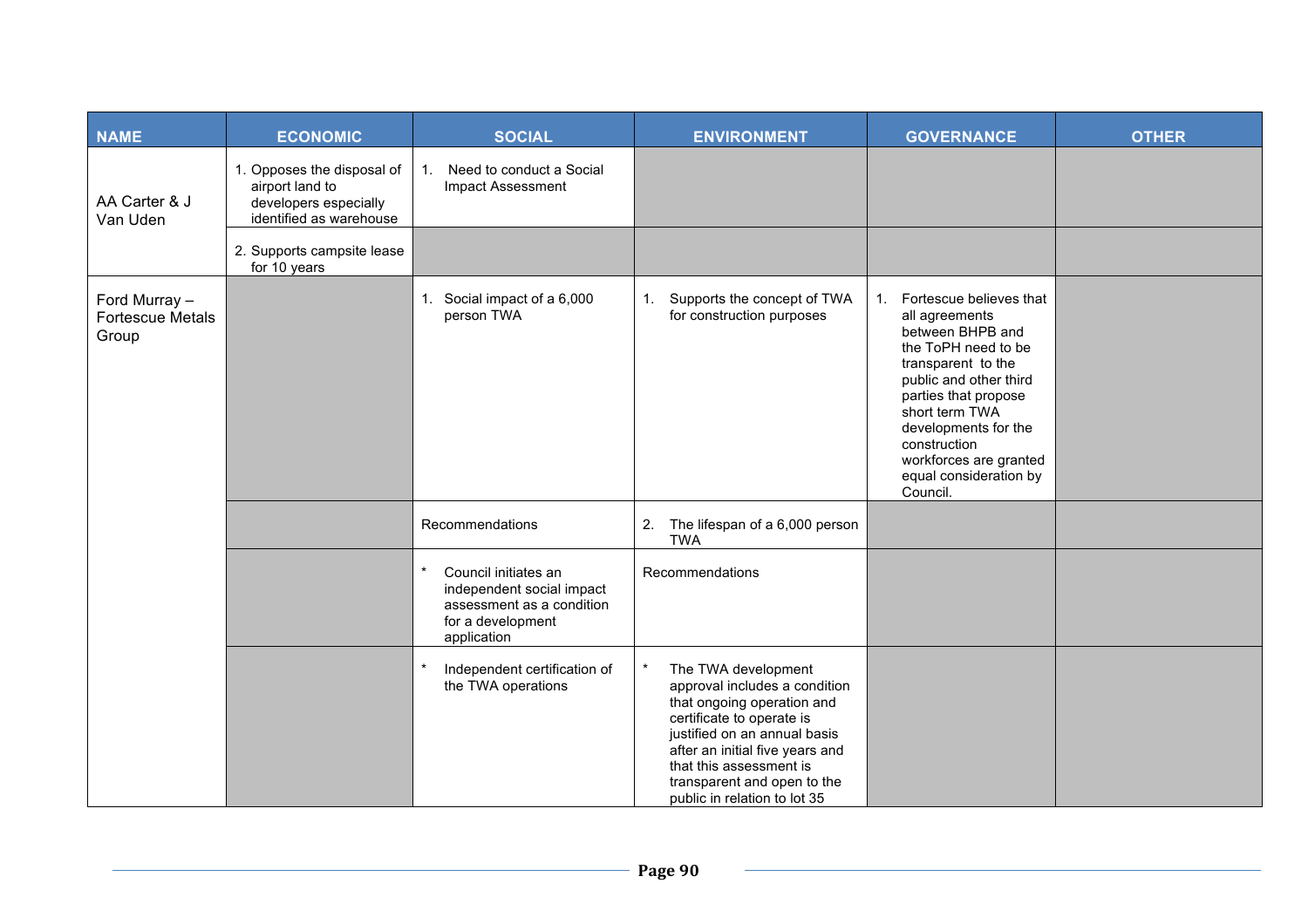| <b>NAME</b>                                       | <b>ECONOMIC</b>                                                                                                                                                                                                                                                                          | <b>SOCIAL</b>                                                                                                                                           | <b>ENVIRONMENT</b>                                                                                                                                                                                   | <b>GOVERNANCE</b> | <b>OTHER</b>                                                                                                                             |
|---------------------------------------------------|------------------------------------------------------------------------------------------------------------------------------------------------------------------------------------------------------------------------------------------------------------------------------------------|---------------------------------------------------------------------------------------------------------------------------------------------------------|------------------------------------------------------------------------------------------------------------------------------------------------------------------------------------------------------|-------------------|------------------------------------------------------------------------------------------------------------------------------------------|
| Ford Murray -<br><b>Fortescue Metals</b><br>Group |                                                                                                                                                                                                                                                                                          |                                                                                                                                                         | $\star$<br>That the TWA facility is not<br>made available for long term<br>FIFO operation workers                                                                                                    |                   |                                                                                                                                          |
| Darren Batty -<br>QANTAS                          |                                                                                                                                                                                                                                                                                          |                                                                                                                                                         | 1. Qantas Airways supports the<br>development and is<br>consistent with the AMP and<br>will greatly assist in funding<br>the development of the<br>passenger terminal and apron                      |                   |                                                                                                                                          |
|                                                   |                                                                                                                                                                                                                                                                                          |                                                                                                                                                         | 2.<br>The land is surplus to aviation<br>requirements                                                                                                                                                |                   |                                                                                                                                          |
| Camilo Blanco -<br>Wedgefield<br>Association      | 1. The business plan<br>states that the revenue<br>is solely to be used on<br>airport extension and<br>upgrade                                                                                                                                                                           | No statistical modelling on<br>workforce age. male to<br>female ratio, tolerance policy<br>social impact on the Town<br>with so many men in one<br>area | 1.<br>The proposal will have a<br>direct impact on Wedgefield's<br>road infrastructure, the road<br>system is too narrow for<br>constant road train<br>movements and is in a sad<br>state of repairs |                   | 1. Revised business plan to<br>be prepared with greater<br>detail and clarification into<br>all the affects that will<br>burden the Town |
|                                                   | 2. ToPH is proposing to<br>develop more TWA<br>sites effectively<br>changing the population<br>base from local<br>residents to the majority<br>of people being FIFO.<br>The proposal is a long<br>term project and should<br>be integrated into the<br>community with<br>housing to suit | Questions                                                                                                                                               | 2.<br>The Precinct 3 proposal will<br>generate extra traffic and<br>there is no reference or<br>solutions detailed in the<br>business plan                                                           |                   |                                                                                                                                          |
|                                                   | Questions                                                                                                                                                                                                                                                                                | What is the proposed<br>increase in numbers of police<br>for Port and South Hedland<br>when precinct 3 proposal is<br>passed?                           | Questions                                                                                                                                                                                            |                   |                                                                                                                                          |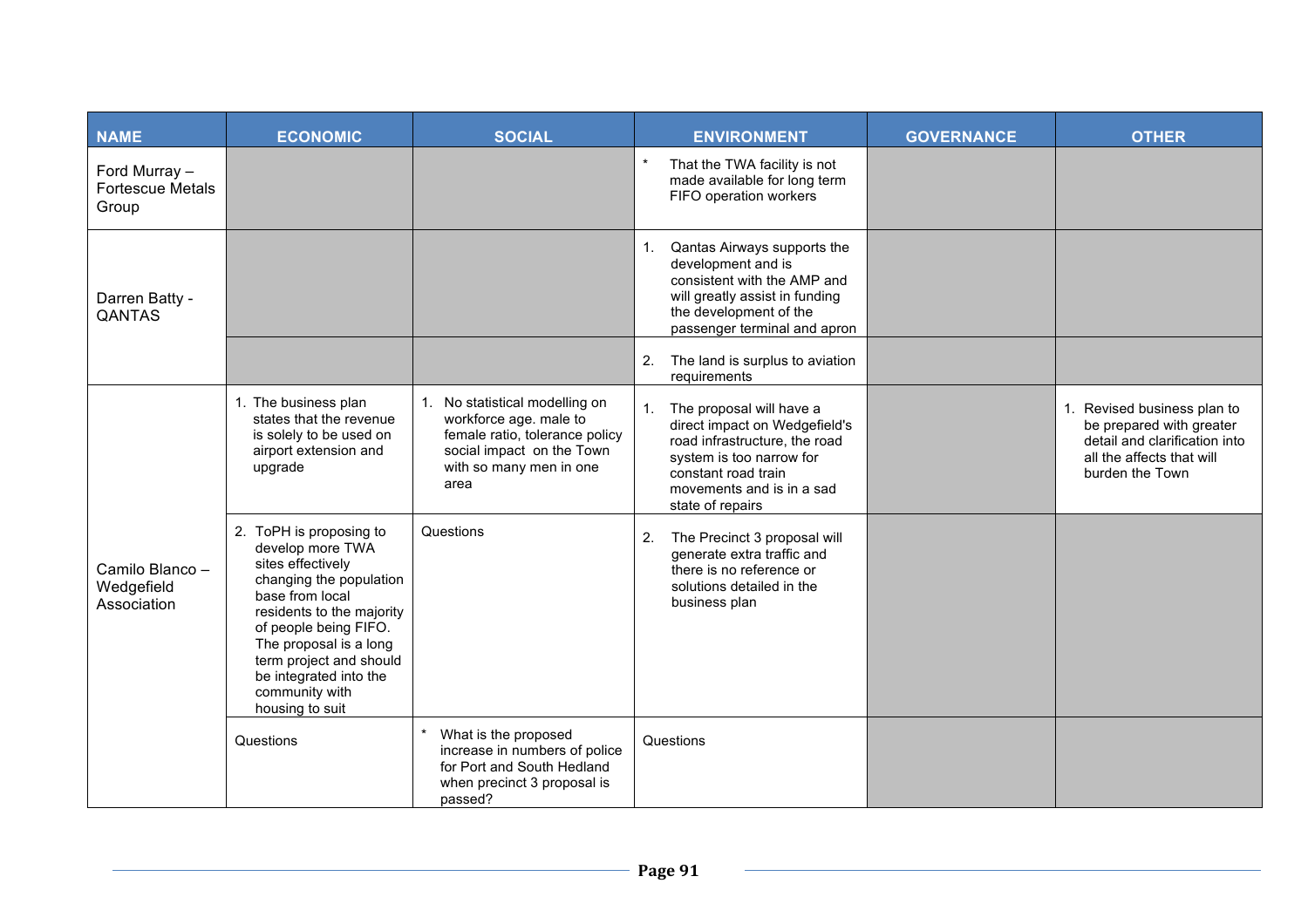| <b>NAME</b>                                  | <b>ECONOMIC</b>                                                                                                                                                                           | <b>SOCIAL</b>                                                                                                                          | <b>ENVIRONMENT</b>                                                                                                                               | <b>GOVERNANCE</b> | <b>OTHER</b> |
|----------------------------------------------|-------------------------------------------------------------------------------------------------------------------------------------------------------------------------------------------|----------------------------------------------------------------------------------------------------------------------------------------|--------------------------------------------------------------------------------------------------------------------------------------------------|-------------------|--------------|
| Camilo Blanco -<br>Wedgefield<br>Association | how many transient<br>persons does the Town<br>anticipate will be<br>working in Hedland in<br>total, taking into<br>consideration all the<br>other projects that are<br>in the pipeline?  | How will the ToPH and BHPB<br>tackle the erosion on<br>community safety with 6,000<br>men in Town?                                     | Has an investigation been<br>conducted into the dramatic<br>increase in traffic that will take<br>place when precinct 3<br>proposal is approved? |                   |              |
|                                              | Accelerated<br>deterioration of our<br>infrastructure will occur<br>with 6,000 construction<br>workers, who will be<br>responsible for the<br>payment and repair of<br>the deterioration? | What is the proposed<br>increase in numbers of<br>doctors for Port and South<br>Hedland when precinct 3<br>proposal is passed?         | Have there been discussions<br>with Main Roads about the<br>traffic issues and solutions?                                                        |                   |              |
|                                              | Where does the Town<br>anticipate this funding<br>will be extracted or<br>generated from?                                                                                                 | What is the proposed<br>increase in numbers of<br>nurses for Port and South<br>Hedland when precinct 3<br>proposal is passed?          | If there have been<br>discussions with Main Roads<br>why have they not been<br>presented in the proposal?                                        |                   |              |
|                                              | Have there been<br>discussions with the<br>State in the lead up to<br>this proposal to acquire<br>funding for mtce and<br>upgrade or replacement<br>of our aging<br>infrastructure?       | What is the proposed<br>increase in numbers of social<br>services for Port and South<br>Hedland when precinct 3<br>proposal is passed? | How will the traffic be<br>managed at the intersection<br>entry and exit of Great<br>Northern Highway leading in<br>and out of the camp?         |                   |              |
|                                              | How does the Town<br>and BHPB plan to<br>retain the services of<br>our dwindling number<br>of small business?                                                                             | How will these extra service<br>personnel be<br>accommodated?                                                                          | Who will pay for the upgrade<br>of road infrastructure if it is<br>needed as detailed above?                                                     |                   |              |
|                                              | Will BHPB be using                                                                                                                                                                        |                                                                                                                                        | How will the traffic be                                                                                                                          |                   |              |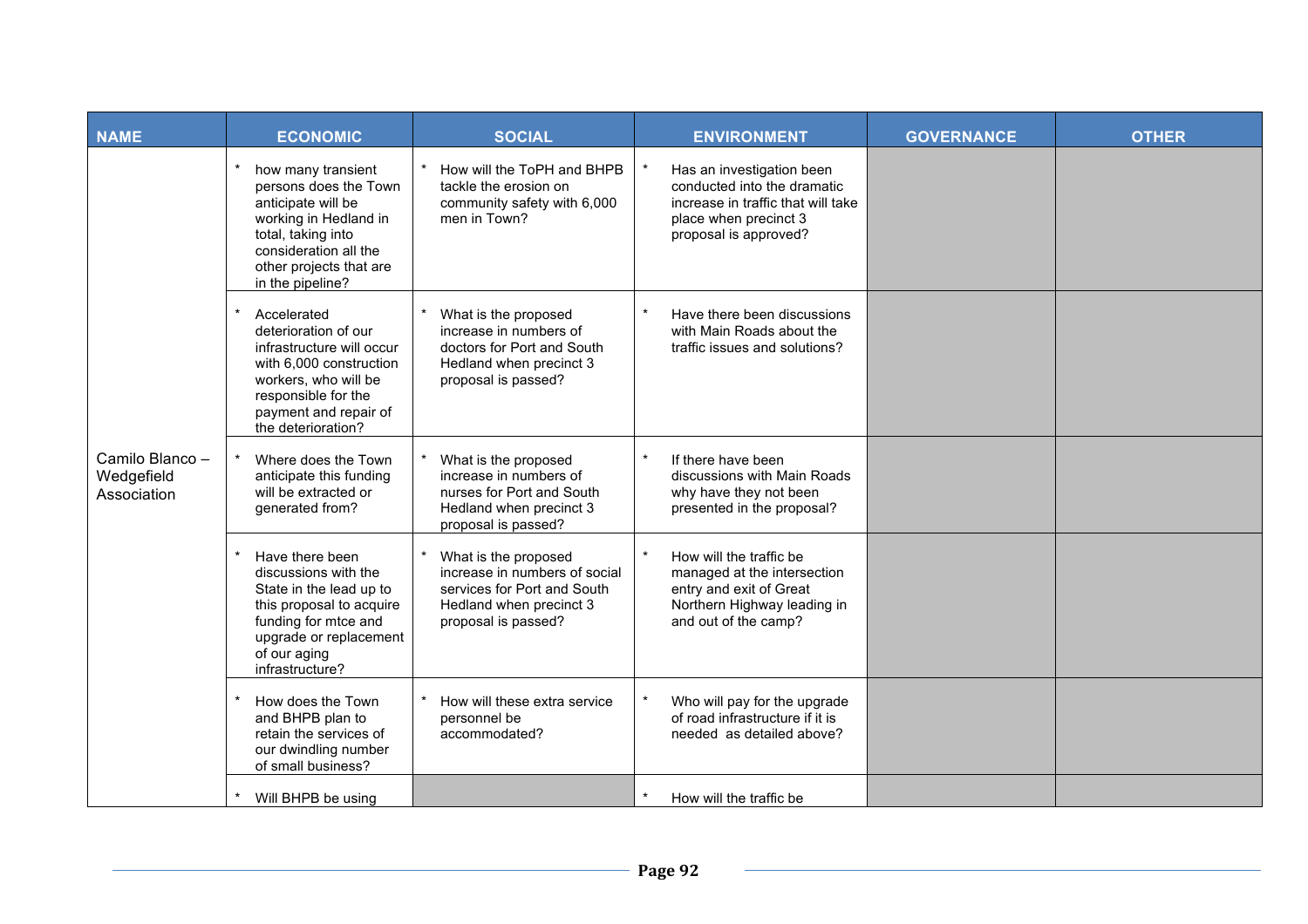| <b>NAME</b>                                  | <b>ECONOMIC</b>                                                                                                                                                           | <b>SOCIAL</b> | <b>ENVIRONMENT</b>                                                                                                                                                     | <b>GOVERNANCE</b> | <b>OTHER</b> |
|----------------------------------------------|---------------------------------------------------------------------------------------------------------------------------------------------------------------------------|---------------|------------------------------------------------------------------------------------------------------------------------------------------------------------------------|-------------------|--------------|
|                                              | local business to supply<br>all aspects of the<br>proposed camps<br>consumable needs?                                                                                     |               | managed at the intersection<br>of Great Northern Highway<br>and Pinga Street leading into<br>Wedgefield?                                                               |                   |              |
| Camilo Blanco -<br>Wedgefield<br>Association | Will there be a "buy<br>local" policy from BHPB<br>to support local<br>business?                                                                                          |               | Who will pay for the upgrade<br>of road infrastructure if it is<br>needed as detailed above?                                                                           |                   |              |
|                                              | What plan is in place to<br>open the door to more<br>travel options for local<br>people?                                                                                  |               | How will the traffic be<br>managed at the intersection<br>of Great Northern Highway<br>and Finucane Road leading<br>into Wedgefield and Finucane<br>island boat ramp?  |                   |              |
|                                              | What developments<br>within the precinct 3<br>proposal are in place to<br>develop Port Hedland<br>as a gateway to<br>tourism?                                             |               | Who will pay for the upgrade<br>of road infrastructure if it is<br>needed as detailed above?                                                                           |                   |              |
|                                              | 3. Diversification of the<br>Port Hedland economy<br>away from sole reliance<br>on the resource<br>industry ,one of the<br>proposals is to develop<br>the marina precinct |               | The Port City Growth Plan<br>3.<br>(PPCGP) as not been<br>adopted by the Council nor<br>approved by WAPC so why is<br>it quoted by BHPB as the<br>direction of Council |                   |              |
|                                              | Questions                                                                                                                                                                 |               | Questions                                                                                                                                                              |                   |              |
|                                              | considering BHPB is<br>opposed to the marina<br>project on the basis of<br>pleasure craft and<br>fishing boats interfering<br>with day to day<br>operations, what will    |               | Has the Port City Growth Plan<br>been officially adopted by<br>Council?                                                                                                |                   |              |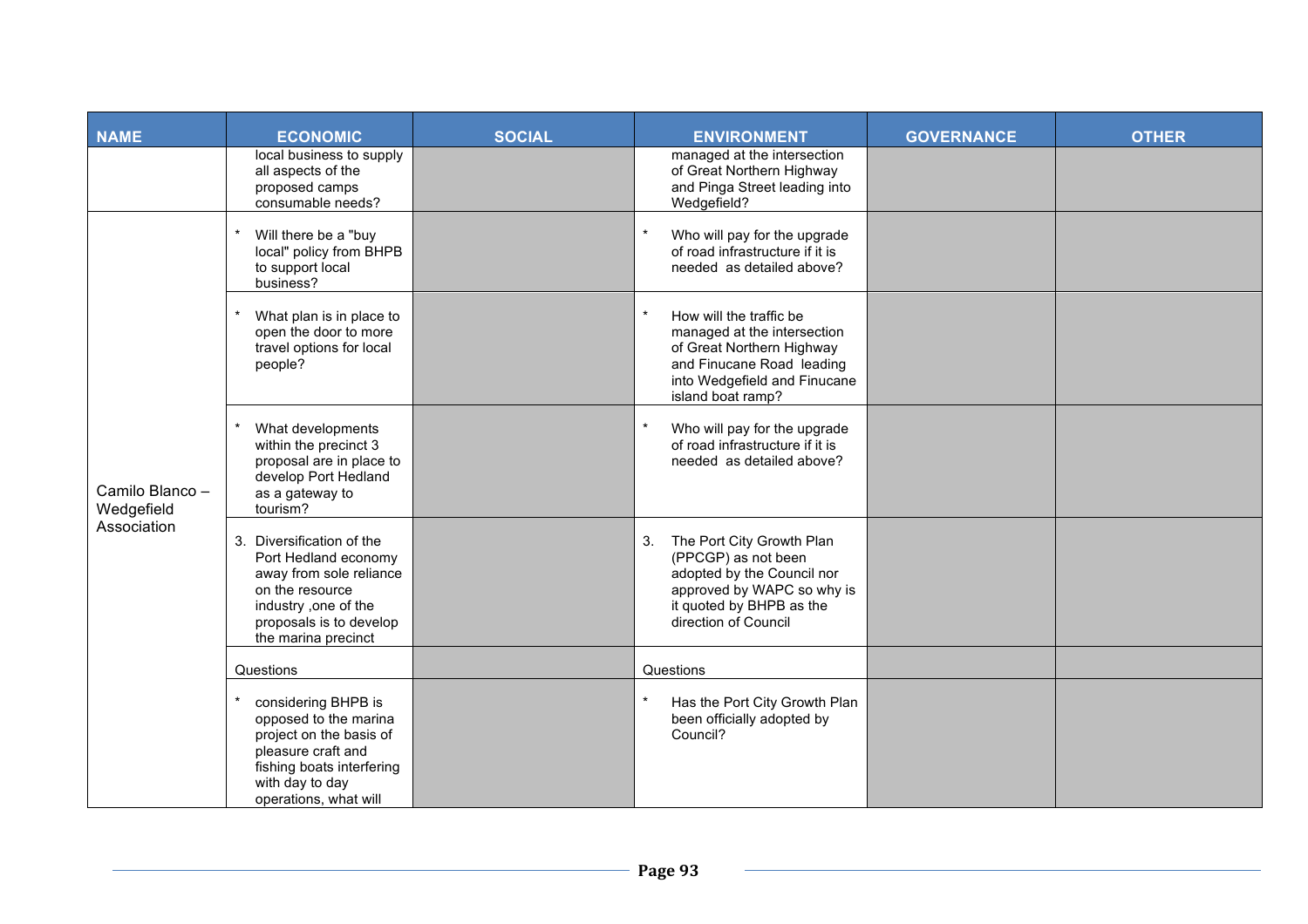| <b>NAME</b>                   | <b>ECONOMIC</b>                                                                     | <b>SOCIAL</b> | <b>ENVIRONMENT</b>                                                                                                                                                                           | <b>GOVERNANCE</b> | <b>OTHER</b>                                                                                                                                                    |
|-------------------------------|-------------------------------------------------------------------------------------|---------------|----------------------------------------------------------------------------------------------------------------------------------------------------------------------------------------------|-------------------|-----------------------------------------------------------------------------------------------------------------------------------------------------------------|
|                               | the Town do about our<br>Town boat ramp that<br>leads directly into the<br>harbour? |               |                                                                                                                                                                                              |                   |                                                                                                                                                                 |
|                               | If it is to be moved<br>where will it end up?                                       |               | *Has the Port City Growth Plan<br>been officially approved by<br>WAPC?                                                                                                                       |                   |                                                                                                                                                                 |
| Camilo Blanco -               | Who will pay for the<br>relocation?                                                 |               | *Has BHPB been advised by the<br>ToPH that the Port City Growth<br>Plan is the current legal document<br>that the Town is following?                                                         |                   |                                                                                                                                                                 |
| Wedgefield<br>Association     |                                                                                     |               | 4. The proposed camp is directly<br>affected by the oil energy site, the<br>emissions exposes people to the<br>effects of<br>headaches, nausa, vomiting, asthma<br>attacks , nose bleeding . |                   |                                                                                                                                                                 |
| Paul McQueen -<br>Lavan Legal |                                                                                     |               |                                                                                                                                                                                              |                   | 1. The occupation and<br>construction of TWA on Lot<br>35 concerns raised                                                                                       |
|                               |                                                                                     |               |                                                                                                                                                                                              |                   | The lack of definition /data<br>for the total number,<br>monthly and yearly rated of<br>occupancy and<br>demographics of the<br>construction workforce          |
|                               |                                                                                     |               |                                                                                                                                                                                              |                   | a) prevents existing providers<br>of goods and services to<br>make informed business<br>planning decisions and<br>inhabits enterprise by<br>potential investors |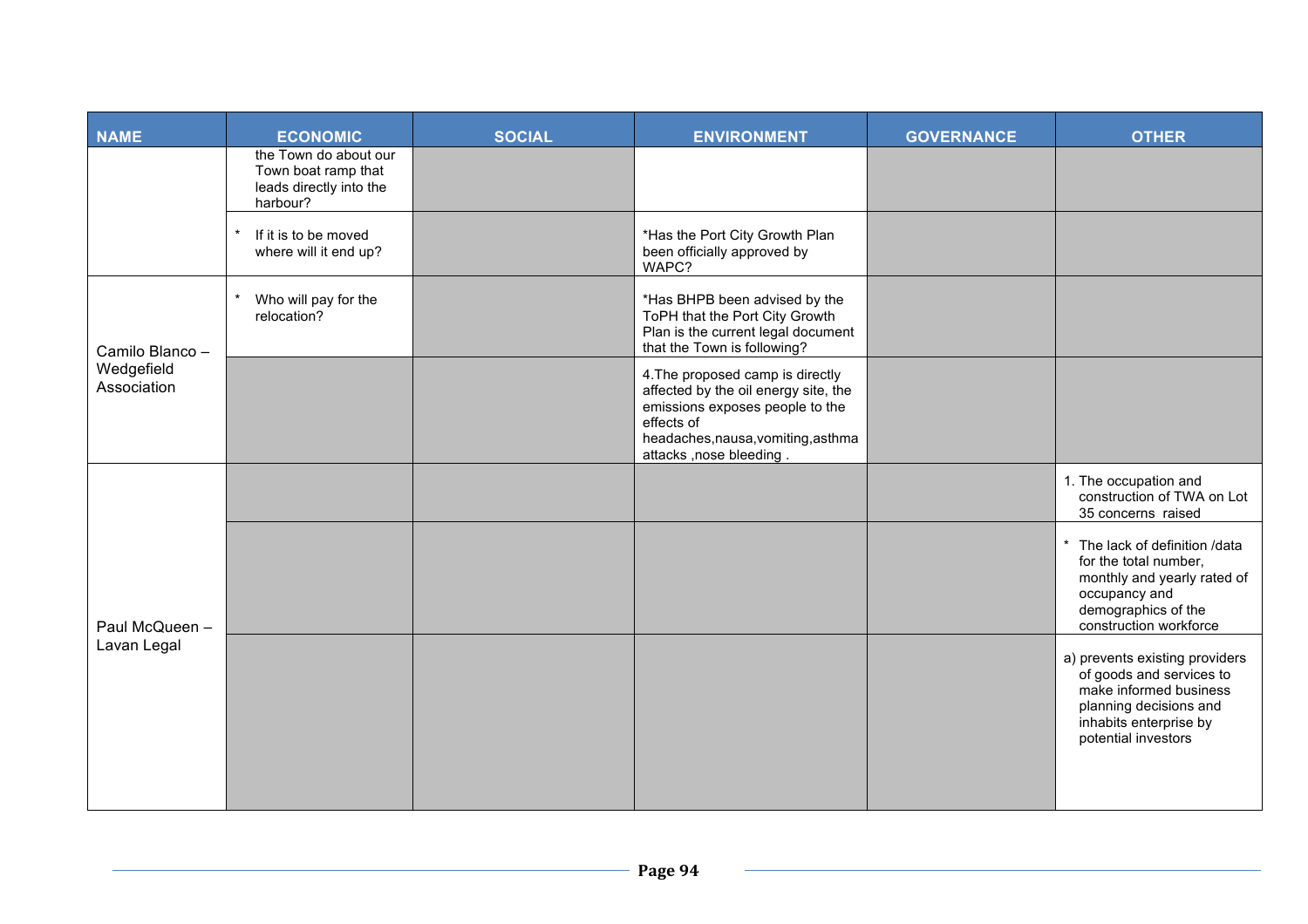| <b>NAME</b>                   | <b>ECONOMIC</b> | <b>SOCIAL</b> | <b>ENVIRONMENT</b> | <b>GOVERNANCE</b> | <b>OTHER</b>                                                                                                                                                                                                                                                                                                                                                                                                                                     |
|-------------------------------|-----------------|---------------|--------------------|-------------------|--------------------------------------------------------------------------------------------------------------------------------------------------------------------------------------------------------------------------------------------------------------------------------------------------------------------------------------------------------------------------------------------------------------------------------------------------|
| Paul McQueen -<br>Lavan Legal |                 |               |                    |                   | b) The modelling that supports<br>the assumption must be<br>clarified to give assurance<br>that the TWA would not<br>compete with existing and<br>proposed accommodation<br>suppliers located within<br>Port Hedland West End or<br>the South Hedland Town<br>Centre                                                                                                                                                                             |
|                               |                 |               |                    |                   | c) No indication of<br>demographics proposed for<br>the TWA                                                                                                                                                                                                                                                                                                                                                                                      |
|                               |                 |               |                    |                   | d) The lack of clarity of the<br>terms "transient workers"<br>and "Construction<br>Workforce" which may allow<br>the facility to be used by<br>other members of the<br><b>BHPB</b> operational<br>workforce or subletting to<br>non-construction sectors                                                                                                                                                                                         |
|                               |                 |               |                    |                   | e) recommended definitions"<br>Transient Worker/s"- a<br>temporary or intermittent<br>worker employed on one or<br>more finite projects in or<br>based in the Town of Port<br>Hedland. It does not include<br>a worker employed in<br>normal ongoing operation of<br>any business or industry.<br>"Construction Worker"- A<br>professional ,tradesman, or<br>labourer who directly<br>participates in the physical<br>construction or demolition |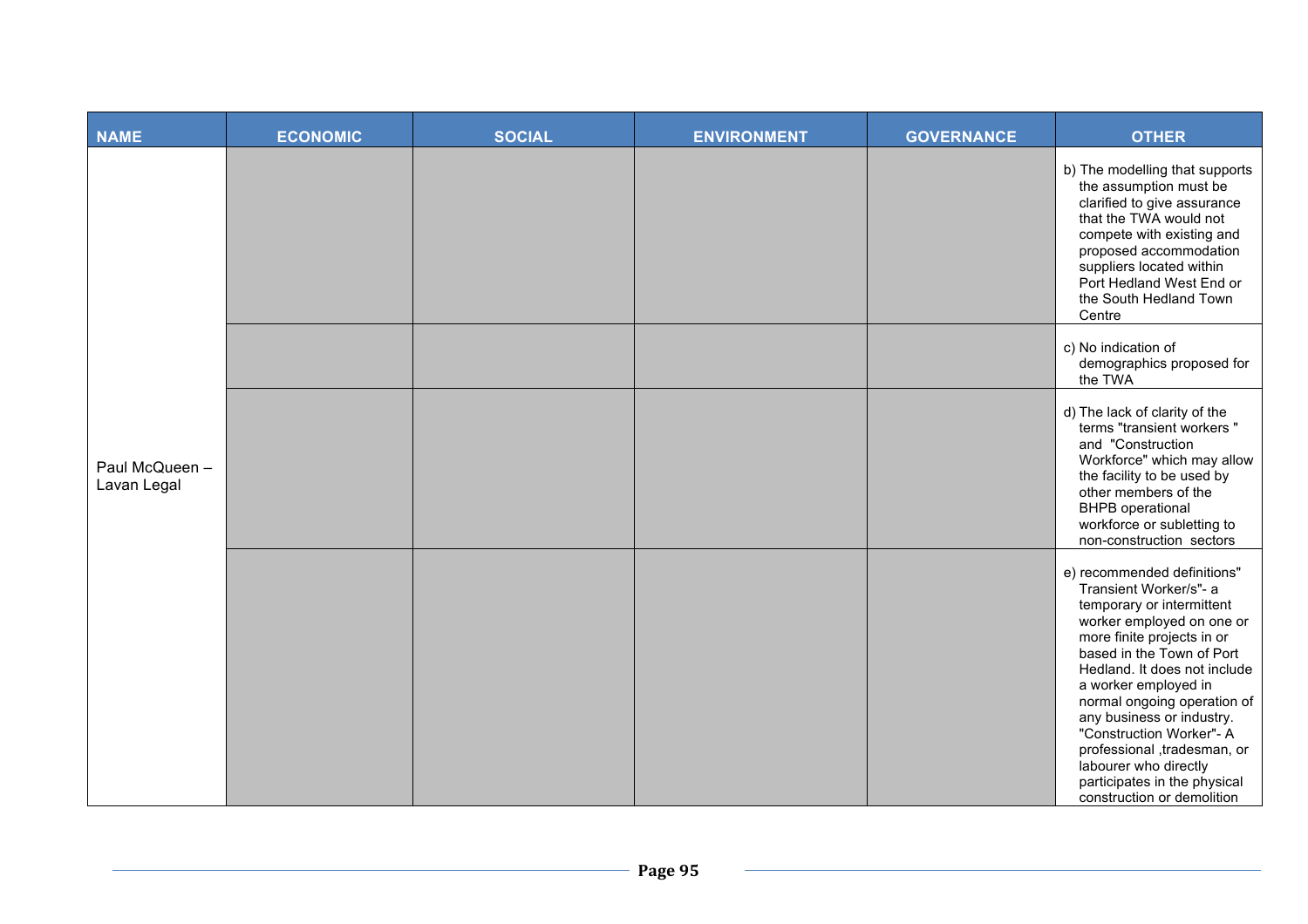| NAME                          | <b>ECONOMIC</b> | <b>SOCIAL</b> | <b>ENVIRONMENT</b> | <b>GOVERNANCE</b> | <b>OTHER</b>                                                                                                                                                                                                                                                                                                              |
|-------------------------------|-----------------|---------------|--------------------|-------------------|---------------------------------------------------------------------------------------------------------------------------------------------------------------------------------------------------------------------------------------------------------------------------------------------------------------------------|
|                               |                 |               |                    |                   | of buildings and<br>infrastructure, and does not<br>include management<br>, administrative , and staff<br>connected with providing<br>support services                                                                                                                                                                    |
| Paul McQueen -<br>Lavan Legal |                 |               |                    |                   | f) No consideration of other<br>suitable sites where these<br>facilities are also able to be<br>constructed and where<br>there may be greater<br>connection with the existing<br>social infrastructure of the<br>Town                                                                                                     |
|                               |                 |               |                    |                   | g) The proposal discourages<br>integration and contribution<br>with the local community                                                                                                                                                                                                                                   |
|                               |                 |               |                    |                   | * The nature of the facilities<br>to be provide and<br>exclusions on types of<br>accommodation facilities<br>,as the case may be                                                                                                                                                                                          |
|                               |                 |               |                    |                   | a) the facilities to be provided<br>within the TWA should be<br>limited so as to not compete<br>with existing land uses.<br>Management strategy<br>recommended to restrict its<br>use, quality of<br>accommodation and<br>mechanism to ensure<br>closure or approval for<br>change of use when the<br>TWA is not required |
|                               |                 |               |                    |                   | b) The inclusion of 3,4 and 5<br>star hotel/motel is not                                                                                                                                                                                                                                                                  |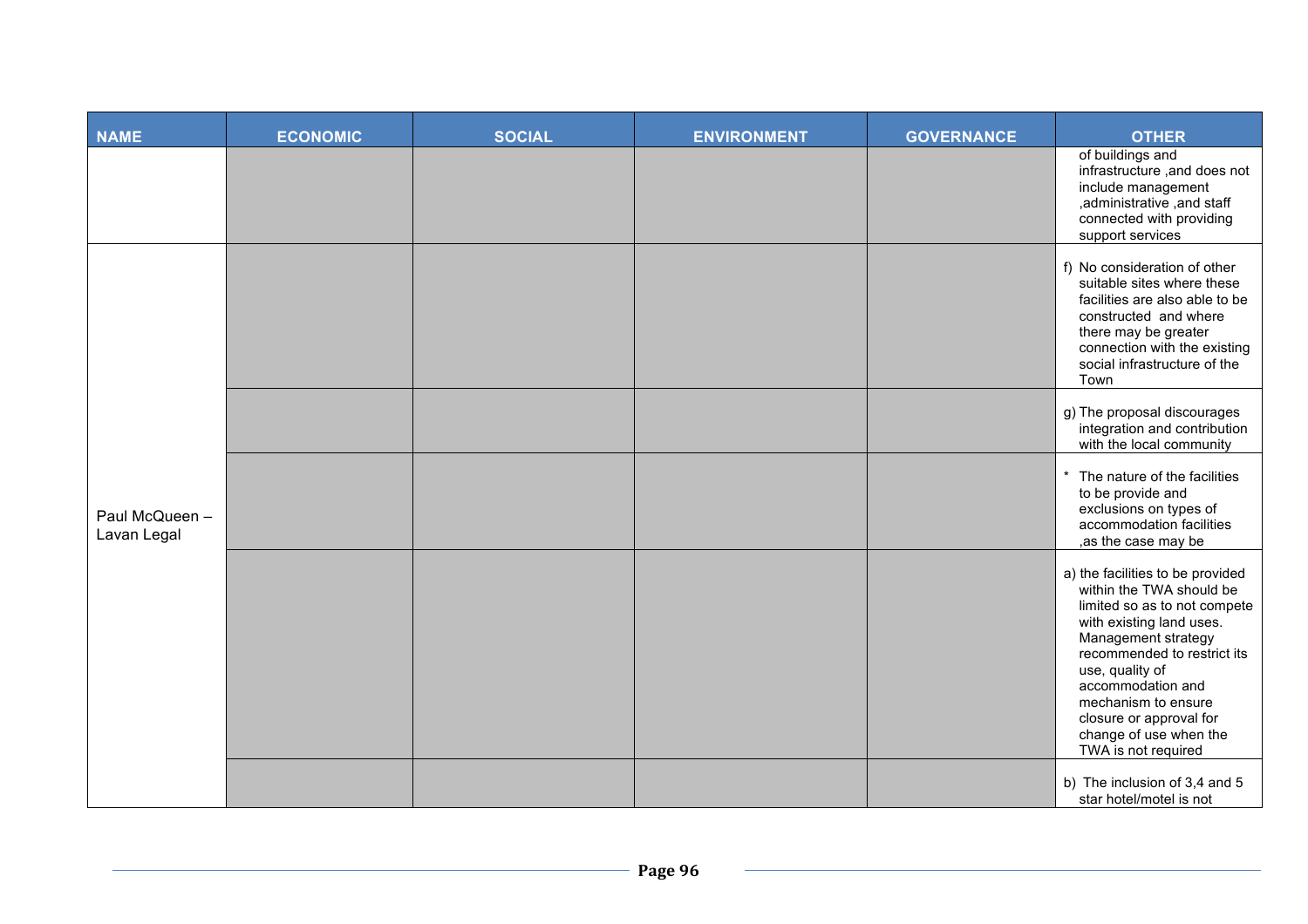| <b>NAME</b>                   | <b>ECONOMIC</b> | <b>SOCIAL</b> | <b>ENVIRONMENT</b> | <b>GOVERNANCE</b> | <b>OTHER</b>                                                                                                                                                                                                                                                                                                |
|-------------------------------|-----------------|---------------|--------------------|-------------------|-------------------------------------------------------------------------------------------------------------------------------------------------------------------------------------------------------------------------------------------------------------------------------------------------------------|
|                               |                 |               |                    |                   | expressly excluded within<br>the TWA therefore<br>compromising existing or<br>planned hotels, motels,<br>serviced apartments and<br>short stay accommodation<br>within the Port Hedland<br>West End and South<br><b>Hedland Town Centre</b>                                                                 |
| Paul McQueen -<br>Lavan Legal |                 |               |                    |                   | c) Limit the TWA use to<br>accommodate construction<br>workers for the outer<br>harbour only and build in<br>protection so as to not<br>adversely impact on<br>existing service providers                                                                                                                   |
|                               |                 |               |                    |                   | d) Any decision to develop the<br>TWA should not<br>compromise the proposed<br>development of the West<br>End                                                                                                                                                                                               |
|                               |                 |               |                    |                   | e) The Town should provide<br>greater certainty regarding<br>the nature and long term<br>use of the site via the<br>initiation of planning policy<br>and/or scheme<br>amendments to guide and<br>control the development of<br>the site prior to the Town<br>entering into any legally<br>binding agreement |
|                               |                 |               |                    |                   | d) The term of the lease for<br>the TWA development<br>casts doubts about the<br>temporary nature of the<br>proposal .Options electable                                                                                                                                                                     |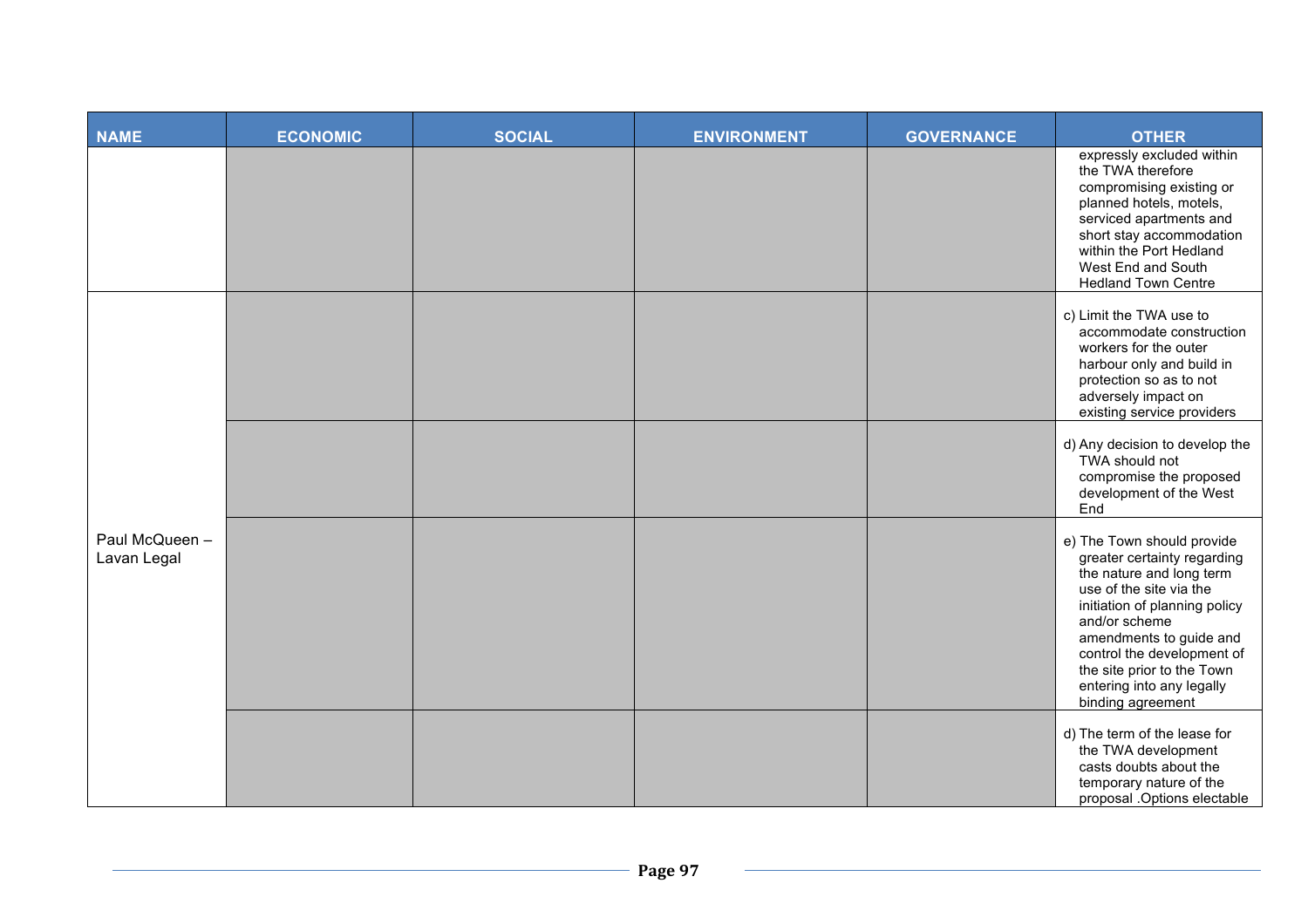| <b>NAME</b>                   | <b>ECONOMIC</b> | <b>SOCIAL</b> | <b>ENVIRONMENT</b> | <b>GOVERNANCE</b> | <b>OTHER</b>                                                                                                                                                                                                                                    |
|-------------------------------|-----------------|---------------|--------------------|-------------------|-------------------------------------------------------------------------------------------------------------------------------------------------------------------------------------------------------------------------------------------------|
|                               |                 |               |                    |                   | by BHPB be converted to<br>Reviews and the terms to<br>be exercised by the Town                                                                                                                                                                 |
| Paul McQueen -<br>Lavan Legal |                 |               |                    |                   | e) A local planning policy or a<br>scheme amendment be<br>initiated in order to address<br>remediation or change of<br>use of land at the end of the<br>contract period for the<br>TWA proposal                                                 |
|                               |                 |               |                    |                   | The imbalanced<br>presentation of the proposal<br>by the Town as a fait<br>accompli and without any<br>details provided as the clear<br>risks, range of costs and<br>negative aspects<br>associated with the<br>proposed TWA                    |
|                               |                 |               |                    |                   | a) The Town will not be the<br>decision making body for<br>any subsequent<br>development of the land<br>, subdivision rests with the<br>WAPC and development<br>approvals rest with the Joint<br>Pilbara Development<br><b>Assessment Panel</b> |
|                               |                 |               |                    |                   | b) The imbalanced manner the<br>Town has presented the<br>proposal for comment<br>without reference to the<br>negatives, risks, or<br>infrastructure , social and<br>other associated costs with<br>the development                             |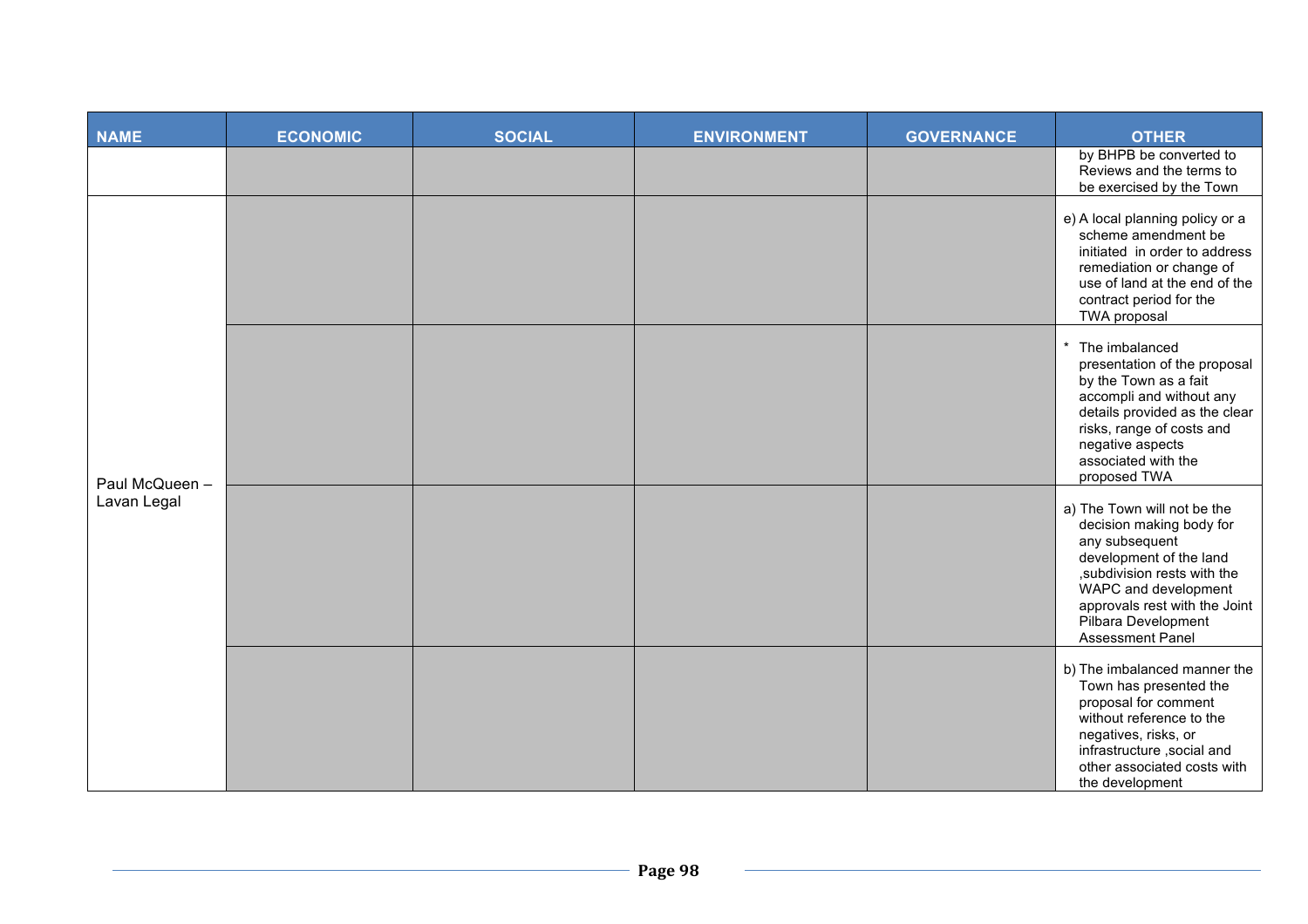| <b>NAME</b>                                                                                  | <b>ECONOMIC</b>                                                        | <b>SOCIAL</b> | <b>ENVIRONMENT</b>                                                                             | <b>GOVERNANCE</b> | <b>OTHER</b>                                                                                                                                                                          |
|----------------------------------------------------------------------------------------------|------------------------------------------------------------------------|---------------|------------------------------------------------------------------------------------------------|-------------------|---------------------------------------------------------------------------------------------------------------------------------------------------------------------------------------|
| Paul McQueen -                                                                               |                                                                        |               |                                                                                                |                   | c) The lack of information in<br>relation to the range and<br>scale of financial , social<br>and infrastructure costs<br>associated with the<br>proposal                              |
| Lavan Legal                                                                                  |                                                                        |               |                                                                                                |                   | d) The Town seek legal advice<br>prior to entering into any<br>agreement in relation to<br>bias or contravention of the<br>duties and obligations<br>ascribed to local<br>governments |
| Serge<br>Doumergue -<br><b>First National</b>                                                |                                                                        |               |                                                                                                |                   | 1. The land valuations detailed<br>in the proposal grossly<br>misrepresent the true<br>commercial property market<br>and its true value                                               |
| Lisa Bowen -<br>Soroptimists<br><b>International Port</b><br>Hedland                         | 1. Tourism opportunities<br>identified -                               |               | Lack of long term planning for<br>1.<br>industry needs for<br>accommodation in Port<br>Hedland |                   |                                                                                                                                                                                       |
| And<br>Rosie Vrancic &<br>Jan Ford - Port<br>Hedland<br>Community<br>Progress<br>Association | Industrial playground to<br>educate children in the<br>mining industry |               | 2.<br>Main areas of concern                                                                    |                   |                                                                                                                                                                                       |
| (Submissions are the<br>same)                                                                | Indoor play centre for<br>children                                     |               | Residual use of FIFO camp<br>a)<br>for university student<br>accommodation                     |                   |                                                                                                                                                                                       |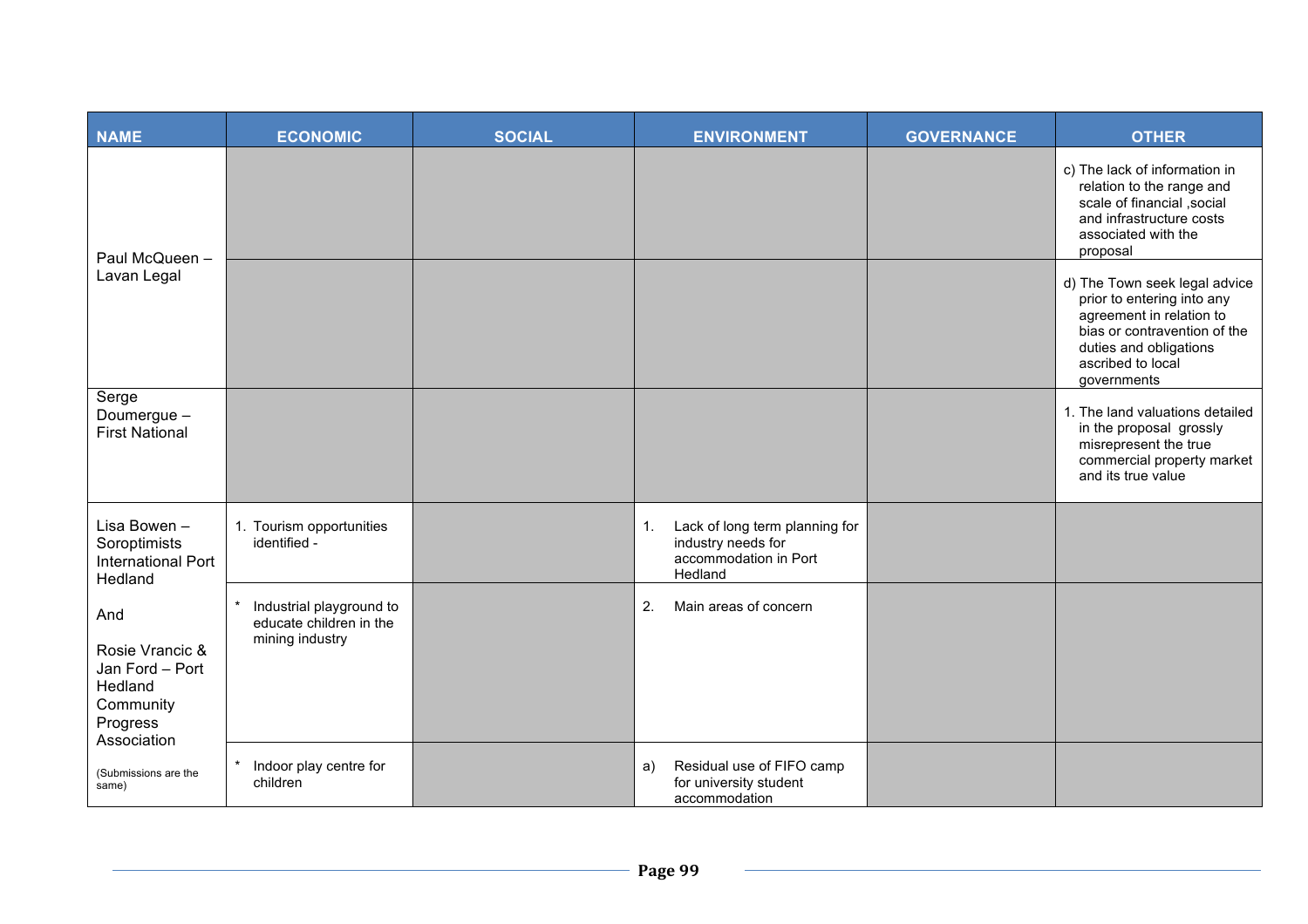| <b>NAME</b>                                                                                                                                                                                    | <b>ECONOMIC</b>                                                                                                                        | <b>SOCIAL</b> | <b>ENVIRONMENT</b>                                                                                                                                                         | <b>GOVERNANCE</b> | <b>OTHER</b>                    |
|------------------------------------------------------------------------------------------------------------------------------------------------------------------------------------------------|----------------------------------------------------------------------------------------------------------------------------------------|---------------|----------------------------------------------------------------------------------------------------------------------------------------------------------------------------|-------------------|---------------------------------|
|                                                                                                                                                                                                | Indigenous artist centre,<br>cultural art centre near<br>the airport                                                                   |               | Access to camp and facilities<br>b)<br>to the public                                                                                                                       |                   |                                 |
| Lisa Bowen -<br>Soroptimists<br>International Port<br>Hedland<br>And<br>Rosie Vrancic &<br>Jan Ford - Port<br>Hedland<br>Community<br>Progress<br>Association<br>(Submissions are the<br>same) | International airport to<br>include facility for<br>international passenger<br>trade                                                   |               | Traffic management at the<br>$\mathbf{C}$<br>Walkabout Hotel, the risk to<br>be assessed                                                                                   |                   |                                 |
|                                                                                                                                                                                                | 5-6 Star ocean front<br>international hotel at<br>the old school site<br>which will assist in<br>developing a diverse<br>industry base |               | Overpasses for safe traffic<br>d)<br>flow, congestion at the<br>walkabout area and the T<br>junction intersection of the<br>Airport Road and the Great<br>Northern Highway |                   |                                 |
|                                                                                                                                                                                                | Marina at the yacht club                                                                                                               |               | Sale of Council freehold land,<br>e)<br>favour lease arrangements to<br>generate a long term income<br>stream                                                              |                   |                                 |
|                                                                                                                                                                                                |                                                                                                                                        |               | Residential land release,<br>f<br>ToPH insist that the State<br>Government release land for<br>residential development to<br>private developers                            |                   |                                 |
|                                                                                                                                                                                                |                                                                                                                                        |               | Equitable treatment of other<br>g)<br>companies requiring<br>accommodation                                                                                                 |                   |                                 |
| Jayde Hooper                                                                                                                                                                                   |                                                                                                                                        |               |                                                                                                                                                                            |                   | Public access to TWA facilities |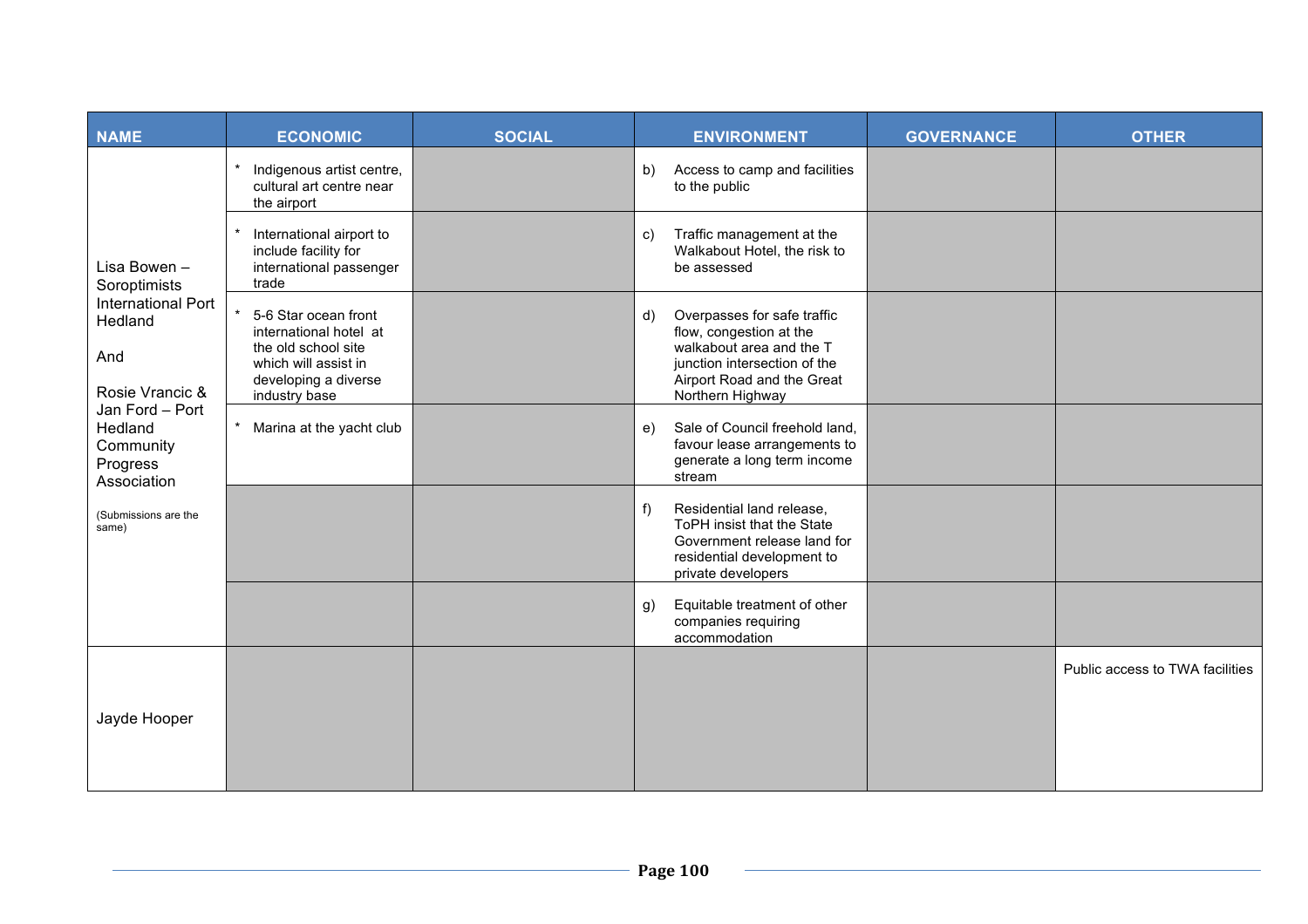| <b>NAME</b>                                        | <b>ECONOMIC</b>                                                                                                                                                                     | <b>SOCIAL</b> | <b>ENVIRONMENT</b> | <b>GOVERNANCE</b> | <b>OTHER</b> |
|----------------------------------------------------|-------------------------------------------------------------------------------------------------------------------------------------------------------------------------------------|---------------|--------------------|-------------------|--------------|
|                                                    | 1. The proposal will lead to<br>an oversupply of short<br>stay accommodation<br>leading to loss of<br>business by existing<br>short stay providers                                  |               |                    |                   |              |
|                                                    | 2. Any new development<br>of TWA should be<br>limited to a supply level<br>which would not reduce<br>current occupancy<br>levels in the existing<br>accommodation                   |               |                    |                   |              |
|                                                    | 3. Other issues                                                                                                                                                                     |               |                    |                   |              |
| Evan Hall -<br><b>Tourism Council</b><br><b>WA</b> | $\star$<br>Leisure tourism demand<br>for regional destinations<br>is extremely weak                                                                                                 |               |                    |                   |              |
|                                                    | ToPH would have to<br>make a significant<br>investment in creating<br>attractions and<br>marketing the town to<br>be able to even<br>compete in the poor<br>regional tourism market |               |                    |                   |              |
|                                                    | • The increasing FIFO<br>workforce in town will<br>push up aviation<br>fares, hospitality costs<br>and room rates, making<br>ToPH a less price<br>competitive destination           |               |                    |                   |              |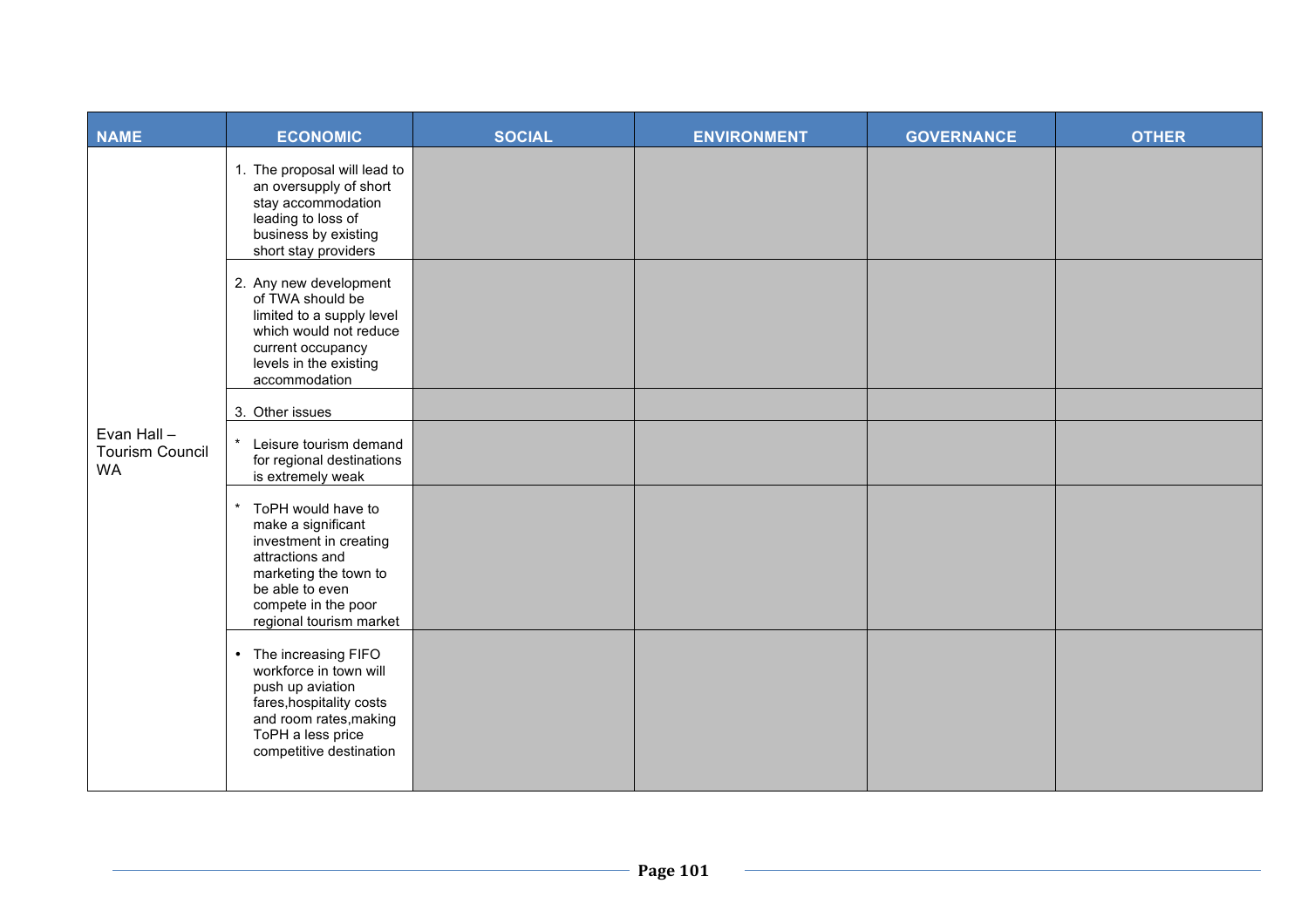| <b>NAME</b>                                        | <b>ECONOMIC</b>                                                                                                                                                                        | <b>SOCIAL</b> | <b>ENVIRONMENT</b> | <b>GOVERNANCE</b> | <b>OTHER</b> |
|----------------------------------------------------|----------------------------------------------------------------------------------------------------------------------------------------------------------------------------------------|---------------|--------------------|-------------------|--------------|
|                                                    | Leisure visitors have<br>higher marketing and<br>operational cost and<br>less predictable<br>demand than business<br>travellers                                                        |               |                    |                   |              |
| Evan Hall -<br><b>Tourism Council</b><br><b>WA</b> | Accommodation<br>providers will struggle to<br>compete with BHPB to<br>retain staff such as<br>chefs, further increasing<br>room prices which the<br>leisure market will not<br>accept |               |                    |                   |              |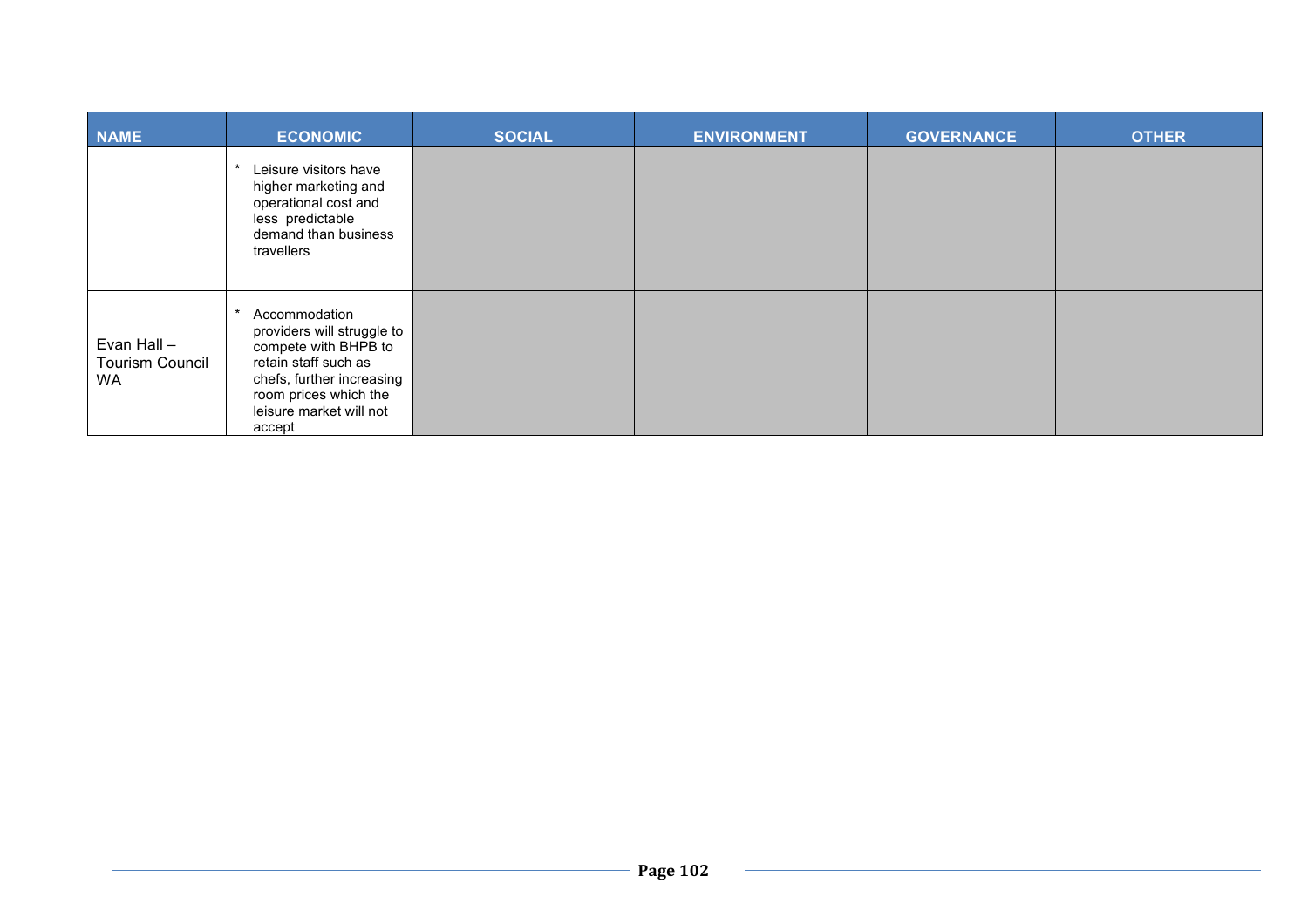# **5.0 FINDINGS**

### **5.1 COMPLIANCE WITH LEGISLATIVE OBLIGATIONS**

Part 2.0 of this Report confirms that the Town of Port Hedland has complied with the legislative requirements as per the Local Government Act 1995 and its regulations, in relation to the preparation of a business plan to enter into a major land transaction.

#### **5.2 BUSINESS PLAN AS PREPARED BY THE TOWN OF PORT HEDLAND**

- 1. The projected financial benefits to the Town of Port Hedland detailed on Page 19 of the business plan have not taken into account the potential life cycle costs in relation to the infrastructure that the Town of Port Hedland will be responsible for (refer page  $8 - 2.2.6(2)$  and (3)), therefore the anticipated returns may be overstated.
- 2. In relation to the lease of proposed lot 35 to BHPB, and the subsequent creation of a 6,000 bed TWA by BHPB, the business plan does not address whether the land and the built infrastructure will revert back to the Town at the end of the lease term; or whether BHPB will be required to return the land back to the Town in its natural state. This may also impact on potential lifecycle costs.
- 3. In Section 2.1 of the Business Plan, the Town of Port Hedland acquired the Port Hedland International Airport, including the subject site, in 1985. The Town may give consideration to utilising the Margin Scheme in accordance with Section 75-15 of the Goods and Services Tax Act 1999, which allows for an apportionment. Subdivision is defined as the creation of new rights and title in substitution of the original rights and title so that what is transferred following the subdivision may be different real property owned before subdivision.

If the Shire chooses to sell the land under the Margin Scheme, the property needs to be valued based on one of the following methods:

"The market value (as at 1 July 2000) determined and in writing by a professional valuer".

"The most recent value set by a State or Territory Government for rating or land tax purposes (made before the valuation date)".

Both the buyer and seller must agree in writing to apply the Margin Scheme for a contract of sale made after 29 June 2005. This agreement to use the Margin Scheme must be reached by the time the property is supplied (usually at settlement). This may form part of the Sales Contract.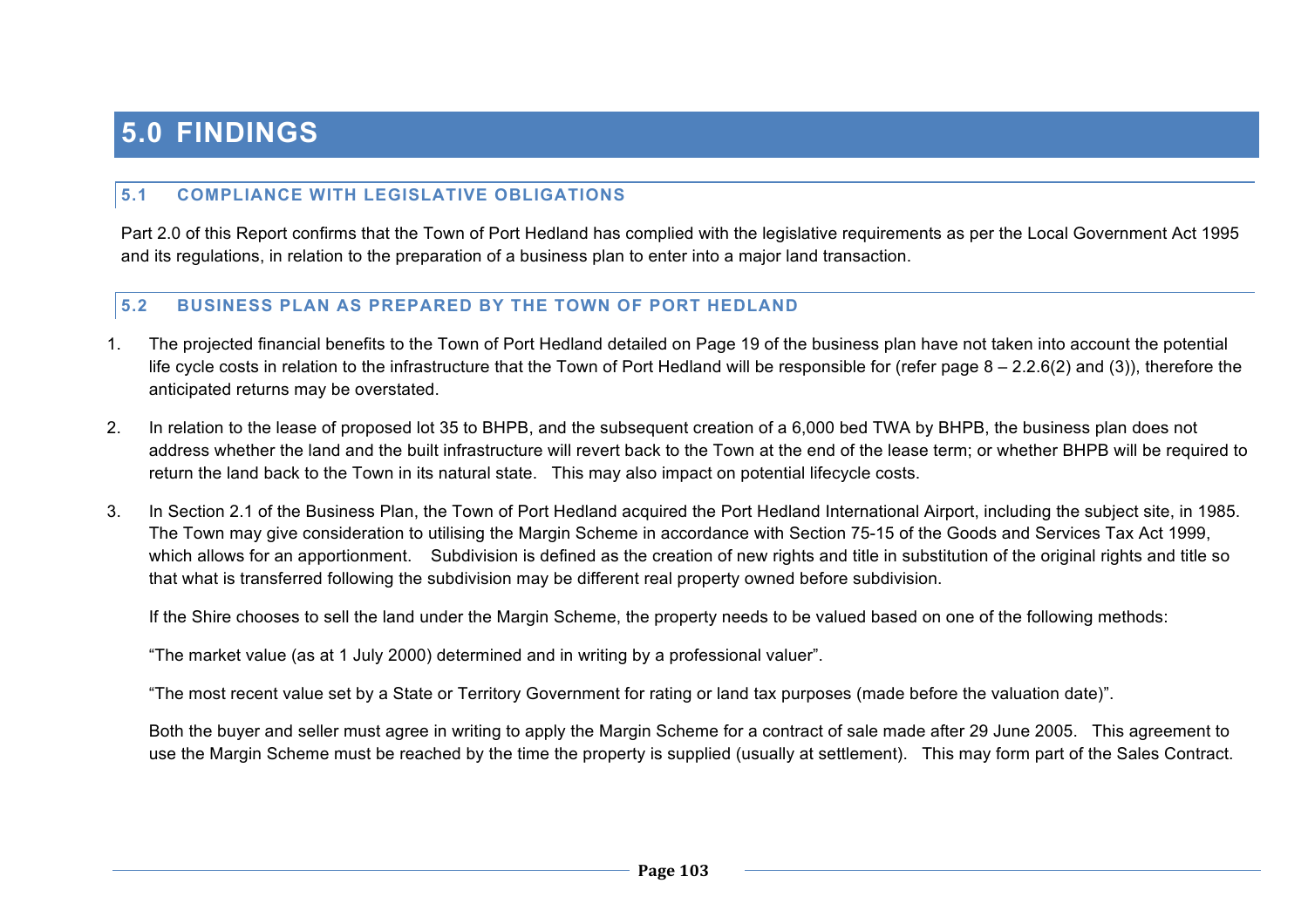### **5.3 KEY THEMES OF SUBMISSIONS RECEIVED**

- 1. Creation of Bulk Goods/Light Industrial/Commercial lots:
	- (a) General support for the development on airport land.
	- (b) General support for lease rather than sale of land.
- 2. Airport Redevelopment
	- (a) General support for the redevelopment.
	- (b) View that there is a greater benefit to be derived by the mining companies and not the general public.
- 3. Transient Workers Accommodation (TWA) Facility
	- (a) Opposition to the proposal on the airport land for the following reasons:
		- (i) TWA needs to be located in close proximity to existing facilities, businesses and community infrastructure.
		- (ii) Unclear what the proposed use of the facility will be after the expiry of the lease.
		- (iii) There is no mechanism to limit the use of the TWA to its intended purpose.
		- (iv) The proposed scale of the development will discourage public and private sector development in Port and South Hedland.
		- (v) The proposal has the potential to change the population base from local residents to a majority of transient workers.
		- (vi) The TWA proposal will lead to an oversupply of short stay accommodation, negatively impacting on existing private providers.
		- (vii) The TWA's located in isolation from existing communities, which will create social and physical problems.
		- (viii) The TWA proposal will further disperse the population to another significant population centre, namely the 'airport'.
		- (ix) A 6,000 bed TWA facility is too large for such a confined area.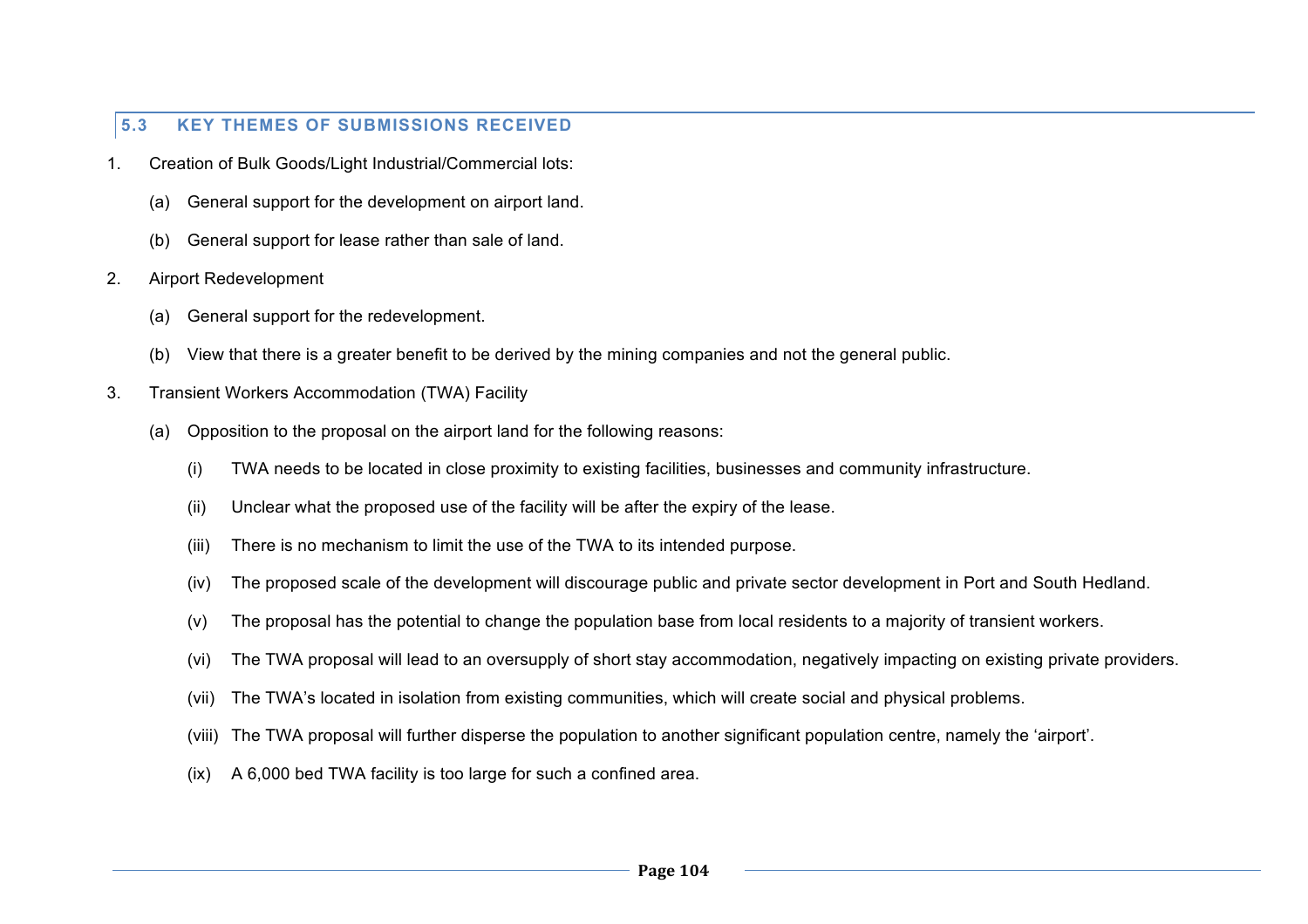- (x) TWA's are to be of a temporary nature; a 25 year lease is considered too long.
- (xi) It is unclear what facilities will be provided on Lot 35 and the potential negative impacts on local businesses.
- (xii) It is unclear what the adverse impacts on road infrastructure and traffic management problems will be.
- (b) Economic impact assessment has not taken into account costs of the project and focuses on potential benefits, and does not quantify negative economic and social impacts.
- (c) Will local businesses be given priority to service TWA.
- (d) No opportunities identified for local indigenous people to be trained and employed on the construction site or in the provision of services to the TWA.
- (e) Soil type/water table in the area is unsuitable for septic tank discharge.
- (f) Refuse disposal needs to be addressed.
- (g) Equitable treatment of other companies requiring accommodation.
- (h) Management strategy for TWA to be incorporated in a Local Planning Policy or Scheme Amendment.
- 4. Other
	- (a) Lack of consultation by the ToPH in the development of the business plan.
	- (b) A revised business plan to be prepared with greater detail and clarification into all the effects that will burden the Town.
	- (c) Land valuations detailed in the proposal grossly misrepresent the true commercial property market value.
	- (d) Public access to TWA facilities.
	- (e) Need to conduct a social impact assessment.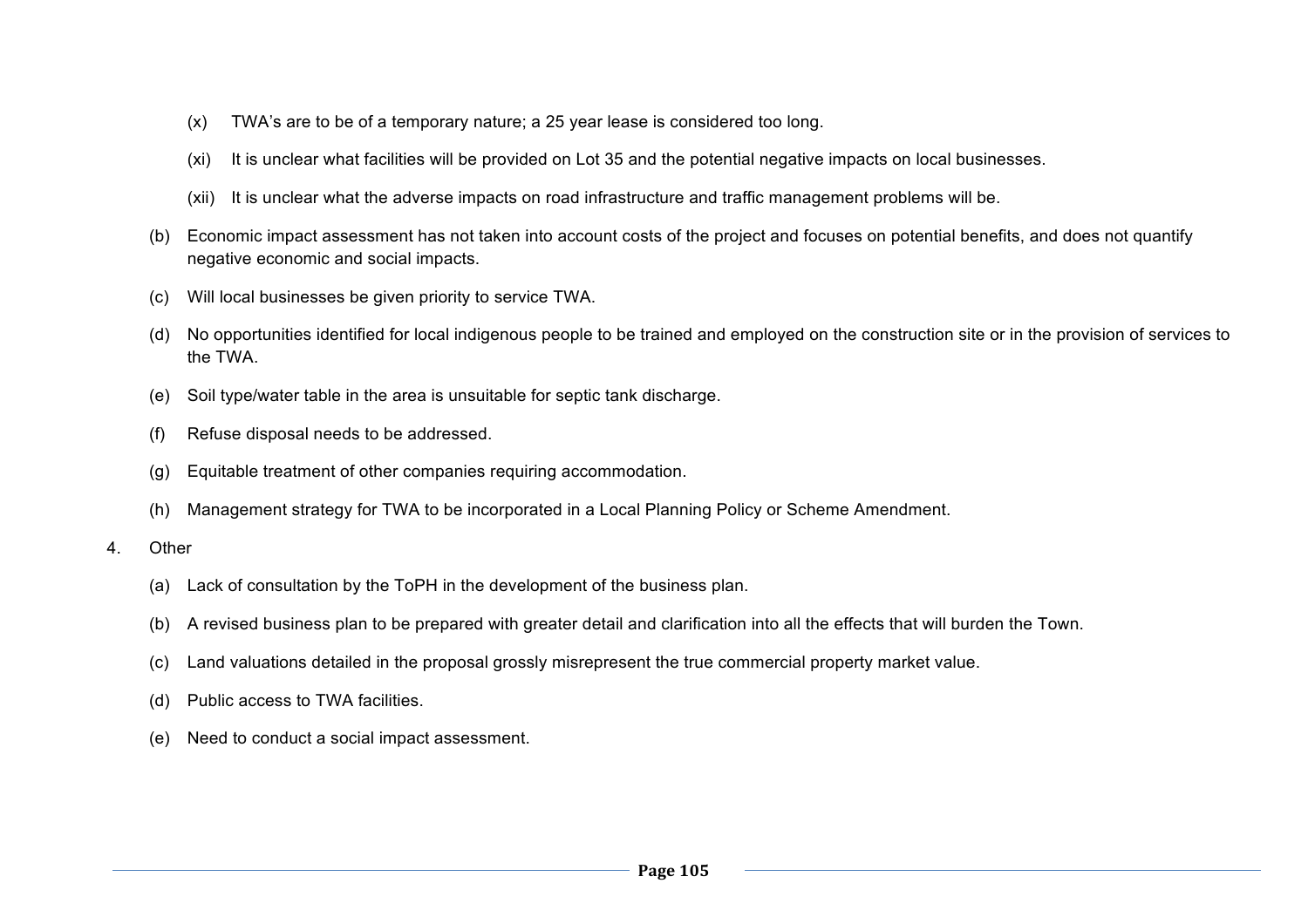## **5.4 COMMENTS/RESPONSES ON KEY THEMES RAISED IN SUBMISSIONS**

DCA has sourced comments from the following parties:

- 1. Town of Port Hedland;
- 2. AEC Group; and
- 3. David Liggins Valuer.

These comments are detailed in Section 4.0 of this Report.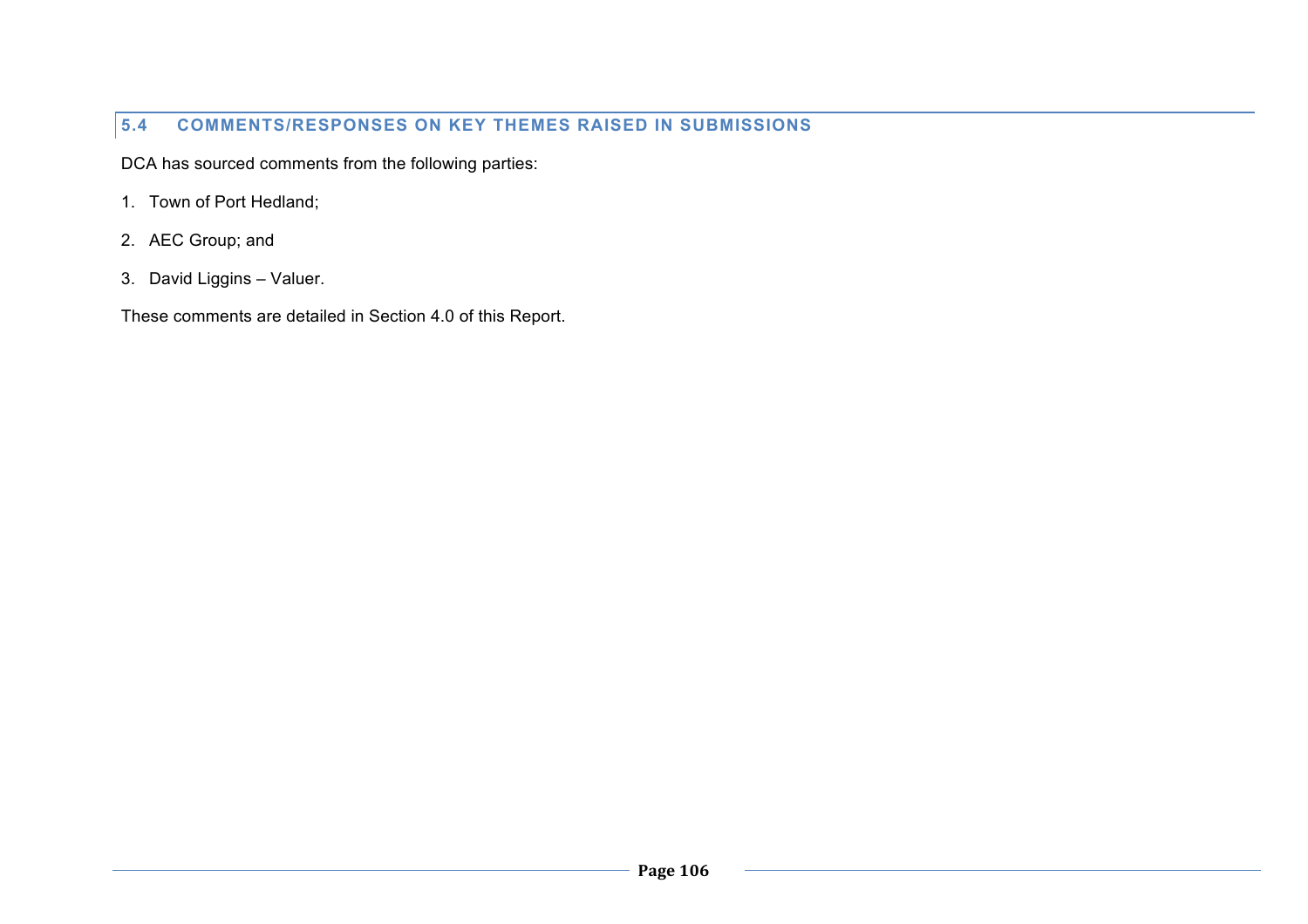# **6.0 CONCLUSIONS**

1. The proposal within the business plan is in line with the intentions of the draft PPCGP, which states:

Key development opportunities within Precinct 7 (which includes Precinct 3 detailed in the Business Plan) are:

- (I) Highway Commercial/Light Industrial.
- (II) Facilitate short term development of Construction Workforce, and in responding to demand:
	- (a) To consolidate existing area on Great Northern Highway and deliver legacy infrastructure.
	- (b) To facilitate development progression within a defined area of Light Industry precinct.

The PPCGP also examines a series of 'Quick Wins', or projects that can be progressed immediately (0-2 years), including three identified within Precinct 7 (which includes Precinct 3 detailed in the business plan):

- (1) TWA developments for construction workforce (performance based ensuring limited lifetime on TWA).
- (2) Expansion of Airport.
- (3) Development of Industrial and Commercial land.
- 2. In relation to the issues and concerns contained in the submissions received, and consideration of them, the Council may wish to consider the following:
	- (1) Development of Lots for Bulky Goods/Industrial/Commercial Uses

There is general support for the lease of Lot 34 rather than its sale to BHPB.

In order that Council may give consideration to the above, the following analysis has been undertaken in order to conclude as to whether such a change to the business plan could be deemed to be significantly different. Reference is made to Section 2.0 of this Report. When considering any change to the proposal, the following factors are to be taken into account in terms of Lot 34 specifically and the overall proposal contained in the business plan: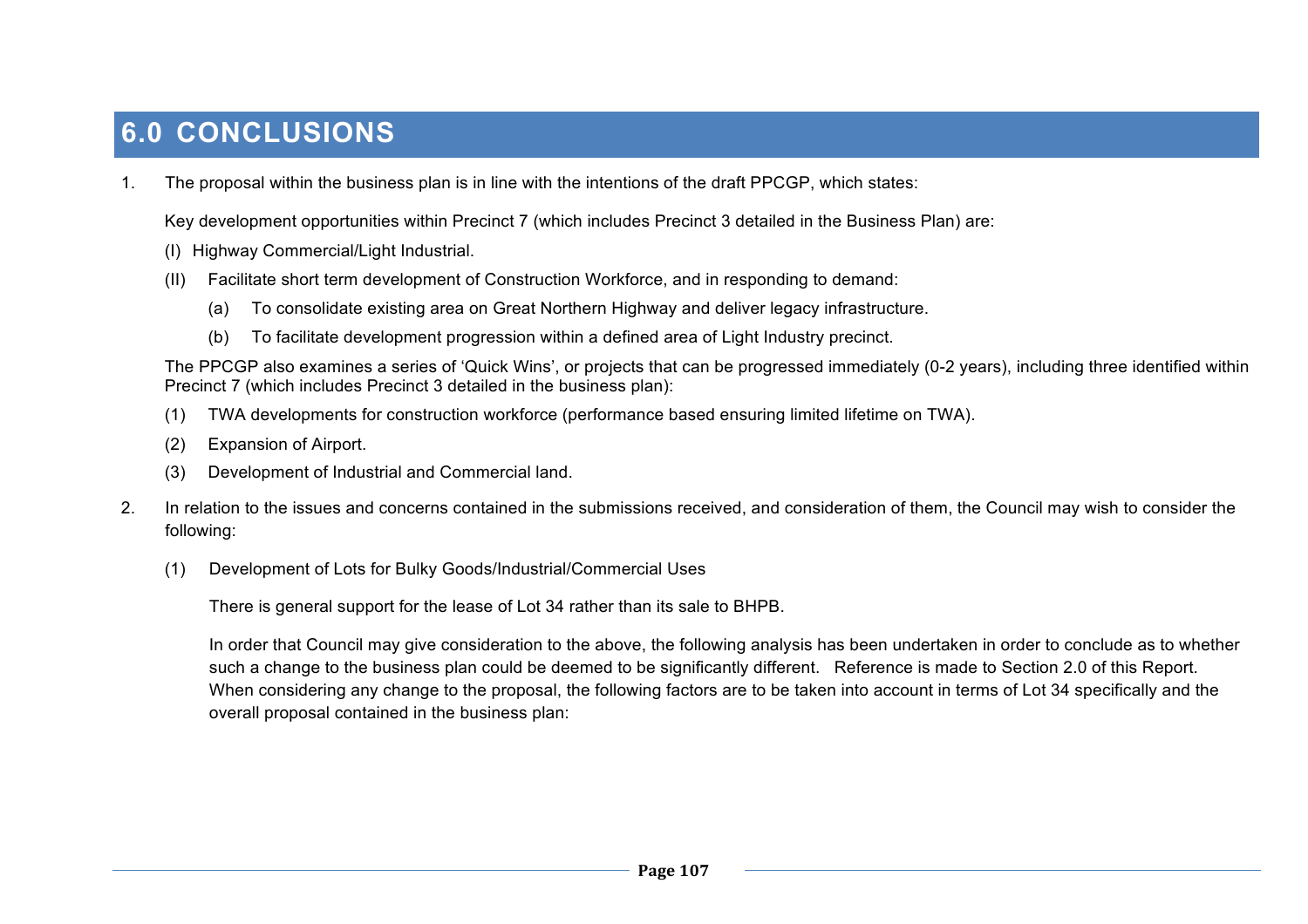- (a) Lot 34
	- (i) Intent

The intent is to change the disposal method of Lot 34 from sale to lease.

Sale of freehold title involves the Town of Port Hedland relinquishing ownership of the underlying Lot, diminishing the size and control of the Town's landholdings.

Ground lease involves the lessee obtaining exclusive use of the Lot for an up front price, or a combination of an up front price and an annual ground rental, however the lessee (BHPB) will be in control of the development. The Town will remain the underlying owner of the Lot, albeit with limited rights and access to the Lot during the lease period.

(ii) Extent

The extent of the change from sale to lease will impact solely on Lot 34 in relation to the proposal detailed in the business plan.

(iii) Affect

The affect of the change from sale to lease is deemed to be significant on the basis that disposal by way of lease will result in the Town remaining the underlying owners of Lot 34.

There may be an additional impact in relation to the potential financial return over a ten year period should the method of disposal change, either negatively or positively.

DCA has concluded that this change would be deemed to be significantly different.

- (b) Overall Proposal in Business Plan
	- (i) Intent

The intent is to change the disposal method of Lot 34 from sale to lease.

Sale of freehold title involves the Town of Port Hedland relinquishing ownership of the underlying Lot, diminishing the size and control of the Town's landholdings.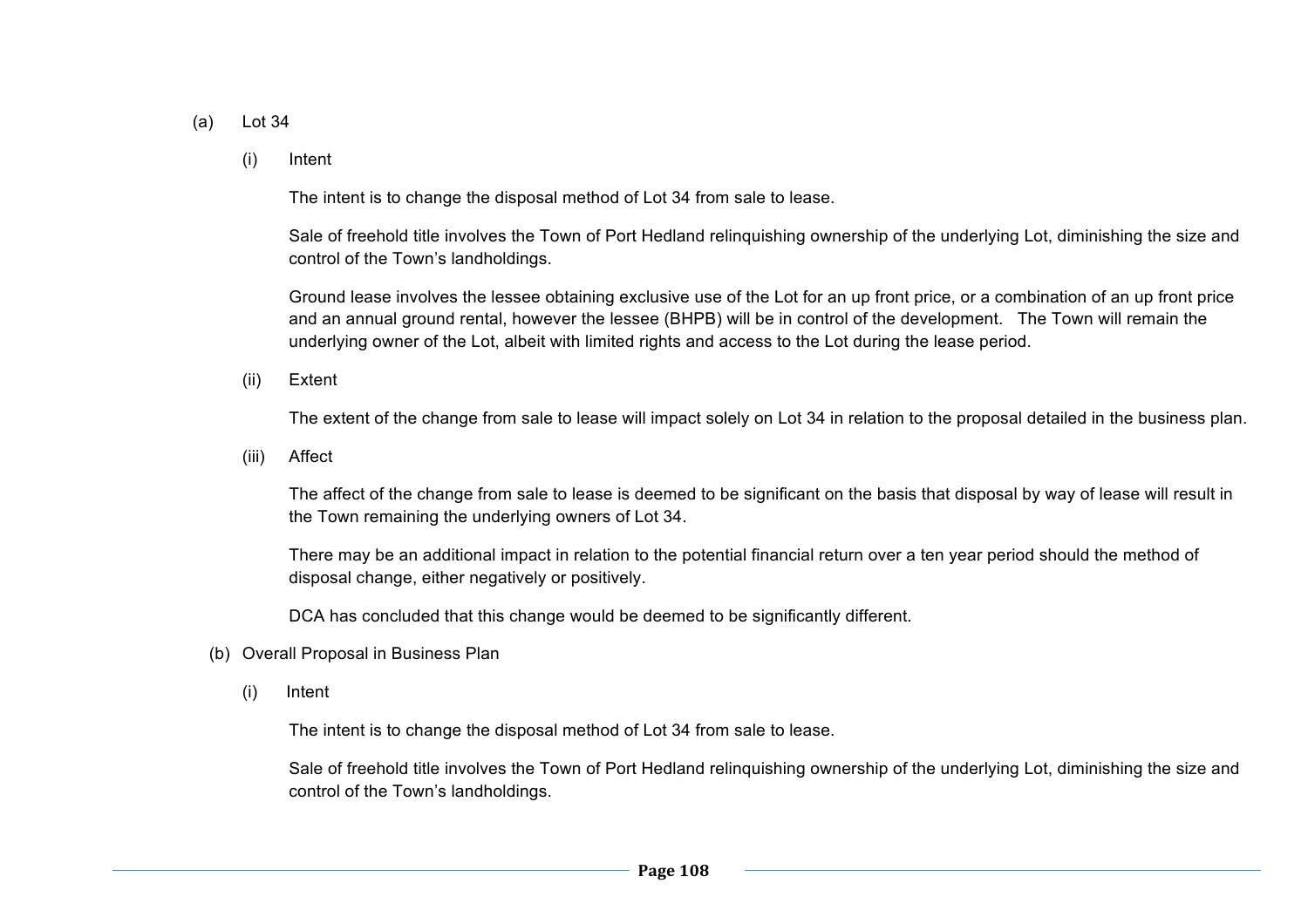Ground lease involves the lessee obtaining exclusive use of the Lot for an up front price, or a combination of an up front price and an annual ground rental, however the lessee (BHPB) will be in control of the development. The Town will remain the underlying owner of the Lot, albeit with limited rights and access to the Lot during the lease period.

(ii) Extent

The extent of the change from sale to lease will impact only Lot 34, being only 1 of 39 lots being developed within the business plan. In context of area, Lot 34 represents 100,000m<sup>2</sup> of a total area of 1,829,458m<sup>2</sup> to be developed, which represents 5.5% of the land area to be developed.

(iii) Affect

The assumption used in preparation of the projected financial benefits, detailed on Page 19 of the business plan, is that lot sizes smaller than 1ha will be sold, and lot sizes in excess of 1ha will be leased.

The change in disposal method involves only 1 lot, being Lot 34, which represents only 2.5% of the properties.

There may be an additional impact in relation to the potential financial return over a ten year period should the method of disposal change, either negatively or positively. Depending on the magnitude of this impact, this may have a significant affect of the financial projections.

DCA has concluded that a further assessment of the financial impacts resulting from the change of disposal method from sale to lease for Lot 34 needs to be undertaken before an assessment of significantly different could be performed.

(2) Development of Lots for TWA Facilities

The major concerns and issues raised in submissions that directly affect the proposal contained in the business plan are as follows:

- (a) The proposed use of the facility after the expiry of the lease.
	- (i) Intent

It is not clear in the business plan as to whether the facilities will revert to the Town of Port Hedland, or whether BHPB will be required to return the land to its natural state, or a negotiated position somewhere in between these two options.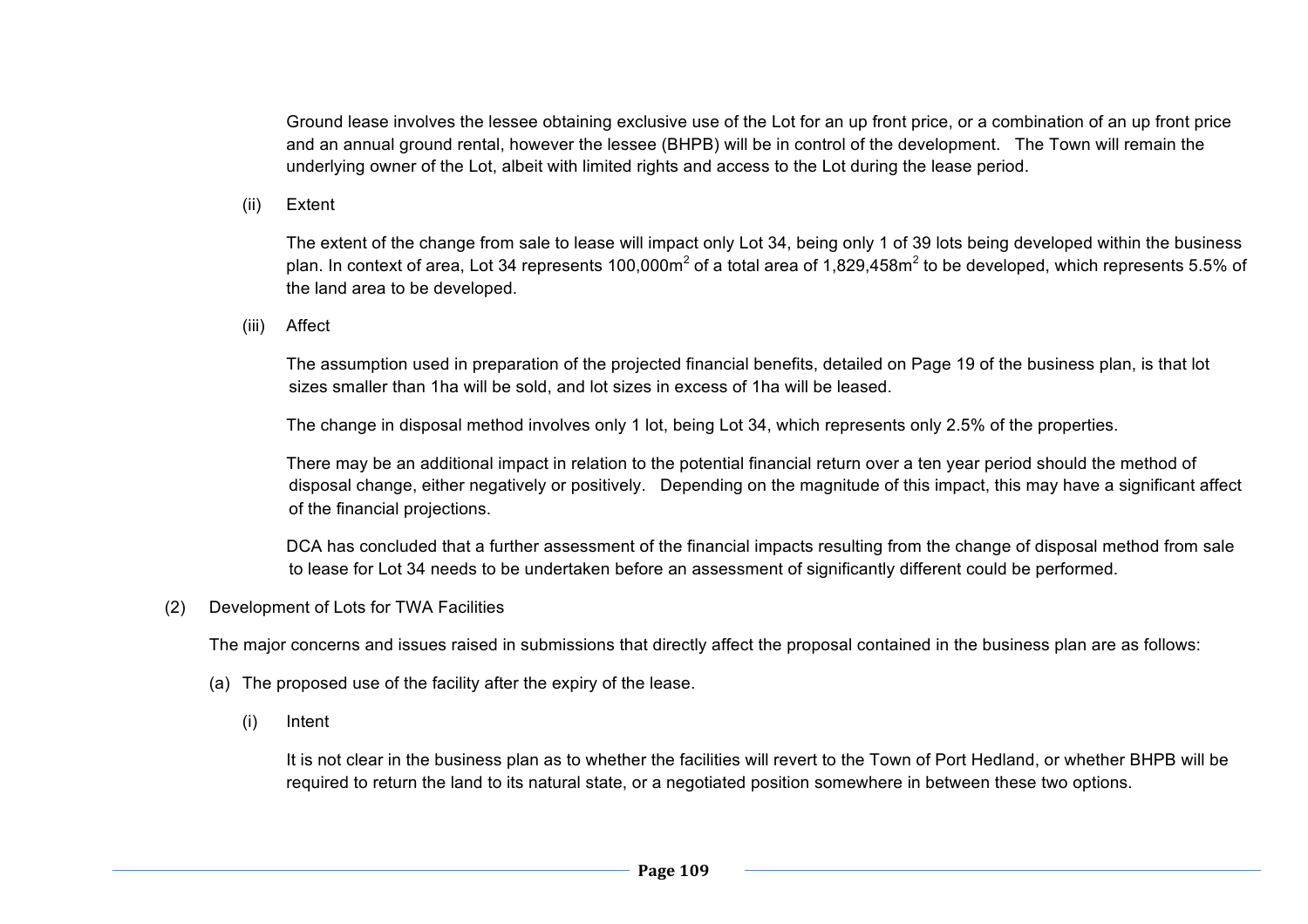It is our understanding from Town of Port Hedland current planning documents, the medium to long term development aim for the land is to revert it back to Industrial/Commercial purposes.

(ii) Extent

The extent is no change to the proposal, as it is the objective of the Town to ensure that the land reverts back to Industrial/Commercial purposes in the medium to longer term.

(iii) Affect

The proposed use of the facility after the expiry of the lease is an important issue and should be addressed in the ground lease agreement, but does not affect the proposal in the business plan.

DCA has concluded that any changes to address this issue would be insignificant.

- (b) The length of term of the lease, potentially having a life period of 25 years if all extension options are exercised.
	- (i) Intent

The business plan currently provides for an initial 10 year lease, with 3 options of 5 year extensions, providing for the potential of a 25 year lease time period.

The business plan modelling only considers the financial effects for the initial 10 year term (as detailed on Page 19).

Any alteration to the terms of the ground lease (such as reducing the options for extension) may have the potential to impact on the total financial consideration paid by BHPB for the lease of the land. Whilst the Paxon Group have prepared a number of options in its commercial viability study, it is noted that the business plan only incorporates a 10 year financial model (as detailed on Page 19) ,and therefore any financial impacts would be beyond the 10 year financial projections contained in the business plan. The final terms and conditions of the lease would be subject to negotiation between the Town and BHPB.

(ii) Extent

The extent is to reduce one or more options for extension that are currently proposed within the business plan.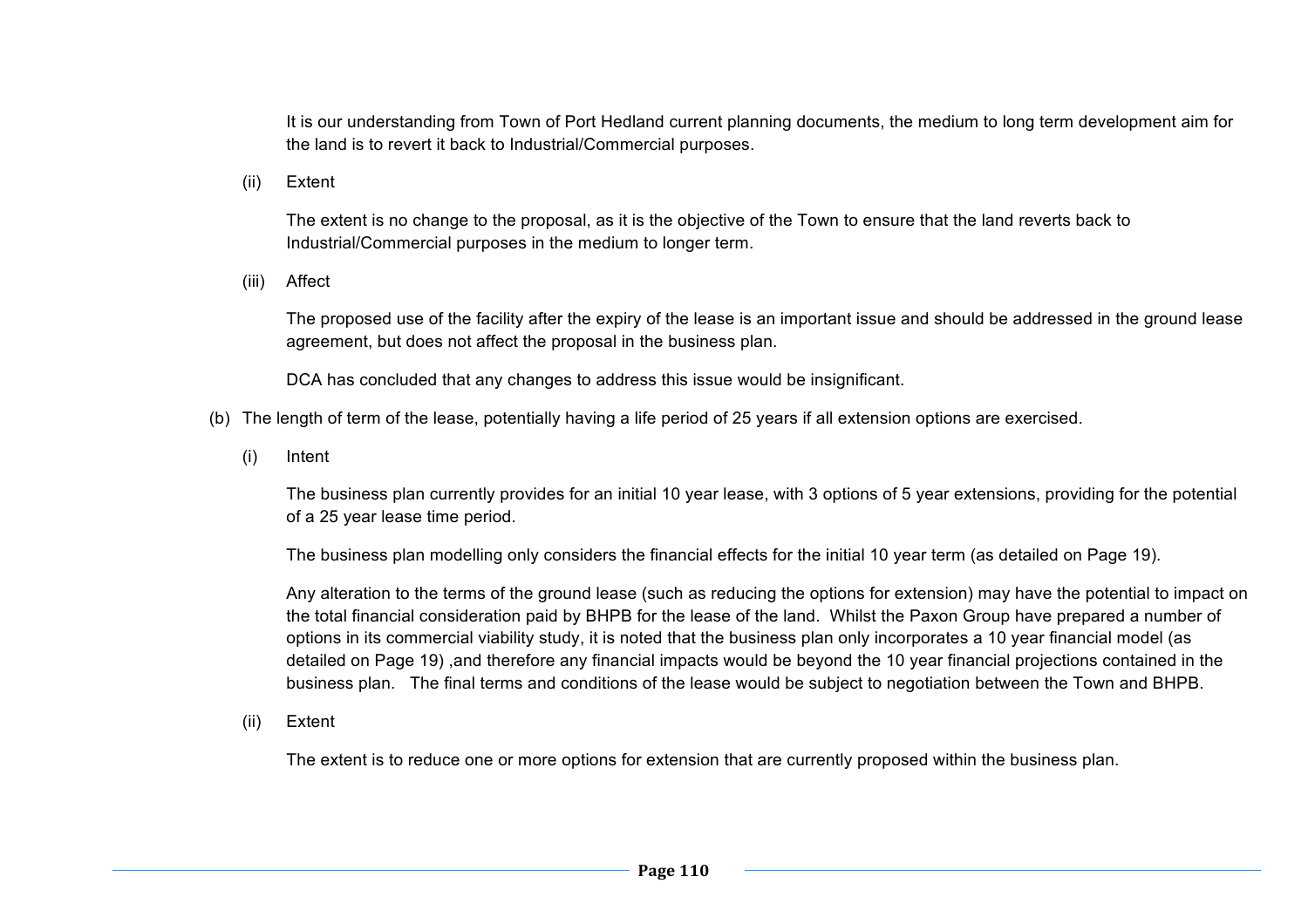(iii) Affect

A reduction in one or more options for extension will have no impact on the assumptions and projections detailed in the business plan, as it only examines the impacts for the initial 10 year term.

However, a reduction in one or more options for extension may adversely impact on the financial viability or attractiveness of the investment proposal for BHPB.

DCA has concluded that, for the initial 10 year lease term, the change would be deemed to NOT be significantly different.

- (c) A 6,000 TWA bed facility is considered to be too large and could have a negative impact on existing service providers.
	- (i) Intent

The business plan provides for a TWA facility with the capacity for up to 6,000 beds.

BHPB proposes to build 2,000 beds by 2013-14 in stage 1, with further development to proceed in two stages leading to a total number of 6,000 persons on site by 2016-17.

The intent of the change would be to reduce the number of beds available at the facility.

(ii) Extent

The extent of the change would be to limit the bed capacity of the TWA facility.

(iii) Affect

The affect of such a change would impact on the viability of undertaking the TWA facility and may result in a reduced land area requirement giving a lower ground rental yield.

Furthermore this could impact on the overall viability of the major land transaction proposal.

DCA has concluded that any change to the capacity of the facility would require further information and analysis to ascertain if the financial impacts of the change resulted in a proposal that is significantly different from that which was advertised.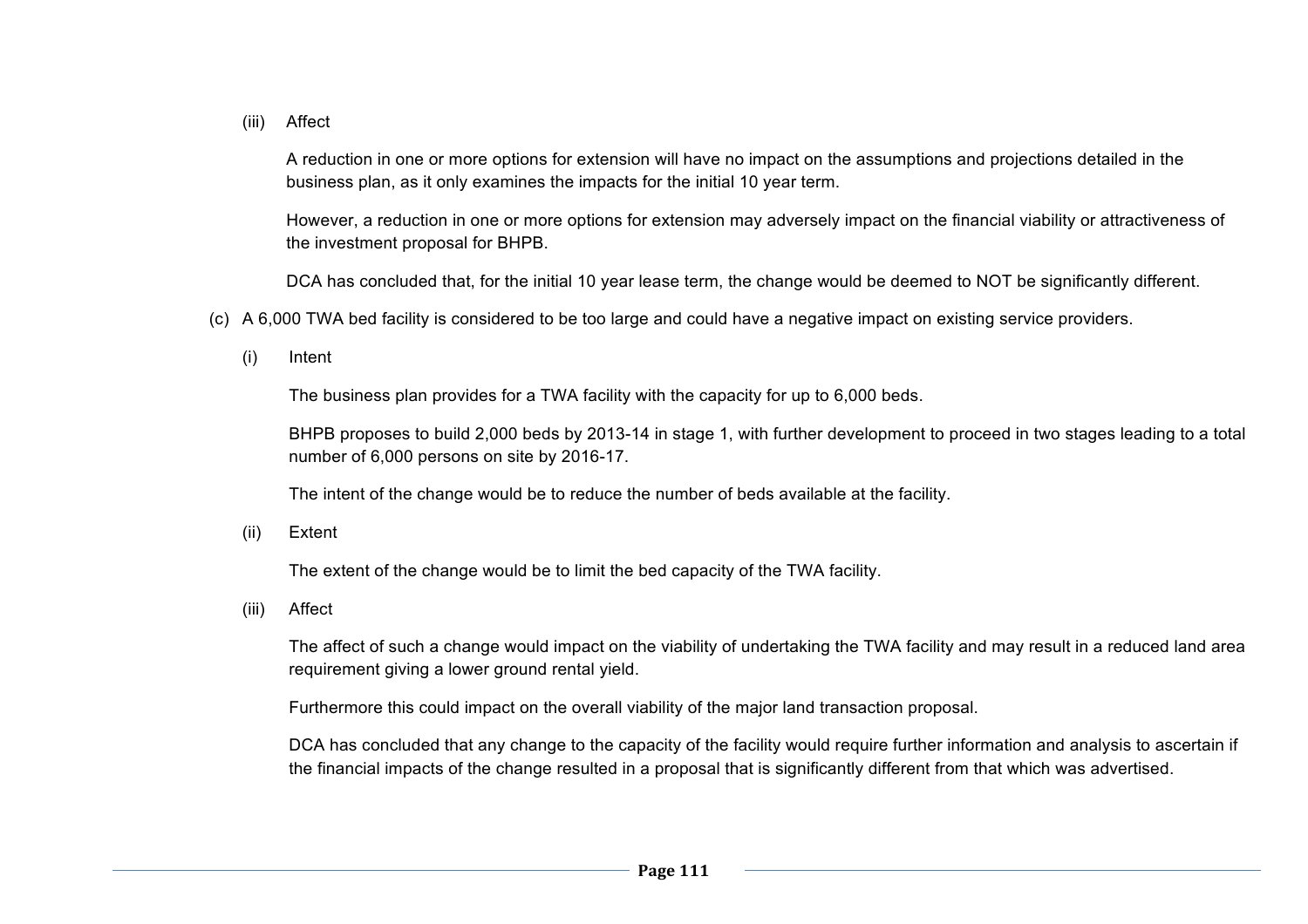- (d) There is no mechanism to limit the TWA to its intended use.
	- (i) Intent

The business plan provides that prior to BHPB exercising their rights to take up any of the 5 year options, BHPB must demonstrate to the Council of the day that the TWA facility is required for their construction workforce only.

The intent is to limit the TWA facility for use by BHPB construction workers only, and not made available for the permanent operational workforce.

(ii) Extent

The extent is to limit the use of the TWA facility to its intended use, being for the BHPB construction workforce only.

(iii) Affect

The business plan details that the TWA facility is to be used only for BHPB's construction workforce, therefore any mechanisms introduced will have no affect of the overall intent of the proposal contained in the business plan. The introduction of planning mechanisms to limit the TWA facility to its intended use will assist the Town with its planning compliance function.

DCA has concluded that the introduction of mechanisms to limit the TWA facility to its intended use would result in a proposal that is NOT significantly different.

- (e) The need for a social impact assessment to be prepared examining the potential impacts of the proposed TWA facility.
	- (i) Intent

The business plan provides for the establishment of a Community Integration Committee that will investigate and oversee all activities to minimise the negative impacts of the proposed TWA facility and to maximise community and business integration opportunities. BHPB will provide \$200,000 towards integration and development studies for this committee. A community and small business integration strategy will be commissioned after the initial BHPB TWA development of 2,000 construction workers, and prior to commissioning of additional stages of development within the BHPB TWA.

The intent is to have a Social Impact Assessment conducted before the TWA facility is developed.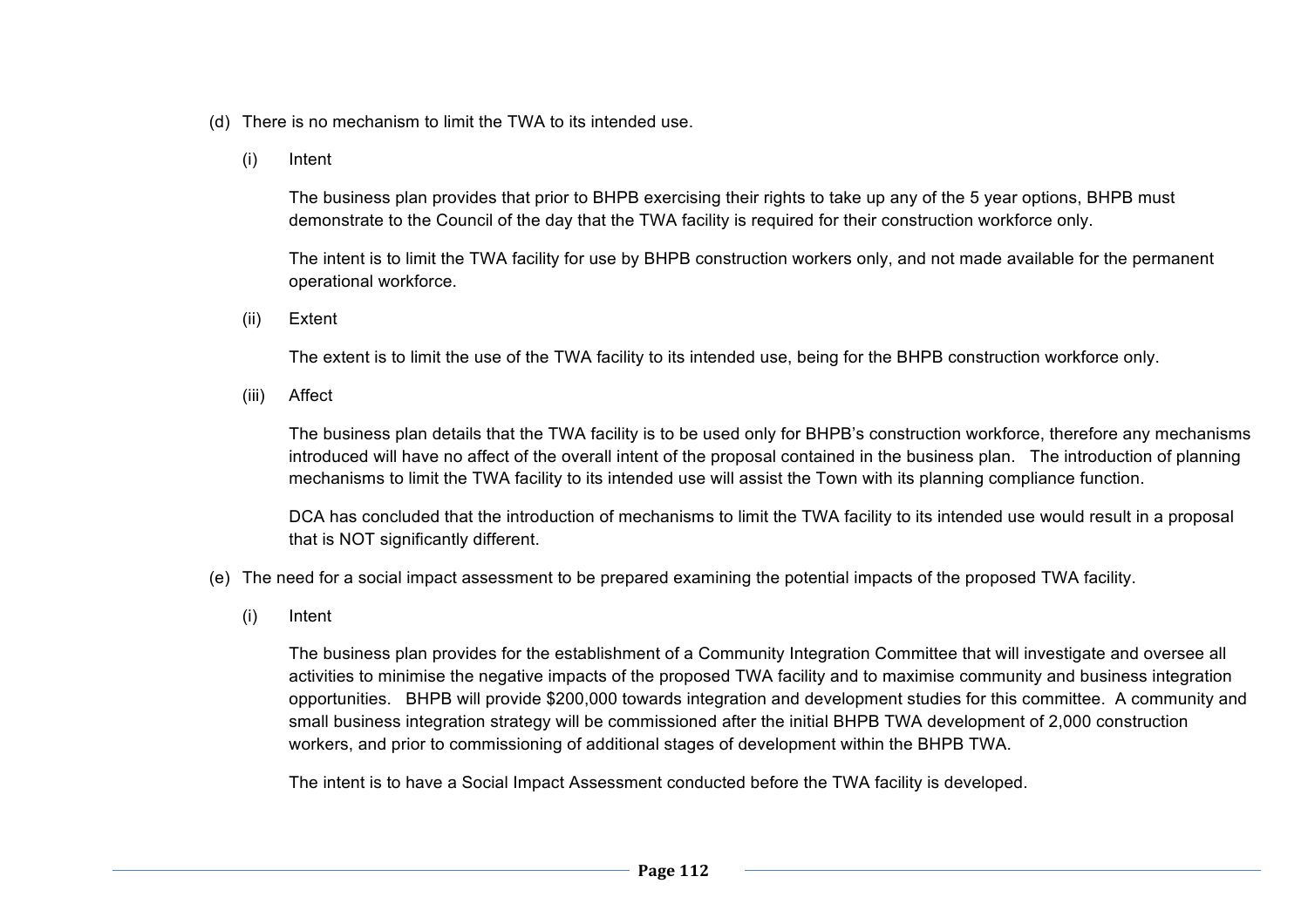#### (ii) Extent

The extent of the change is to require a Social Impact Assessment to be prepared before the major land transaction proceeds.

Advice received from the Town of Port Hedland is that the State Agreement with BHPB for the Outer Harbour expansion will require the preparation of a Social Impact Assessment and Local Content Plan.

(iii) Affect

The business plan details that a study will be prepared to examine the impact of the proposed TWA facility and endeavour to maximise community and business integration opportunities.

DCA believes that the business plan addresses the issue identified, the only matter in question is the timing of when the study should take place.

DCA has concluded that the timing of a Social Impact Assessment/Study of the TWA facility would result in a proposal that is NOT significantly different.

(f) No traffic modelling prepared to measure the impact of increased vehicle movements (passenger and heavy vehicles) on Great Northern Highway as a result of the construction of the proposed TWA facility.

This matter does not require an assessment of significantly different on the basis that an assessment of the subdivision application will determine conditions to be imposed on the development, of which a Traffic Management Study could be one.

3. Section 3.59(5) and (6) enables the Town of Port Hedland to proceed with the major land transaction, without modification, after giving consideration to submissions received, or it may proceed with the major land transaction on the basis that any changes to the proposal are not significantly different, as illustrated above.

The responsibility for assessing whether a potential change from what was proposed in the business plan is a significant change rests with the local government. It is important that the Town of Port Hedland document its reasons as to whether it deems a change to the proposal as significant or not.